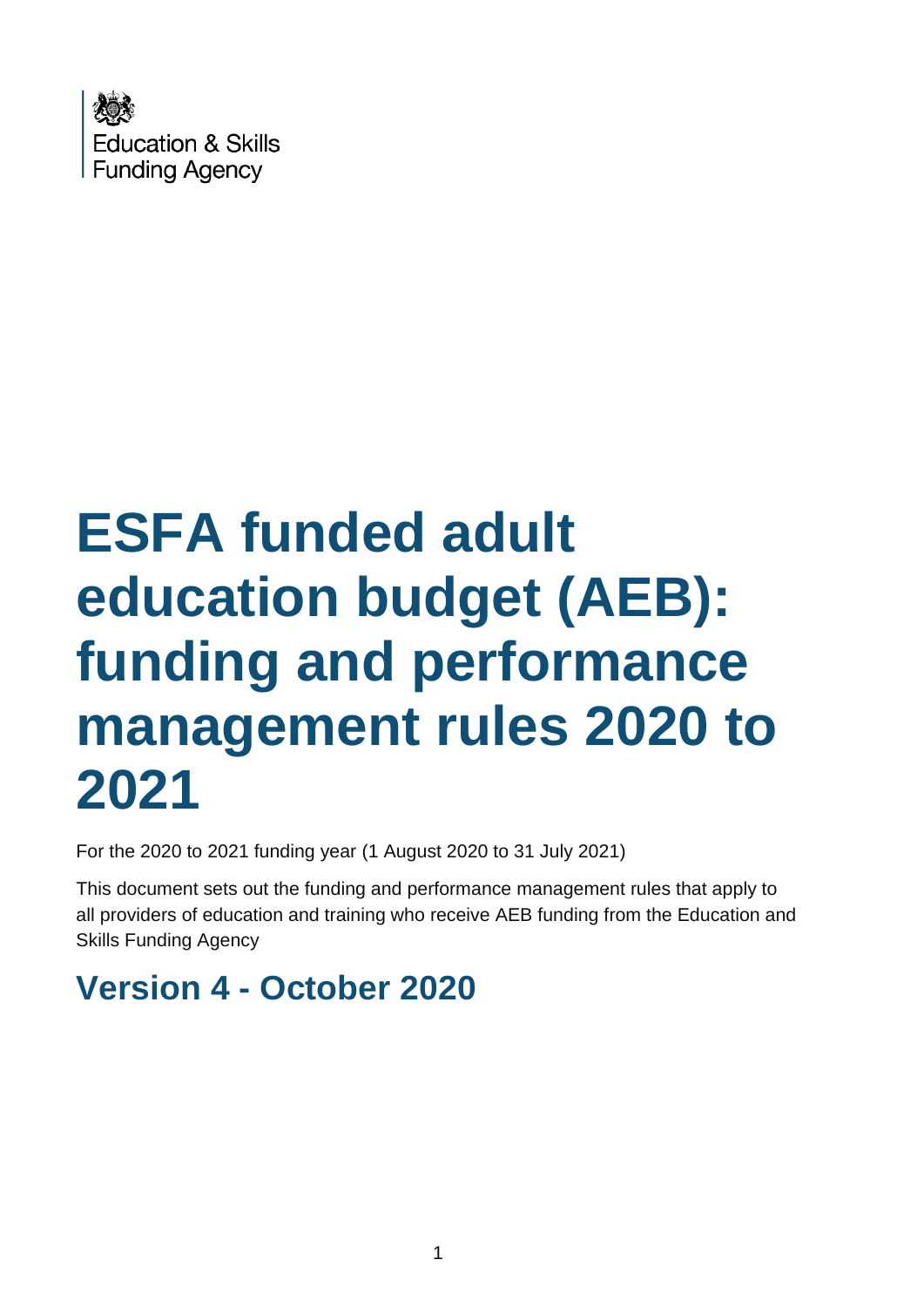# **Contents**

| What's new?                                                                   | 6              |
|-------------------------------------------------------------------------------|----------------|
| Devolution of adult education functions                                       | $\overline{7}$ |
| Introduction and purpose of the document                                      | 9              |
| How this document can help you                                                | 10             |
| Understanding the terminology                                                 | 10             |
| Contacting us                                                                 | 11             |
| Section 1 - General funding requirements                                      | 12             |
| Principles of funding                                                         | 12             |
| Who we fund                                                                   | 12             |
| Residency eligibility                                                         | 14             |
| Non-EEA citizens                                                              | 14             |
| Individuals with certain types of immigration status and their family members | 15             |
| Asylum seekers                                                                | 15             |
| Family members of EU and EEA nationals                                        | 16             |
| <b>Children of Turkish workers</b>                                            | 16             |
| Individuals who are not eligible for funding                                  | 17             |
| Learners in the armed forces                                                  | 18             |
| Learners temporarily outside of England                                       | 18             |
| Learners who live in Wales, Scotland or Northern Ireland                      | 18             |
| Fees and charging                                                             | 19             |
| Qualifying days for funding                                                   | 19             |
| Recognition of prior learning                                                 | 19             |
| Breaks in learning                                                            | 20             |
| Response to coronavirus (COVID-19)                                            | 20             |
| What we will not fund                                                         | 21             |
| Contracting                                                                   | 21             |
| Staying on the Register of Training Organisations                             | 21             |
| Subcontracting                                                                | 22             |
| Your policy for delivery subcontracting                                       | 23             |
| Selection and procurement of your delivery subcontractors                     | 24             |
| Entering into a delivery subcontract                                          | 25             |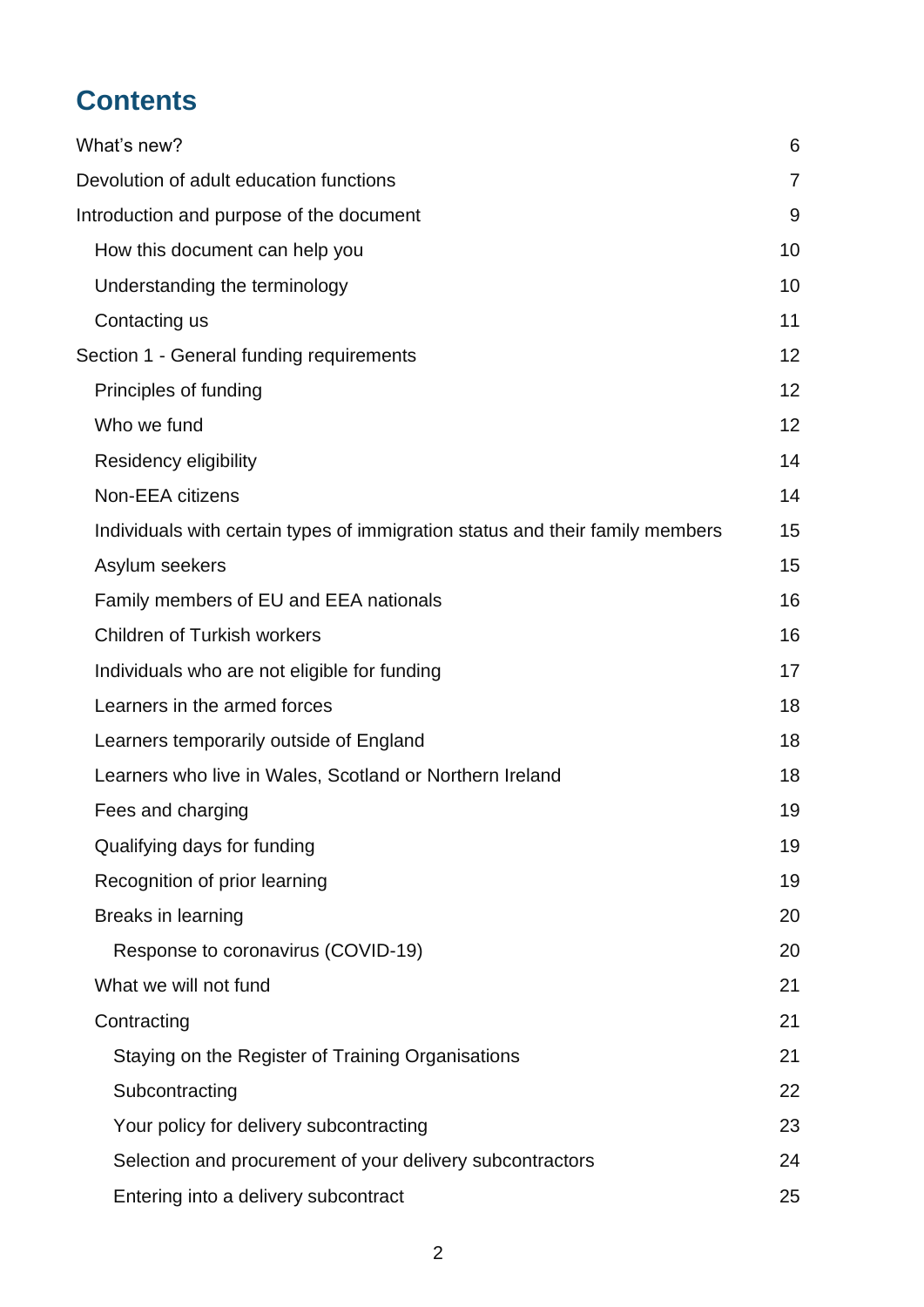| Terms that you must include in your contracts with delivery subcontractors                            | 27 |
|-------------------------------------------------------------------------------------------------------|----|
| Monitoring of your delivery subcontractors and subcontracted provision                                | 28 |
| Second-level delivery subcontracting                                                                  | 29 |
| Reporting your subcontracting arrangements                                                            | 29 |
| Match funding requirements relevant to the adult education budget                                     | 30 |
| Evidence                                                                                              | 31 |
| <b>Evidence Pack</b>                                                                                  | 31 |
| Confirmation and signatures                                                                           | 32 |
| Starting, participating and achieving                                                                 | 33 |
| Leaving learning                                                                                      | 34 |
| Individualised learner record (ILR)                                                                   | 34 |
| Self-declarations by learners                                                                         | 34 |
| Section 2 – ESFA funded adult education budget (AEB)                                                  | 35 |
| Provision and individuals we fund                                                                     | 35 |
| Legal entitlements                                                                                    | 35 |
| Local flexibility                                                                                     | 36 |
| Local flexibility and legal entitlements                                                              | 36 |
| Government contribution table                                                                         | 37 |
| Definitions used in the adult education budget (AEB)                                                  | 38 |
| Unemployed                                                                                            | 38 |
| Learners in receipt of low wage                                                                       | 38 |
| COVID-19 skills recovery package                                                                      | 39 |
| sector-based work academy programme (SWAP)                                                            | 39 |
| High value courses for school and college leavers: a one-year skills offer for 18 and<br>19-year-olds | 40 |
| Job outcome payments                                                                                  | 41 |
| Full level 2                                                                                          | 41 |
| Full level 3                                                                                          | 41 |
| Approved qualifications                                                                               | 42 |
| Non-regulated learning                                                                                | 42 |
| Learning in the workplace                                                                             | 43 |
| English and maths for those aged 19 or older                                                          | 44 |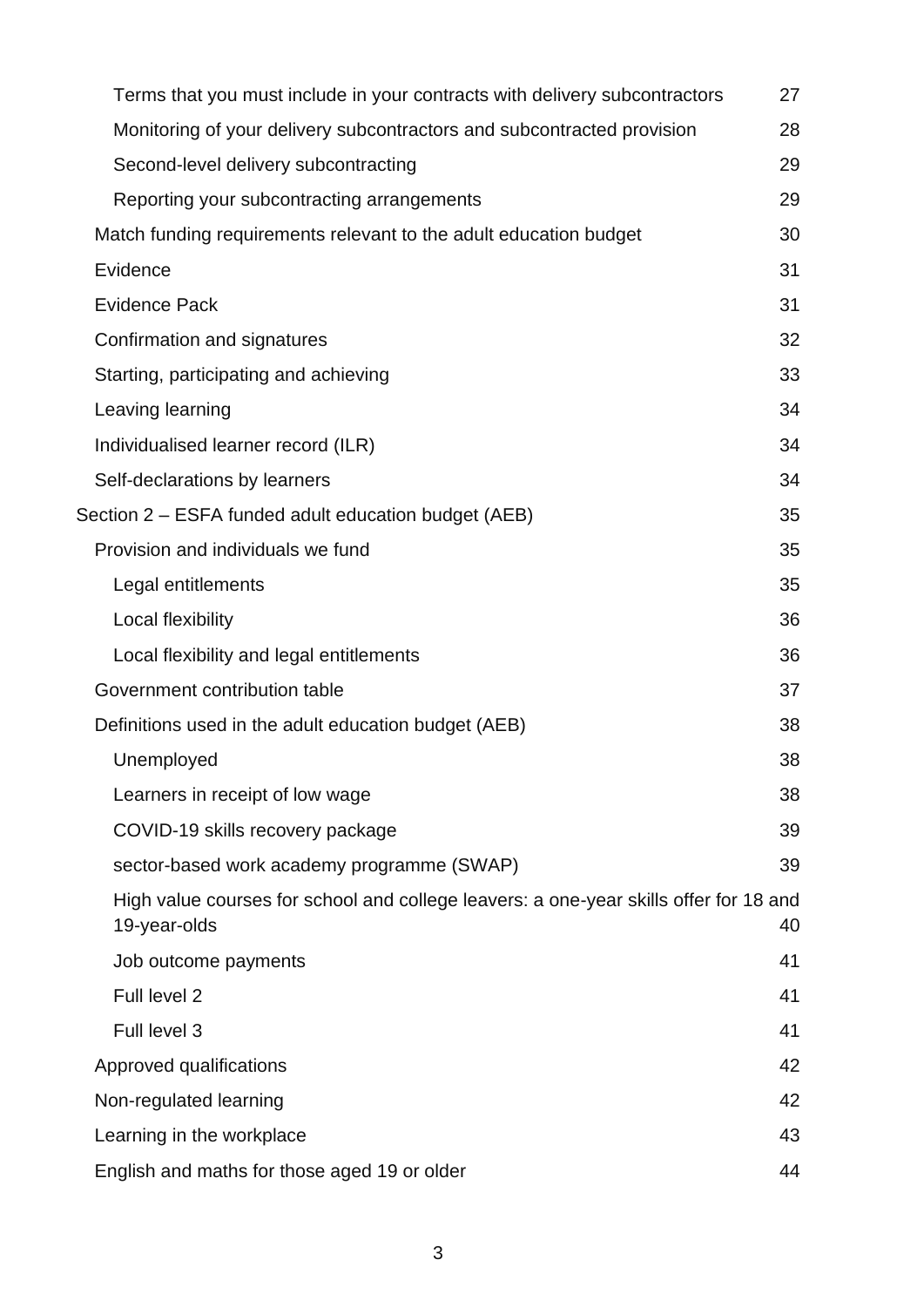| Digital entitlement for those aged 19 or older                            | 44 |
|---------------------------------------------------------------------------|----|
| Individuals aged 19 to 23 (excluding English, maths, digital and ESOL)    | 45 |
| Individuals aged 24 or older (excluding English, maths, digital and ESOL) | 45 |
| English for speakers of other languages (ESOL)                            | 46 |
| Learners with learning difficulties and/or disabilities                   | 46 |
| Learners with an education, health and care (EHC) plan                    | 46 |
| <b>Community Learning</b>                                                 | 47 |
| Non-formula community learning funding                                    | 48 |
| Pound Plus and local fee remission policy                                 | 49 |
| Partnership working                                                       | 49 |
| Prince's Trust Team Programme                                             | 49 |
| Support funding                                                           | 50 |
| Learning support                                                          | 50 |
| Exceptional learning support claims above £19,000                         | 51 |
| Learner support                                                           | 51 |
| Hardship                                                                  | 53 |
| 20+ childcare                                                             | 53 |
| Residential access funding                                                | 54 |
| Response to coronavirus (COVID-19)                                        | 54 |
| Job outcome payments                                                      | 55 |
| Section 3 - Traineeships                                                  | 56 |
| <b>Core Offer</b>                                                         | 57 |
| Work preparation training                                                 | 57 |
| Work placement                                                            | 57 |
| English and maths, ESOL or digital skills                                 | 58 |
| Flexible element                                                          | 58 |
| Traineeship programme duration                                            | 59 |
| Evidence                                                                  | 59 |
| <b>Outcomes</b>                                                           | 60 |
| Support funding                                                           | 60 |
| Advertising traineeship opportunities                                     | 60 |
| Section 4 – payments and performance management                           | 61 |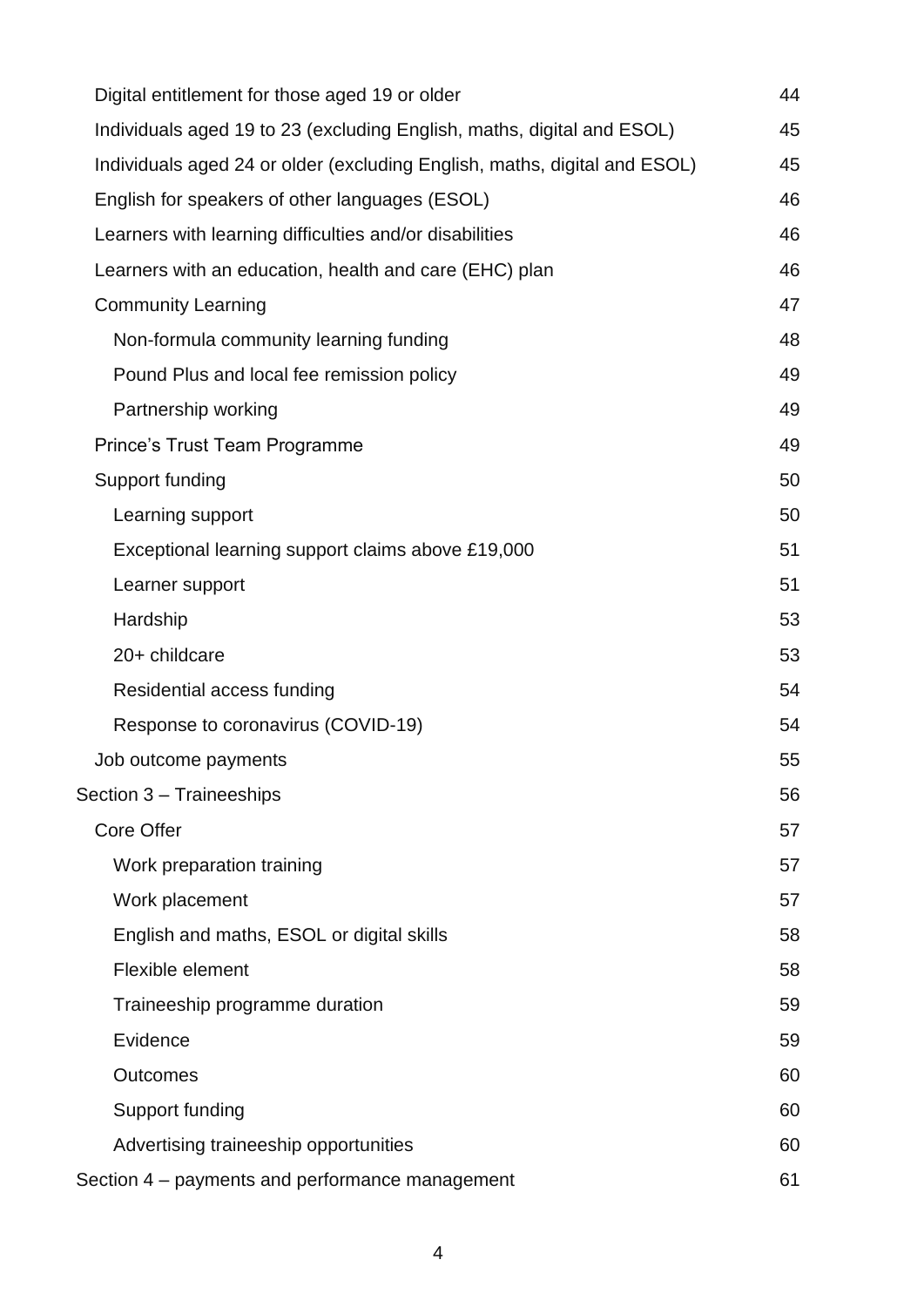| <b>ESFA funded adult education budget</b>                                                       |    |  |  |  |
|-------------------------------------------------------------------------------------------------|----|--|--|--|
| <b>Grant funded</b>                                                                             |    |  |  |  |
| <b>Contracts for services</b>                                                                   |    |  |  |  |
| Increases to your adult education budget contract value                                         |    |  |  |  |
| 19 to 24 traineeships                                                                           | 68 |  |  |  |
| <b>Grant funded</b>                                                                             | 68 |  |  |  |
| <b>Contracts for services</b>                                                                   | 69 |  |  |  |
| Increases to 19 to 24 traineeship contract values                                               | 71 |  |  |  |
| Requesting a 19 to 24 traineeship allocation for the first time                                 | 72 |  |  |  |
| High value courses for school and college leavers: skills offer                                 | 72 |  |  |  |
| <b>Grant Funded</b>                                                                             | 73 |  |  |  |
| <b>Contracts for services</b>                                                                   | 74 |  |  |  |
| Increases to high value courses for school and college leavers: skills offer contract<br>values | 75 |  |  |  |
| Requesting a high value courses for school and college leavers: skills offer<br>allocation      | 76 |  |  |  |
| 19 to 24 traineeships 2020 procurement                                                          | 76 |  |  |  |
| 16 to 18 traineeships without a 16 to 19 study programme                                        | 76 |  |  |  |
| Increases to your 16 to 18 traineeships contract value                                          | 77 |  |  |  |
| Requesting a 16 to 18 traineeship allocation for the first time                                 | 79 |  |  |  |
| Annex A: eligibility for funding                                                                | 80 |  |  |  |
| Annex B: Community learning objectives                                                          | 82 |  |  |  |
| Annex C: Performance management review                                                          | 83 |  |  |  |
| Annex D: Standard national profiles                                                             | 84 |  |  |  |
| Glossary                                                                                        | 88 |  |  |  |
| Summary of main changes since funding rules 2019 to 2020                                        | 96 |  |  |  |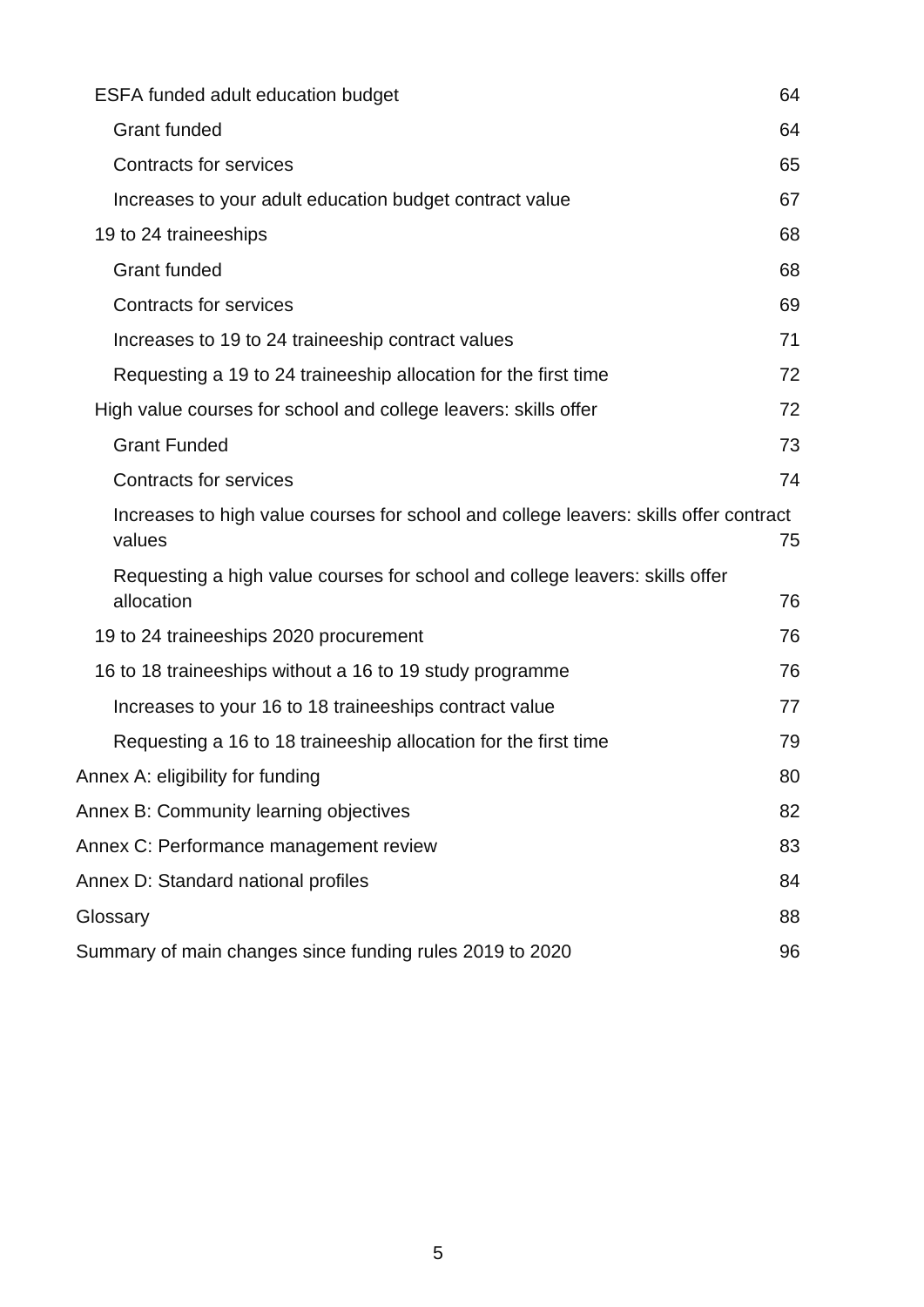# <span id="page-5-0"></span>**What's new?**

Changes since publication of version 3 in August:

- Section on 'Unemployed' (page [38\)](#page-37-0) reflects changes the Department for Work and Pensions have made to the take-home pay threshold as recorded on an individual's Universal Credit statement
- Glossary includes definition of 'take-home pay' (page [95\)](#page-94-0)

Please also note the ['Summary of main changes since funding rules 2019 to 2020'](#page-95-0) which includes the main changes since the 2019 to 2020 version.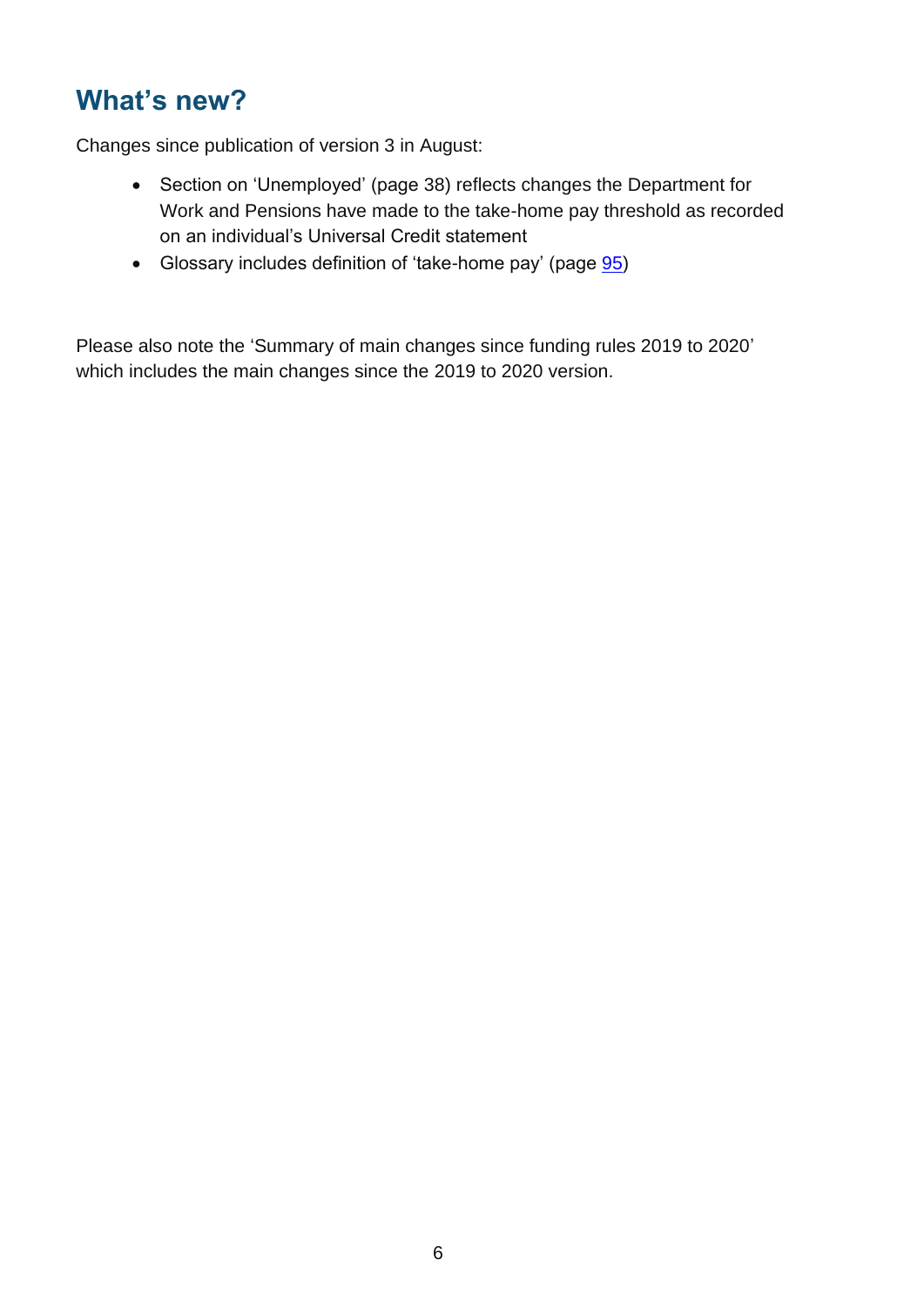# <span id="page-6-0"></span>**Devolution of adult education functions**

The devolution of adult education functions to specified combined authorities and the Mayor of London will apply in relation to the funding year from 1 August 2020. The following Combined Authorities will exercise, in relation to their area, certain adult education functions of the Secretary of State under the Apprenticeships, Skills, Children and Learning Act 2009. This transfer of functions has been achieved by way of orders made under the Local Democracy, Economic Development and Construction Act 2009:

- The Greater Manchester Combined Authority (Adult Education Functions) Order 2018 (SI 2018/1141)
- The Liverpool City Region Combined Authority (Adult Education Functions) Order 2018 (SI 2018/1142)
- The West of England Combined Authority (Adult Education Functions) Order 2018 (SI 2018/1143)
- The West Midlands Combined Authority (Adult Education Functions) Order 2018 (SI 2018/1144)
- The Tees Valley Combined Authority (Adult Education Functions) Order 2018 (SI 2018/1145)
- The Cambridgeshire and Peterborough Combined Authority (Adult Education Functions) Order 2018 (SI 2018/1146)
- The Newcastle Upon Tyne, North Tyneside and Northumberland Combined Authority (Adult Education Functions) Order 2019 (SI 2019/1457)

A delegation of those functions has been made in relation to the Mayor of London under section 39A of the Greater London Authority Act 1999. Both the transfer of the functions to the specified combined authorities; and the delegation of those functions in relation to the Mayor of London is referred to in this document as the devolution of adult education.

Where relevant in this document, specified combined authorities and the Mayor of London will be referred to as 'devolved authorities' or 'devolved authority area'.

Ministers have agreed that for a period of 2 years (2019 to 2020 and 2020 to 2021) providers that meet the following criteria will be funded nationally:

- qualify for a financial residential uplift for their learning provision, and
- receive more than two thirds of their income from AEB funding, and
- predominantly target the most disadvantaged learners

Since 1 August 2019 devolved authorities with responsibilities for adult education for their residents and associated budgets have published their own funding rules, for those providers in receipt of devolved adult education budget (AEB) funding, for AEB delivery to residents in their areas.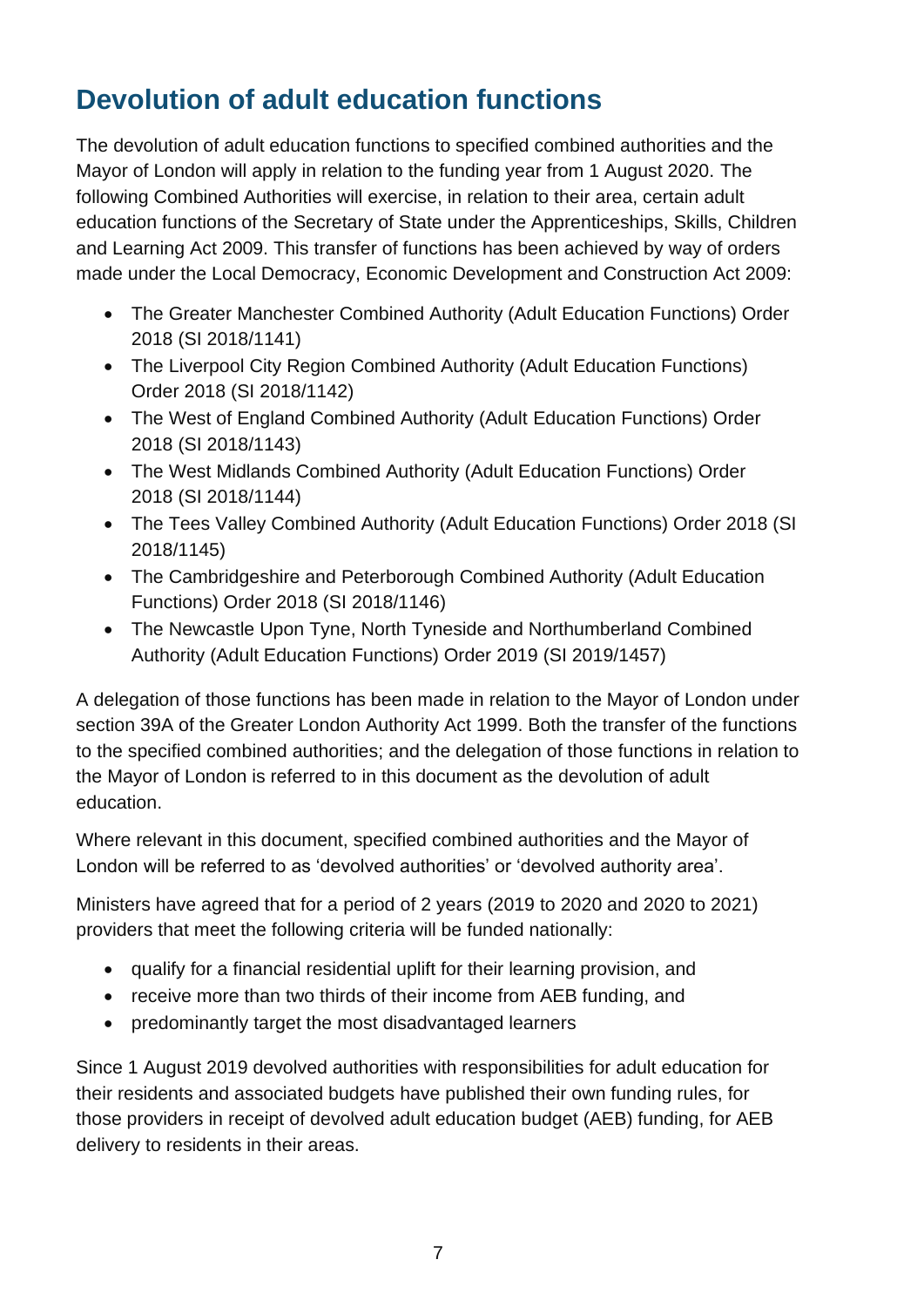North of Tyne combined authority will have responsibility of adult education and associated AEB for their residents from 1 August 2020.

In the 2020 to 2021 funding year this excludes the 19 to 24 traineeship programme, funding to support learners resident in North of Tyne who are continuing their learning from 2019 to 2020 and learners who attend a provider that is funded nationally because they meet the criteria above.

As a result of the above changes, the content and requirements set out in this document **only** apply to:

- individuals resident in areas of England outside of the devolved authority areas undertaking ESFA funded AEB provision
- continuing AEB funded individuals' resident in devolved authority area, that started their learning before the 31 July 2019 and have not completed by 31 July 2020
- continuing AEB funded individuals' resident in North of Tyne devolved authority, who started their learning and not completed before the 31 July 2020
- learners resident in England attending providers who meet the specified criteria above and will be funded nationally in 2019 to 2020 and 2020 to 2021
- learners resident in England, including those resident in a devolved authority area, undertaking a 19 to 24 traineeship programme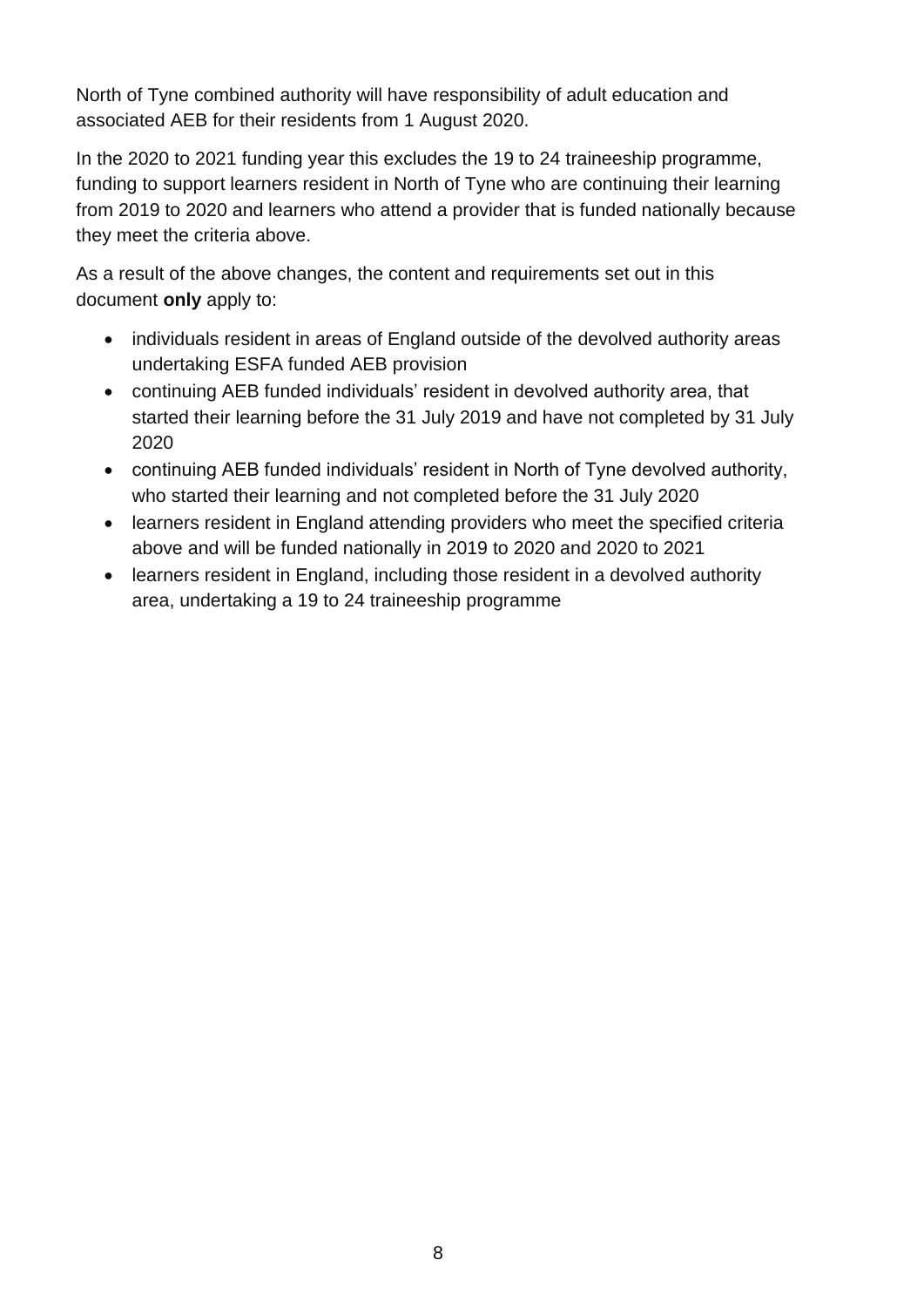# <span id="page-8-0"></span>**Introduction and purpose of the document**

1. This document sets out the ESFA AEB funding rules for the 2020 to 2021 funding year (1 August 2020 to 31 July 2021). These rules contain conditions of funding (in accordance with section 101 of the Apprenticeships Skills Children and Learning Act 2009 and section 16 of the Education Act 2002) and apply to all providers who receive ESFA funded AEB from the Secretary of State for Education acting through the Education and Skills Funding Agency (ESFA).

2. We know that providers are working through exceptional circumstances due to Coronavirus (COVID-19). We may publish further updates about the impact of COVID-19 on our funding rules as these become clear. We will tell you about any changes in our ESFA update. We would like to take this opportunity to thank you for your continued hard work in these difficult times. For further information on COVID-19 response, please read the guidance on [Maintaining education and Skills training](https://www.gov.uk/government/publications/coronavirus-covid-19-maintaining-further-education-provision/maintaining-education-and-skills-training-provision-further-education-providers)  [provision: further education](https://www.gov.uk/government/publications/coronavirus-covid-19-maintaining-further-education-provision/maintaining-education-and-skills-training-provision-further-education-providers) providers.

3. ESFA funded AEB aims to engage adults and provide the skills and learning they need to progress into, or within, work or equip them for an apprenticeship or other learning. It enables more flexible tailored programmes of learning to be made available, which may or may not require a qualification, to help eligible learners engage in learning, build confidence, and/or enhance their wellbeing.

4. Providers must have due regard to the skills analysis and priorities of Local Enterprise Partnership(s) and their Skills Advisory Panels.

- 5. These rules do not apply to:
	- 5.1. apprenticeships
	- 5.2. advanced learner loans
	- 5.3. education and training services funded by the European Social Fund (ESF)/HMT Guarantee
	- 5.4. individuals resident in a devolved authority area, unless they meet the criteria in paragraph [28.2,](#page-11-3) [28.3](#page-11-4) [28.4](#page-11-5) or [28.5](#page-11-6)

6. This document forms part of the terms and conditions of funding and you must read them in conjunction with your funding agreement. You must operate within the terms and conditions of the funding agreement, these rules, and the Individualised Learner Record (ILR) specification. If you do not, you are in breach of your funding agreement with us.

7. All information, including hyperlinks were correct when we published this document.

8. ESFA reserves the right to make changes to these rules.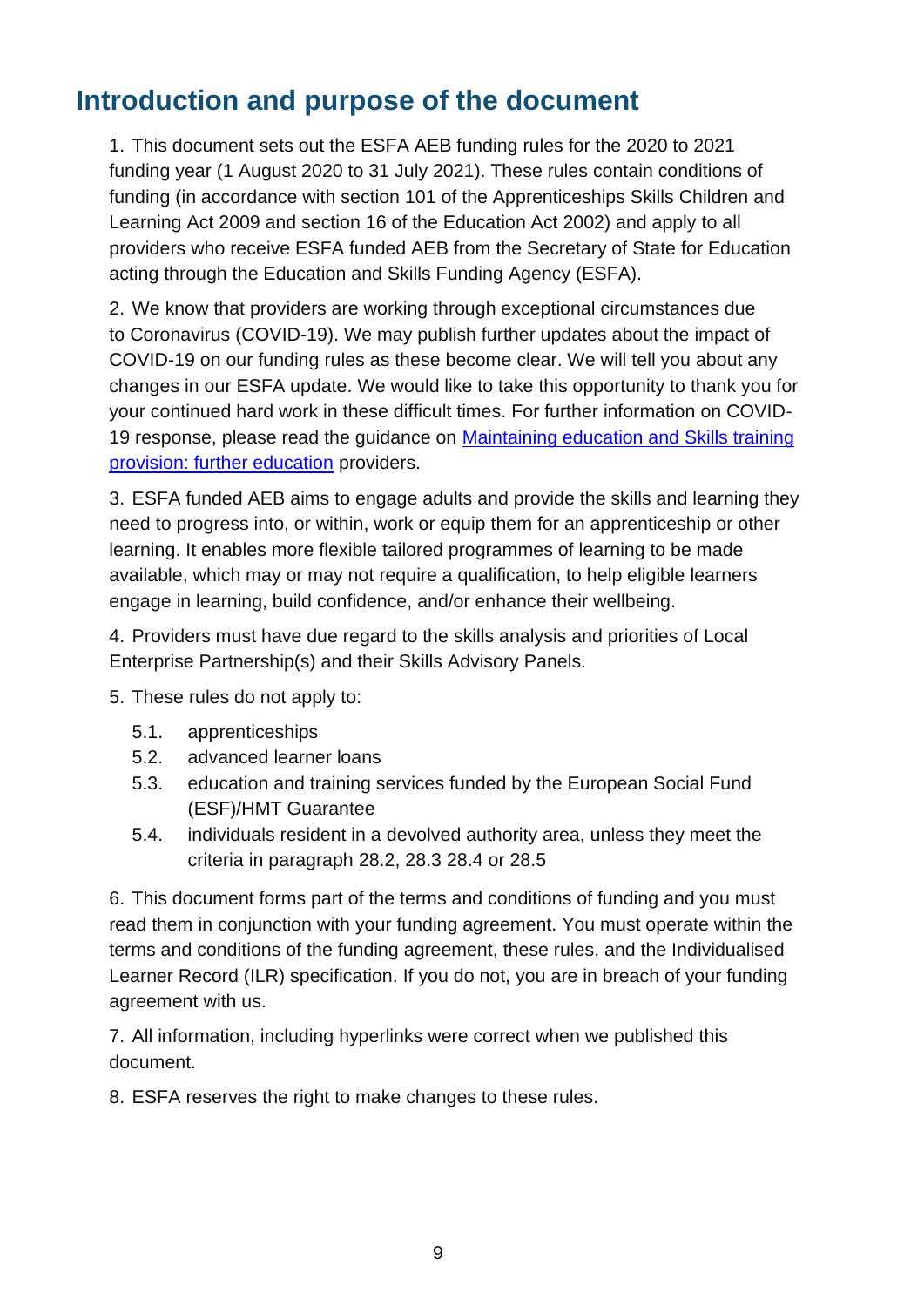#### <span id="page-9-0"></span>**How this document can help you**

9. We have divided this document into 4 sections that contain general funding requirements, ESFA funded AEB, traineeship programme specific rules and performance management.

10. Each section may include:

- 10.1. the context of the rule in a box, or set out in a table, and/or
- 10.2. the rule(s) itself as a numbered paragraph

11. We have included a [glossary](#page-87-1) to explain technical terms.

12. We have included a [summary of changes](#page-95-0) to explain new policy rules and amendments that differ from 2019 to 2020.

# <span id="page-9-1"></span>**Understanding the terminology**

13. The term 'we' refers to the Secretary of State for Education, acting through ESFA, an executive agency sponsored by the Department for Education (DfE).

14. When we refer to 'you' or 'providers', this includes colleges, higher education institutions, training organisations, local authorities and employers who receive ESFA funded AEB from us to deliver education and training to learners set out in paragraph [28.](#page-11-7)

15. We will use the generic term 'you' or 'provider' unless the requirements only apply to a specific provider type. We use the term 'funding agreement' to include:

- 15.1. financial memorandum
- 15.2. conditions of funding (grant)
- 15.3. contract for services
- 15.4. conditions of funding (grant) employer

16. We use the terms 'individual' and 'learner' to cover those whose provision is funded by us.

17. When we refer to 'ESFA funded adult education budget' or 'ESFA funded AEB' this is funding you can claim from us for delivery of AEB provision, and/or the traineeship programme to learners set out in paragraph [28.](#page-11-7) Please also refer to the 'Devolution of adult education functions' section.

18. We use the term 'provision' or 'learning' or 'learning aims' to refer to ESFA funded AEB, whether it is a regulated qualification, or other learning that is not a regulated qualification.

19. If we refer to qualifications, either these will be from the Regulated Qualifications Framework (RQF) or an Access to Higher Education Diploma recognised and regulated by the Quality Assurance Agency (QAA).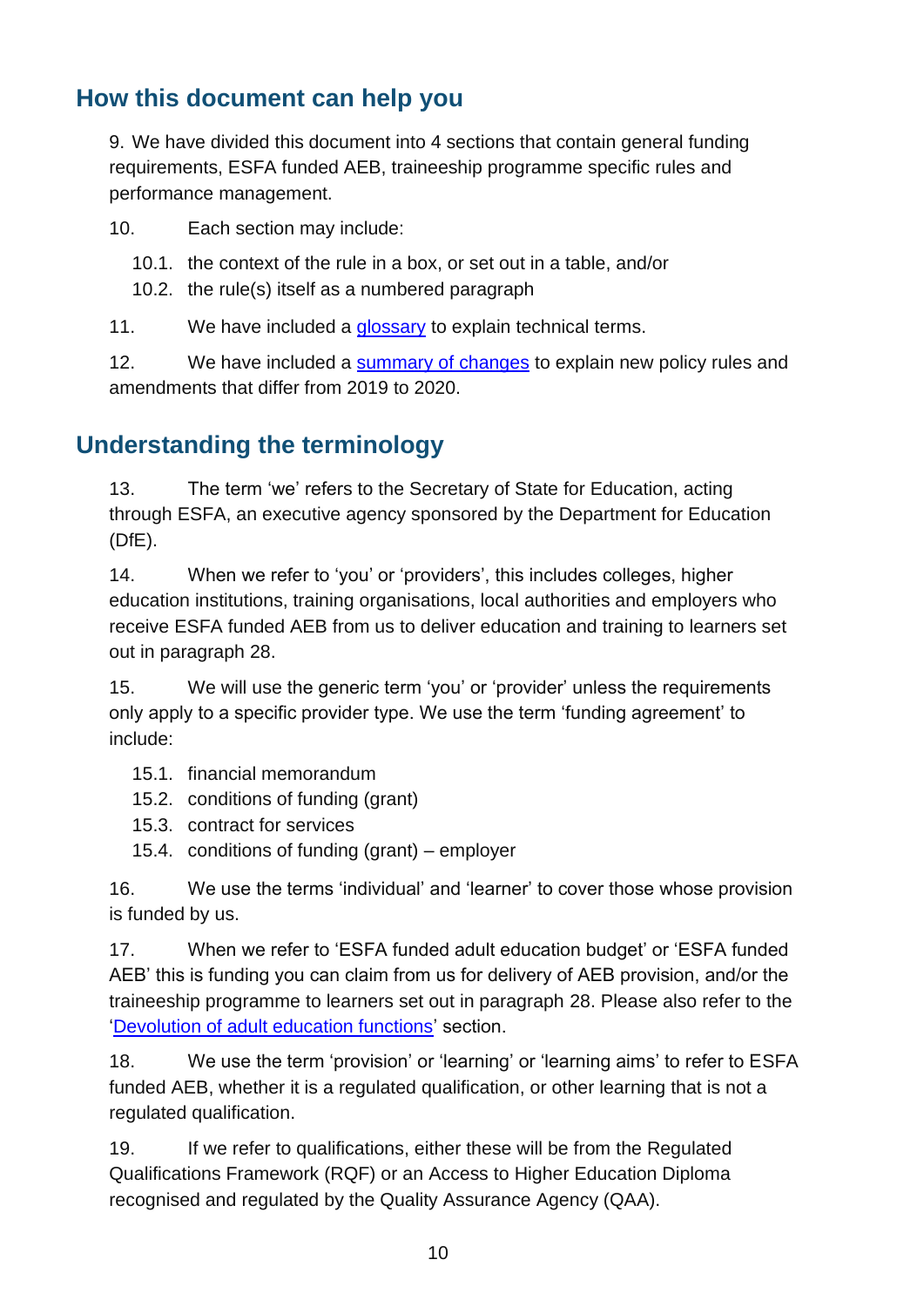20. If we refer to 'learning aims', we mean a single episode of learning which could be a regulated qualification, a component of a regulated qualification or nonregulated learning.

21. If we refer to 'programmes', we mean a coherent package of learning which may include regulated qualifications, components of regulated qualifications or non-regulated learning with clearly stated aims supporting agreed outcomes.

22. We may refer to this document as 'funding rules' or 'the rules'.

#### <span id="page-10-0"></span>**Contacting us**

23. You can contact us through our [enquiry form.](https://form.education.gov.uk/en/AchieveForms/?form_uri=sandbox-publish://AF-Process-f9f4f5a1-936f-448b-bbeb-9dcdd595f468/AF-Stage-8aa41278-3cdd-45a3-ad87-80cbffb8b992/definition.json&redirectlink=%2Fen&cancelRedirectLink=%2Fen) You can also contact your ESFA territory lead.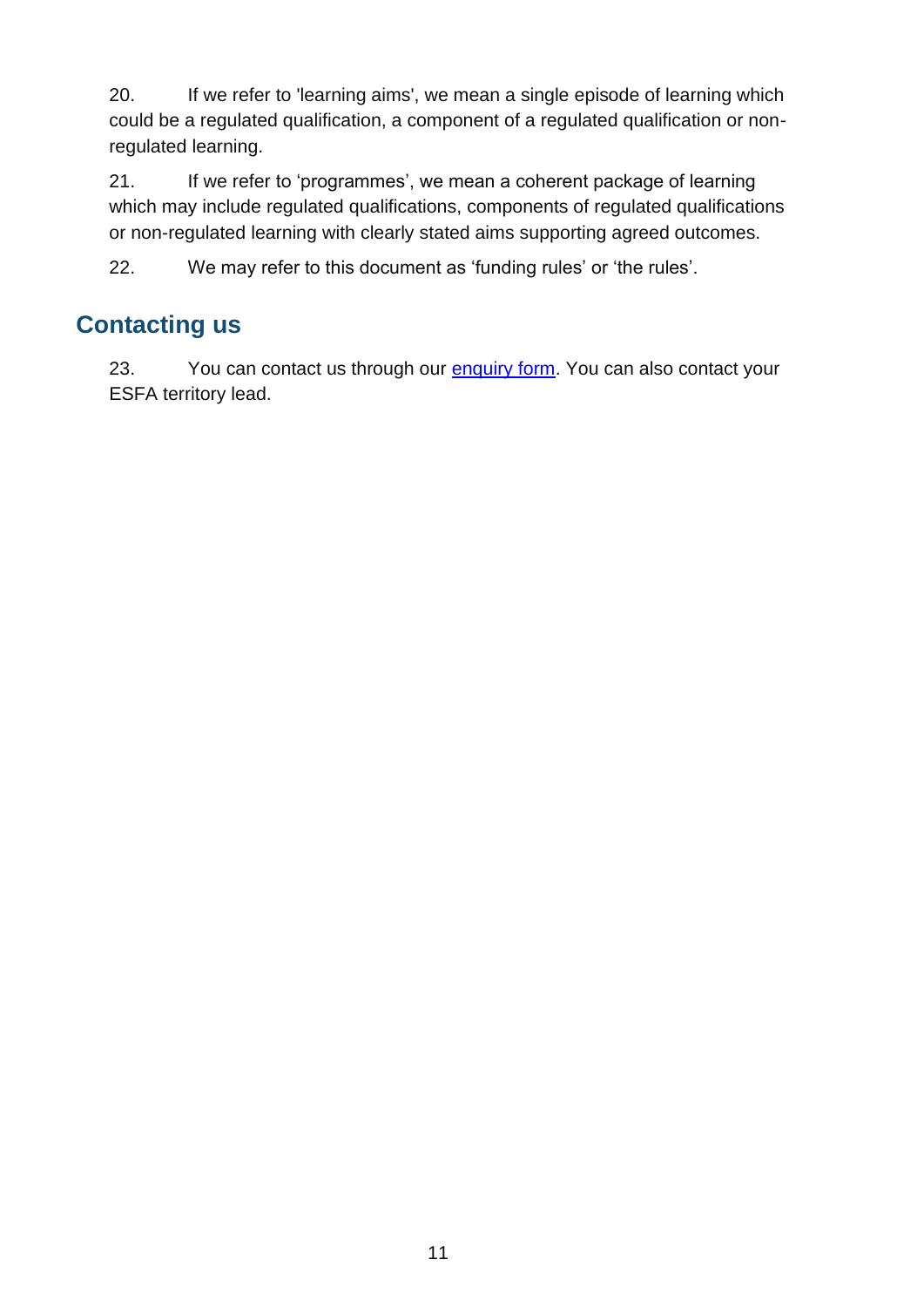# <span id="page-11-0"></span>**Section 1 - General funding requirements**

# <span id="page-11-1"></span>**Principles of funding**

24. These rules apply in relation to all learners (set out in sub-paragraph [28.1,](#page-11-8) [28.4](#page-11-5) and [28.5\)](#page-11-6) starting new ESFA funded AEB learning aims on or after 1 August 2020, and those learners who meet the criteria in sub-paragraph [28.2](#page-11-3) and [28.3.](#page-11-4)

25. You must not transfer funding between the following budgets:

- 25.1. adult education budget
- 25.2. 19 to 24 traineeship programmes
- 25.3. high value courses for school and college leavers
- 25.4. apprenticeships
- 25.5. advanced learner loans bursary fund
- 25.6. advanced learner loan facility

26. We will review and monitor whether the ESFA funded AEB provision you provide represents good value for money. If we consider that funding is significantly more than the cost of providing education and training, we may reduce your funding after consulting with you.

27. Failure to comply with funding and subcontracting rules could lead to action or intervention. Our policies and guidance about the oversight of providers has been updated and were published in August 2019. The triggers for action and the type of action we may take is set out in these documents and is in accordance with provisions in our Grant Agreements and Contracts for Services:

- [College oversight: support intervention](https://www.gov.uk/government/publications/college-oversight-support-and-intervention)
- How ESFA maintains [oversight of independent training providers](https://www.gov.uk/government/publications/how-esfa-maintains-oversight-of-independent-training-providers-itps/esfa-oversight-of-independent-training-providers-operational-guidance)

#### <span id="page-11-2"></span>**Who we fund**

<span id="page-11-8"></span><span id="page-11-7"></span>28. We will fund:

- 28.1. individuals resident in areas of England outside of devolved authority areas undertaking ESFA funded AEB
- <span id="page-11-3"></span>28.2. continuing learners in North of Tyne devolved authority area, who have not completed their learning by 31 July 2020
- <span id="page-11-4"></span>28.3. continuing learners in devolved authority areas, who have not completed their learning by 31 July 2020, but started before 31 July 2019
- <span id="page-11-5"></span>28.4. learners resident in England attending a provider who meets specified criteria and will be funded nationally in 2019 to 2020 and 2020 to 2021 – please refer to the following link devolution of adult education functions section
- <span id="page-11-6"></span>28.5. learners resident in England, including those resident in a devolved authority area, undertaking a 19 to 24 traineeship programme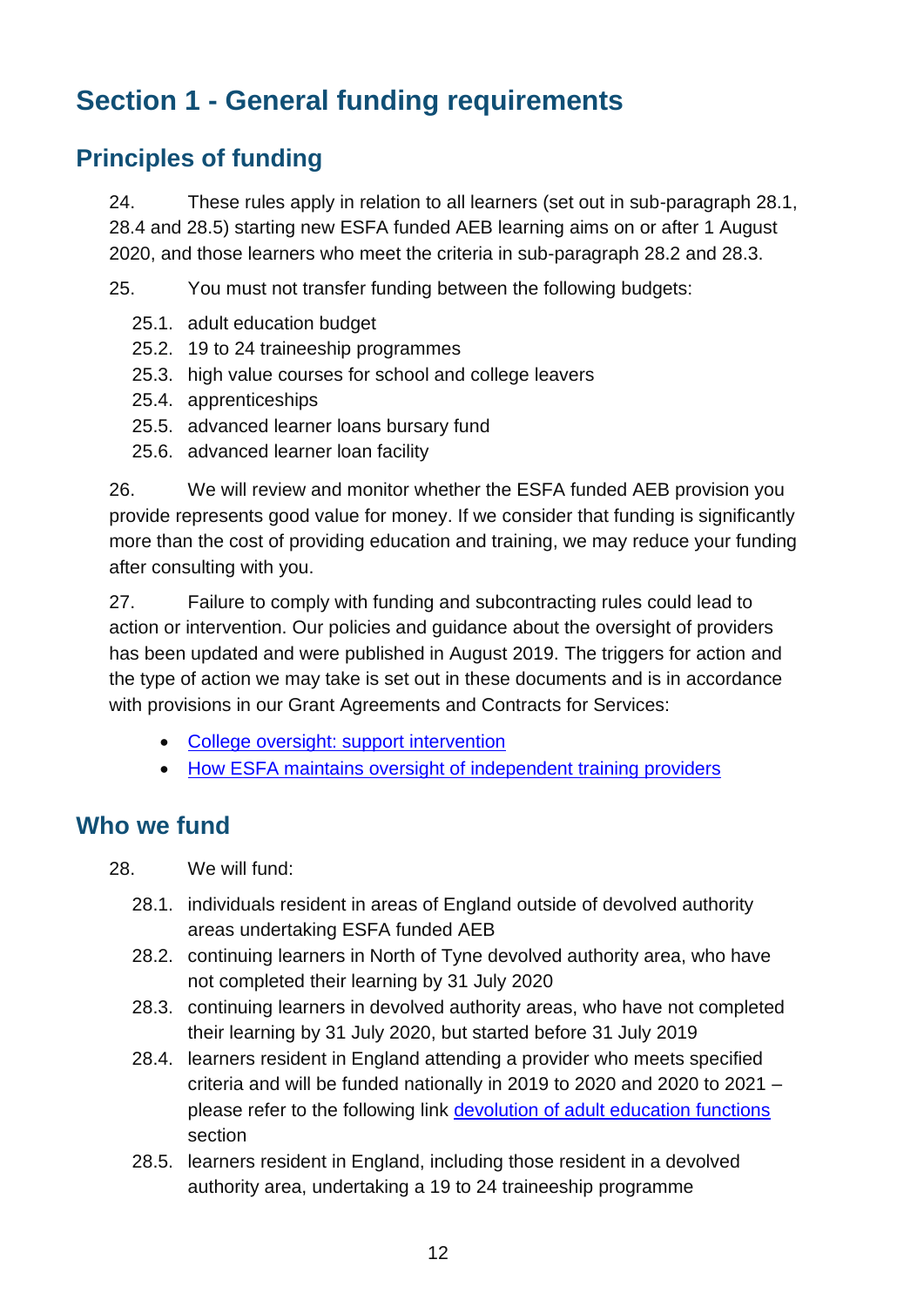29. You must check the eligibility of a learner, including where in England they are resident, at the start of each learning aim, or their traineeship programme, and only claim funding for ESFA funded AEB for eligible learners. Please refer to the [glossary](#page-87-1) definition of 'learner residency' and the devolution [postcode checker data](https://www.gov.uk/government/publications/adult-education-budget-aeb-postcode-files)  [set.](https://www.gov.uk/government/publications/adult-education-budget-aeb-postcode-files)

30. In addition to paragraph [28,](#page-11-7) to be ESFA funded, on the first day of learning a learner must be:

- 30.1. aged 19 or older on 31 August within the 2020 to 2021 funding year if the learning aim is not a traineeship, or
- 30.2. starting a traineeship programme on or after 1 August of the funding year in which they have their 16th birthday

31. The age of the learner on 31 August in the funding year determines whether the learner is funded through the ESFA's [AEB funding methodology](https://www.gov.uk/government/collections/sfa-funding-rates) (for individuals aged 19 and over), or the [16 to 19 year olds funding methodology](https://www.gov.uk/government/collections/funding-education-for-16-to-19-year-olds#16-to-19-funding:-how-it-works) (for individuals aged 16 to 19 and those aged 19 to 24 with an education health and care plan).

32. All individuals aged 19 or over on 31 August who are continuing a programme they began aged 16 to 18 ('19+ continuers') will be funded through the [16 to 19 year olds funding methodology.](https://www.gov.uk/guidance/16-to-19-education-funding-guidance)

33. Learners will be eligible for ESFA funded AEB for the whole of the learning aim or programme if they are eligible for funding at the start, even if the duration is for over one year. You must reassess the learner for any further learning they start.

34. If an individual starts a learning aim or programme and is not eligible for funding, we will not fund their learning while they remain ineligible.

35. You must not fund a learner who is unable to complete a learning aim or programme of study in the time they have available. Any learner, of any age, must be able to achieve the learning aim or programme of study within the time they have available.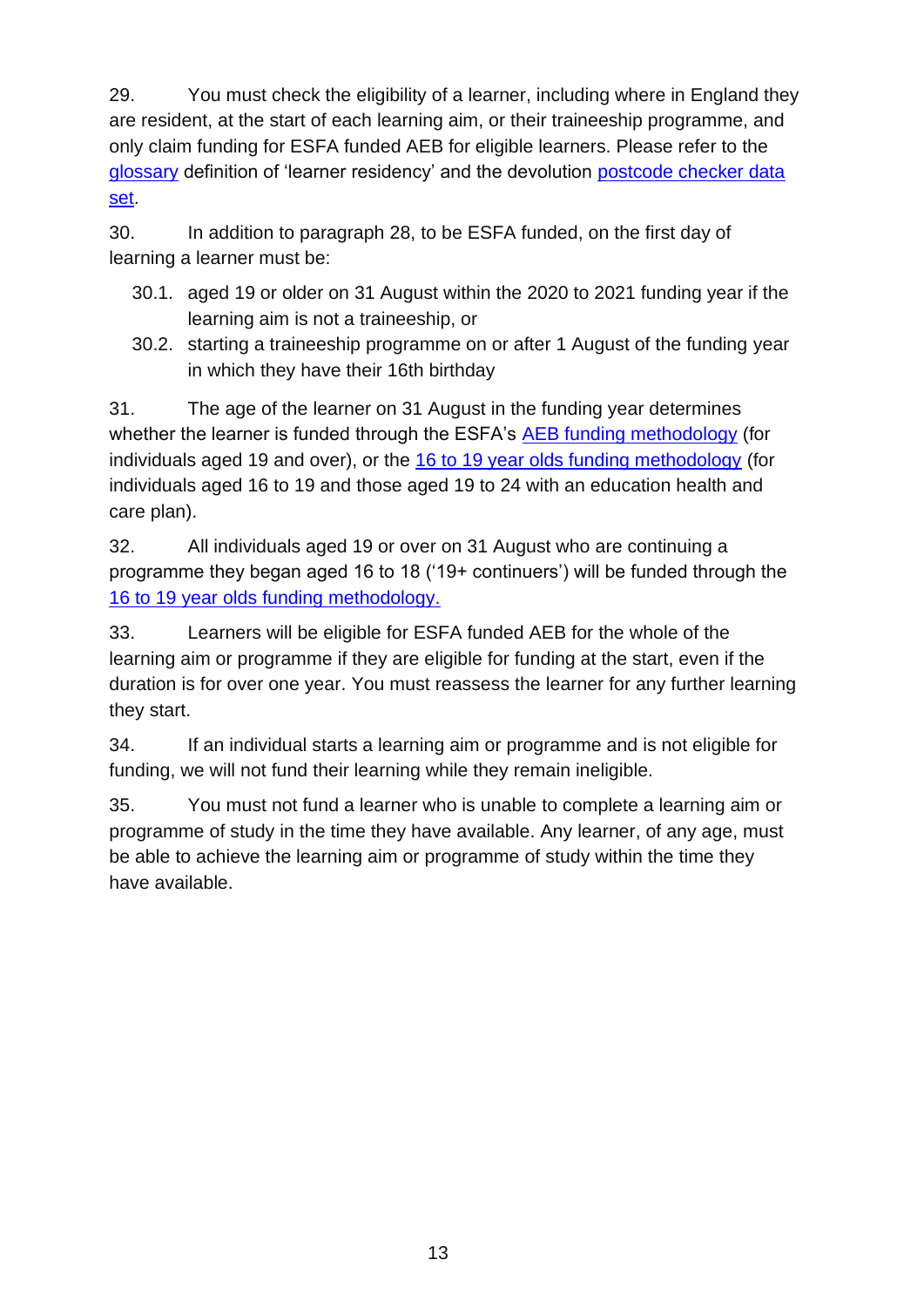# <span id="page-13-0"></span>**Residency eligibility**

<span id="page-13-2"></span>36. Individuals will be eligible for ESFA funded AEB if they meet the criteria in paragraph [28,](#page-11-7) the learning is taking place in England, and they:

- 36.1. are a citizen of a country within the European Economic Area (EEA) or other countries determined within the EEA, including those with bilateral agreements such as Switzerland, or have settled status or the Right of Abode in the UK, and
- 36.2. have been ordinarily resident in the EEA or other countries determined within the EEA, including those with bilateral agreements such as Switzerland, for at least the previous 3 years on the first day of learning

37. The EEA includes all the countries and territories listed in [Annex A:](#page-79-0)  [eligibility for funding.](#page-79-0)

38. The eligibility of individuals who do not meet the requirements in paragraph [36](#page-13-2) is [stated below.](#page-13-1)

39. Any learner or relevant family member who has applied for an extension or variation of their current immigration permission in the UK is still treated as if they have that leave. This only applies if the application was made before their current permission expired. Their leave continues until the Home Office decide on their immigration application. Their leave will continue where they have appealed or sought an administrative review of their case within the time allowed to them for doing so.

40. Therefore, a learner or relevant family member is considered to still have the immigration permission that they held when they made their application for an extension, administrative review or appeal, and their eligibility would be based upon this status.

41. You can find further information on eligibility from the [UK Council for](https://www.ukcisa.org.uk/)  [International Student Affairs.](https://www.ukcisa.org.uk/)

42. The learner's immigration permission in the UK may have a 'no recourse to public funds' condition. Public funds do not include education or education funding. Therefore, this does not affect a learner's eligibility, which must be decided under the normal eligibility conditions.

# <span id="page-13-1"></span>**Non-EEA citizens**

43. A non-EEA citizen is eligible for funding if they have permission granted by the UK government to live in the UK, which is not for educational purposes, and have been ordinarily resident in the UK for at least the previous 3 years before the start of learning.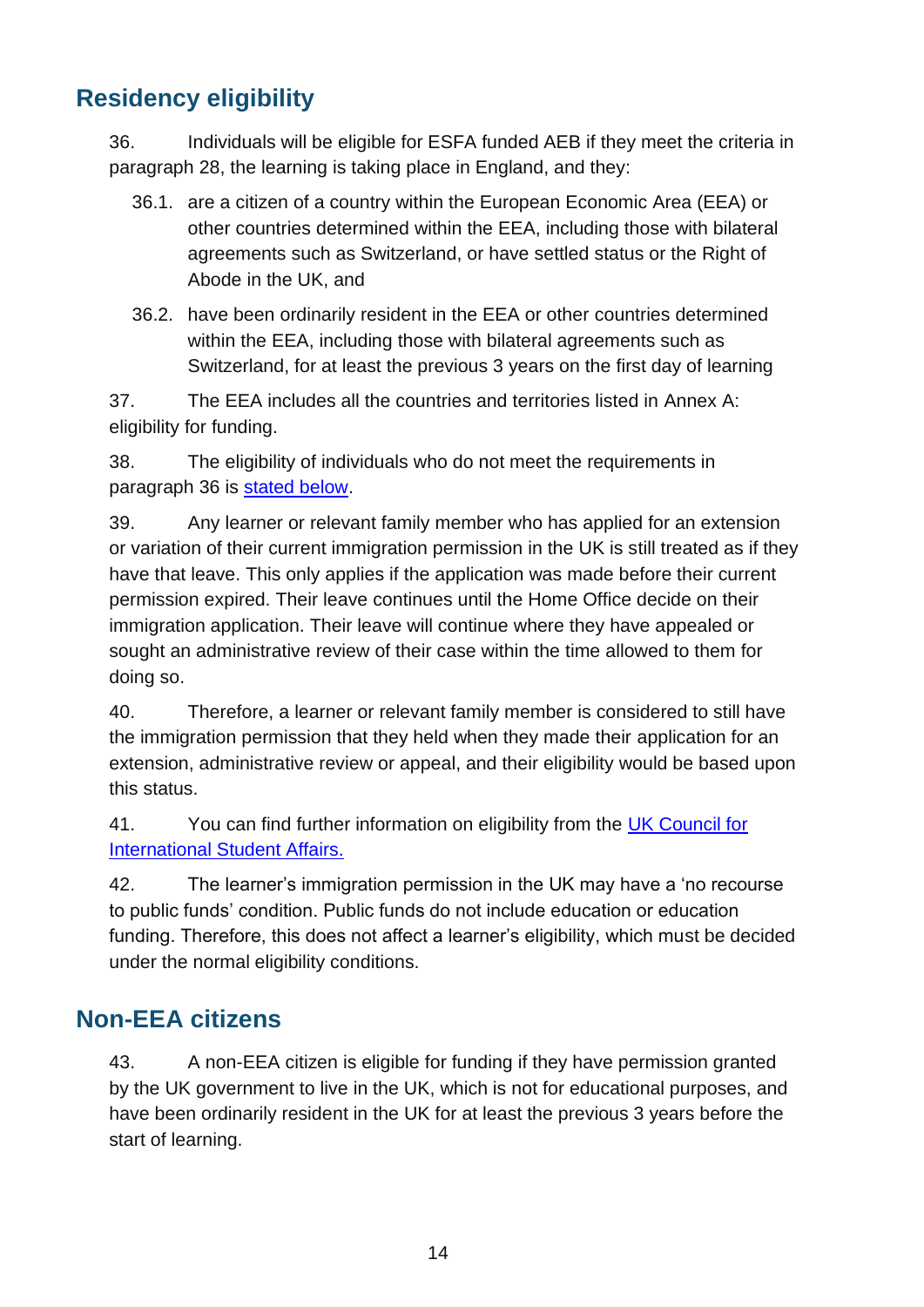#### <span id="page-14-0"></span>**Individuals with certain types of immigration status and their family members**

44. Any individual with any of the statuses listed below is eligible to receive funding and are exempt from the 3-year residency requirement rule. You must have seen the learner's immigration permission which would include the biometric residence permit (BRP) and in some cases an accompanying letter from the Home Office in these circumstances:

- <span id="page-14-2"></span>44.1. refugee status
- 44.2. discretionary leave to enter or remain
- 44.3. exceptional leave to enter or remain
- 44.4. indefinite leave to enter or remain
- 44.5. humanitarian protection
- <span id="page-14-3"></span>44.6. leave outside the rules
- 44.7. the husband, wife, civil partner or child of any of the above in paragraphs [44.1](#page-14-2) to [44.6](#page-14-3)<sup>1</sup>
- 44.8. section 67 of the Immigration Act 2016 leave
- 44.9. Calais leave to remain

#### <span id="page-14-1"></span>**Asylum seekers**

- 45. Asylum seekers are eligible to receive funding if they:
	- 45.1. have lived in the UK for 6 months or longer while their claim is being considered by the Home Office, and no decision on their claim has been made, or
	- 45.2. are receiving local authority support under [section 23C](http://www.legislation.gov.uk/ukpga/1989/41/section/23C) or section 23CA of [the Children Act 1989](http://www.legislation.gov.uk/ukpga/1989/41/section/23CA) or the Care Act 2014
- 46. An individual who has been refused asylum will be eligible if:
	- 46.1. they have appealed against a decision made by the UK government against granting refugee status and no decision has been made within 6 months of lodging the appeal, or
	- 46.2. they are granted support for themselves under [section 4 of the](http://www.legislation.gov.uk/ukpga/1999/33/section/4)  [Immigration and Asylum Act 1999,](http://www.legislation.gov.uk/ukpga/1999/33/section/4) or
	- 46.3. are receiving local authority support for themselves under [section 23C](http://www.legislation.gov.uk/ukpga/1989/41/section/23C) or [section 23CA of the Children Act 1989](http://www.legislation.gov.uk/ukpga/1989/41/section/23CA)

<sup>1</sup> A child of a person who has received leave under section 67 of the Immigration Act 2016 or Calais leave to remain will come within paragraph 44.8 or 44.9 where they have been granted "leave in line" by virtue of being a dependent child of such a person.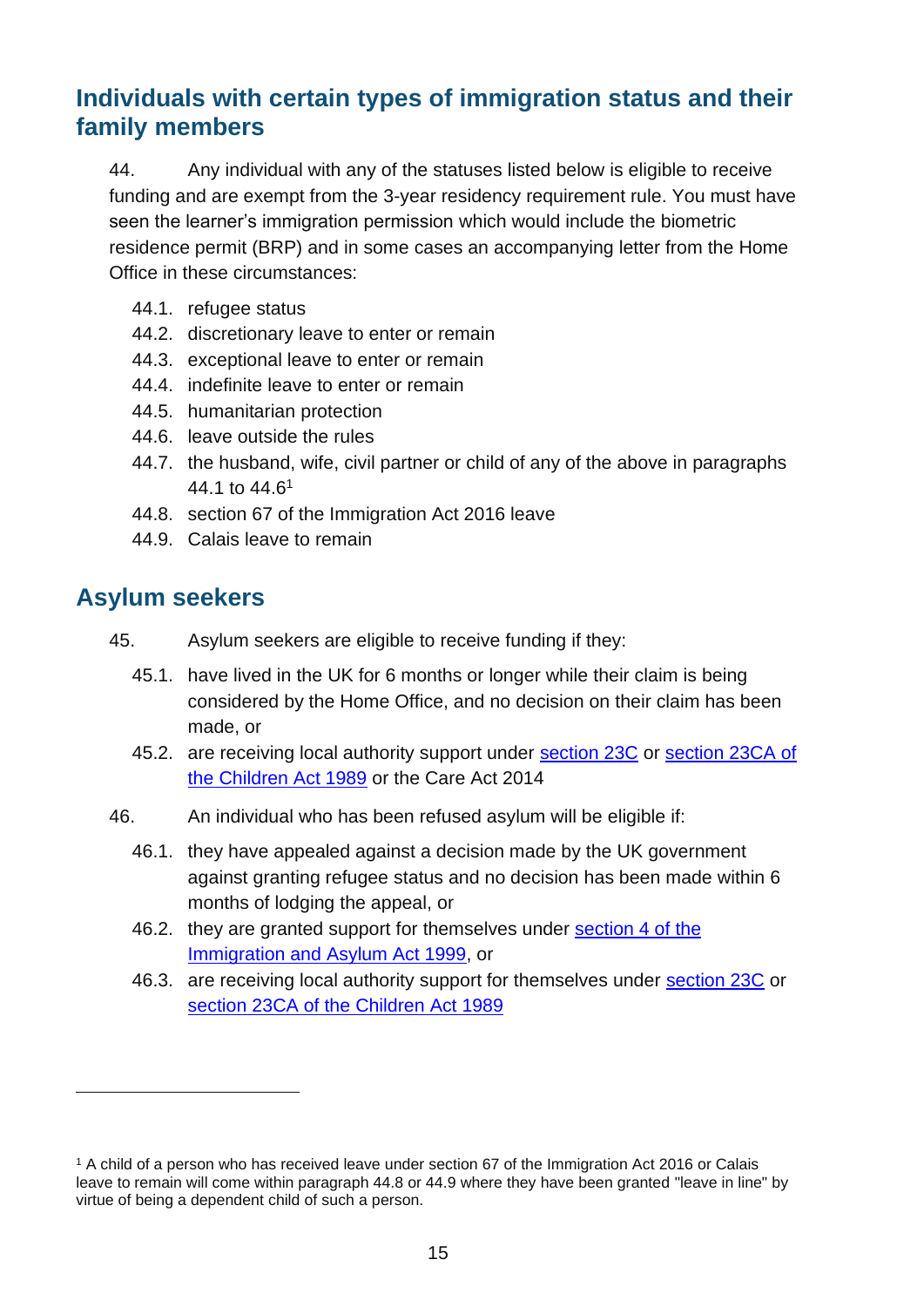# <span id="page-15-0"></span>**Family members of EU and EEA nationals**

47. In the explanations below, the 'principal' is the European Union (EU) or EEA national. The 'family' or 'family member' is the learner, and must be the husband, wife, civil partner, child, grandchild, dependent parent or grandparent of the 'principal'.

48. If the learner, who is a family member of an EEA national, has been ordinarily resident in the EEA for the 3 years prior to the start of their course, they are eligible for funding.

49. This table shows the eligibility for family members if:

49.1. the family member is now ordinarily resident in England, but has not been ordinarily resident in the EEA for at least the previous 3 years before the start of learning, and

|                                           |                                  | Principal ordinarily resident in the EEA for 3 years |                       |                  |
|-------------------------------------------|----------------------------------|------------------------------------------------------|-----------------------|------------------|
|                                           |                                  | EU (including the<br>UK) citizen                     | Non-EU EEA<br>citizen | Non- EEA citizen |
| <b>Family member</b><br>not ordinarily    | EU (including<br>the UK) citizen | Eligible                                             | Eligible              | Not eligible     |
| resident in the<br><b>EEA for 3 years</b> | Non-EU EEA<br>citizen            | Eligible                                             | Not eligible          | Not eligible     |
|                                           | Non-EEA<br>citizen               | Eligible                                             | Not eligible          | Not eligible     |

49.2. a principal has been resident within the EEA for the last 3 years

# <span id="page-15-1"></span>**Children of Turkish workers**

- 50. A child of a Turkish worker is eligible if both the following apply:
	- 50.1. the Turkish worker is currently ordinarily resident in the UK and is, or has been, lawfully employed in the UK
	- 50.2. the child has been ordinarily resident in the EEA and/or Turkey for the full 3-year period before the start of their programme

#### **Persons granted stateless leave**

- 51. A person granted stateless leave is a person who:
	- 51.1. has extant leave to remain as a stateless person under the immigration rules (within the meaning given in section 33(1) of the Immigration Act [1971\)](http://www.legislation.gov.uk/ukpga/1971/77/section/33); and
	- 51.2. has been ordinarily resident in the UK and Islands throughout the period since the person was granted such leave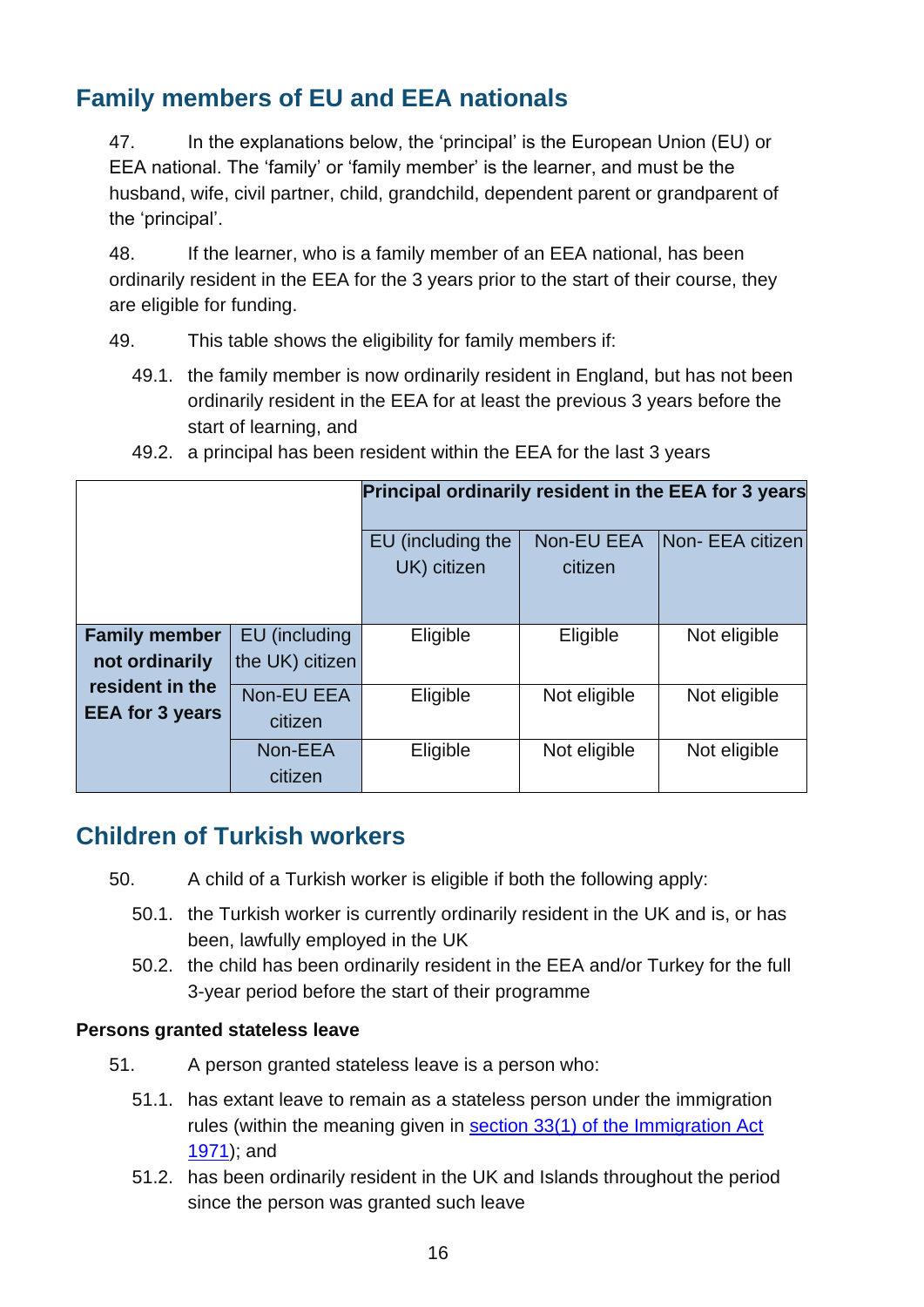- 52. A stateless person must:
	- 52.1. be ordinarily resident in the UK on the first day of the first funding year of the course; and
	- 52.2. have been ordinarily resident in the UK and Islands throughout the 3-year period preceding the first day of the first funding year of the course
- 53. Certain family members are also eligible under this category if:
	- 53.1. the spouse or civil partner of a person granted stateless leave (and who was the spouse or civil partner of that person on the leave application date), who is ordinarily resident in the UK on the first day of the first funding year of the course, and who has been ordinarily resident in the UK and Islands throughout the 3 year period preceding the first day of the first funding year of the course; or
	- 53.2. the child of a stateless person or of the stateless person's spouse or civil partner (and who was the child of that stateless person or the child of the stateless person's spouse or civil partner on the leave application date), was under 18 on the leave application date, is ordinarily resident in the UK on the first day of the first funding year of the course, and has been ordinarily resident in the UK and Islands throughout the 3 year period preceding the first day of the first funding year of the course

54. "Leave application date" means the date on which a person is granted stateless leave made an application to remain in the UK as a stateless person under the immigration rules (within the meaning given in [section 33\(1\) of the](http://www.legislation.gov.uk/ukpga/1971/77/section/33)  [Immigration Act 1971\)](http://www.legislation.gov.uk/ukpga/1971/77/section/33).

# <span id="page-16-0"></span>**Individuals who are not eligible for funding**

55. You must not claim funding for individuals who do not meet the eligibility criteria set out above. Examples of individuals who do not meet the eligibility criteria include the following. Please note this list is not exhaustive:

- 55.1. those who are here without authority or lawful status
- 55.2. those who are resident in the UK on a Tier 4 (general) student visa unless they are eligible through meeting any other of the categories described above
- 55.3. non-EEA citizens who are in the UK on holiday, with or without a visa
- 55.4. non-EEA citizens who are a family member of a person granted a Tier 4 visa, who have been given immigration permission to stay in the UK and have not been ordinarily resident in the UK for the previous 3 years on the first day of learning
- 55.5. individuals who are ordinarily resident in the Channel Islands or the Isle of Man, unless they are also ordinarily resident within England
- 55.6. those whose biometric residence permit or residence permit imposes a study prohibition or restriction on the individual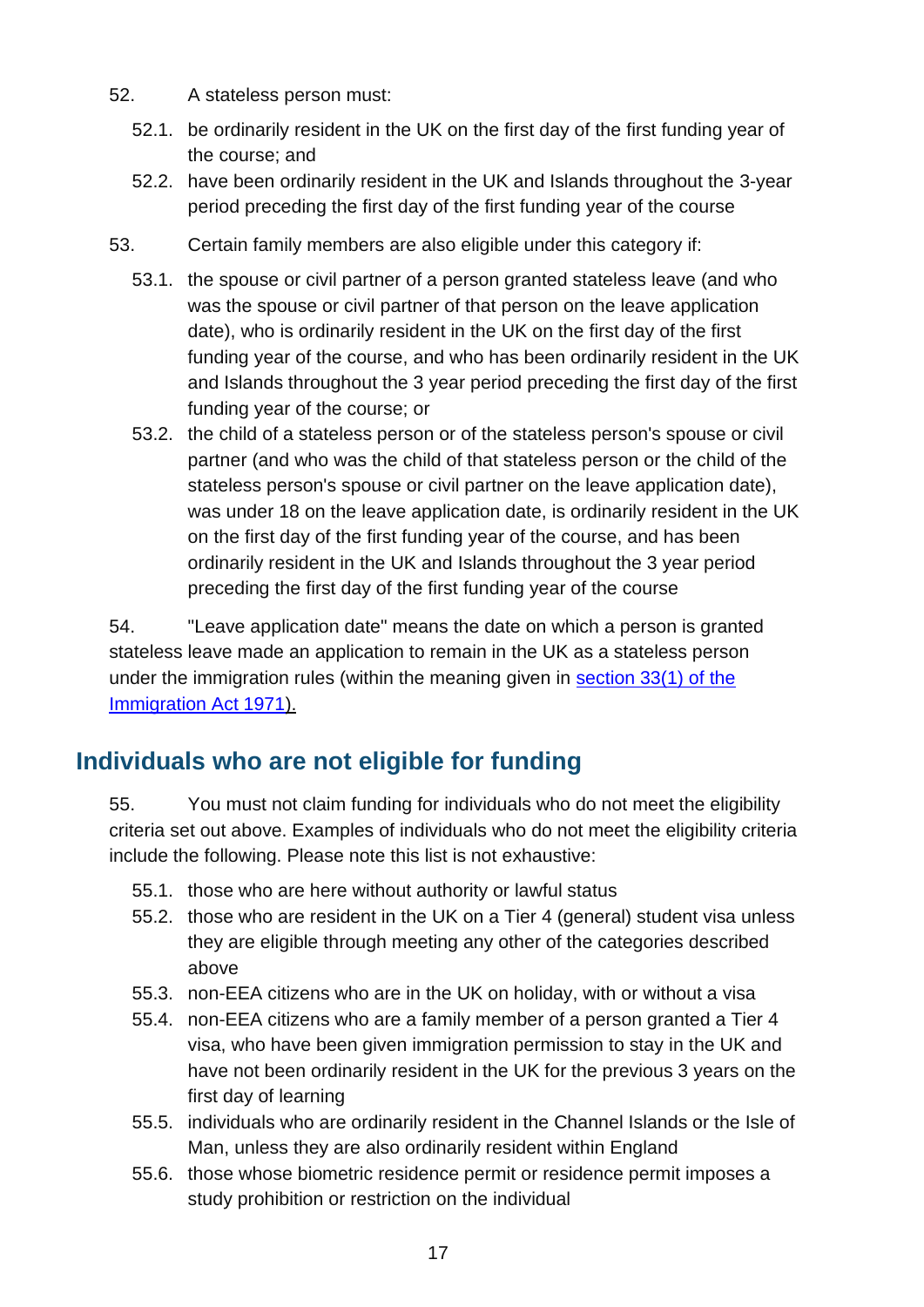#### <span id="page-17-0"></span>**Learners in the armed forces**

56. We will fund armed forces personnel, Ministry of Defence (MoD) personnel or civil and crown servants resident in England, who meet the criteria in paragraph [28,](#page-11-7) and where learning takes place in England. We will class members of the British armed forces on postings outside of the EU, including their family members, as ordinarily resident in the UK.

57. Members of other nations' armed forces stationed in England, and their family members, aged 19 and over, are eligible for ESFA funded AEB, set out in paragraph [28,](#page-11-7) if the armed forces individual has been ordinarily resident in England for 3 years. We will not fund family members that remain outside of England.

#### <span id="page-17-1"></span>**Learners temporarily outside of England**

58. Individuals resident in areas of England outside of devolved authority areas and who work outside of England as part of their job, are eligible for ESFA funded AEB as long as some of the learning takes place in England. You cannot claim for the additional expense of delivering learning outside of England.

#### <span id="page-17-2"></span>**Learners who live in Wales, Scotland or Northern Ireland**

59. Wales, Scotland and Northern Ireland have their own funding arrangements. You must develop arrangements with the relevant devolved administration if you are planning to deliver a significant quantity of learning to learners who do not live in England.

60. You must not actively recruit learners who live or work outside of England.

61. We will fund an individual who does not live in England if specialist skills training is only available in England and the individual wants to travel to, or live in, England to study or learn. We do not expect these numbers to be significant.

62. For learning delivered at an employee's workplace, we will fund individuals whose main employment or normal place of work is in England.

63. We will fund individuals who live in Scotland, Wales and Northern Ireland who require and are eligible for ESFA funded AEB, and work for a UK based employer. Delivery must take place in England. We do not expect these numbers to be significant.

64. Providers located close to the borders can deliver ESFA funded AEB to learners who are not resident in England but reside in their catchment area. Delivery must take place in England. We do not expect these numbers to be significant.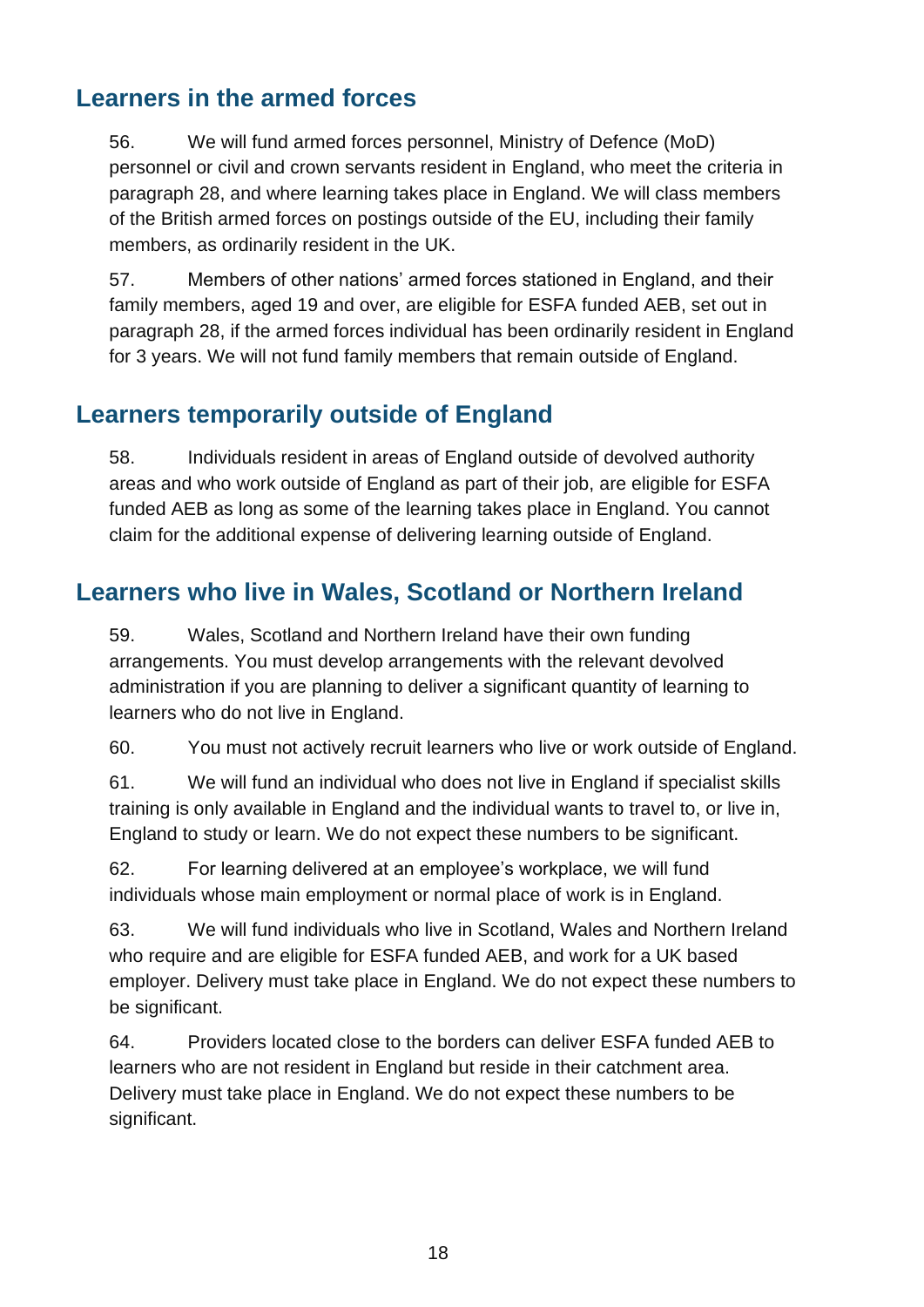## <span id="page-18-0"></span>**Fees and charging**

65. You must not make compulsory charges relating to the direct costs of delivering a learning aim to learners we fully fund, including those with a legal entitlement to full funding for their learning. Direct costs include any essential activities or materials without which the learner could not complete and achieve their learning.

66. If a fully funded learner needs a Disclosure and Barring Service (DBS) check to participate in learning, you cannot charge them for this. If the learning is associated with the learner's employment, their employer is responsible for carrying out and paying for this check.

# <span id="page-18-1"></span>**Qualifying days for funding**

67. A learner must be in learning for a minimum number of days between their learning start date and learning planned end date before you can earn funding, including learning support. You can access this information in the [adult education](https://www.gov.uk/government/publications/adult-education-budget-aeb-funding-rates-and-formula-2020-to-2021)  [budget: funding rates and formula 2020 to 2021 guidance.](https://www.gov.uk/government/publications/adult-education-budget-aeb-funding-rates-and-formula-2020-to-2021)

68. This does not apply where the learner achieves the learning aim.

# <span id="page-18-2"></span>**Recognition of prior learning**

69. A learner could have prior learning that has been previously accredited by an awarding organisation or could be formally recognised and count towards a qualification. If this is the case, you must:

- 69.1. reduce the funding amount claimed for the learning aim by the percentage of learning and assessment the learner does not need
- 69.2. follow the policies and procedures set by the awarding organisation for delivery and assessment of the qualification

70. You must assess whether any prior learning negates the need for a learner to undertake the whole learning aim.

71. You must not use prior learning to reduce funding for English and maths qualifications up to and including level 2.

72. If a learner enrols on an advanced subsidiary (AS) level qualification followed by an A level, you must reduce the funding claimed for the A level to take account of the prior study of the AS level and record this in the 'funding adjustment for prior learning' field in the ILR. More information available in our [ILR guidance.](https://www.gov.uk/government/collections/individualised-learner-record-ilr)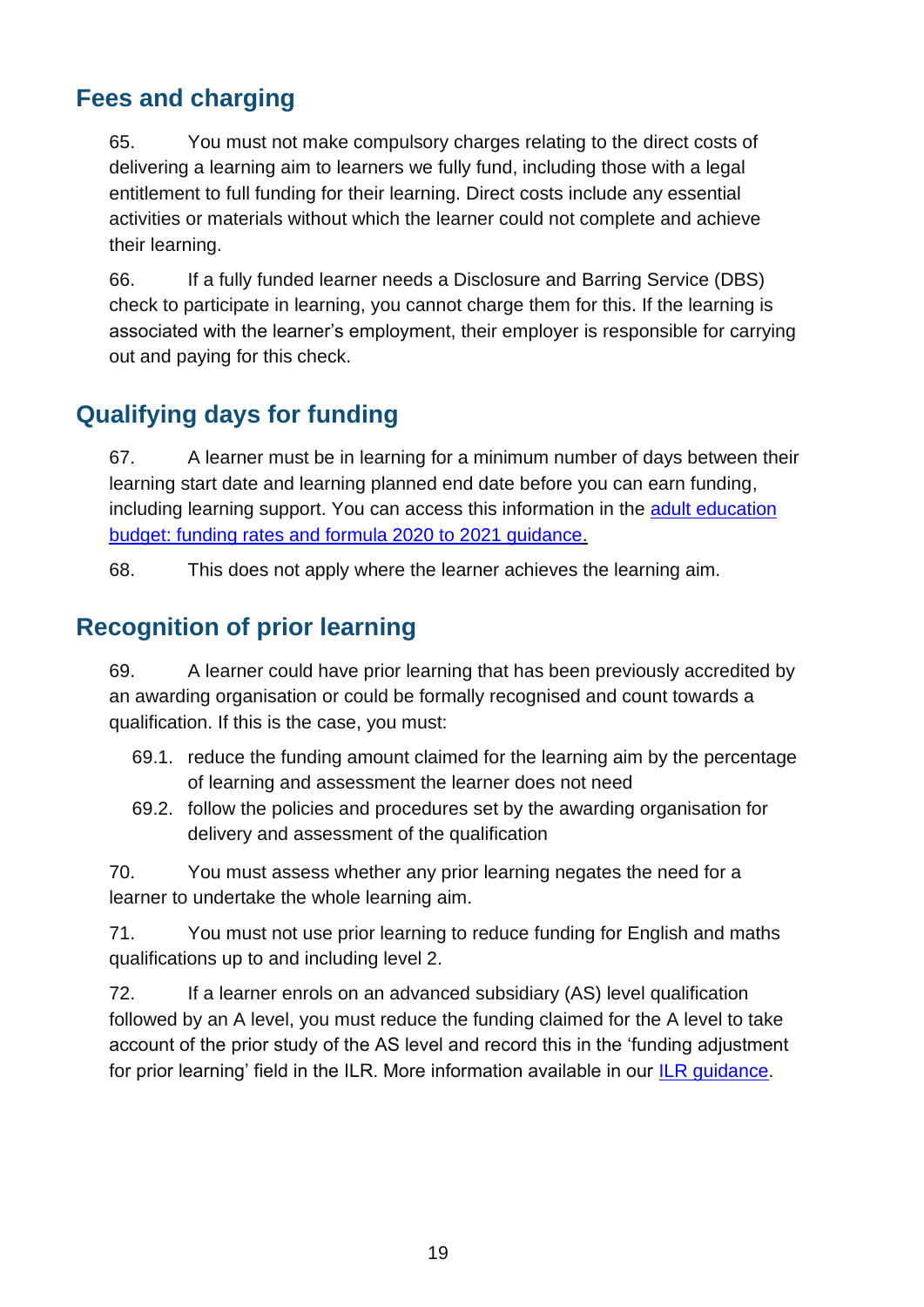#### <span id="page-19-0"></span>**Breaks in learning**

73. You and the learner can agree to suspend learning while the learner takes a break from learning. This allows the learner to continue later with the same eligibility that applied when they first started their learning.

74. We will not fund a learner during a break in learning.

<span id="page-19-2"></span>75. You must record the date a learner starts a break in learning and the date they restart their learning in the ILR. Further guidance on recording breaks can be found in the [ILR provider support manual 2020 to 2021.](https://guidance.submitlearnerdatabeta.fasst.org.uk/)

76. You must have evidence that the learner agrees to return and continue with the same learning aim; otherwise, you must report the learner as withdrawn. When the learner returns to learning, you must re-plan and extend the remaining delivery as required.

77. You must not use a break in learning for short-term absences, such as holidays or short-term illness.

#### <span id="page-19-1"></span>**Response to coronavirus (COVID-19)**

78. In line with paragraphs 73 to 76 you and the learner can agree to suspend learning to enable the learner to take a break in learning where:

- 78.1. the learner is self-isolating, or caring for others affected by coronavirus (COVID-19) and is unable to continue by distance learning and/or an online offer, or
- 78.2. you are unable to deliver learning because of the impact of coronavirus (COVID-19) on your business and there is no reasonable way to achieve appropriate delivery by distance learning and/or online learning

79. To record breaks in learning for coronavirus (COVID-19) reasons, you must:

- 79.1. include these learners in your ILR submissions
- 79.2. record the reason, retain and submit evidence as set out in paragraphs [75](#page-19-2) to 76
- 79.3. ensure affected learners are not recorded as permanently withdrawn from their learning, by entering the 'completion status' field of the ILR as '6', denoting that the learner has temporarily withdrawn from learning due to an agreed break in learning as a direct impact of coronavirus (COVID-19)
- 79.4. not change the current planned end date of the learning aim record
- 79.5. agree a new planned end date, when the learner returns, that must be assessed and recorded against the revised learning aim record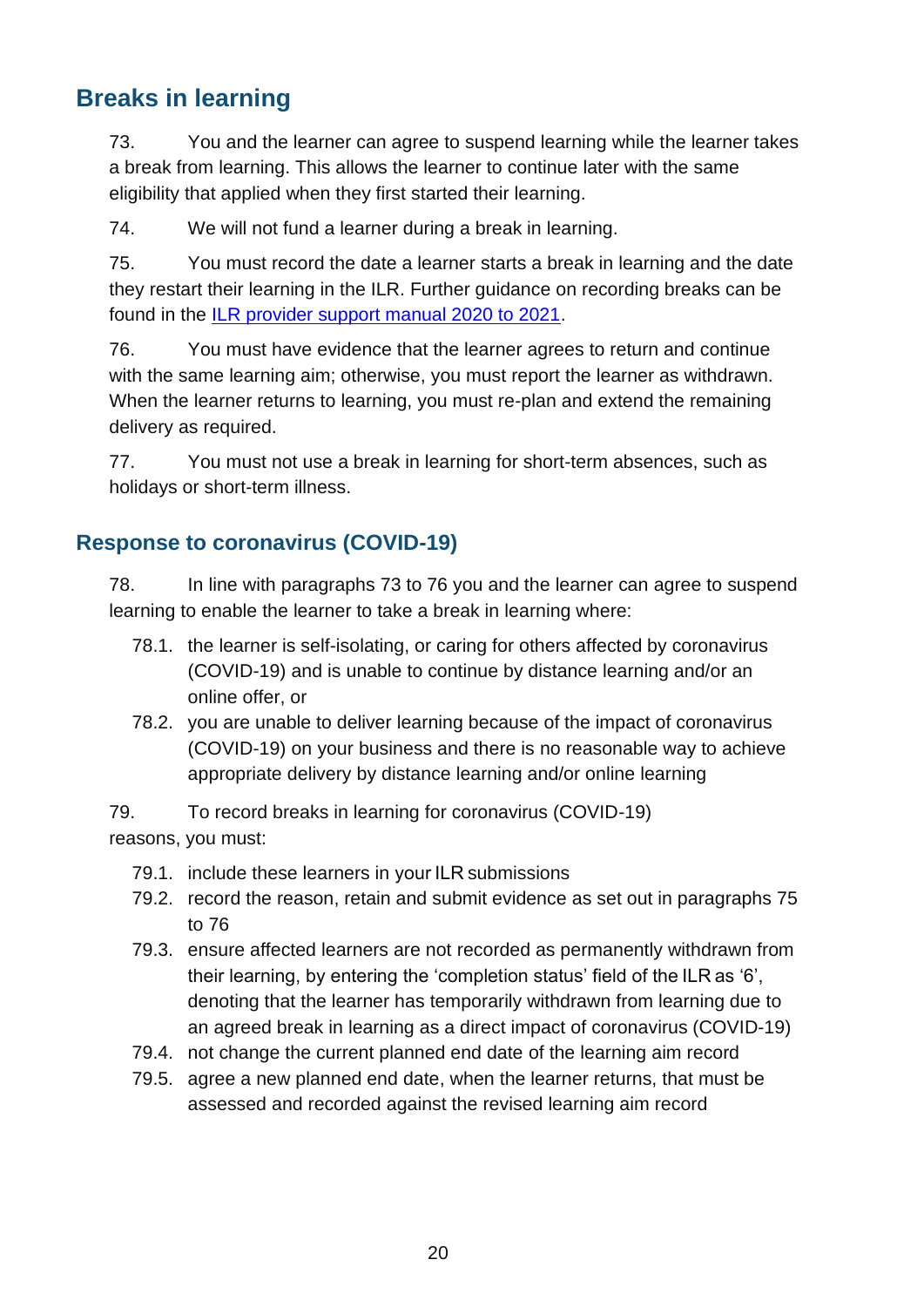#### <span id="page-20-0"></span>**What we will not fund**

- 80. We will not fund:
	- 80.1. qualifications, units or learning aims that are not listed on [the Hub](https://hub.fasst.org.uk/Pages/default.aspx) or on the legal [Qualification funding approval: funding year 2020 to 2021](https://www.gov.uk/guidance/qualification-funding-approval) manual – please see paragraphs [153](#page-34-3) to [157](#page-35-2)
	- 80.2. provision to learners in custody [the Ministry of Justice](https://www.gov.uk/government/organisations/ministry-of-justice) funds prison education in England. Please note you can use your ESFA funded AEB to fund individuals released on temporary licence as set out in paragraph [159.4](#page-37-3)
	- 80.3. end-point assessment outside of apprenticeship standards, which is subject to Ofqual external quality assurance and regulated as a qualification
	- 80.4. any part of any learner's learning aim or programme that duplicates provision they have received from any other source
	- 80.5. training through ESFA funded AEB, where a learner is undertaking or planning to undertake an apprenticeship and where that training will:
		- 80.5.1 replicate vocational and other learning aims covered by the apprenticeship standard or framework, including English and maths
		- 80.5.2 offer career related training that conflicts with the apprenticeship aims
		- 80.5.3 be taking place during the apprentices working hours. Where an apprentice has more than one job, working hours refers to the hours of the job the apprenticeship is linked to
	- 80.6. a learner to repeat the same regulated qualification where they have previously achieved it, unless it is for any GCSE where the learner has not achieved grade 4 (C) or higher
	- 80.7. a learner to sit or resit a learning aim assessment or examination where no extra learning takes place

# <span id="page-20-1"></span>**Contracting**

#### <span id="page-20-2"></span>**Staying on the Register of Training Organisations**

This section is subject to potential further amendments and clarifications

81. [The Register of Training Organisations](https://www.gov.uk/government/collections/sfa-register-of-training-organisations) (the Register) is the ESFA's current market entry point for organisations that intend to deliver nonapprenticeship education and training services or operate in our supply chain as a subcontractor with an aggregated contract value of £100,000 or more.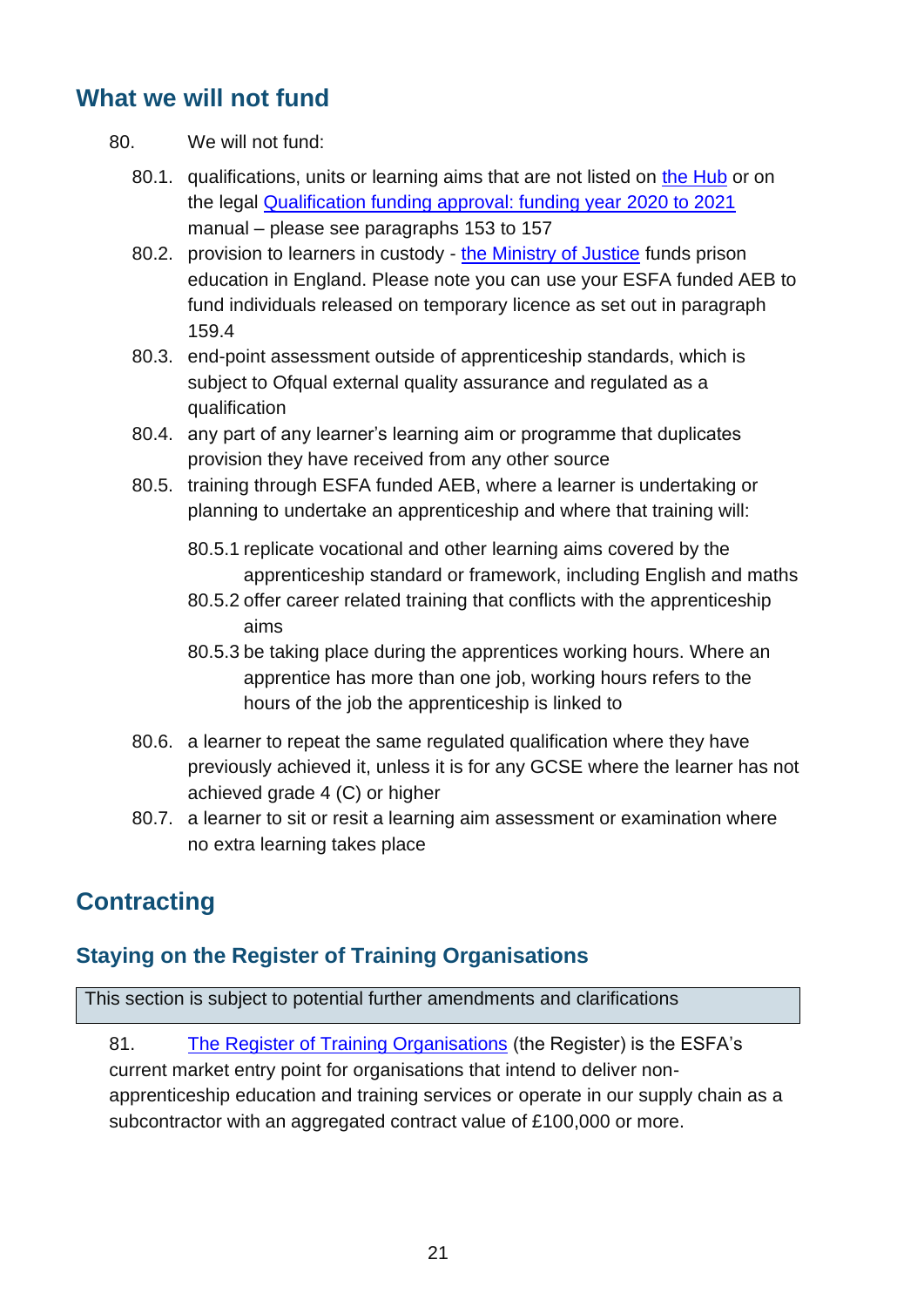82. If you and any subcontractors want to continue to be listed on the Register, you must successfully complete the Register, refresh, and update your information when we ask you to. If you fail to update when asked, you must apply at the next opening. During this period, you and any subcontractors will not:

- 82.1. be listed on the Register
- 82.2. be invited to tender
- 82.3. be able to increase contract value through growth cases

83. If your organisation does not apply at the next opening of the Register, or you fail the application process, we will review your funding arrangements.

#### <span id="page-21-0"></span>**Subcontracting**

Earlier this year ESFA ran a consultation seeking views from providers who have an interest in subcontracted delivery to inform our thinking about reforms to subcontracting arrangements. In June we published our response to the consultation [exercise.](https://www.gov.uk/government/consultations/reforms-to-subcontracting-education-for-learners-over-16)

Over the next three years we will be implementing a series of reforms that will strengthen ESFA's oversight of the approach to subcontracting in the sector.

We have been clear from the outset that we wish to see a significant reduction in the overall volume of subcontracted delivery in the sector, and that is why we have asked that all providers review their existing subcontracting activity and take steps to reduce that activity across the next 3 years to 2022 to 2023.

All providers must carry out this review, with one exception. Local authority provision where local authorities commission subcontractors to deliver a community-based model, in recognition of their commissioning role. This is because the delivery model will limit the ability to make reductions.

We will apply a cap on the volume of subcontracting and will take forward work this academic year to establish the right threshold for that cap and timescales for a staged reduction.

As we have set out in our response to the consultation exercise, the other reforms will be introduced over the next 2 to 3 years. We will publish further details about how those changes will be implemented later this year.

We expect providers to maximise the amount of funding that reaches front line delivery of high quality learning. We've published additional information describing our expectations of lead providers when they subcontract. These rules have been reordered for clarity.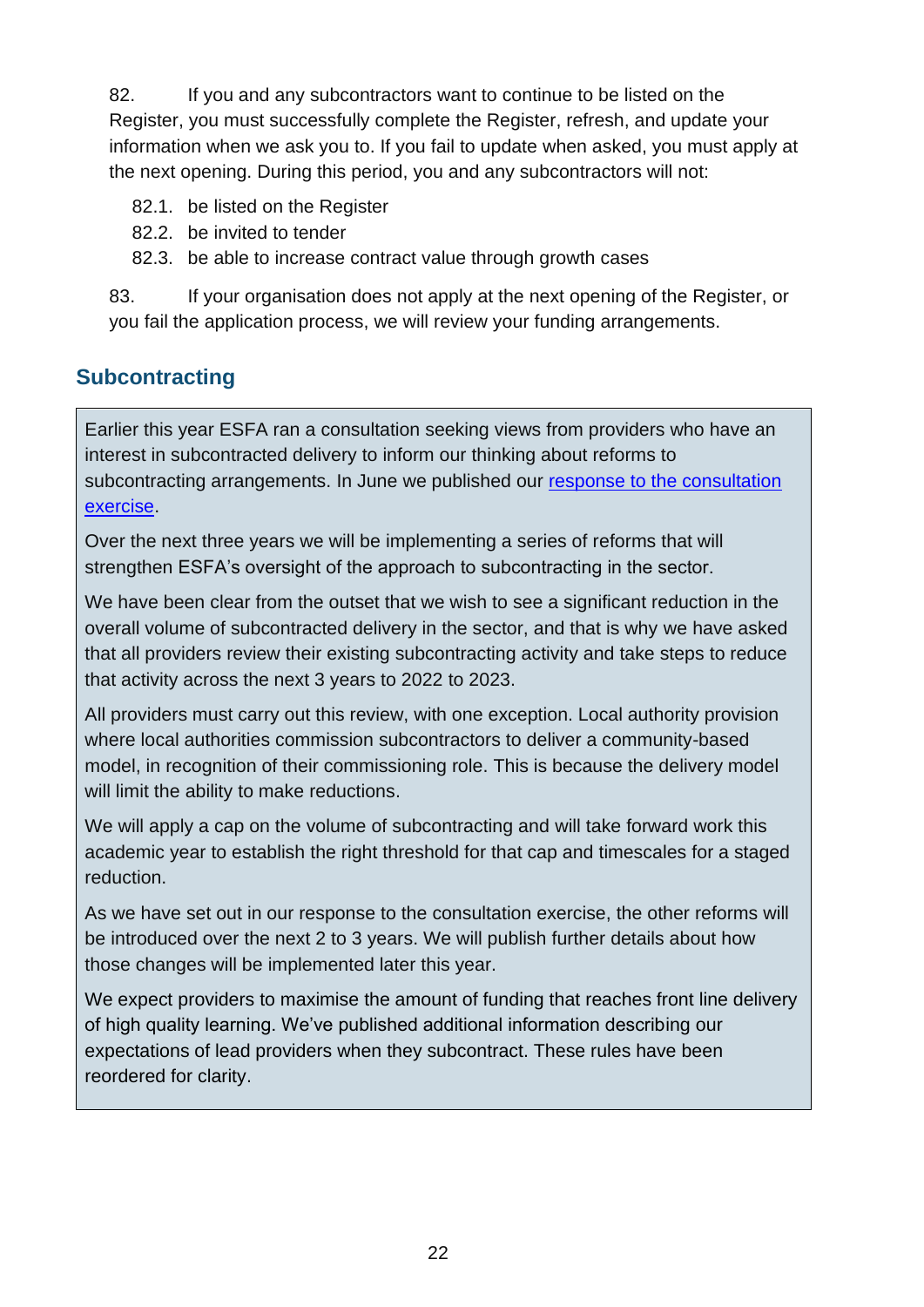#### <span id="page-22-0"></span>**Your policy for delivery subcontracting**

84. You must take your own legal advice about whether, in subcontracting part of your service delivery, you are a contracting authority awarding a public contract as defined by the [Public Contracts Regulations 2015.](https://www.legislation.gov.uk/uksi/2015/102/contents/made) If you are, then you should comply with the provisions of the 2015 Regulations. You must provide a synopsis of the legal advice for inspection by us on request.

85. Your governing body or board of directors and your accounting officer (senior responsible person) must agree your policy for delivery subcontracting. You must publish your policy for delivery subcontracting on your website.

86. As a minimum, your policy must include the following in respect of your delivery subcontracting:

- 86.1. Your rationale for subcontracting, which must enhance the quality of your student offer. You must be clear about the educational rationale for your subcontracting position. We expect the rationale to meet one or more of the following aims:
	- 86.1.1 enhance the opportunities available to learners
	- 86.1.2 fill gaps in niche or expert provision, or provide better access to training facilities
	- 86.1.3 support better geographical access for learners
	- 86.1.4 to offer an entry point for disadvantaged groups
	- 86.1.5 consideration of the impact on individuals who share protected characteristics
- 86.2. For each subcontractor, how you will determine a detailed list of your specific costs for managing them, specific costs for quality monitoring activities and specific costs for any other support activities offered by you to the subcontractor.
- 86.3. For each subcontractor, how you will determine each cost is reasonable and proportionate to delivery of their teaching or learning and how each cost contributes to delivering high quality learning.
- 86.4. Timing for review of your policy for delivery subcontracting, which should be done annually.

87. We expect the policy, including the rationale to be published by 31 October 2020. It should be easy to navigate from the front page of your education and training web pages.

88. You must not subcontract for delivery to meet short-term funding objectives.

89. You must only use delivery subcontractors;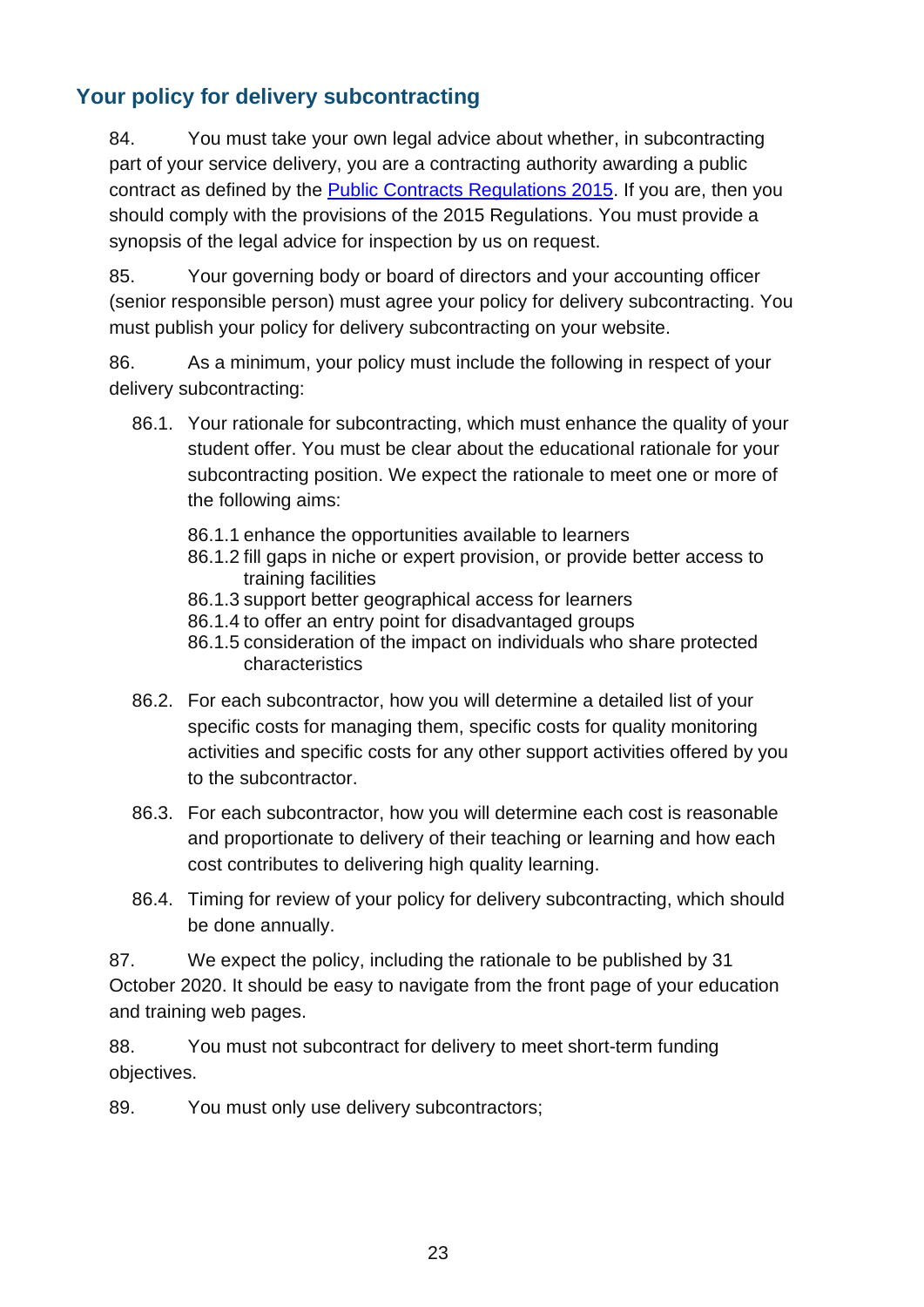90. If you have staff with, the knowledge, skills and experience (i.e. with appropriate qualifications or experience, as evidenced by their CVs) within your organisation to:

- 90.1. successfully procure
- 90.2. contract with and manage those subcontractors and
- 90.3. if your governing body/board of directors and your accounting officer (senior responsible person) determine the subcontractors as being of high quality and bringing low risk to public funds.
- 90.4. if you have robust procedures in place to ensure subcontracting does not lead to the inadvertent funding of extremist organisations

91. You are responsible for the actions of your delivery subcontractors connected to, or arising out of, the delivery of the services, which you subcontract.

#### <span id="page-23-0"></span>**Selection and procurement of your delivery subcontractors**

92. If you have not previously subcontracted provision we fund, you must get our written approval before awarding a contract to a delivery subcontractor and keep evidence of this written approval. See [subcontracting and seeking written](https://www.gov.uk/government/publications/sfa-subcontracting-for-the-first-time-seeking-written-approval)  [approval](https://www.gov.uk/government/publications/sfa-subcontracting-for-the-first-time-seeking-written-approval) for more information.

93. When appointing delivery subcontractors, you must avoid conflicts of interest and you must:

- 93.1. write to us through your ESFA territorial manager about any circumstances (for example, where you and your proposed subcontractor have common directors or ownership) which might lead to an actual or perceived conflict of interest, and
- 93.2. not award the contract without our written permission, and
- 93.3. keep as evidence both your request and our reply

94. You must carry out your own thorough due diligence checks when appointing delivery subcontractors and have both the detailed process and the results available for inspection by us.

95. You must not use a delivery subcontractor's presence on the Register of Training Organisations, or any other public register or database, as an indicator that they are suitable to deliver to your specific requirements.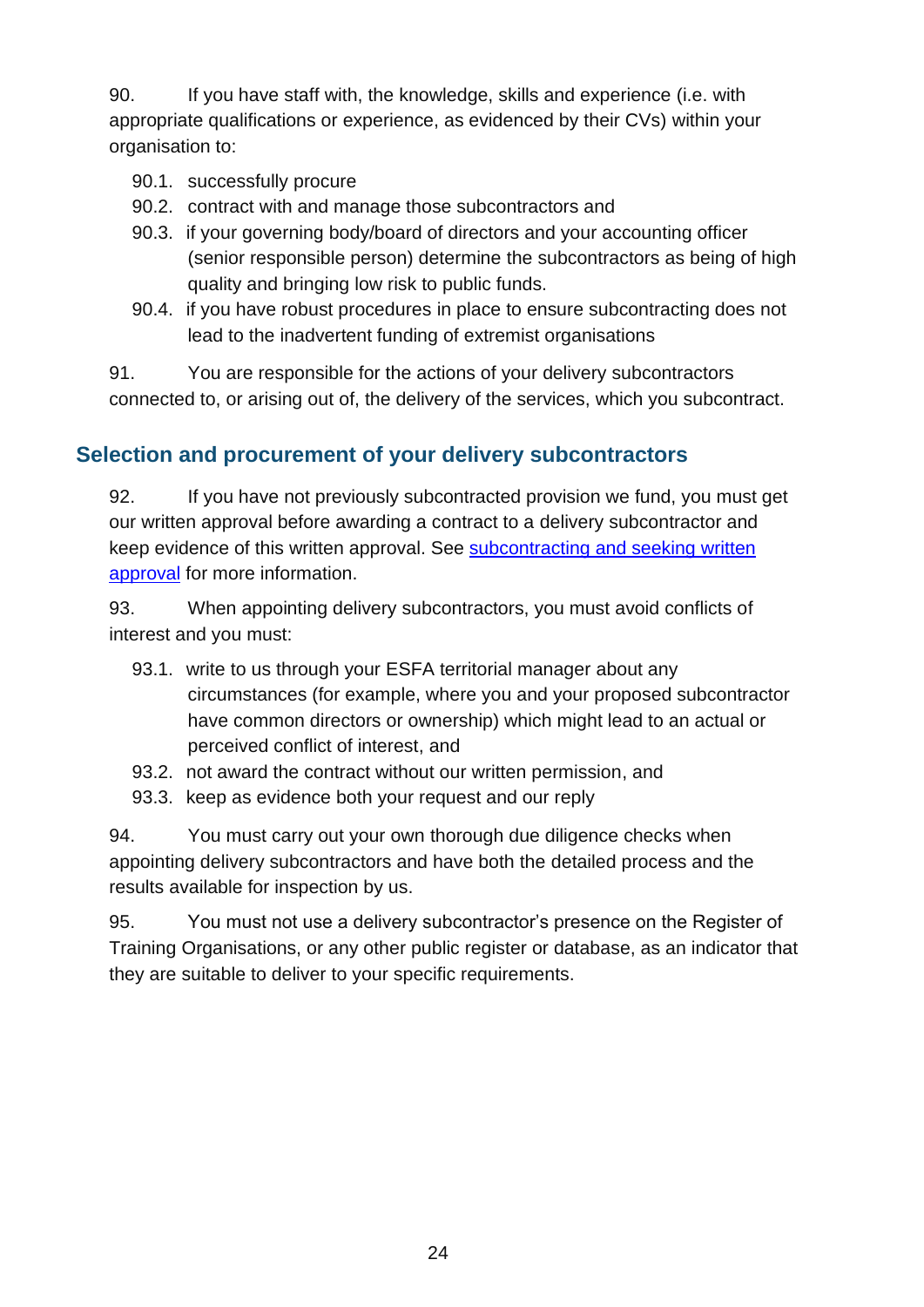96. You must not appoint any delivery subcontractors with a subcontract value of £100,000 or greater for each funding year unless they are listed on the Register of Training Organisations:

- 96.1. the requirement for subcontractors to be on the Register of Training Organisations also applies if the subcontract from you would take the total value of subcontracts that the delivery subcontractor holds to deliver education and training funded by us through ESFA funded AEB to £100,000 or more
- 96.2. we will restrict your future use of ESFA funded AEB delivery subcontractors if you do appoint a subcontractor not on the Register of Training Organisations where the value of your subcontract or the total value of subcontracts for ESFA funded AEB held by the subcontractor exceeds £100,000

97. You must confirm the position in relation to the total value of ESFA funded subcontracts from each proposed delivery subcontractor and also refer to the latest published [list of declared subcontractors](https://www.gov.uk/guidance/subcontracting-using-funding-to-offer-education-and-training#list-of-declared-subcontractors-formerly-the-subcontracting-register) and the Register of Training Organisations. If you use a delivery subcontractor which exceeds the £100,000 threshold and is not listed on the Register of Training Organisations, you must immediately end your subcontract with that organisation. This applies regardless of whether you were the provider whose contract took the delivery subcontractor over the threshold.

98. For delivery subcontractors with which you enter into a subcontract with a value of £100,000 or which has such a total value for all its subcontracts for the delivery of ESFA funded provision, you must ensure that any such delivery subcontractor continues to meet the requirements of the Register of Training Organisations and that you provide them with all the necessary support.

99. You must not enter new subcontracting arrangements or increase the value of your existing arrangements if any of the following circumstances apply:

- 99.1. Ofsted has rated your leadership and management as inadequate
- 99.2. you do not meet our [minimum standards](https://www.gov.uk/government/collections/qualification-achievement-rates-and-minimum-standards#minimum-standards-)
- 99.3. the outcome of your annual financial health assessment we carry out is inadequate, unless we have provided written permission in advance.

100. The prohibition on new subcontracting arrangements will continue until we are satisfied that the concerns have been addressed and the circumstances no longer apply.

#### <span id="page-24-0"></span>**Entering into a delivery subcontract**

101. You must not enter into any agreement for Brokerage.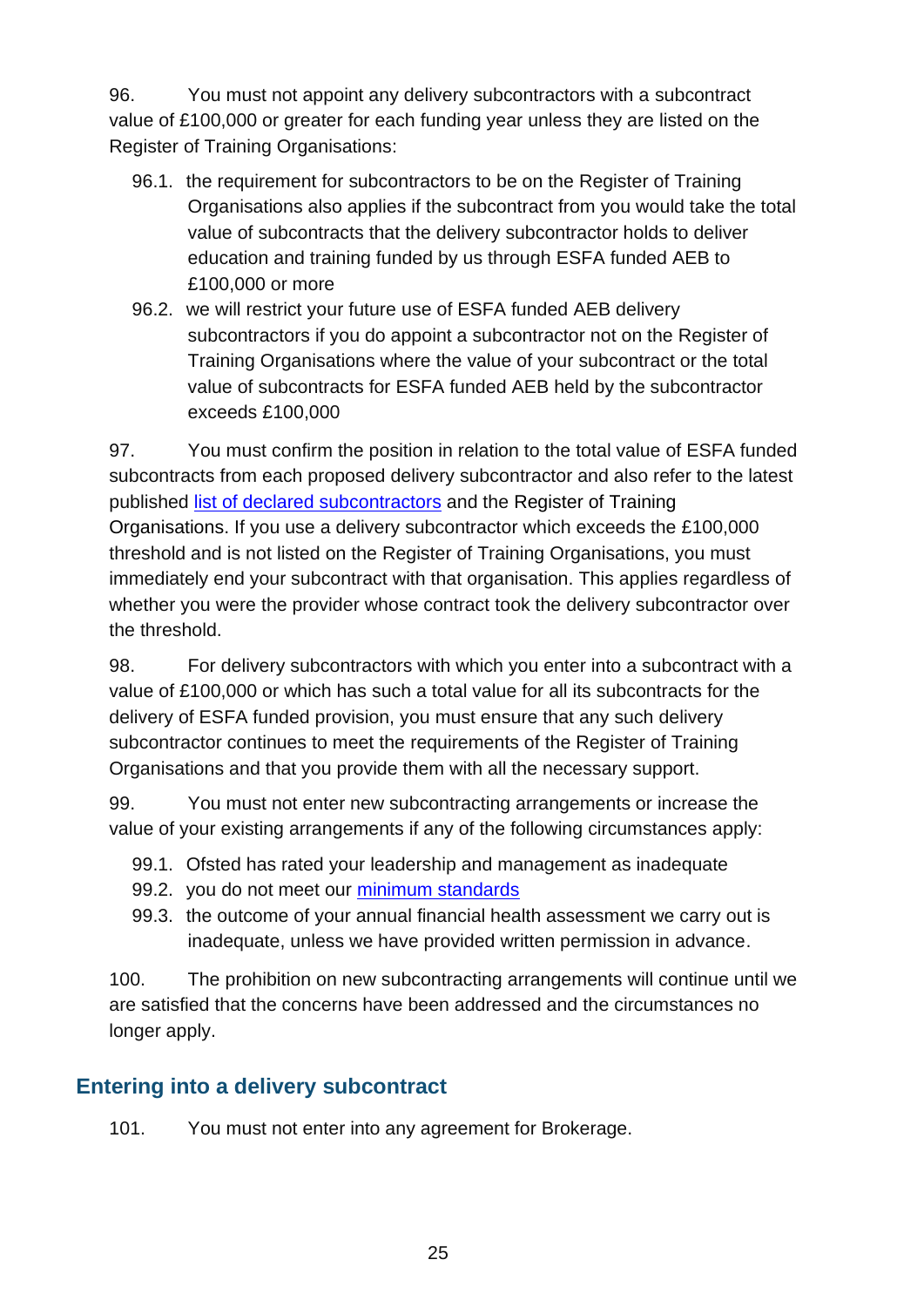102. You must only award contracts for delivering ESFA funded AEB provision to legal entities. If the legal entity is a registered company, it must be recorded as 'active' on the [Companies House](https://www.gov.uk/government/organisations/companies-house) database.

103. You must not award, or renew a subcontract to any organisation if:

103.1.it has an above-average risk warning from a credit agency

- 103.2.it has passed a resolution (or the court has made an order) to wind up or liquidate the company, or administrators have been appointed
- 103.3.its statutory accounts are overdue

104. You must make sure that learners supported through subcontracting arrangements know about you and your delivery subcontractor's roles and responsibilities in providing the learning.

105. You must have a legally binding contract with each delivery subcontractor. Such contract must include all the terms set out in paragraph [110](#page-26-1) to [111.](#page-27-1)

106. You must have a contingency plan in place for learners if a subcontract expires or is terminated for whatever reason. You must ensure that there is continuity of Services for existing learners.

107. You must make sure that the terms of your subcontracts allow you to:

107.1.monitor the delivery of the individual subcontractor's activity, and 107.2.have control over your delivery subcontractors

108. You must obtain an annual report from an external auditor if the ESFA funded AEB contracts with your delivery subcontractors will exceed £100,000 in any one funding year. The report must:

108.1.provide assurance on the arrangements to manage and control your delivery subcontractors, and

108.2. comply with any guidance issued by us.

109. You must also supply us with a certificate signed by the external auditor and an authorised signatory to confirm you have received a report that provides assurance. You must send a copy of the external auditor's final report including the action plan of agreed recommendations. We will review this as part of our overall assurance arrangements.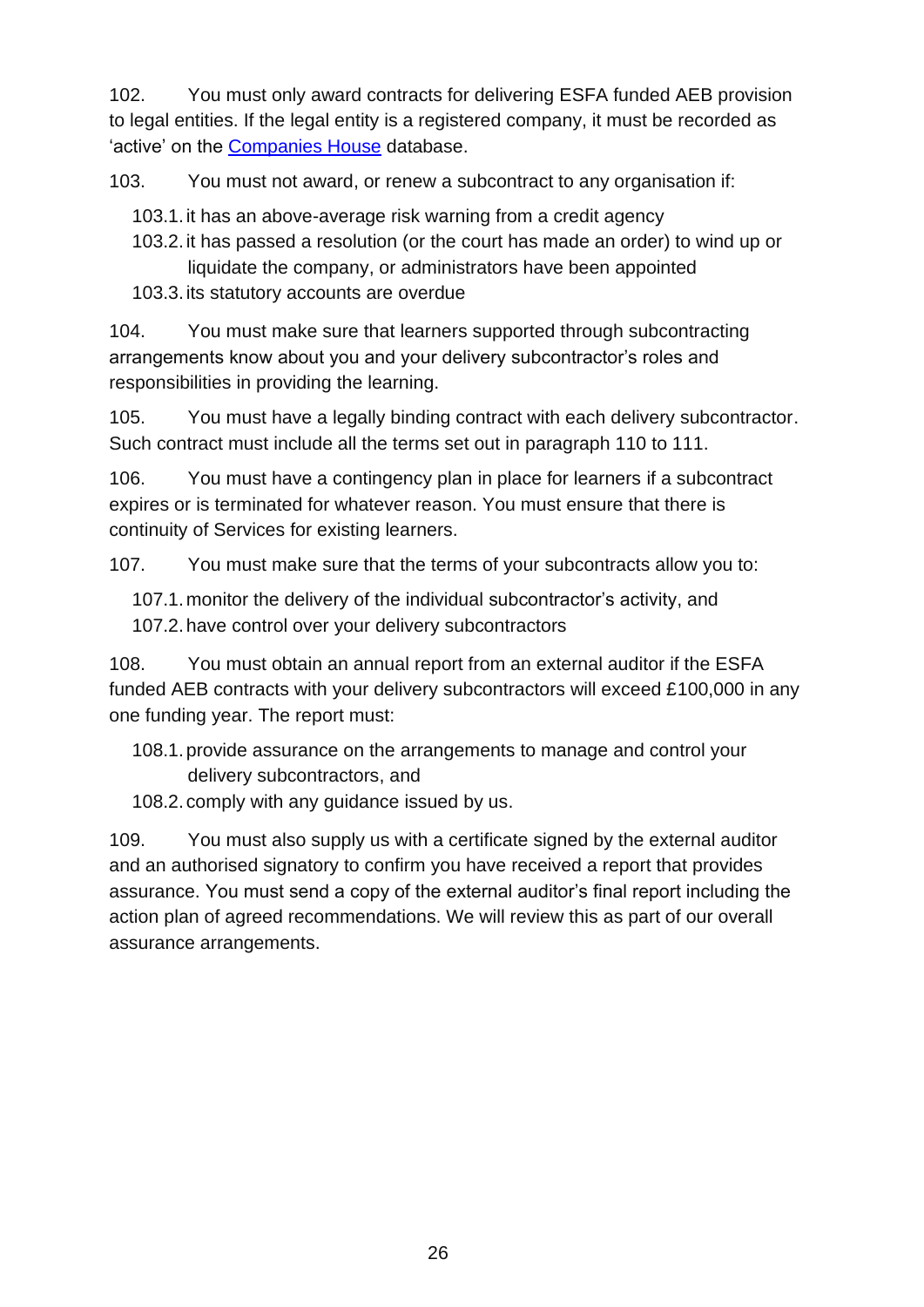#### <span id="page-26-0"></span>**Terms that you must include in your contracts with delivery subcontractors**

- <span id="page-26-1"></span>110. You must make sure your delivery subcontractors:
	- 110.1. meet the requirements set out in these funding rules
	- 110.2. provide you with ILR data so your data returns to us accurately reflect your subcontractor's delivery information
	- 110.3. give us, and any other person nominated by us, access to their premises and all documents relating to ESFA funded AEB provision
	- 110.4. give you sufficient evidence to allow you to:
		- 110.4.1assess their performance against [Ofsted's Education Inspection](https://www.gov.uk/government/collections/education-inspection-framework?#guidance-for-education-providers)  **[Framework](https://www.gov.uk/government/collections/education-inspection-framework?#guidance-for-education-providers)**
		- 110.4.2incorporate the evidence they provide into your self-assessment report
		- 110.4.3guide the judgements and grades within your self-assessment report
	- 110.5.always have suitably qualified staff available to provide the education and training we fund through ESFA funded AEB
	- 110.6. co-operate with you to make sure there is continuity of learning if the subcontract ends for any reason
	- 110.7.tell you if evidence of any irregular financial or delivery activity arises; irregular activity could include, but is not limited to:
		- 110.7.1non-delivery of training when funds have been paid,
		- 110.7.2sanctions imposed on the delivery subcontractor by an awarding organisation,
		- 110.7.3the subcontractor receiving an inadequate Ofsted grade,
		- 110.7.4complaints or allegations by learners, people working for the delivery subcontractor or other relevant parties, and
		- 110.7.5allegations of fraud
	- 110.8.are bound by ESF clauses from your funding agreement being included in the subcontract, even if the provision being subcontracted is not funded by the ESF
	- 110.9.do not use our funding to make bids for, or claims from, any European funding on their own behalf or on our behalf
	- 110.10. do not use payments made as match funding for ESF co-financing projects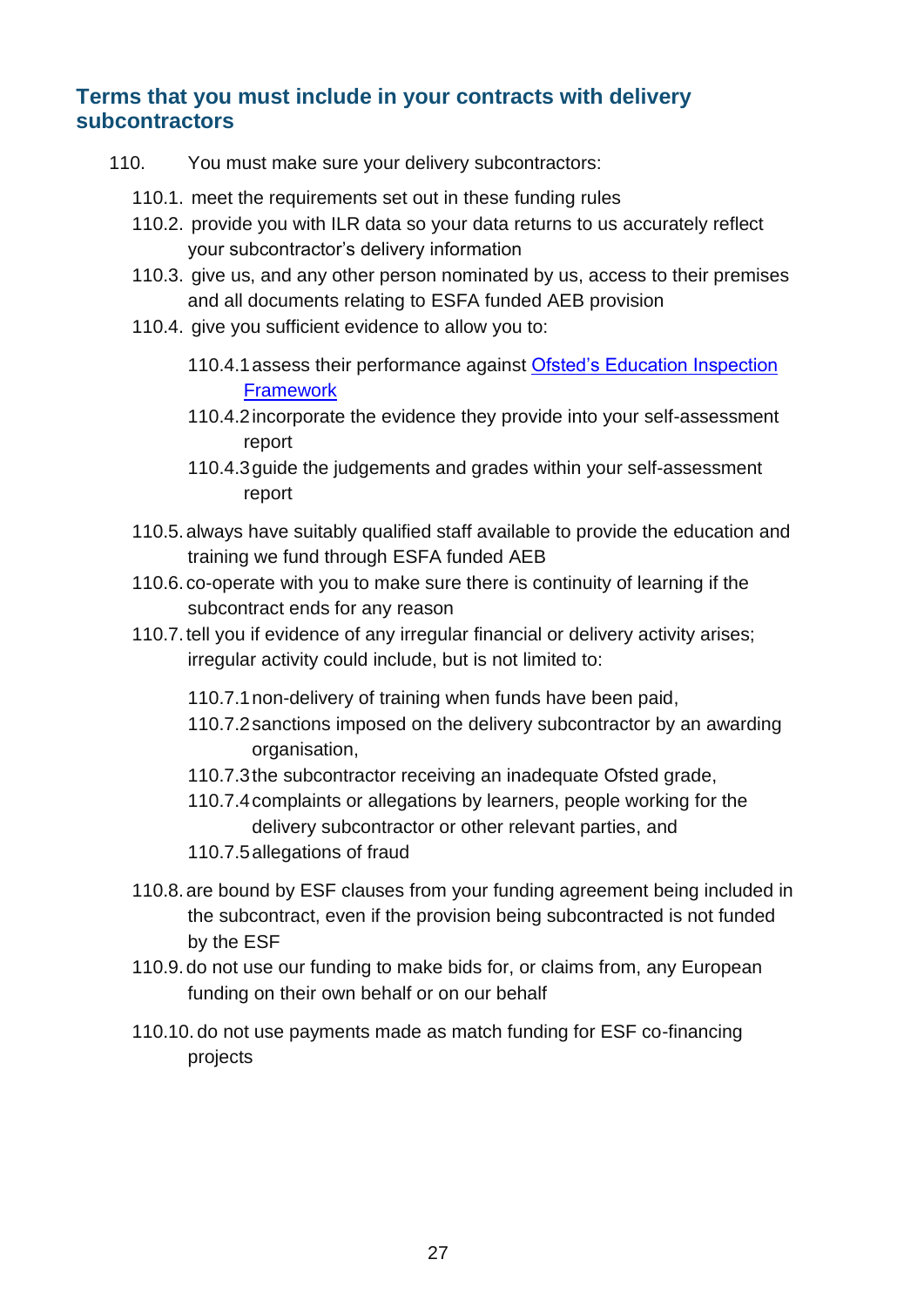- <span id="page-27-1"></span>111. You must include in your contract with each delivery subcontractor:
	- 111.1.reference to your delivery subcontracting policy and where it can be found on your website
	- 111.2. your rationale for subcontracting with them
	- 111.3.a list of all services you will provide to them and the associated costs for doing so. This must include:
	- 111.4.a list of individually itemised, specific costs for managing the subcontractor
	- 111.5. specific costs for quality monitoring activities and specific costs for any other support activities offered by you to the subcontractor
	- 111.6. a description of how:
		- 111.6.1each specific cost is reasonable and proportionate to delivery of the subcontracted teaching or learning and
		- 111.6.2each cost contributes to delivering high quality learning

#### <span id="page-27-0"></span>**Monitoring of your delivery subcontractors and subcontracted provision**

112. You must manage and monitor all your delivery subcontractors to ensure that high-quality delivery is taking place that meets the requirements of the agreement you have entered into with the ESFA for the provision of ESFA funded AEB (which includes compliance with these funding rules).

113. You must carry out a regular and substantial programme of qualityassurance checks on the education and training provided by delivery subcontractors, including visits at short notice and face-to-face interviews with staff and learners. The programme must:

- 113.1.include whether the learners exist and are eligible, and
- 113.2.involve direct observation of initial guidance, assessment and delivery of learning programmes

114. The findings of your assurance checks must be consistent with your expectations and the delivery subcontractor's records.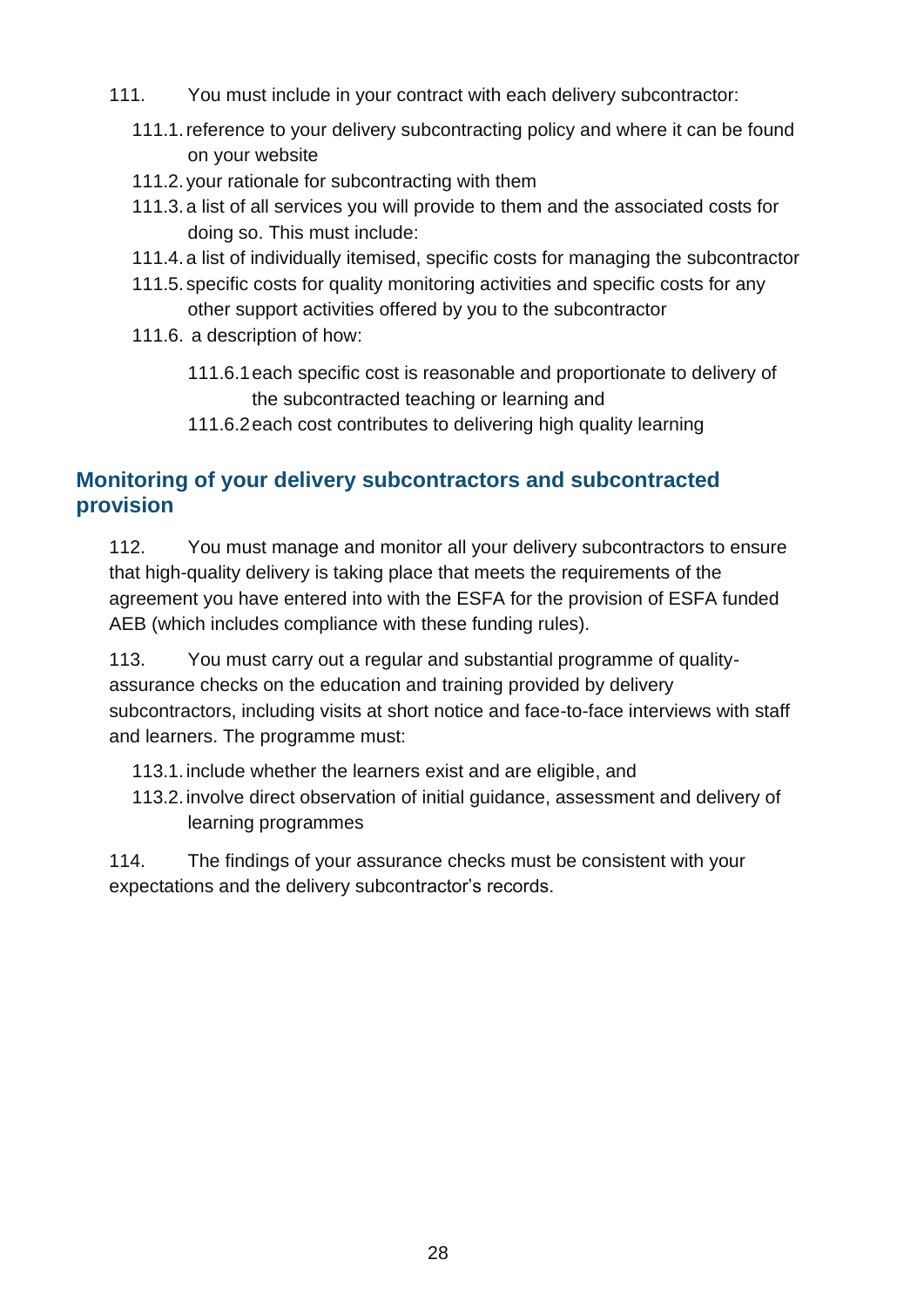#### <span id="page-28-0"></span>**Second-level delivery subcontracting**

115. You must not agree the use of any delivery subcontractor where this would require you to effectively subcontract ESFA funded AEB provision to a second level. All your delivery subcontractors must be contracted directly by you. You may have more than one subcontractor. The restriction on the level of subcontracting is in place to ensure:

- 115.1.that lead providers retain clear and transparent accountability for the quality of training provision
- 115.2.that proper and appropriate controls are in place to manage the learner experience, and
- 115.3.that value for money is achieved by mitigating funding being utilised for multiple tiers of subcontractor management

#### <span id="page-28-1"></span>**Reporting your subcontracting arrangements**

116. You must provide a fully completed delivery subcontractor declaration by the dates we will give you. This will be at least twice during the 2020 to 2021 funding year. If you do not make the declaration on time, we will suspend your payments. If you do not subcontract, you must still provide a nil return to confirm this.

117. You must also update your subcontractor declaration if, and when any of your subcontracting arrangements change during the year.

118. You must report to us the actual level of funding paid and retained for each of your delivery subcontractors in 2020 to 2021. You must email this information to your ESFA territorial manager using a template which we will supply to you. We will let you know the date by when you must do this. We will publish the information on GOV.UK.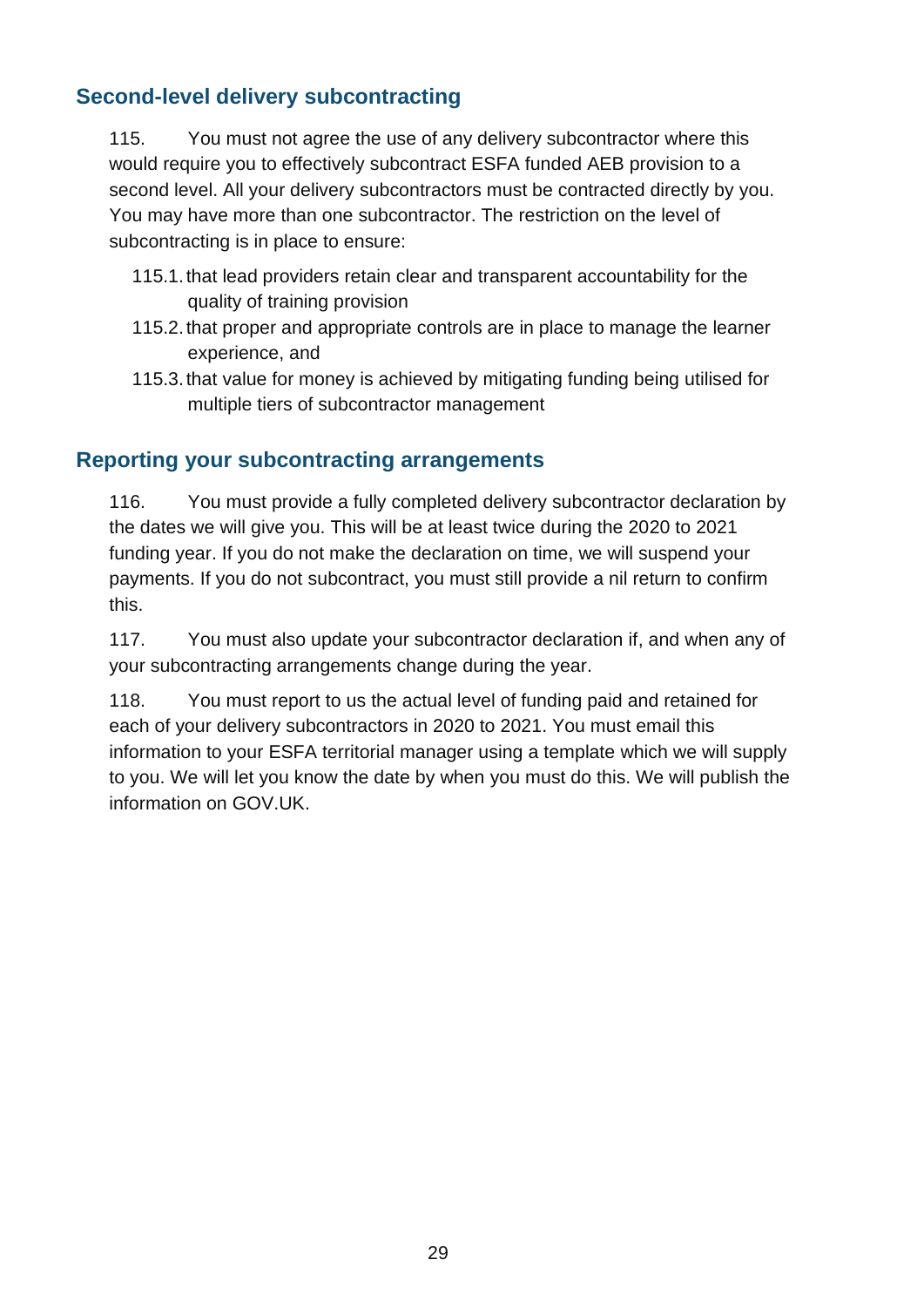119. You must include the following on the template for ESFA funded AEB delivery:

- 119.1. name of each delivery subcontractor
- 119.2. the [UK Provider Reference Number](https://www.ukrlp.co.uk/) (UKPRN) of each delivery subcontractor
- 119.3. contract start and end date for each delivery subcontractor
- 119.4. funding we have paid to you for ESFA funded AEB delivery by each delivery subcontractor in that funding year
- 119.5. funding you have paid to each delivery subcontractor for ESFA funded AEB delivery in that funding year
- 119.6. details of the funding you have retained in relation to each delivery subcontractor's ESFA funded AEB delivery for that funding year, and
- 119.7.if appropriate, funding each delivery subcontractor has paid to you for services or support you have provided in connection with the subcontracted delivery

#### <span id="page-29-0"></span>**Match funding requirements relevant to the adult education budget**

We procure and manage contracts for ESF-funded provision on behalf of local enterprise partnerships that meets local needs. This includes matching the ESF contract value to other similar funding and learners, which we report to the ESF Managing Authority in England.

This means any learning funded by us becomes part of the ESF programme, and the ESF programme rules apply and will be subject to our ESF compliance checks and external audit.

120. You must not use the payments that we make as match funding for any ESF projects with any co-financing organisation or Managing Authority direct bids.

121. You must return complete ILR data, including contact details such as telephone numbers, and you must only return 'not knowns' in exceptional circumstances. In particular, you must ensure data for employment status prior to starting, household situation, prior attainment and destination is returned, as these are important for match funding. If the information is not provided, or 'not known', or is not available, then you must use 'learner has withheld this information'.

122. You and your subcontractors must follow the retention of documents, 'publicity' and horizontal themes rules and provide evidence as detailed in the [ESF](https://www.gov.uk/government/publications/esf-funding-rules)  [2014 to 2020 funding rules.](https://www.gov.uk/government/publications/esf-funding-rules)

123. You and your subcontractors must follow the evaluation, surveys and annual implementation reporting rules in the ESF 2014 to 2020 funding rules.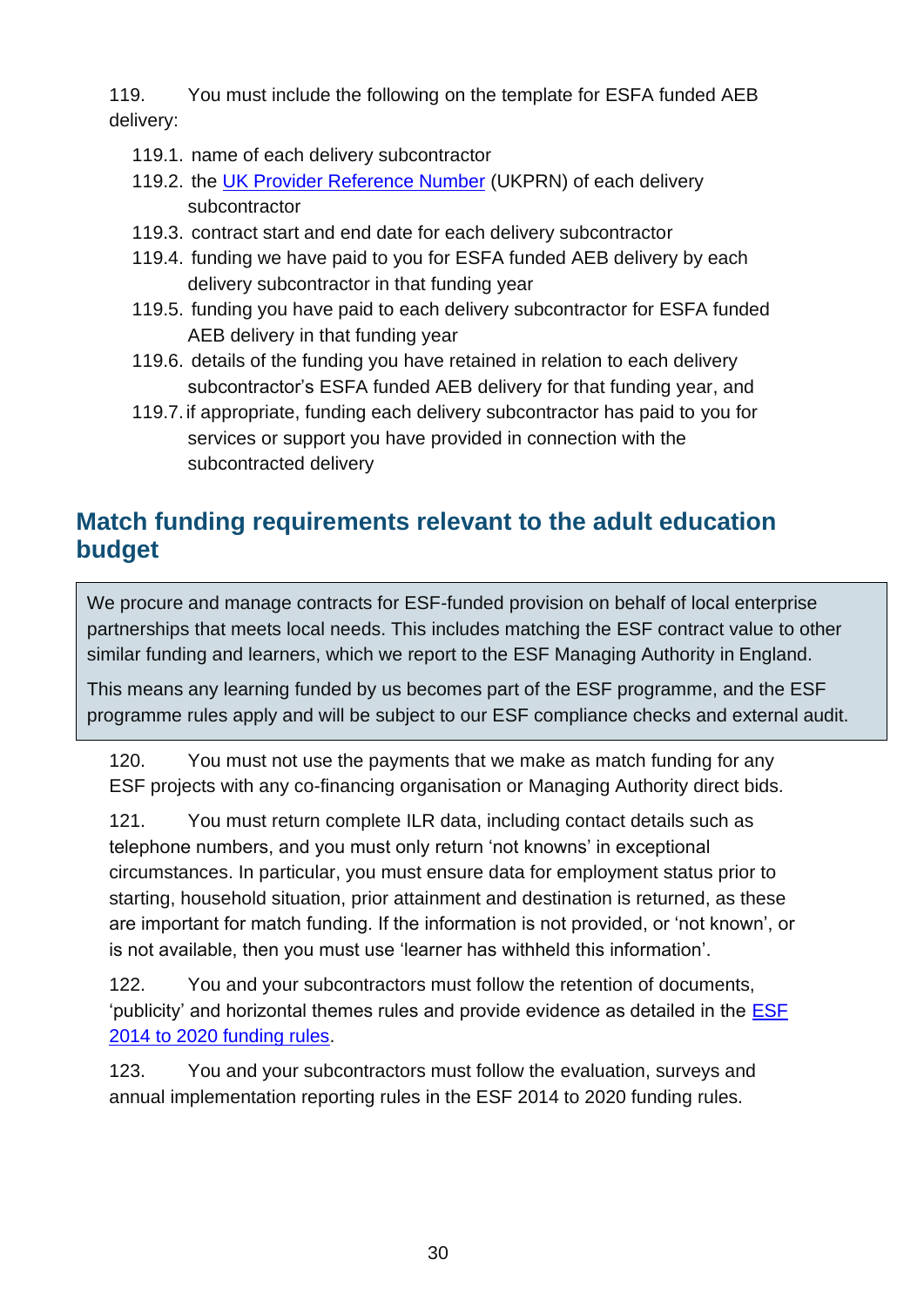124. You must keep to the rules of the ESF programme or you will break the conditions of your contract and this could result in us recovering funds. This includes keeping to the eligibility evidencing rules in the 'evidence pack' section of this document.

#### <span id="page-30-0"></span>**Evidence**

125. You must hold evidence to assure us that you are using ESFA funded AEB appropriately. Most evidence will occur naturally from your normal business process.

126. You must make sure applications for ESFA funded AEB, and/or the traineeship programme, support your decision to claim funding and support the individual's case for consideration as ordinarily resident in England, or any exceptions set out in the ['Residency eligibility'](#page-13-0) section.

127. In line with [General Data Protection Regulations](https://www.gov.uk/government/publications/guide-to-the-general-data-protection-regulation) (GDPR), you must record in the evidence pack what appropriate documentation you have seen, rather than take photocopies to prove eligibility.

#### <span id="page-30-1"></span>**Evidence Pack**

128. The evidence pack must contain evidence to support the funding claimed and must be available to us if we need it.

129. Evidence in the evidence pack must assure us that the learner exists.

130. The learner must confirm information they provide is correct when it is collected.

131. If the time spent in learning is short, the level of evidence in the evidence pack would reflect this.

132. Where you hold information centrally, you only need to refer to the source.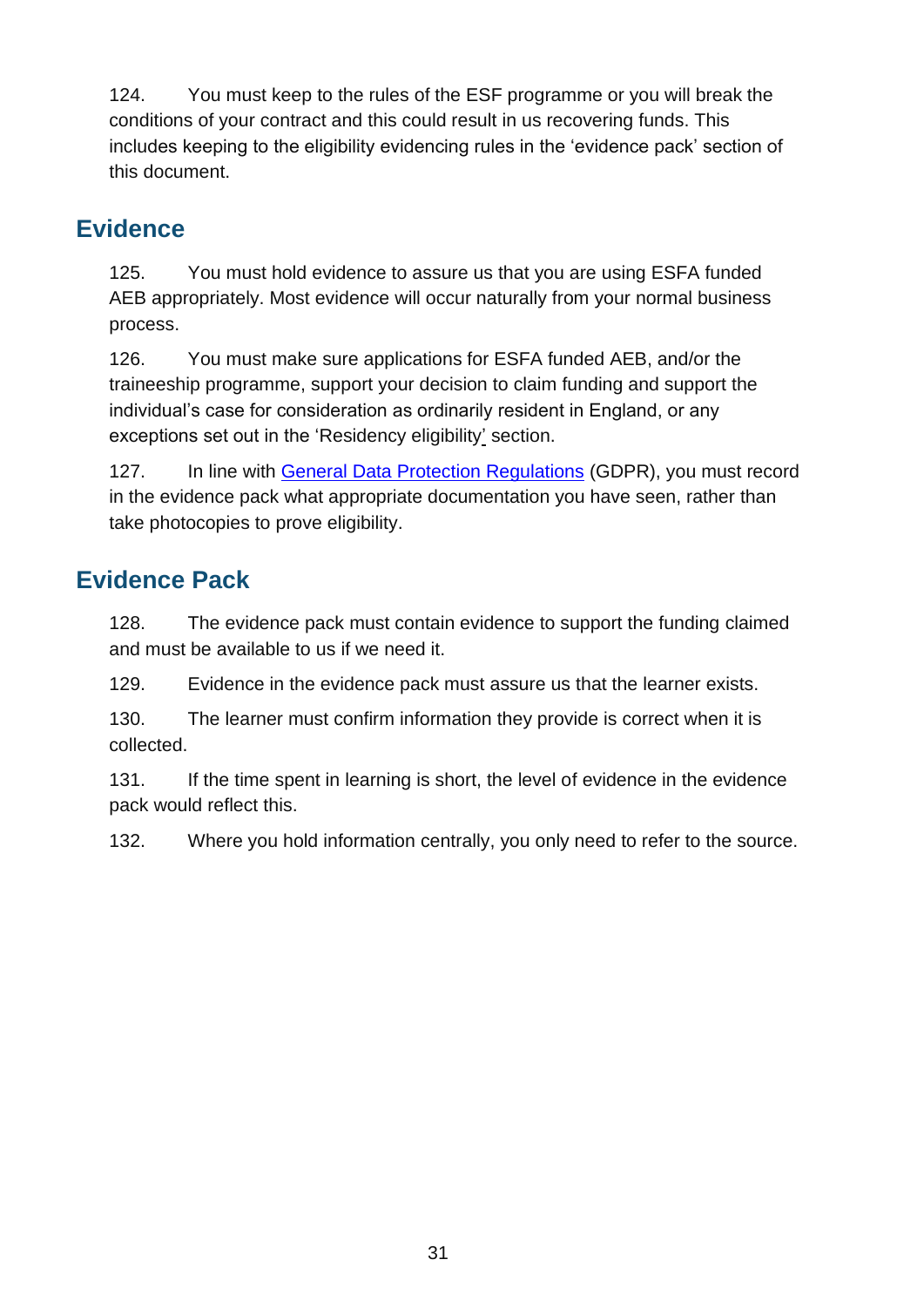- 133. If applicable, the evidence pack must confirm the following:
	- 133.1. all information reported to us in the ILR and the earnings adjustment statement (EAS), and all supporting evidence to substantiate the data that you report
	- 133.2. your assessment and evidence of eligibility for funding and a counter signed record of the evidence the learner has provided to support their eligibility for funding
	- 133.3. copies of all assessments and diagnostics undertaken to determine a learners' requirements
	- 133.4. information on prior learning that affects the learning or the funding of any of the learning aims or programme
	- 133.5. for 'personalised learning programmes', for example, non-regulated learning aims, full details of all the aspects of the learning to be carried out, including supporting evidence of the number of planned hours reported in the ILR
	- 133.6. a description of how you will deliver the learning and skills and how the learner will achieve
	- 133.7. the supporting evidence about why you have claimed funding and the level of funding for a learner
	- 133.8. details of any learner or employer contribution
	- 133.9. support needs to be identified, including how you will meet these needs and the evidence of that
	- 133.10. that learning is taking or has taken place (including a work placement if the learner is taking part in a traineeship) and records are available
	- 133.11. if applicable, a learner's self-declaration as to what state benefit they claim
	- 133.12. a learner's self-declaration on their status relating to gaining a job; and
	- 133.13. all records and evidence of achievement of qualifications, learning aims or traineeship programme. This must be available within 3 months of you reporting it in the ILR

134. Where the learner is unemployed, this must include a record of what you have agreed with them, including the relevance of the learning to their employment prospects and the labour market needs.

135. If a subcontractor delivers any provision to the learner, it must clearly identify who it is. This must match the information reported to us in the ILR.

#### <span id="page-31-0"></span>**Confirmation and signatures**

136. The learner must confirm the information is correct when it is collected. You must have evidence of this, which can include electronic formats.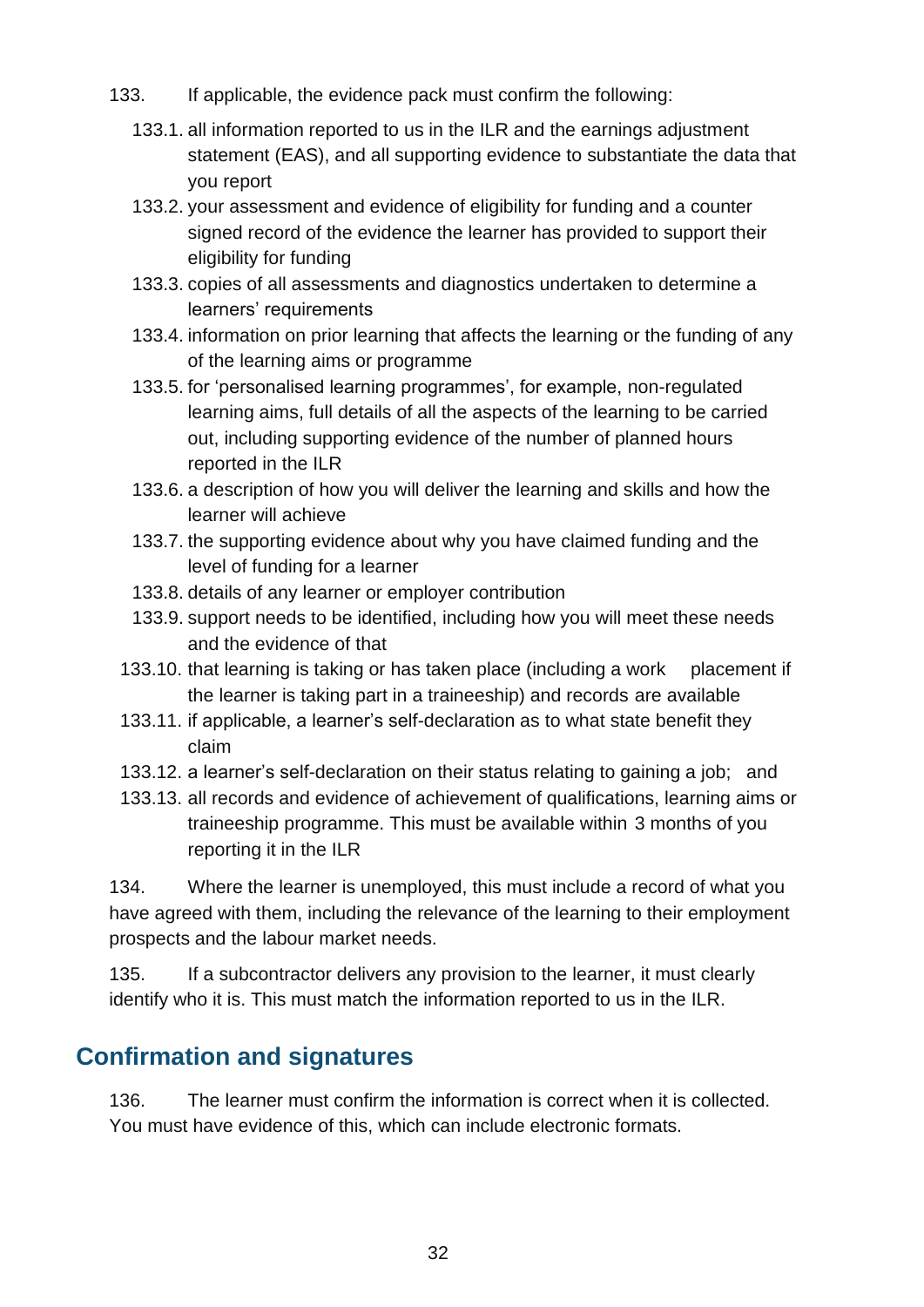137. We accept electronic evidence, including electronic/digital signatures. Where evidence is electronic, you must have wider systems and processes in place to assure you that learners exist and are eligible for funding.

138. Both electronic and digital signatures are acceptable, we do not specify which should be used, only that a secure process to obtain and store signatures is followed:

- 138.1. an electronic signature is defined as any electronic symbol or process that is associated with any record or document where there is an intention to sign the document by any party involved. An electronic signature can be anything from a check box to a signature and/or
- 138.2. a digital signature is where a document with an electronic signature is secured by a process making it non-refutable. It's a digital fingerprint which captures the act of signing by applying security to a document. Usually documents which have a digital signature embedded are extremely secure and cannot be accessed or amended easily

139. Where an electronic or digital signature is being held, from any party for any reason, you must ensure it is non-refutable. This includes the definitions of both wet and dry signatures. Systems and processes must be in place to assure to us the original signature has not been altered. Where any document needs to be renewed, and a new signature taken, it must be clear from when the new document takes effect, and both must be held.

140. You must keep effective and reliable evidence. You are responsible for making the evidence you hold easily available to us when we need it.

# <span id="page-32-0"></span>**Starting, participating and achieving**

141. You can only claim ESFA funded AEB when directly related learning starts. This would not include enrolment, induction, prior assessment, diagnostic testing or similar learning.

142. For your direct delivery, and any subcontracted delivery, you and where relevant, your subcontractor(s) must have direct centre approval and where appropriate, direct qualification approval from the respective awarding organisation for the regulated qualifications you are offering.

143. Delivery of the qualification (including learner registration with the awarding organisation) for direct delivery and any subcontracted delivery must be in line with the qualification specification and guidance set out by the relevant awarding organisation.

144. You must have evidence that the learning took place and the learner was not certificated for prior knowledge.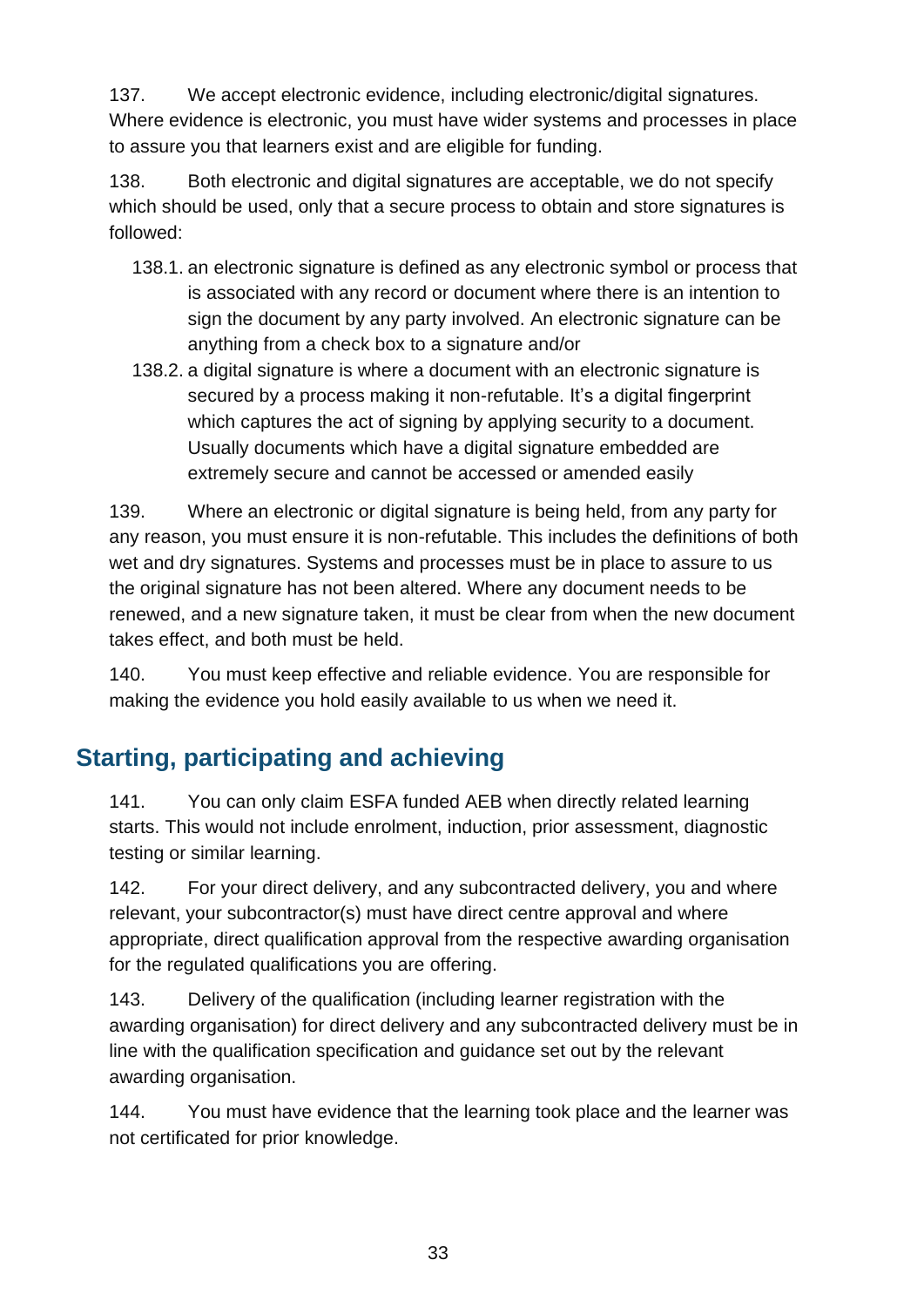145. Where the learning is certificated, you must follow the relevant awarding organisation's procedure for claiming the relevant certificate(s) and ensure the learner receives them. You must evidence this has happened in the evidence pack.

#### <span id="page-33-0"></span>**Leaving learning**

146. You must report the learning actual end date in the ILR for a learner who leaves learning as the last day that you can evidence, they took part in a learning activity.

# <span id="page-33-1"></span>**Individualised learner record (ILR)**

147. You must accurately complete all ILR fields as required in the 2020 to [2021 ILR specification,](https://www.gov.uk/government/collections/individualised-learner-record-ilr) even if they are not required for funding purposes.

148. The ILR must accurately reflect the learning and support (where applicable) you have identified, planned and delivered to eligible individuals. You must not report inaccurate information that would result in an overstatement of the funding claimed.

149. Where your data does not support the funding claimed, we will take action to correct this and we could recover funds you overstated.

#### <span id="page-33-2"></span>**Self-declarations by learners**

150. All self-declarations must confirm the learner's details and describe what the learner is confirming for requirements set out in this document.

151. If a learner self-declares prior attainment, you must check this in the [personal learning record \(PLR\)](https://www.gov.uk/guidance/how-to-access-your-personal-learning-record) and query any contradictory information with the learner. The PLR will not necessarily override the learner's self-declaration.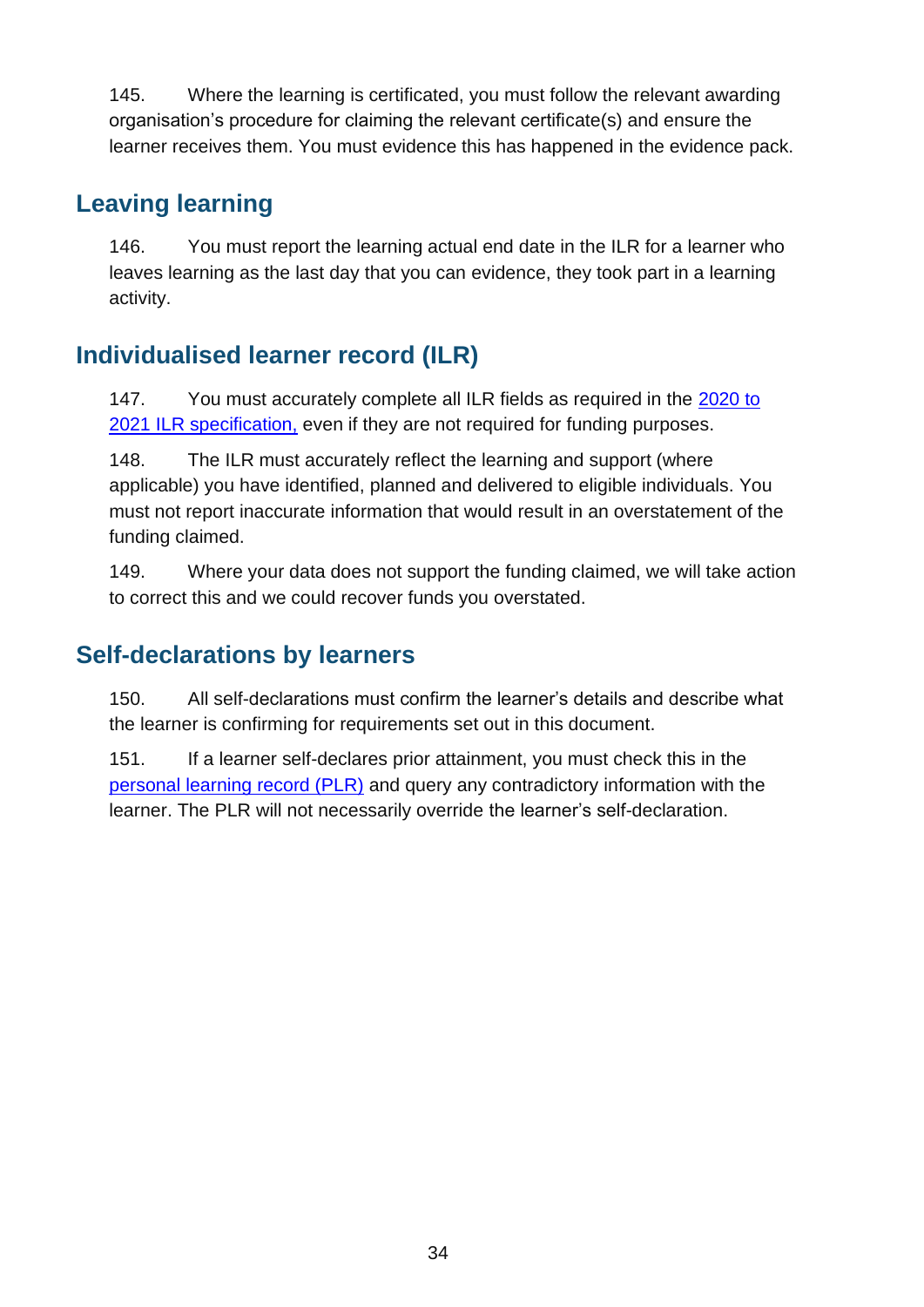# <span id="page-34-0"></span>**Section 2 – ESFA funded adult education budget (AEB)**

# <span id="page-34-1"></span>**Provision and individuals we fund**

#### <span id="page-34-2"></span>**Legal entitlements**

ESFA funded AEB supports 4 legal entitlements to full funding for eligible adult learners.

These entitlements are set out in the [Apprenticeships, Skills and Children Learning](http://www.legislation.gov.uk/ukpga/2009/22/part/4/chapter/1/crossheading/education-and-training-for-persons-aged-19-or-over-etc)  [Act 2009,](http://www.legislation.gov.uk/ukpga/2009/22/part/4/chapter/1/crossheading/education-and-training-for-persons-aged-19-or-over-etc) and enable eligible learners to be fully funded for the following qualifications:

- English and maths, up to and including level 2, for individuals aged 19 and over, who have not previously attained a GCSE grade 4 (C), or higher, and/or
- first full qualification at level 2 for individuals aged 19 to 23, and/or
- first full qualification at level 3 for individuals aged 19 to 23
- Information technology ('digital') skills, up to and including level 1, for individuals aged 19 and over, who have digital skills assessed at below level 1

152. If an individual meets the legal entitlement eligibility criteria, you must not charge them any course fees.

<span id="page-34-3"></span>153. Eligible learners exercising their legal entitlement, must be enrolled on qualifications from the qualifications approval manual:

- 153.1. [2020 to 2021 qualifications in the legal entitlement](https://www.qualifications.education.gov.uk/) level 2 and level 3 and/or
- 153.2. [2020 to 2021 qualifications in the legal entitlement E](https://www.qualifications.education.gov.uk/)nglish and maths and/or
- 153.3. [2020 to 2021 qualifications in the legal entitlement](https://www.qualifications.education.gov.uk/)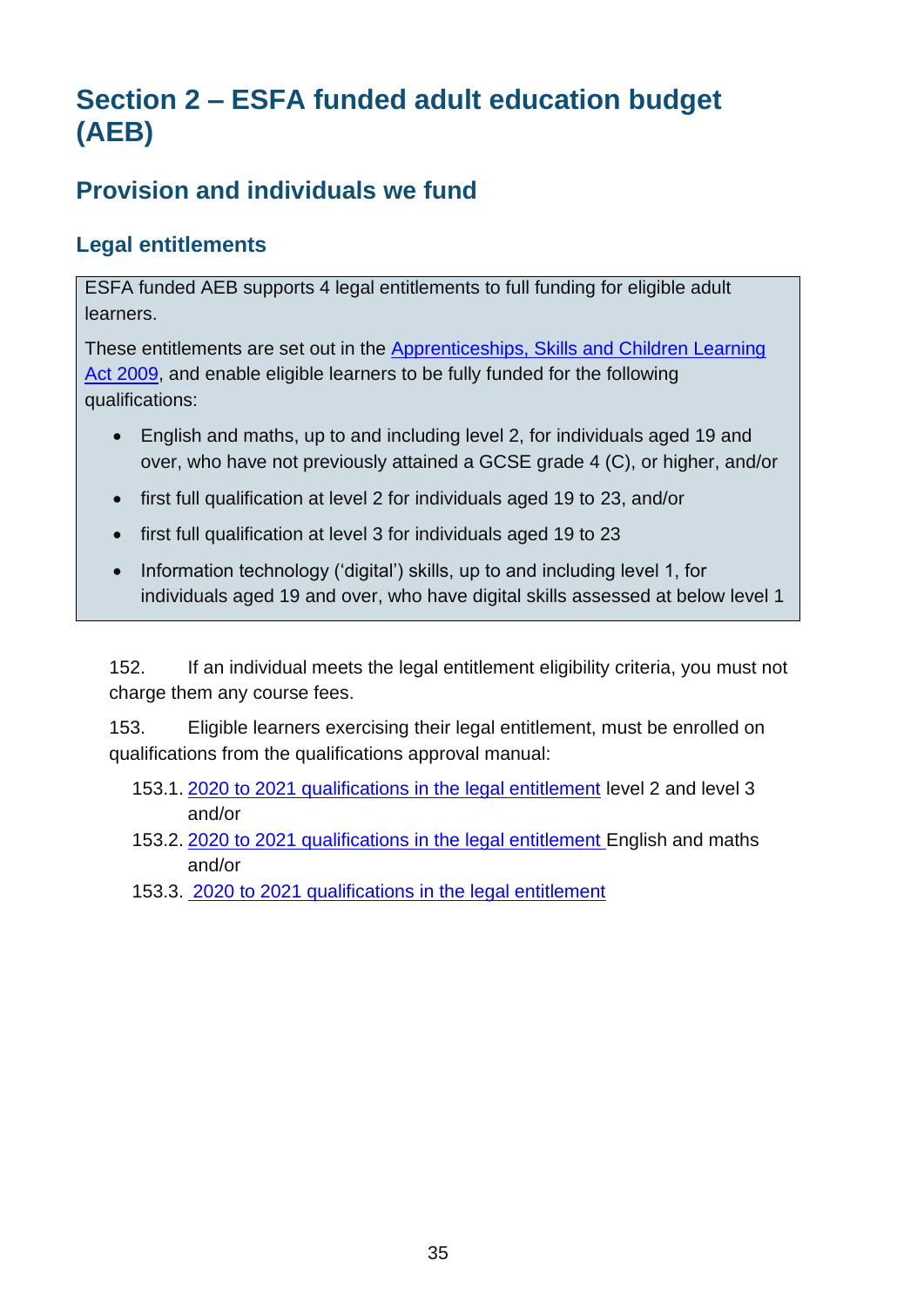#### <span id="page-35-0"></span>**Local flexibility**

ESFA funded AEB also supports delivery of flexible tailored provision for adults, including qualifications and components of these **and/or** non-regulated learning, up to level 2 – we call this 'local flexibility'.

Local flexibility provision either is fully or co-funded, depending on the learner's age, prior attainment and circumstances. Please refer to the ['level of government](#page-35-3)  [contribution'](#page-35-3) table and paragraphs [159](#page-37-4) and 163 to [211](#page-46-1) for learner eligibility. Where appropriate for the learner, you can deliver local flexibility provision alongside a legal entitlement qualification.

154. Learners aged 19 to 23 progressing towards their first full level 2, must undertake learning at entry and/or level 1 only from [local flexibility.](https://www.gov.uk/guidance/qualification-funding-approval)

#### <span id="page-35-1"></span>**Local flexibility and legal entitlements**

155. Learners aged 19 to 23 who progress to their first full level 2, must only enrol on a qualification from the [Qualification funding approval: funding year 2020 to](https://www.gov.uk/guidance/qualification-funding-approval)  [2021](https://www.gov.uk/guidance/qualification-funding-approval) manual set out in paragraph [153.](#page-34-3)

156. Learners aged 19 to 23 and aged 24 and over, who have already achieved at level 2, or above can undertake learning up to and including level 2 qualifications from the local flexibility offer or qualifications for the level 2 legal entitlement available on the **Qualifications website** or [the Hub.](https://hub.fasst.org.uk/Pages/default.aspx)

<span id="page-35-2"></span>157. Learners aged 24 and over who have not achieved a level 2 qualification can undertake learning up to and including level 2 qualifications from the local flexibility offer or qualifications in the level 2 legal entitlement list available on the [Qualifications website](https://www.qualifications.education.gov.uk/) or [the Hub.](https://hub.fasst.org.uk/learning%20aims/pages/default.aspx)

<span id="page-35-3"></span>158. Eligible 19-year-old learners exercising their legal entitlement, can also access qualifications from the [qualifications in the one year skills offer for 18 –](https://www.gov.uk/government/publications/qualifications-in-covid-19-support-packages?utm_source=94e8fb88-2c74-404e-be36-b10fe4f67594&utm_medium=email&utm_campaign=govuk-notifications&utm_content=immediate) 19 [year olds,](https://www.gov.uk/government/publications/qualifications-in-covid-19-support-packages?utm_source=94e8fb88-2c74-404e-be36-b10fe4f67594&utm_medium=email&utm_campaign=govuk-notifications&utm_content=immediate) for more information on eligibility criteria refer to paragraph [166](#page-39-1) to [168.](#page-40-3)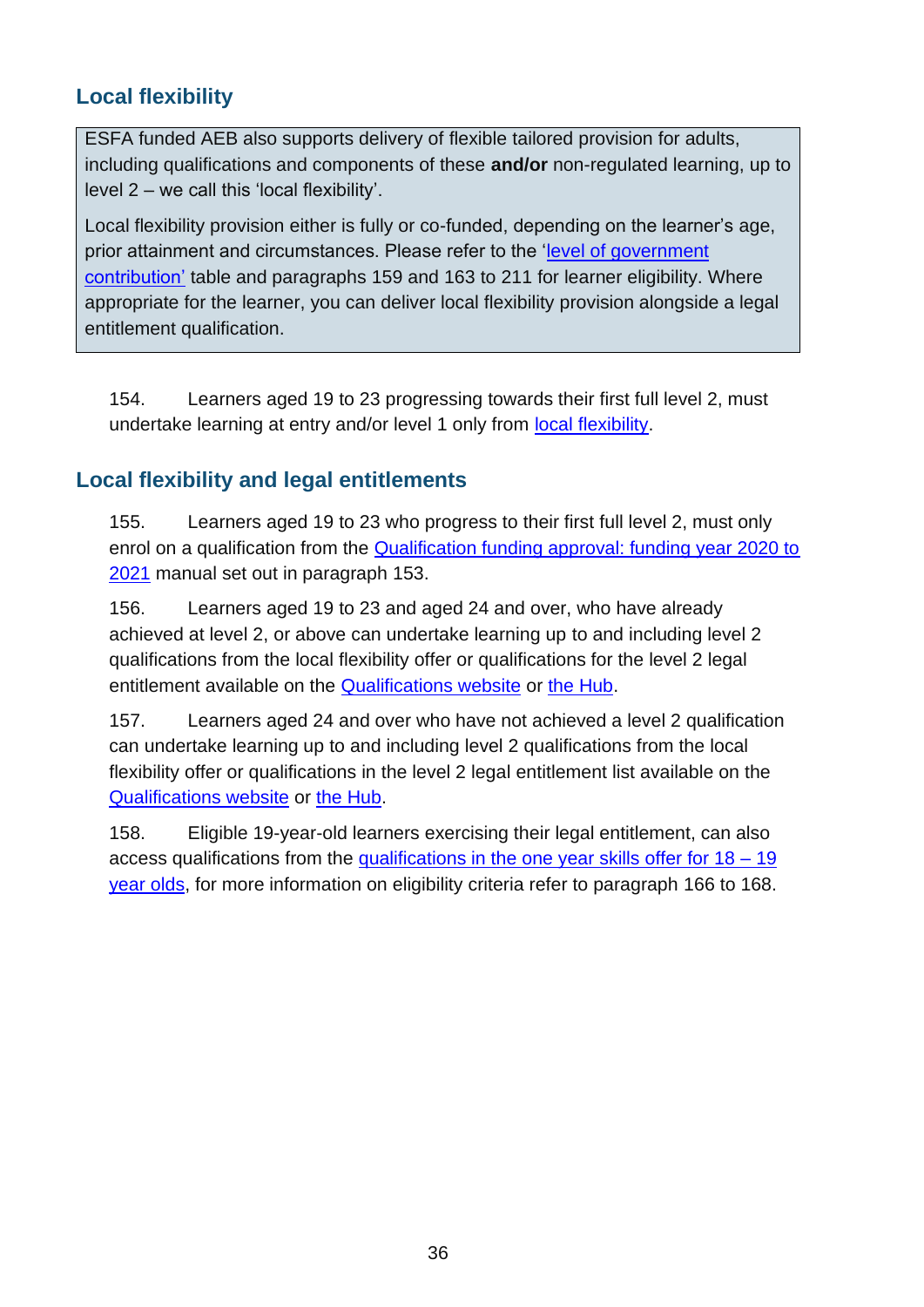## **Government contribution table**

The level of government contribution for ESFA funded AEB is as follows.

| <b>Provision</b>                                                                                                       | 19 to 23-year-olds                                                                                     | 24+ unemployed      | $24+$ other   |
|------------------------------------------------------------------------------------------------------------------------|--------------------------------------------------------------------------------------------------------|---------------------|---------------|
| English and maths, up to and including<br>level <sub>2</sub><br>(Must be delivered as part of the legal                | Fully funded*                                                                                          | Fully funded*       | Fully funded* |
| entitlement)<br><b>Essential Digital Skills Qualifications up</b><br>to and including level 1                          | Fully funded*                                                                                          | Fully funded*       | Fully funded* |
| Level 2 (excluding English and maths)<br>(First full level 2 must be delivered as<br>part of the legal entitlement)    | Fully funded*= (first and<br>full)                                                                     | <b>Fully Funded</b> | Co-funded+    |
| Learning to progress to level 2                                                                                        | Fully funded <sup>^</sup> (up to and<br>including level 1)                                             | Fully funded        | Co-funded+    |
| Level 3 (First full level 3 must be<br>delivered as part of the legal entitlement)                                     | Fully funded*= (first and<br>full)<br>Loan-funded**=<br>(previously achieved full<br>level 3 or above) | Loan-funded         | Loan-funded   |
| Traineeship#                                                                                                           | Fully funded (including<br>16- to 24-year-olds $\#$ )                                                  | N/A                 | N/A           |
| English for speakers of other languages<br>(ESOL) learning up to and including level<br>2                              | Co-funded+<br>Fully funded -<br>unemployed                                                             | Fully funded        | Co-funded+    |
| Learning aims up to and including level<br>2, where the learner has already<br>achieved a first full level 2, or above | Co-funded+<br>Fully funded -<br>unemployed                                                             | Fully funded        | Co-funded+    |
| Learning aims up to and including level<br>2, where the learner has not achieved a<br>first full level 2, or above     | N/A                                                                                                    | <b>Fully Funded</b> | Co-funded+    |

\*Must be delivered as one of the English and maths, Digital entitlement and/or first full level 2 or first full level 3 qualifications required as part of the legal entitlements.

^Must be delivered as entry or level one provision from local flexibility.

# Excludes flexible element where funding depends on age and level.

## 16- to 18-year-old learners must be eligible under the **ESFA's young people's residency requirements**.

\*\* Availability of loans at level 3 does not replace the legal entitlement to full funding for learners aged 19 to 23 undertaking their first full level 3.

+ Low wage flexibility may apply, refer to paragraph 161.

= One year high value courses for school and college leavers: skills offer for 19-year-olds, may apply refer to paragraphs 166 to 168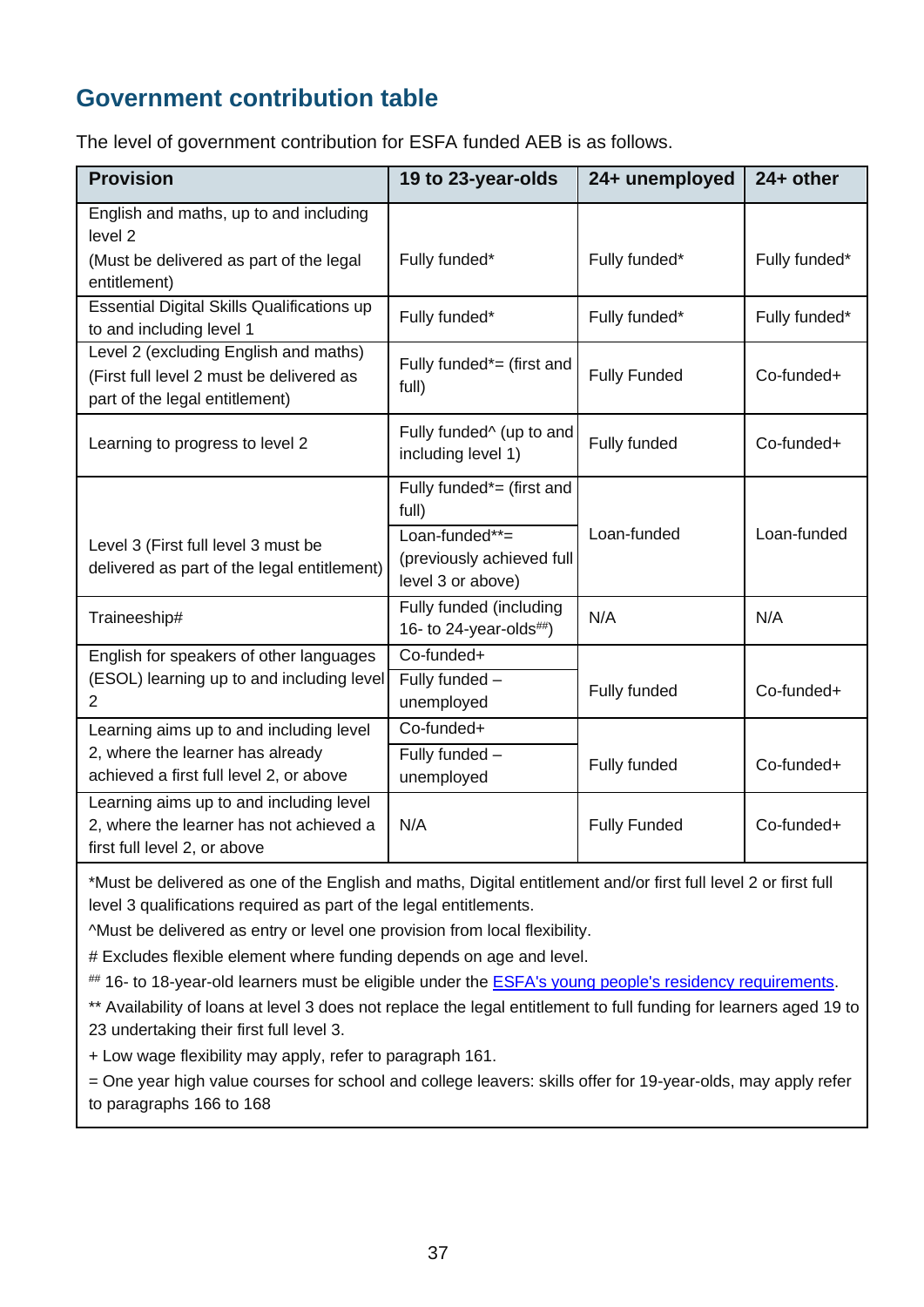# **Definitions used in the adult education budget (AEB)**

### **Unemployed**

<span id="page-37-0"></span>159. For funding purposes, we define a learner as unemployed if one or more of the following apply, they:

- 159.1. receive Jobseeker's Allowance (JSA), including those receiving National Insurance credits only
- 159.2. receive Employment and Support Allowance (ESA)
- 159.3. receive Universal Credit, and their take-home pay as recorded on their Universal Credit statement (disregarding Universal Credit payments and other benefits) is less than £343 a month (learner is sole adult in their benefit claim) or £549 a month (learner has a joint benefit claim with their partner)
- 159.4. are released on temporary licence, studying outside a prison environment, and not funded by the Ministry of Justice

<span id="page-37-3"></span>160. Providers may also use their discretion to fully fund other learners if both of the following apply. The learner:

- 160.1. receives other state benefits (not listed in paragraph [159\)](#page-37-0) and their takehome pay (disregarding Universal Credit payments and other benefits) is less than £343 a month (learner is sole adult in their benefit claim) or £549 a month (learner has a joint benefit claim with their partner), and
- 160.2. wants to be employed, or progress into more sustainable employment, and their take-home pay (disregarding Universal Credit payments and other benefits) is less than £343 a month (learner is sole adult in their benefit claim) or £549 a month (learner has a joint benefit claim with their partner), and you are satisfied identified learning is directly relevant to their employment prospects and the local labour market needs

### **Learners in receipt of low wage**

<span id="page-37-1"></span>161. You may fully fund learners who are employed, or self-employed, and would normally be co-funded for provision, up to and including level 2. You must be satisfied the learner is both:

161.1. eligible for co-funding, and

161.2. earns less than £17,004.00 annual gross salary

<span id="page-37-2"></span>162. You must have seen evidence of the learner's gross annual wages in these circumstances. This could be a wage slip or a Universal Credit statement within 3 months of the learner's learning start date, or a current employment contract which states gross monthly/annual wages. Please note this is not an exhaustive list, but you must evidence your decision to award full funding to an individual who would normally be eligible for co-funding.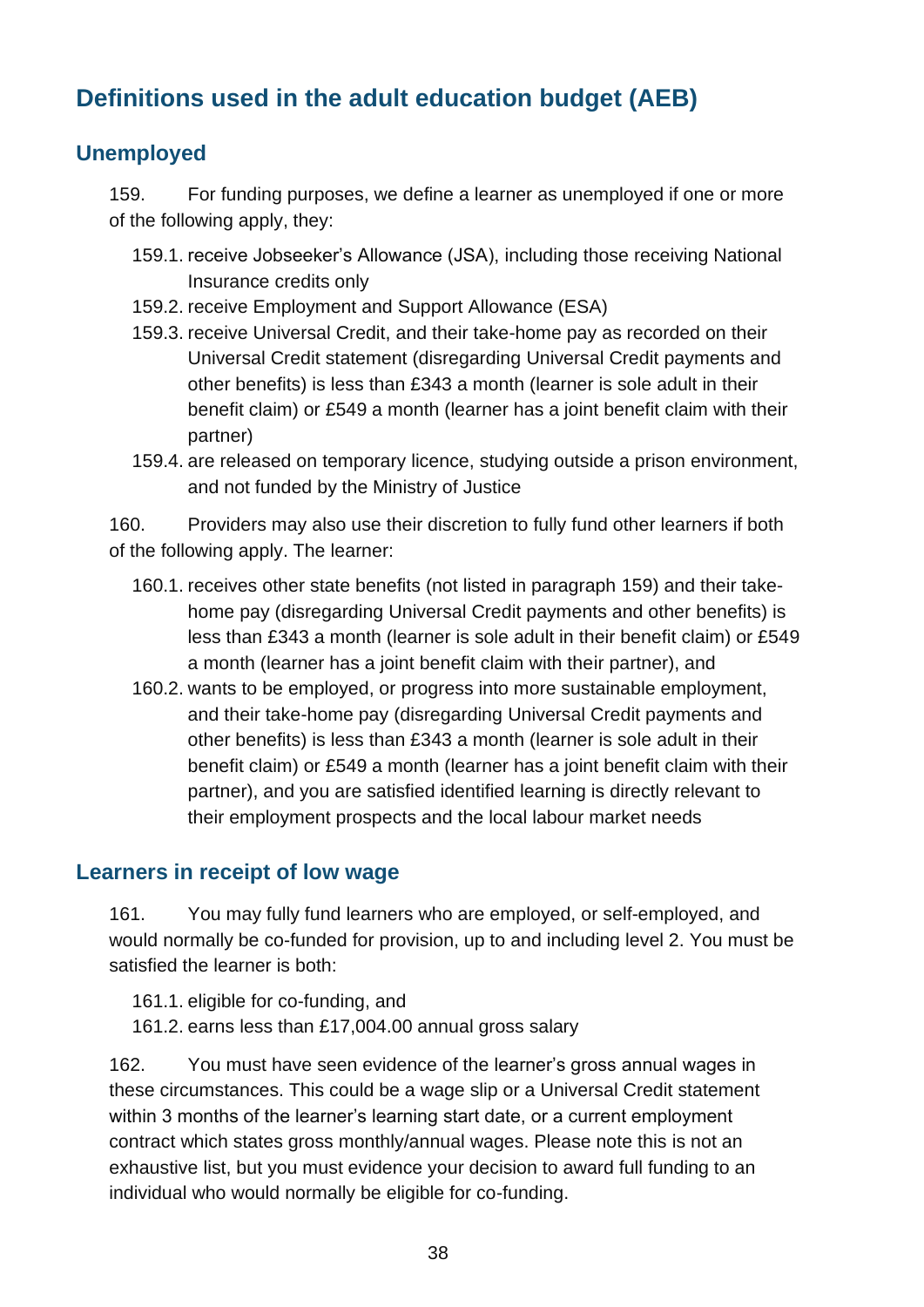163. You must use LDM code 363 and FFI code 1 to claim full funding for learners who meet the requirements set out in paragraph [161](#page-37-1) and [162.](#page-37-2)

### **COVID-19 skills recovery package**

On 8 July the Chancellor announced exceptional funding as part of the wider COVID-19 skills recovery response. The response package includes;

- sector-based work academy programme, refer to paragraph [164](#page-38-0) to [165](#page-38-1)
- high value courses for school and college leavers: a one year skills offer for 18 and 19 year olds, refer to paragraph [166](#page-39-0) to [168](#page-40-0)

Traineeship flexibilities, more information on this package will be published in early August, refer to paragraph [254](#page-55-0)

#### **sector-based work academy programme (SWAP)**

The [sector-based work academy programme \(SWAP\)](https://www.gov.uk/government/publications/sector-based-work-academies-employer-guide/sector-based-work-academies-employer-guide) is designed to help Jobcentre Plus claimants build confidence to improve their job prospects and enhance their CV, whilst helping employers in sectors with current local vacancies to fill them. SWAP can last up to 6 weeks and has 3 main components:

- pre-employment training
- work experience placement
- a guaranteed job interview

The scheme runs in England (and Scotland). Participants remain on benefits throughout their placement.

Only the pre-employment training element in England can be funded through AEB local flexibility, and normally lasts 2-3 weeks. Jobcentre Plus fund the other components and will pay any travel and childcare costs whilst claimants are on the work experience placement.

FE providers are part of the SWAP local design process and are informed when to expect referrals and how many.

<span id="page-38-0"></span>164. You must record in the evidence pack that you have seen the claimant's SWAP referral notification issued by Jobcentre Plus setting out start date and times for their ESFA AEB funded pre-employment training.

<span id="page-38-1"></span>165. To claim full funding for claimants referred to SWAP pre-employment training you must use LDM code 375 and complete the **Benefit Status Indicator** [\(BSI\)](https://guidance.submitlearnerdatabeta.fasst.org.uk/ilr/field/esmcode) to identify the claimant is in receipt of Jobseeker's Allowance (BSI 1), Universal Credit (BSI 4), or Employment and Support Allowance (all categories) (BSI 5).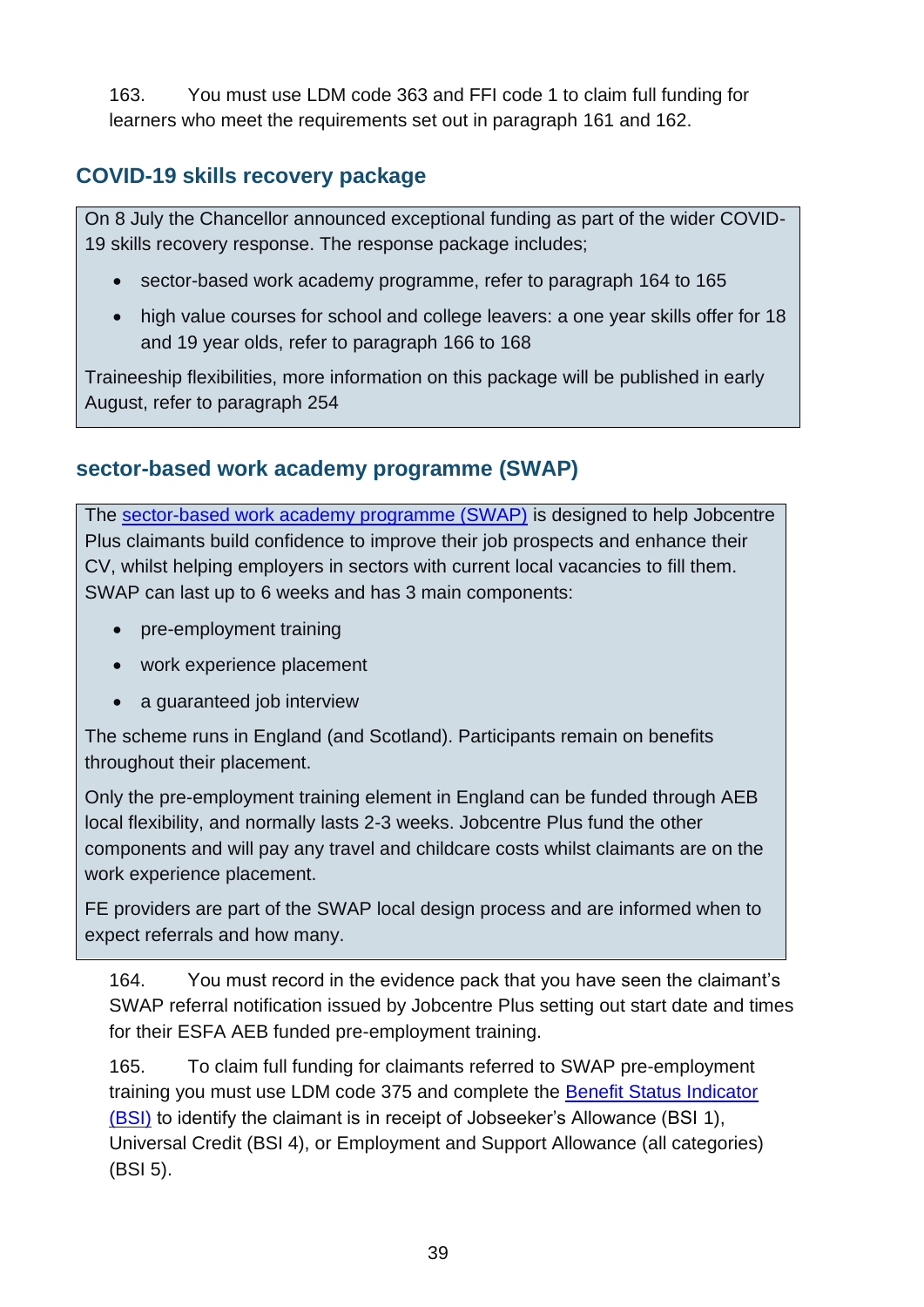#### **High value courses for school and college leavers: a one-year skills offer for 18 and 19-year-olds**

As part of the government response a one-year high value courses skills offer has been developed to support school and college leavers who are at higher risk of becoming not in education, employment or training (NEET) because of Coronavirus (COVID-19).

The one-year offer includes:

- level 2 and level 3 qualifications to support the needs of industrial strategy linked to higher wage returns
- support funding in line with paragraphs [229](#page-49-0) to [236](#page-50-0)
- an uplift payable whilst the learner is in learning, following the earnings methodology set out in the [Adult Education Budget funding rates and formula](https://www.gov.uk/government/publications/adult-education-budget-aeb-funding-rates-and-formula-2020-to-2021)  [2020 to 2021](https://www.gov.uk/government/publications/adult-education-budget-aeb-funding-rates-and-formula-2020-to-2021)
- an increased job-outcome payment payable if learners leave early to enter employment

Please note only level 2 and level 3 qualifications on the [Qualifications in the one](https://www.gov.uk/government/publications/qualifications-in-covid-19-support-packages?utm_source=94e8fb88-2c74-404e-be36-b10fe4f67594&utm_medium=email&utm_campaign=govuk-notifications&utm_content=immediate)[year skills offer for 18/19 year olds](https://www.gov.uk/government/publications/qualifications-in-covid-19-support-packages?utm_source=94e8fb88-2c74-404e-be36-b10fe4f67594&utm_medium=email&utm_campaign=govuk-notifications&utm_content=immediate) will attract the uplift and increased job-outcome payment. This includes for those 19-year olds undertaking a qualification from this list which is also included on the 19 to 23-year-old legal entitlement list, refer to paragraphs [153](#page-34-0)

We fund the one year skills offer for 18 year olds (and 19 to 24 year olds with an EHC Plan) through the ESFA's [young people's funding methodology.](https://www.gov.uk/government/collections/funding-education-for-16-to-19-year-olds#16-to-19-funding:-how-it-works) We fund the one year skills offer for 19 year olds through the ESFA's [AEB funding methodology.](https://www.gov.uk/government/collections/sfa-funding-rates) The rules that apply to 19-year olds are set out in the following section.

- <span id="page-39-0"></span>166. We will fully fund individuals as part of this offer where they;
	- 166.1. are aged 19 on 31 August within the 2020 to 2021 funding year
	- 166.2. enrol on one level 2 or level 3 qualification on the [one-year skills offer for](https://www.gov.uk/government/publications/qualifications-in-covid-19-support-packages?utm_source=94e8fb88-2c74-404e-be36-b10fe4f67594&utm_medium=email&utm_campaign=govuk-notifications&utm_content=immediate)  [18/19 year olds](https://www.gov.uk/government/publications/qualifications-in-covid-19-support-packages?utm_source=94e8fb88-2c74-404e-be36-b10fe4f67594&utm_medium=email&utm_campaign=govuk-notifications&utm_content=immediate)
	- 166.3. already hold a level 2 or level 3 qualification or this is their first level 2 or level 3 qualification
- 167. You must:
	- 167.1. use LDM code 376 and FFI code 1 to claim full funding for learners who meet the requirements set out in paragraph [166](#page-39-0)
	- 167.2. record in the evidence pack:
	- 167.3. a self-declaration from the learner that they have been unable to secure employment prior to enrolment
	- 167.4. a declaration that you are unable to offer alternative work-based learning opportunities at the point of enrolment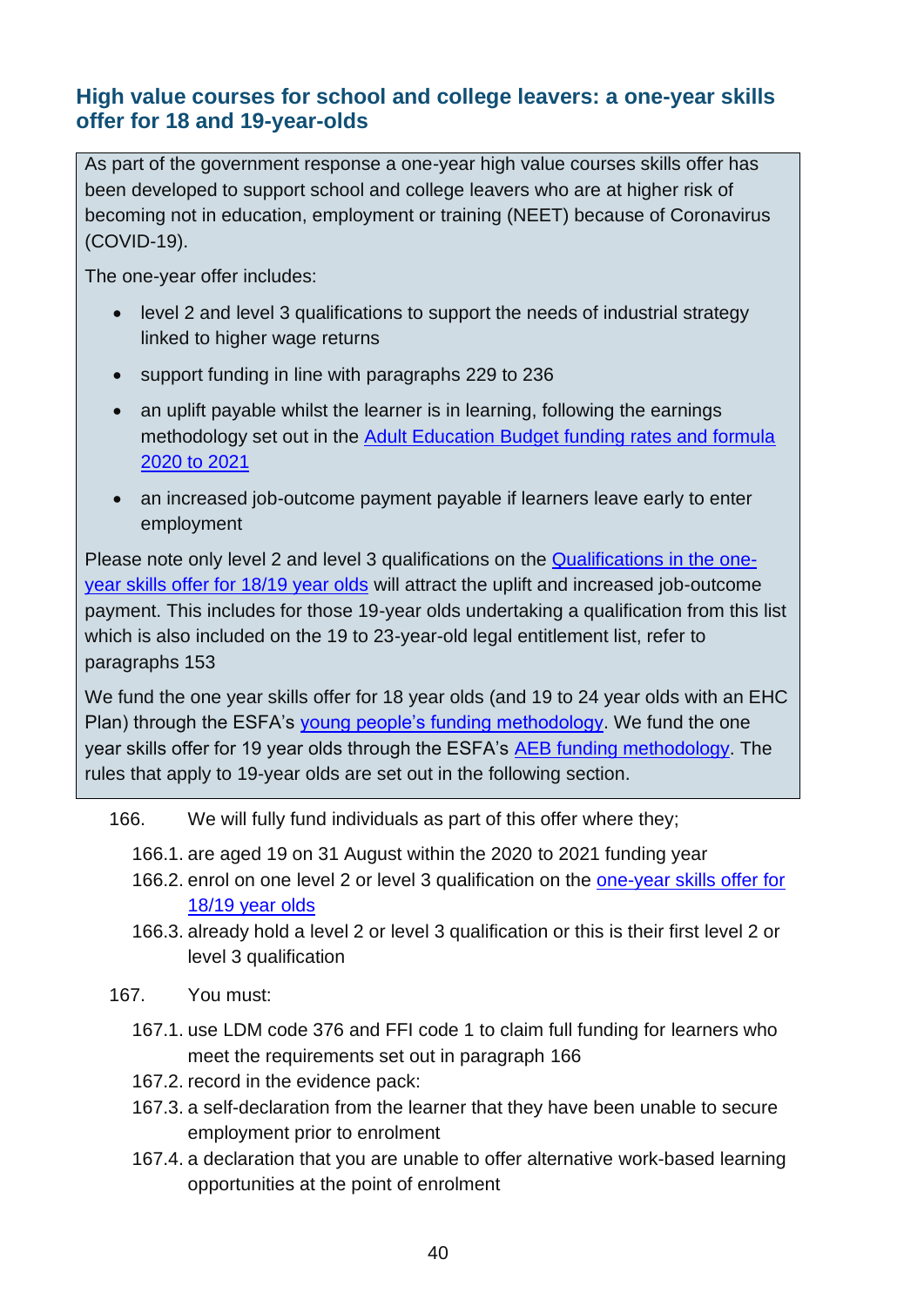#### **Job outcome payments**

<span id="page-40-0"></span>168. For eligible 19-year old learners, we will pay the full 20% achievement element if they leave their training early to start a job. This is subject to meeting requirements in paragraphs [253.](#page-54-0)1 and [253.](#page-54-0)2.

#### **Full level 2**

- 169. Level 2 is the level of attainment which, is demonstrated by:
	- 169.1. a General Certificate of Secondary Education (GCSE) in five subjects, each at grade 4 (C) or above, or
	- 169.2. a Technical Certificate at level 2 which meets the requirements for the 2018, 2019, 2020, 2021 and 2022 16 to 19 performance tables
	- 169.3. certain Technical Certificates in the 2017 16 to 19 performance tables

170. If a learner, aged 19 to 23 has achieved a level 2 qualification that was, at the time they started, or still is, classed as a full level 2, any subsequent level 2 qualifications will be co-funded. Please email [qualifications.esfa@education.gov.uk](mailto:qualifications.esfa@education.gov.uk) if you need advice on a previous qualification's designation.

### **Full level 3**

- 171. Level 3 is the level of attainment which is demonstrated by a:
	- 171.1. General Certificate of Education at the advanced level in 2 subjects
	- 171.2. General Certificate of Education at the AS level in four subjects
	- 171.3. QAA Access to Higher Education (HE) Diploma at level 3
	- 171.4. Tech level, or applied general qualification at level 3, which meets the requirements for the 2018, 2019, 2020, 2021 and 2022 16 to 19 performance tables
	- 171.5. certain Tech level, or applied general qualification in the 2017 16 to 19 performance tables

172. If a learner, aged 19 to 23 has achieved a level 3 qualification that was not classed as a full level 3 at the time they started it, but has since been classed as a full level 3, and wants to enrol on any subsequent level 3 qualification, of any size, they may apply for an advanced learner loan (provided the qualification is designated for funding, and subject to learner eligibility conditions), or pay for their own learning.

173. Please email [qualifications.esfa@education.gov.uk](mailto:qualifications.esfa@education.gov.uk) if you need advice on a previous qualification's designation.

174. For new linear AS and A levels, where a learner enrols on an AS qualification and continues with further study to take the A level qualification in the same subject, you must record both the AS and A level in the ILR. The AS learning aim will be funded separately to the A level learning aim.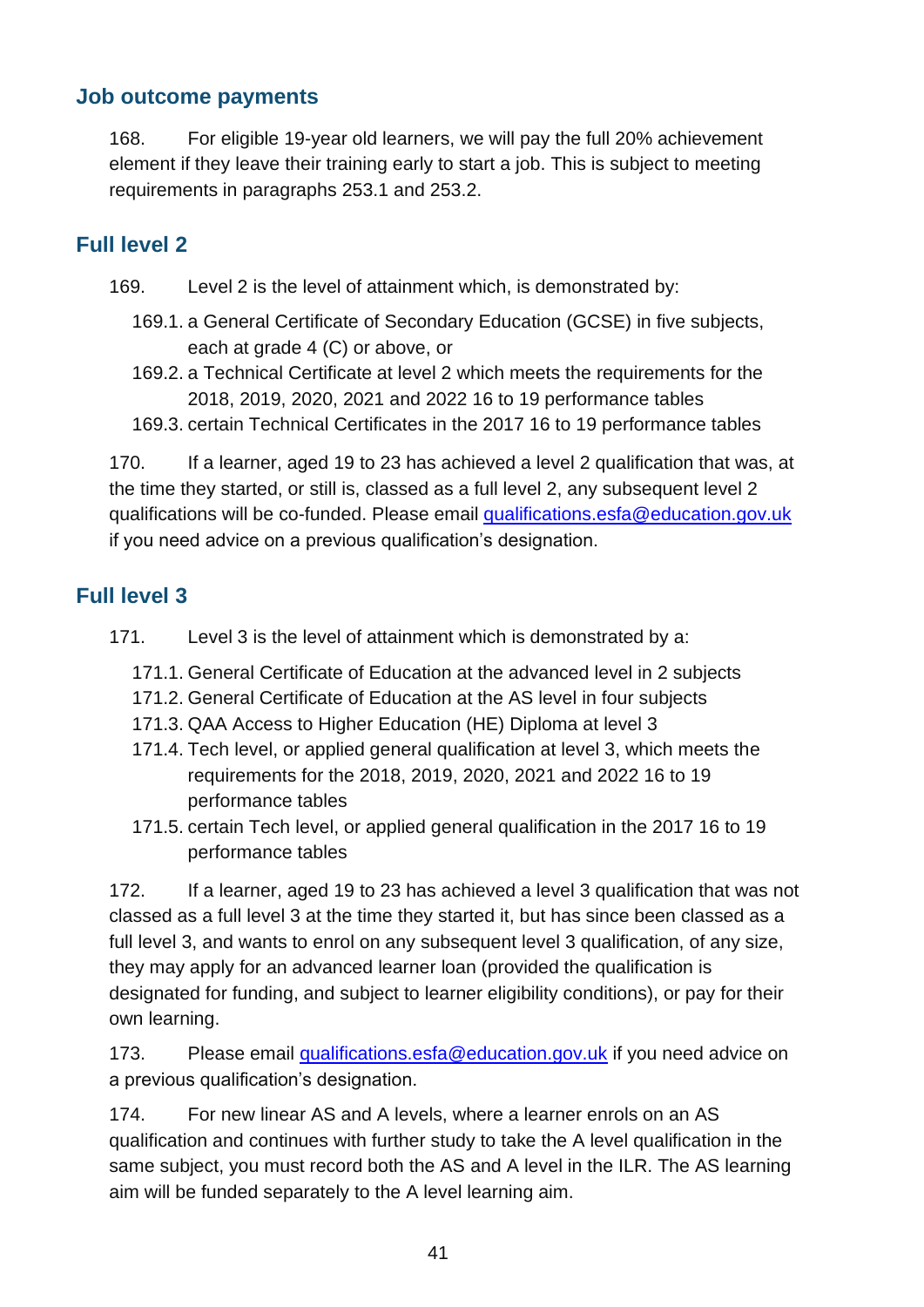# **Approved qualifications**

175. Where you deliver regulated qualifications and/or their components, you must ensure they are [approved for ESFA funded AEB](https://www.qualifications.education.gov.uk/) and available on [the Hub.](https://hub.fasst.org.uk/learning%20aims/pages/default.aspx)

176. Where you deliver approved qualifications and/or their components you must ensure that learners are registered for the qualifications and/or component in line with the awarding policies and procedures. You must not 'pre-register' students a significant period in advance of the learner starting the qualification.

177. We will fund certain qualifications that are linked to specific regulations for a particular occupation and where provision is the responsibility of the employer for eligible unemployed learners that meet the criteria in paragraph [161.](#page-37-1) You can find more information about these qualifications in the [Qualification funding approval:](https://www.gov.uk/guidance/qualification-funding-approval)  [funding year 2020 to 2021 manual.](https://www.gov.uk/guidance/qualification-funding-approval)

178. Before delivering a component, you must check with the awarding organisation they provide a learner registration facility and the learner can achieve it alone or as part of accumulating achievement towards a qualification.

179. If the [National Academic Recognition Information Centre](https://www.naric.org.uk/naric/) has confirmed the authenticity of a qualification gained overseas and confirmed it is comparable/compatible with a regulated qualification in England, currently part of the level 2 and level 3 [legal entitlement,](https://www.gov.uk/government/publications/qualifications-getting-approval-for-funding) the individual will be deemed to have achieved their first level 2 and/or level 3 qualification.

180. You must provide accurate unique learner number (ULN) information to awarding organisations and ensure all information you use to register learners for qualifications is correct. You can find more information in the [Learner Records](https://www.gov.uk/government/publications/learning-records-service-personal-learning-record)  [Service](https://www.gov.uk/government/publications/learning-records-service-personal-learning-record) guidance.

# **Non-regulated learning**

181. Where you deliver non-regulated learning, you must ensure it is eligible for funding. Such learning could include:

- 181.1. independent living skills or engagement learning supporting adults to operate confidently and effectively in life and work
- 181.2. locally commissioned and/or locally-developed basic knowledge and skills needed to access technical qualifications
- 181.3. employability and labour market re-entry
- 181.4. locally commissioned and/or locally-devised technical education short courses (also known as taster sessions)
- 181.5. community learning courses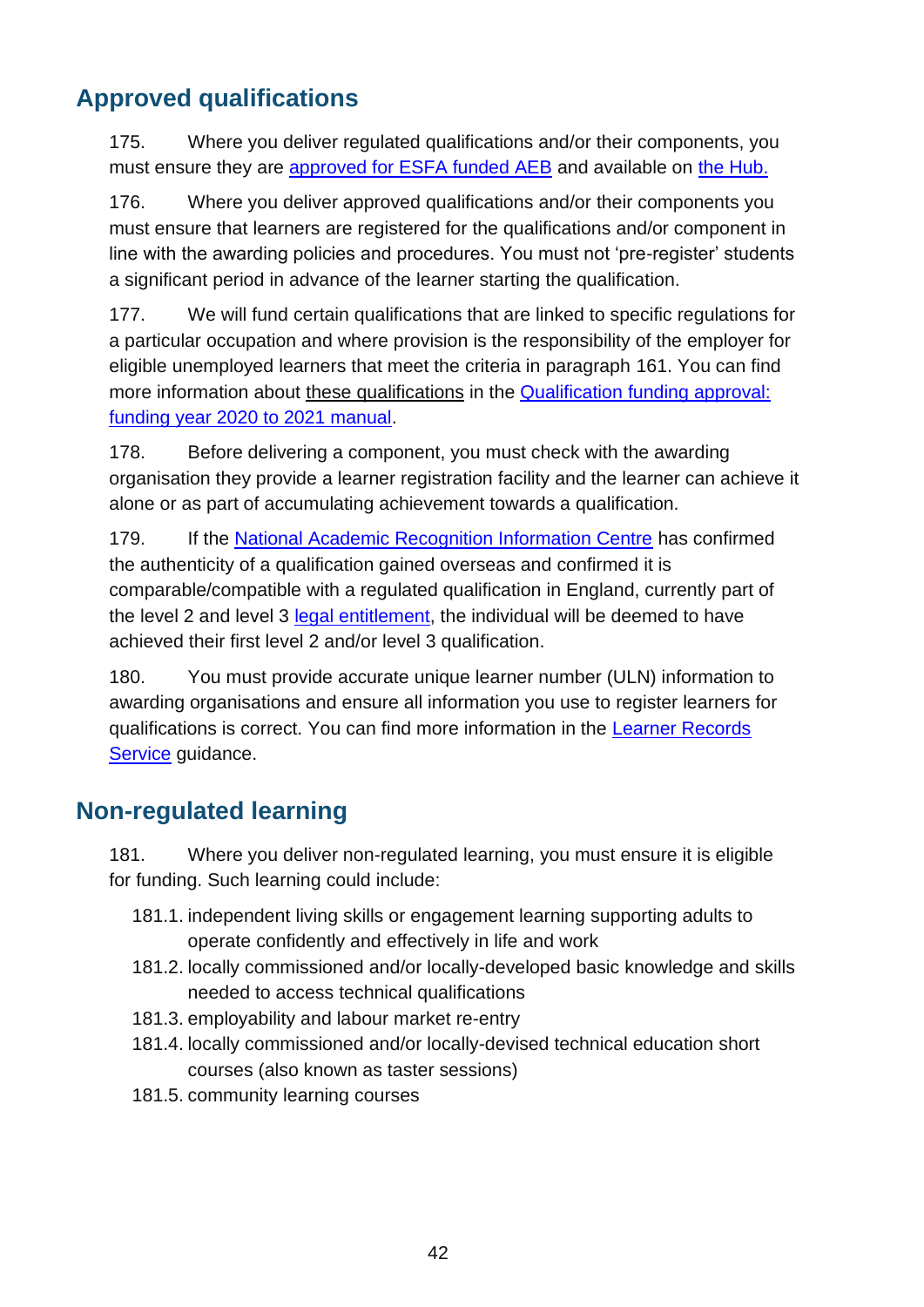- 182. The eligibility principles we apply to non-regulated learning are as follows:
	- 182.1. it must not be provision linked to UK visa requirements
	- 182.2. it must not be provision linked to occupational regulation unless there is an agreed concession in place
	- 182.3. it must not be restricted to being delivered to employees of only one employer.
	- 182.4. it must not be learning, for example, 'induction to college', that should be part of a learner's experience
	- 182.5. it must not be a non-regulated version of a regulated qualification
	- 182.6. it must not be above notional level 2 (that is, at notional levels 3 or 4)
	- 182.7. at notional level 2 it must focus on technical provision

183. Where you are delivering non-regulated learning, you must ensure you have appropriate and robust quality assurance processes in place. For instance, 'The Recognising and Recording Progress and Achievement (RARPA) Cycle'. Further [information on RARPA](http://www.learningandwork.org.uk/resource/updated-rarpa-guidance-and-case-studies/) is available from the Learning and Work Institute.

## **Learning in the workplace**

<span id="page-42-0"></span>184. We will fund learning in the workplace where a learner has a legal entitlement to full funding for:

- 184.1. English and/or maths up to and including level 2 (paragraph [186\)](#page-43-0), and/or 184.2. a first full level 2 (paragraph [197.2\)](#page-44-0), or
- 184.3. a first full level 3 qualification (paragraph [197.3\)](#page-44-1)
- 184.4. essential digital skills qualification, up to and including level 1 (paragraph [193\)](#page-43-1)

185. We will not fund any qualification or learning aim delivered at an employee's workplace, and is either relevant to their job or their employer's business, unless:

185.1. it is a legal entitlement qualification stated in paragraph [184,](#page-42-0) or

185.2. we have confirmed a national level concession that responds to a significant negative economic impact for a specific industry, or work placement or work experience, unless it is delivered as part of a traineeship programme, or the Prince's Trust Team programme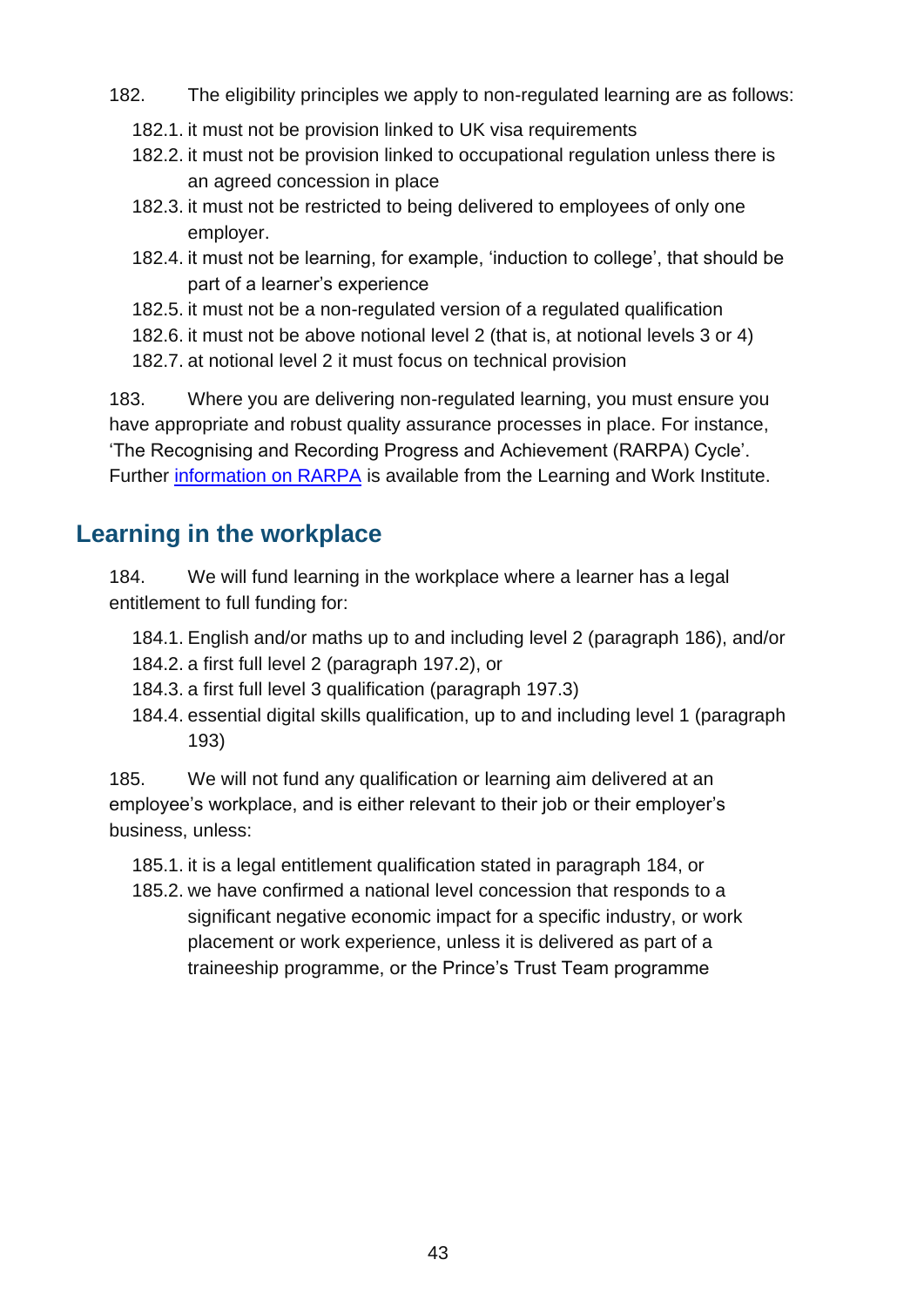## **English and maths for those aged 19 or older**

<span id="page-43-0"></span>186. We will fully fund individuals, including individuals who are employed, aged 19 or older, who have not previously attained a GCSE grade 4 (C), or higher, in English and maths, as part of their legal entitlement on the day they start the following qualifications:

- 186.1. GCSE English language or maths
- 186.2. Functional Skills English or maths from Entry to level 2
- 186.3. Stepping-stone qualifications (including components, where applicable) in English or maths approved by the Department for Education and ESFA

187. If a learner wants to 'retake' their GCSE English and maths qualification because they did not achieve a grade 4 (C), or higher, we will not fund the learner to only resit the exam.

188. You must not enrol individuals on qualifications which are not necessary for progressing towards a GCSE or Functional Skill level 2.

189. You must not fund an apprentice for English or maths from ESFA funded AEB.

190. We will fully fund non-regulated English and maths learning for learners, including those assessed at pre-entry level with significant learning difficulties and/or disabilities as part of a personalised learning programme, where assessment has identified the learner cannot undertake provision identified in paragraph [186.](#page-43-0)

- <span id="page-43-3"></span>191. You must:
	- 191.1. carry out a thorough initial assessment to determine an individual's current level using current assessment tools based on the national literacy and numeracy standards and core curriculums or DfE published English and Maths Functional Skills subject content
	- 191.2. carry out an appropriate diagnostic assessment to inform and structure a learner's evidence pack to use as a basis for a programme of study
	- 191.3. enrol the learner on a level above that at which they were assessed and be able to provide evidence of this
	- 191.4. deliver ongoing assessment to support learning
	- 191.5. record the evidence of all assessment outcomes in the evidence pack

192. The assessments must place a learner's current skills levels within the level descriptors used for the RQF.

## **Digital entitlement for those aged 19 or older**

<span id="page-43-2"></span><span id="page-43-1"></span>193. We will fully fund individuals, including individuals who are employed, aged 19 or older, assessed at below level 1, as part of their legal entitlement on the day they start the following qualification: Essential Digital Skills qualification (EDSQ up to and including level 1).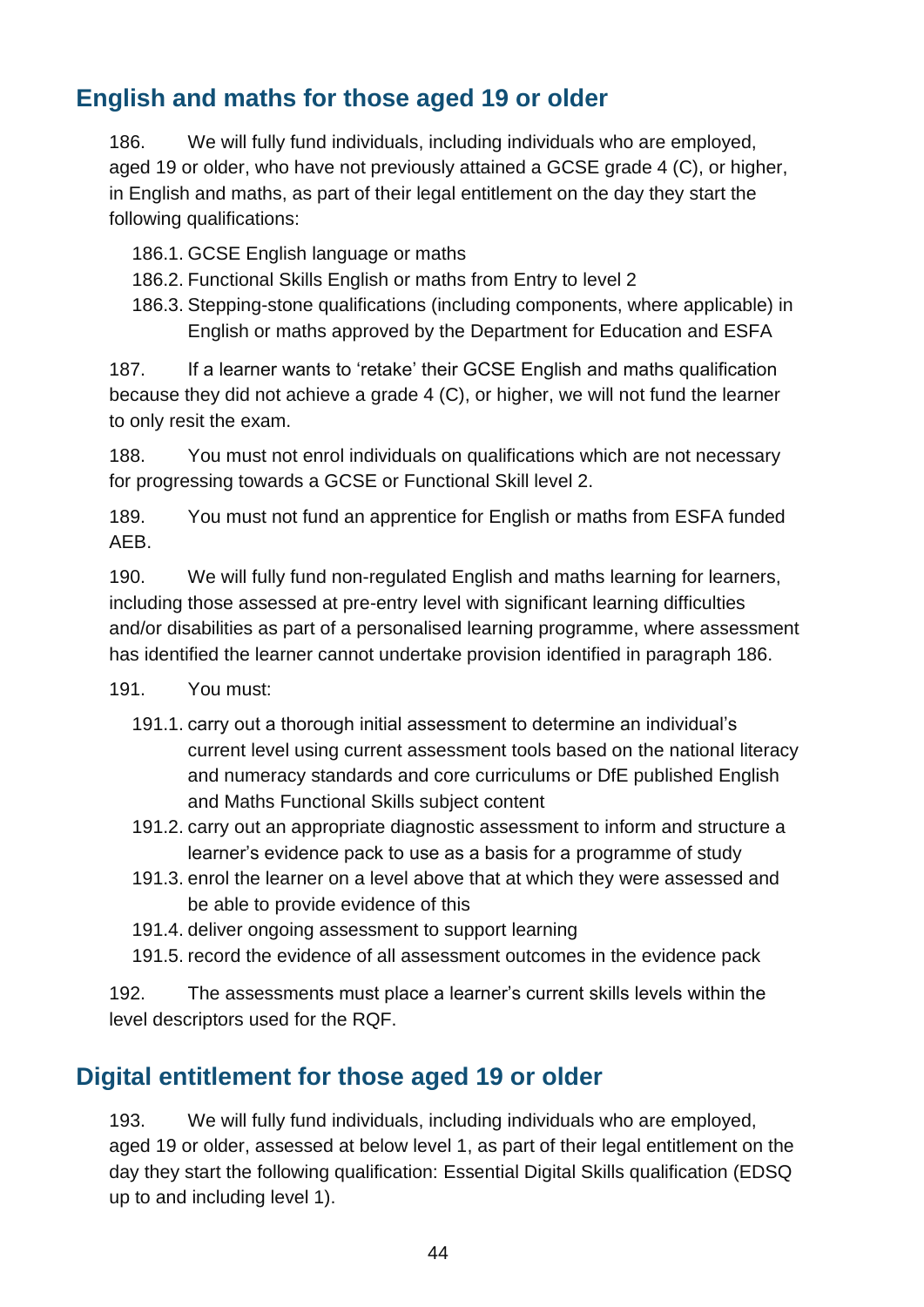194. We will fully fund non-regulated learning for learners, including those assessed at pre-entry level with significant learning difficulties and/or disabilities as part of a personalised learning programme, where assessment has identified the learner cannot undertake provision identified in paragraph [193.](#page-43-2)

195. You must:

- 195.1. carry out an initial assessment using current assessment tools based on the national standards for essential digital skills
- 195.2. carry out an appropriate diagnostic assessment to inform and structure a learner's learner file to use as a basis for a programme of study
- 195.3. enrol the learner on a level above that at which they were assessed and be able to provide evidence of this
- 195.4. deliver ongoing assessment to support learning
- 195.5. record the evidence of all assessment outcomes in the evidence pack

196. The assessments must place a learner's current skills levels within the level descriptors used for the RQF.

## **Individuals aged 19 to 23 (excluding English, maths, digital and ESOL)**

197. We will fully fund 19 to 23-year olds, including individuals who are employed, on the day they start the following learning:

- 197.1. qualifications defined within the legal entitlement that are a learner's:
- <span id="page-44-0"></span>197.2. first full level 2, and/or
- <span id="page-44-1"></span>197.3. first full level 3
- 197.4. local flexibility provision:
- 197.5. up to and including level 1 to support progression to a first full level 2, and/or
- 197.6. level 2 for those who already have a full level 2, or above, if they are unemployed

198. We will co-fund provision up to, and including, a level 2 for learners who have already achieved a full level 2, or above, who are employed. The low wage flexibility may apply, refer to paragraph [161](#page-37-1) to [162.](#page-37-2)

### **Individuals aged 24 or older (excluding English, maths, digital and ESOL)**

199. We will fully fund individuals aged 24 or older on the day they start provision up to, and including, a level 2, if they are unemployed, as set out in paragraphs [159](#page-37-0) to [160.](#page-37-3)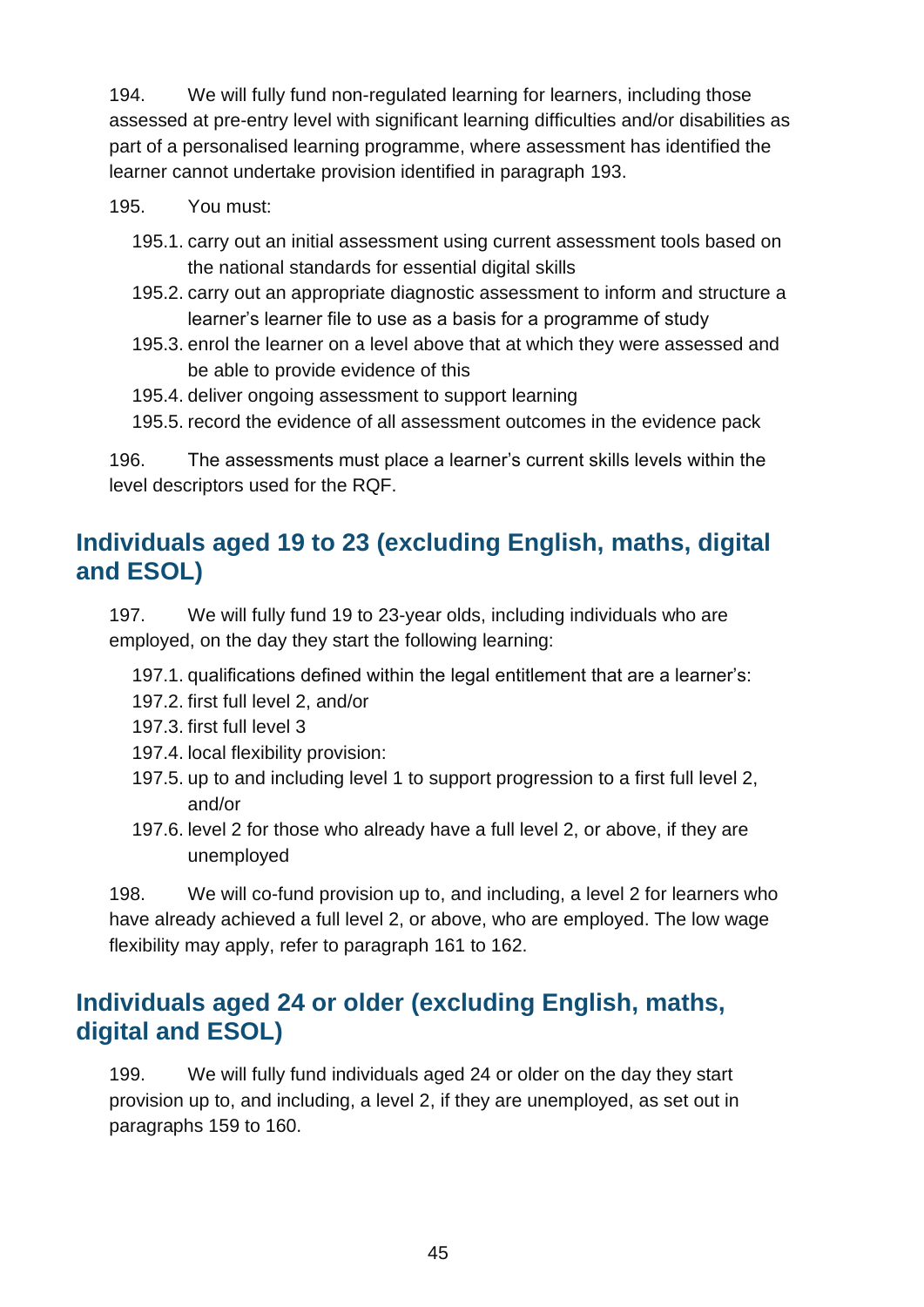200. We will co-fund all other learners aged 24 years and older for provision up to, and including, a level 2. Where learners are employed, the low wage flexibility may apply, please refer to paragraph [161](#page-37-1) to [162.](#page-37-2)

## **English for speakers of other languages (ESOL)**

201. We will fully fund individuals aged 19 and over on the day they start their ESOL learning aim where they are unemployed, as set out in paragraphs [159](#page-37-0) and [160.](#page-37-3)

202. We will co-fund all other individuals aged 19 and over on the day they start their ESOL learning aim. Where learners are employed, the low wage flexibility may apply, please refer to paragraphs [161](#page-37-1) to [162.](#page-37-2)

203. We will fund ESOL learning up to and including level 2.

204. Providers offering ESOL qualifications may need to deliver additional learning to individual learners that incurs additional cost above the qualification rate. You can access information on how to do this in the [adult education budget: funding](https://www.gov.uk/government/publications/adult-education-budget-aeb-funding-rates-and-formula-2019-to-2020)  [rates and formula 2019 to 2020](https://www.gov.uk/government/publications/adult-education-budget-aeb-funding-rates-and-formula-2019-to-2020) guidance.

## **Learners with learning difficulties and/or disabilities**

205. We will fund learners with learning difficulties and/or disabilities as set out in the [Apprenticeships, Skills, and Children and Learning Act 2009.](https://www.legislation.gov.uk/ukpga/2009/22/contents)

206. ESFA has the responsibility for securing the provision of reasonable facilities for education and training suitable to the requirements of persons who are 19 and over, set out in paragraph [28.](#page-11-0) This includes learners with an identified learning difficulty and/or disability who have previously had an education, health and care (EHC) plan and have reached the age of 25.

207. The [young people's funding methodology](https://www.gov.uk/government/collections/funding-education-for-16-to-19-year-olds#16-to-19-funding:-how-it-works) will apply to learners aged 19 to 24, who have an EHC plan and require provision and support costs.

# **Learners with an education, health and care (EHC) plan**

208. To access provision and support costs you must inform us before the start of the 2020 to 2021 funding year where a learner:

- 208.1. has reached the age of 25 and has not completed their programme of learning as set out in their EHC plan by the end of the previous funding year, or
- 208.2. will reach the age of 25 in the funding year, where their EHC plan is not extended by their local authority to allow them to complete their programme of learning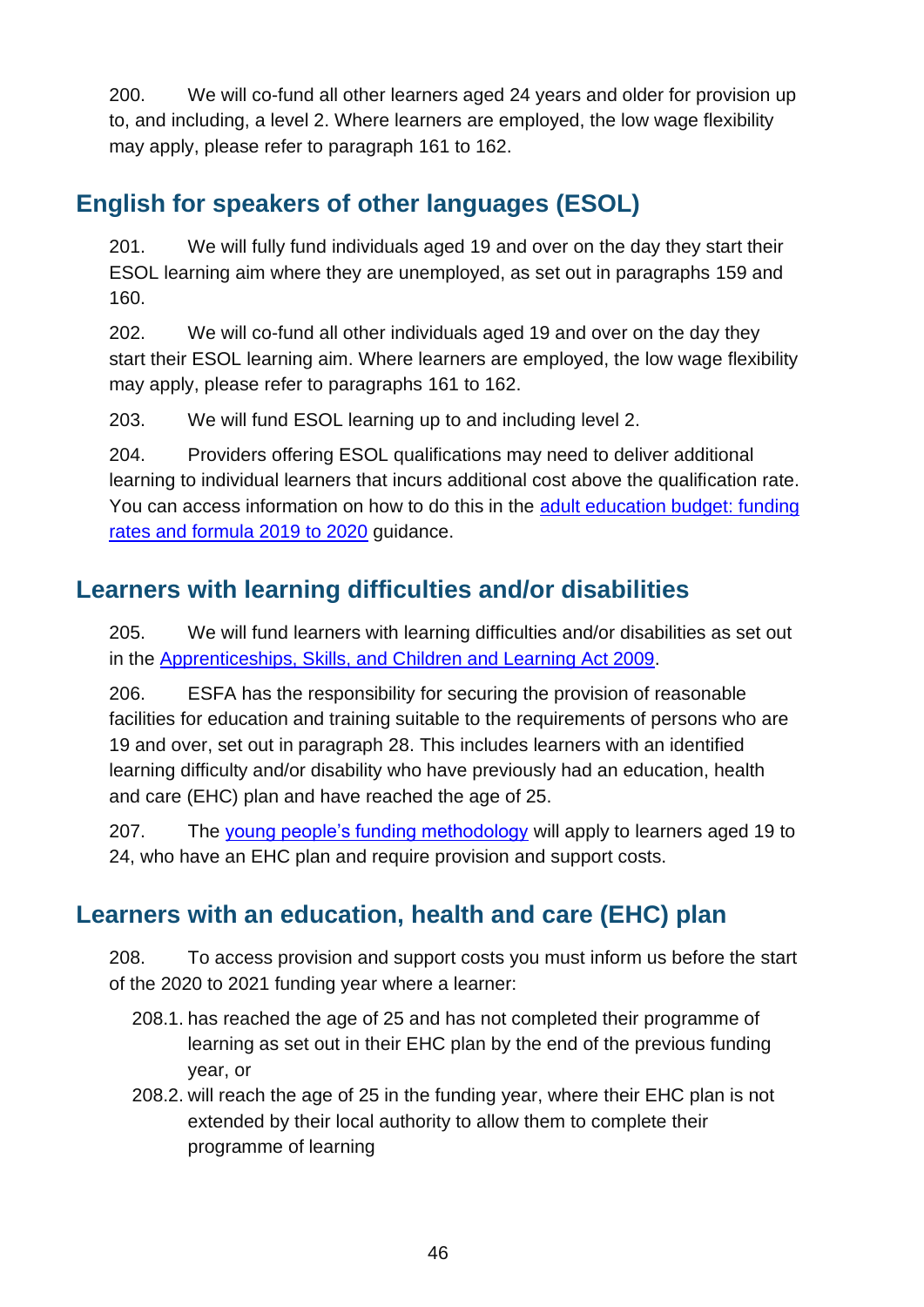- 209. The learner must:
	- 209.1. have an EHC plan that confirms their needs could only be met by the training organisation they are, or were, attending
	- 209.2. continue to make progress on the programme of learning as set out in their EHC plan

210. If a learner has an EHC plan, you must report this in the 'Learner funding and monitoring' fields in the ILR.

<span id="page-46-0"></span>211. We will not fund learners whose EHC plan is extended by the local authority beyond their 25th birthday. The local authority must continue to provide top-up funding and contract directly with the institution.

# **Community Learning**

**This section only applies to providers with a non-formula Community Learning allocation included in appendix 1 of their contract.** 

The purpose of Community Learning is to develop the skills, confidence, motivation and resilience of adults of different ages and backgrounds in order to:

- progress towards formal learning or employment and/or
- improve their health and well-being, including mental health and/or
- develop stronger communities

Community Learning Courses are delivered and reported on the ILR under the following four delivery strands:

- **Personal and Community Development Learning** learning for personal and community development, cultural enrichment, intellectual or creative stimulation and for enjoyment (in most cases not leading to a formal qualification)
- **Family English, Maths and Language** learning to improve the English, language and maths skills of parents, carers or guardians and their ability to help their children
- **Wider Family Learning** learning to help different generations of family members to learn together how to support their children's learning
- **Neighbourhood Learning in Deprived Communities** supports local Voluntary and other third sector organisations to develop their capacity to deliver learning opportunities for the residents of disadvantaged neighbourhoods

Please note, non-formula Community Learning funding follows funding model 10.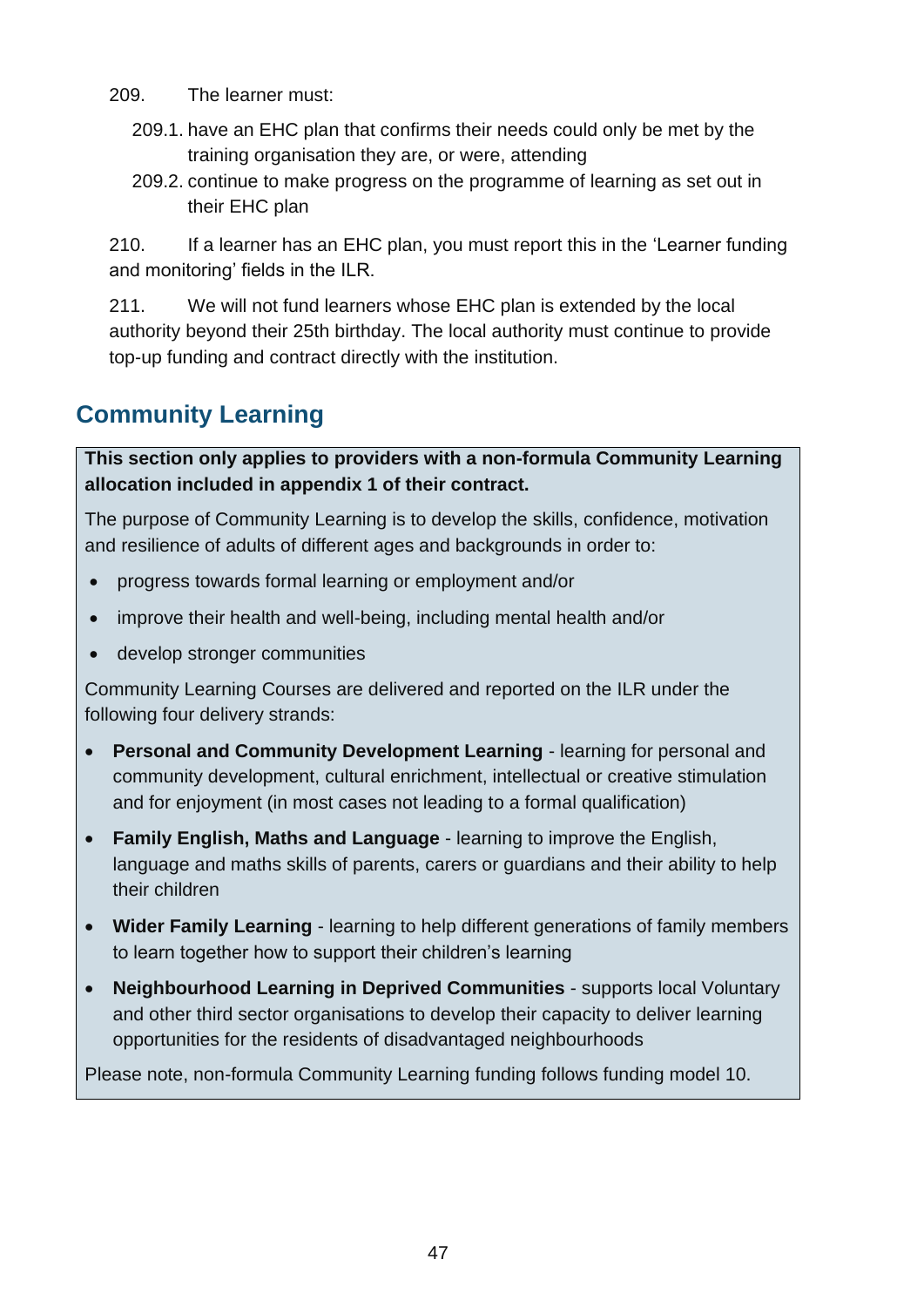### **Non-formula community learning funding**

212. Where applicable, your ESFA funded AEB allocation will include an amount of non-formula community learning funding. We state this value in appendix 1 of your contract. You must deliver non-formula funded community learning provision in line with the existing community learning objectives set out in [Annex B:](#page-81-0)  [Community learning objectives,](#page-81-0) up to this maximum amount.

213. Non-formula community learning funding is paid on a monthly profile. You must 'attribute costs' for eligible learners, up to the value of your non-formula community learning allocation. This should include the cost of delivering learning and any support costs, in line with learner and learning support paragraphs [229](#page-49-0) to [247.](#page-53-0) You must record these costs in the learner's evidence pack.

214. If we fund you through a grant or financial memorandum, you have the flexibility to use all, or some, of your non-formula community learning funding in line with the AEB formula-funded methodology (funding model 35), to meet local demand.

215. You can use this amount of non-formula community learning funding (stated in your Appendix 1) to deliver non-regulated provision that may be similar to community learning, and/or regulated qualifications to meet local demand. If you do, you must:

- 215.1. follow the ESFA funded AEB formula-funded methodology and submit ILR data under funding model 35
- 215.2. enrol learners following ESFA funded AEB eligibility requirements set out on page [37](#page-35-0) and paragraphs [153](#page-34-0) to [211,](#page-46-0) you must not use your nonformula community learning local fee remission policy

216. If we fund your organisation through a contract for services, you do not have this flexibility, and we will reclaim unspent non-formula community learning funding at year-end.

217. You can support learners aged under 19 if they meet both of the following, they are:

- 217.1. a parent, carer or guardian attending a wider family learning or family, English, maths or language course
- 217.2. funded through non-formula community learning using funding model 10 in the funding model field (refer to ILR guidance for more information)

218. You must not use non-formula community learning funding for learning that is eligible for funding through an advanced learner loan.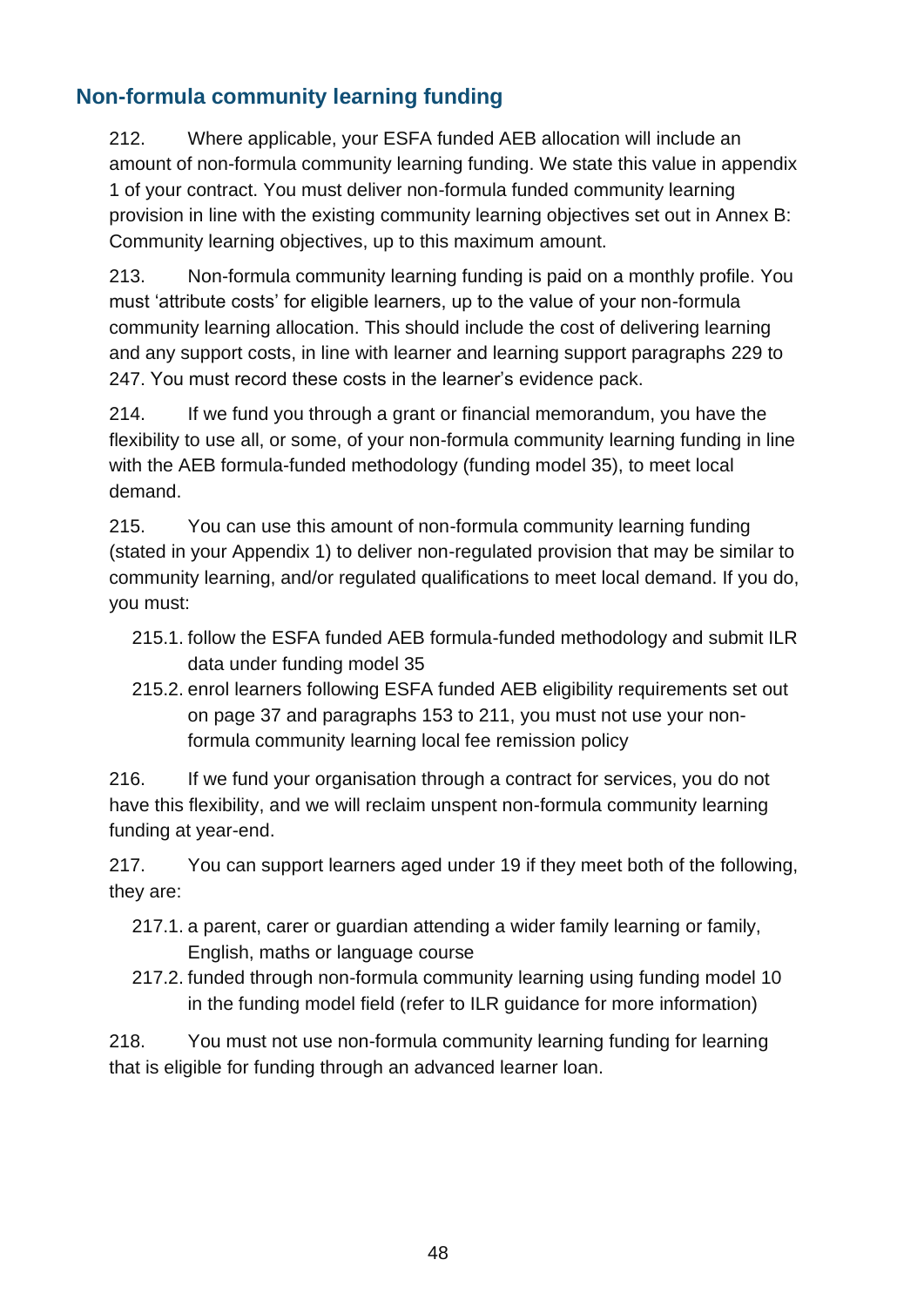### **Pound Plus and local fee remission policy**

219. Pound Plus - the 'Pound' represents the public pound, the 'Plus' is everything else that you can generate in addition to your non-formula community learning funding allocation, such as fee income, funding from other sources, resources in kind and other sources of revenue/sponsorship/volunteering.

220. You must have in place a 'Pound Plus' policy. You must invest Pound Plus fee income/savings for the people who most need, and can least afford, community learning provision.

221. Local fee remission policy - you must have in place and operate a fair and transparent community learning local fee remission policy that requires individuals to pay a course/tuition/joining fee, but also sets out clear eligibility criteria for those individuals who, due to their circumstances, qualify for either partial or total fee remission.

222. Your Pound Plus and Local Fee remission polices must be available on your website and/or in the venues you deliver community learning to eligible learners.

#### **Partnership working**

223. Partnership working underpins the community learning objectives and is critical to developing and delivering an effective community learning offer in a given locality.

224. You must engage and work closely with a wide range of relevant partners and stakeholders in your local area to help shape your community learning offer to engage specific groups. These could include specialist partners, such as health, Jobcentre Plus and schools, and voluntary and community sector (VCS) organisations.

225. We expect you to work with other providers in your local area, who may be in receipt of non-formula community funding. We expect you to develop a strategic, efficient community learning offer to reduce duplication of courses in a locality, and signpost learners to other partners as and when appropriate.

# **Prince's Trust Team Programme**

The Prince's Trust Team Programme is a 12-week course designed to improve confidence, motivation and skills for eligible 16 to 25-year olds. Each 'team' recruits a mix of 16 to 25-year olds of different abilities and backgrounds, including employees sponsored by their employer. We fund the team programme. Providers in partnership with the Prince's Trust run and manage it on a local basis

226. In order to deliver the team programme, you must get approval from the [Prince's Trust.](https://www.princes-trust.org.uk/about-the-trust/qualifications/employment-teamwork-community/funding-team-qualifications)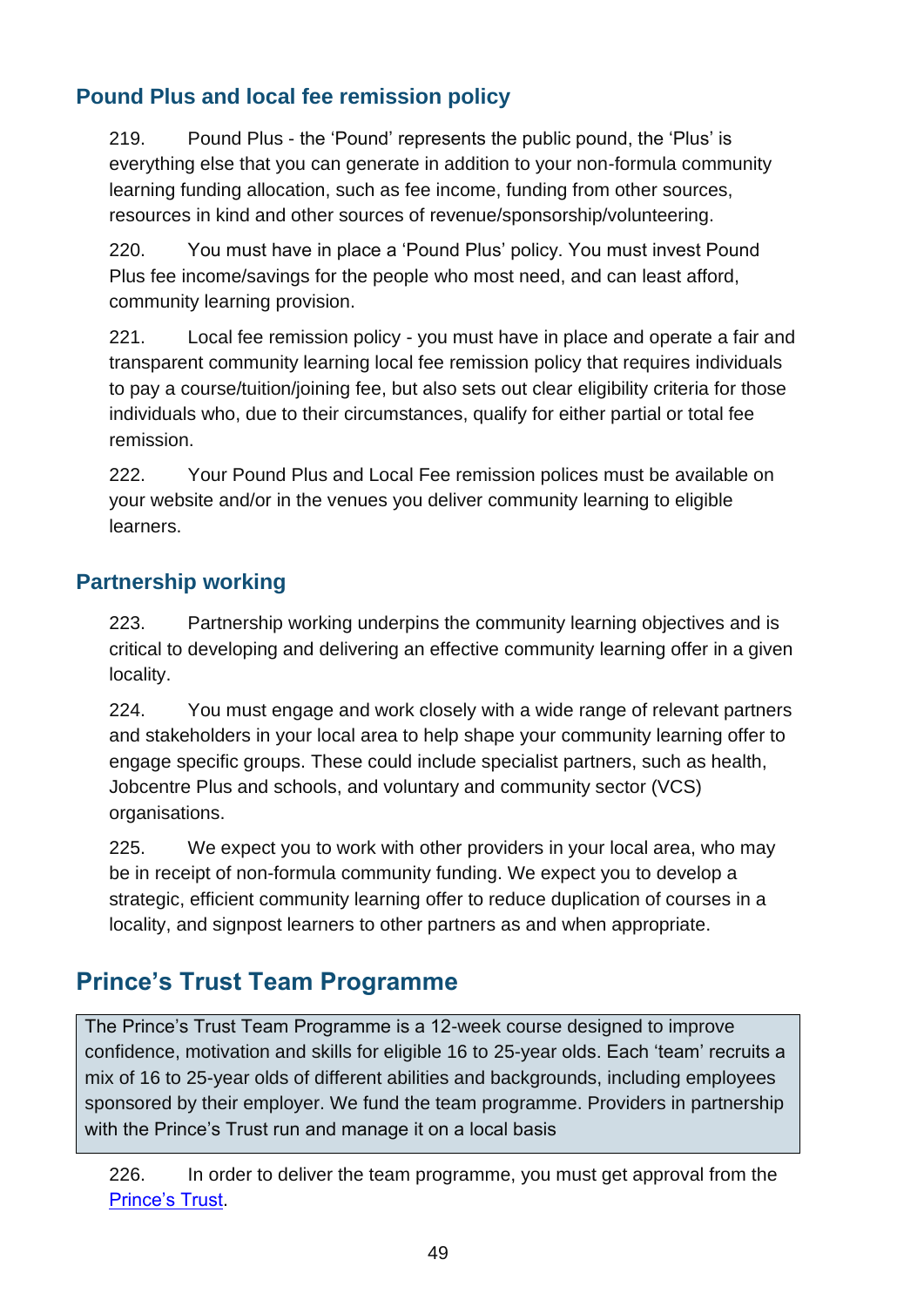227. For eligible learners aged 19 to 25, we fund the team programme through the ESFA's [AEB funding methodology.](https://www.gov.uk/government/publications/adult-education-budget-funding-rates-and-formula-2018-to-2019) Please also refer to the Princes Trust section in the adult education budget: [funding rates and formula 2020 to 2021](https://www.gov.uk/government/collections/sfa-funding-rates) guidance.

228. For eligible learners aged 16 to 19, the team programme is funded through the ESFA's 16 to 19 [funding methodology.](https://www.gov.uk/government/collections/funding-education-for-16-to-19-year-olds#16-to-19-funding:-how-it-works)

# **Support funding**

The ESFA funded AEB's over-arching aim is to support as many eligible adult learners as possible to access learning. Some learners will need additional support to start or stay in learning.

Where you identify that a learner has a learning difficulty and/or disability, or a financial barrier, your ESFA funded AEB allocation enables you to claim learning support and/or learner support funding to meet the additional needs of learners.

### **Learning support**

<span id="page-49-0"></span>229. Learning support is available to meet the cost of putting in place a reasonable adjustment, as set out in the [Equality Act 2010,](http://www.legislation.gov.uk/ukpga/2010/15/contents) for learners who have an identified learning difficulty and/or disability, to achieve their learning goal.

230. Learning support must not be used to deal with everyday difficulties that are not directly associated with a learner's learning on their programme.

#### 231. You must:

- 231.1. carry out a thorough assessment to identify the support the learner needs
- 231.2. agree and record the outcome of your assessment in the evidence pack
- 231.3. record all outcomes on the evidence pack and keep all evidence of the assessment of the needs, planned and actual delivery
- 231.4. report in the ILR that a learner has a learning support need associated with an identified learning aim, by entering code LSF1 in the 'Learning Delivery Funding and Monitoring' field and entering the corresponding dates in the 'Date applies from' and 'Date applies to' fields

232. You can claim learning support for the learner at a fixed monthly rate if you report it in the ILR. You must use the earning adjustment statement (EAS) if your costs exceed this monthly rate for the learner and you must keep evidence of these additional costs in the evidence pack. You can find details of how to make a claim in the [ESFA funding claims and reconciliation guidance.](https://www.gov.uk/government/publications/sfa-funding-claims)

233. You can claim learning support if learning continues past the planned end date and the learner needs continued support in order to complete their programme.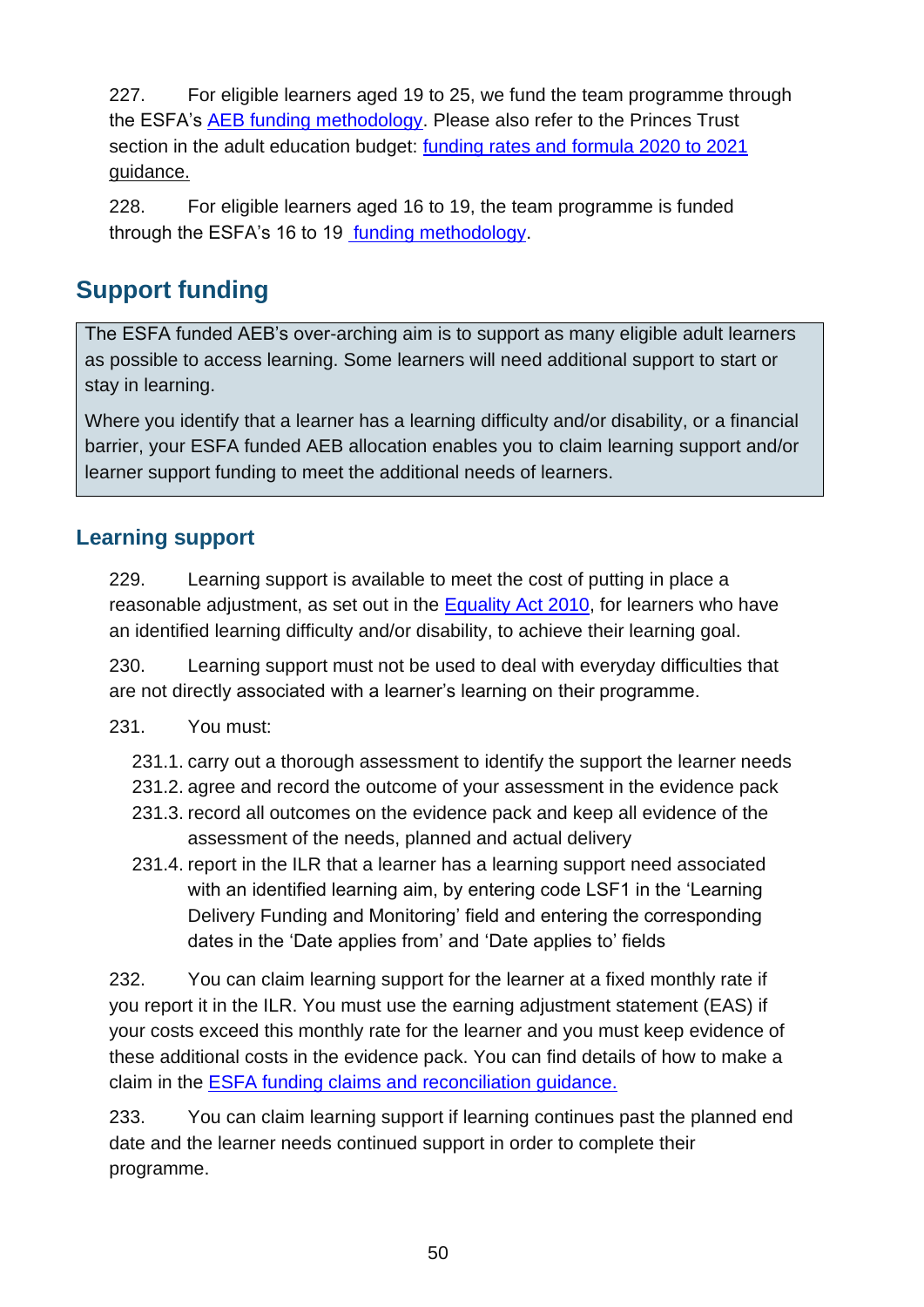### **Exceptional learning support claims above £19,000**

If a learner needs significant levels of support to start or continue learning and has support costs of more than £19,000 in a funding year, you can claim exceptional learning support (ELS).

Learners aged 19 to 24 who require significant levels of support should have an EHC plan provided by their local authority and, therefore, would access funding from their local authority.

234. You must submit ELS claims at the beginning of the learner's programme, or when you identify the learner requires support costs more than £19,000 in a funding year, by completing and sending the [ELS claims document.](https://www.gov.uk/government/publications/exceptional-learning-support-cost-form)

235. To claim exceptional learning support for a learner aged 19 to 24 you must confirm why the individual does not have an EHC plan. This should be a letter or email from the learner's local authority stating the reason(s) why the individual does not need an EHC plan.

<span id="page-50-0"></span>236. When you claim exceptional learning support you must explain why you have claimed the amount you have, which would be linked to the learner's assessment and planned learning support claim. You must only claim amounts for your costs of providing the support to the learner and not include any indirect costs or overheads.

#### **Learner support**

<span id="page-50-1"></span>237. Learner support is available to provide financial support for individuals with a specific financial hardship preventing them from taking part/continuing in learning. Before you award support to a learner, you must identify their needs within the following 'categories'.

- 237.1. Hardship funding general financial support for financially disadvantaged learners to support participation
- 237.2. 20+ childcare funding for learners aged 20 or older on the first day of learning who are at risk of not starting or continuing learning because of childcare costs
- 237.3. Residential Access funding to support ESFA funded AEB learners (set out in paragraph [28\)](#page-11-0) where they need to live away from home in order to access provision
- 237.4. COVID-19 response support disadvantaged learners who cannot undertake online delivery in the event of local or national measures in response to COVID-19.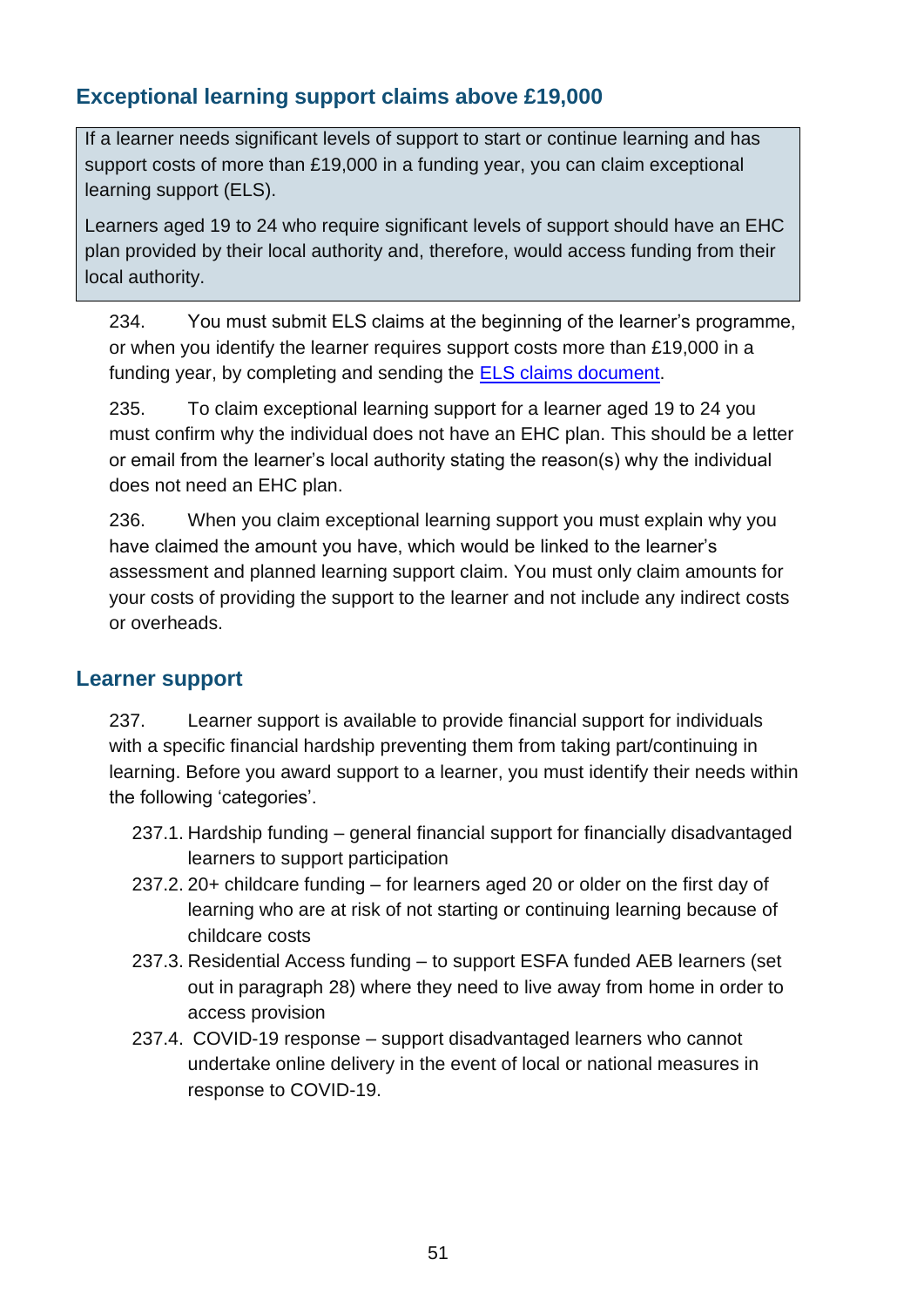238. You must not claim more than 5% of your total Learner Support (including for 19 to 24 traineeships) final claim as administration expenditure. You must document your process for managing your administration costs over the current funding year and record, report and retain evidence on spending for each of the categories. If you do not have a Learner Support allocation, you must follow these rules and claim learner support using the earnings adjustment statement (EAS).

#### 239. You must:

- 239.1. have criteria for how you will administer and distribute your funds; these must reflect the principles of equality and diversity and be available to learners and to us on request
- 239.2. assess and record the learner's needs, demonstrating the need for support – you must record this information and retain in the evidence pack
- 239.3. report the appropriate Learner Support Reason codes in the 'Learner Funding and Monitoring' fields in the ILR
- 239.4. complete a [mid-year funding forecast and a final claim](https://www.gov.uk/government/publications/sfa-funding-claims)
- 239.5. consider the availability of other support for learners, for example from Jobcentre Plus
- 239.6. make it clear to learners it is their responsibility to tell the Department for Work and Pensions about any learner support they are receiving from you, as learner support payments may affect their eligibility to state benefits
- 239.7. use either AEB or loans bursary to support specific provision funded by either AEB or ALL where a learner is on 2 courses at the same time
- 240. You must not use learner support funds for any of the following:
	- 240.1. essential equipment or facilities if the learner is eligible to full funding with the exception of the items covered in the Hardship section in paragraph [241.1](#page-52-0) and the new flexibilities responding to Coronavirus (COVID–19) in paragraph [248](#page-53-1)
	- 240.2. a learner in custody or released on temporary licence
	- 240.3. a learner carrying out a higher education course or learning aims fully funded from other sources
	- 240.4. to pay attendance allowances or achievement and attendance bonuses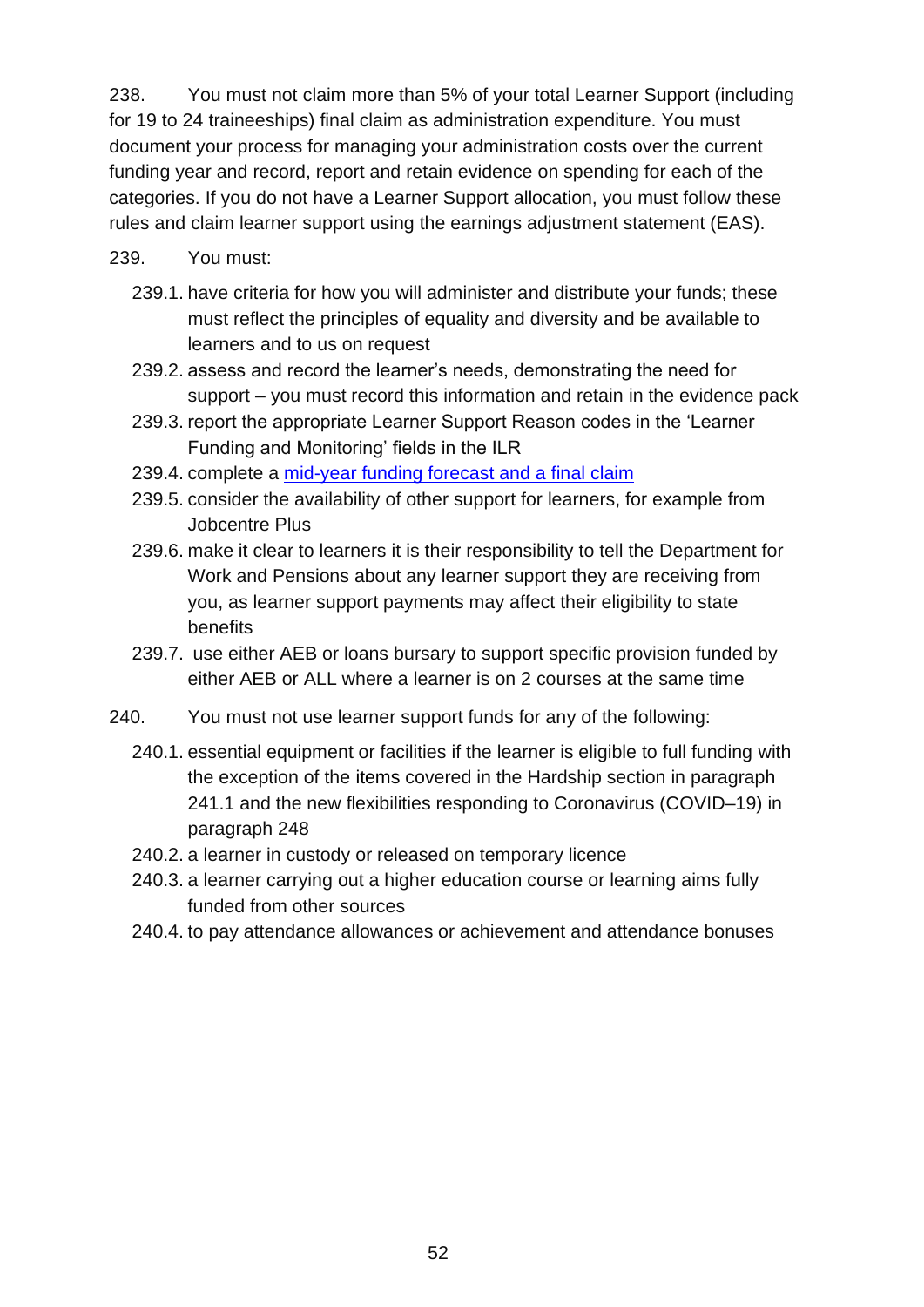### **Hardship**

- <span id="page-52-0"></span>241. You can use hardship funds for the following:
	- 241.1. course-related costs, including course trips, books and equipment (where costs are not included in the funding rate)
	- 241.2. support with domestic emergencies and emergency accommodation provided by others, or by providing items or services or cash direct to the learner, this can be in the form of a grant or repayable loan provided by you
	- 241.3. transport costs (but not make a block contribution to post-16 transport partnerships or routinely fund transport costs covered in the local authority's legal duty for learners of sixth-form age)
	- 241.4. examination fees
	- 241.5. accreditation fees, professional membership fees and any fees or charges due to external bodies
	- 241.6. your registration fees
	- 241.7. to support learners on a traineeship including the work placement element

242. In exceptional circumstances, you can use hardship funds to assist with course fees for learners who need financial support to start or stay in learning.

243. If an asylum seeker is eligible for provision, you may provide learner support in the form of course-related books, equipment or a travel pass. You must not give a learner who is an asylum seeker support in the form of cash.

#### **20+ childcare**

244. You can only use childcare funding to pay for childcare with a childminder, provider or childminder agency, registered with Ofsted.

- 245. You must not use childcare funding to:
	- 245.1. fund informal childcare, such as that provided by a relative
	- 245.2. set up childcare places or to make a financial contribution to the costs of a crèche
	- 245.3. fund childcare for learners aged under 20 on the first day of learning; instead you must direct them to the ['Care to Learn' programme](https://www.gov.uk/guidance/16-to-19-education-financial-support-for-students#care-to-learn-1)

246. You must not use childcare for those aged 20 years or older to top up childcare payments for those receiving 'Care to Learn' payments.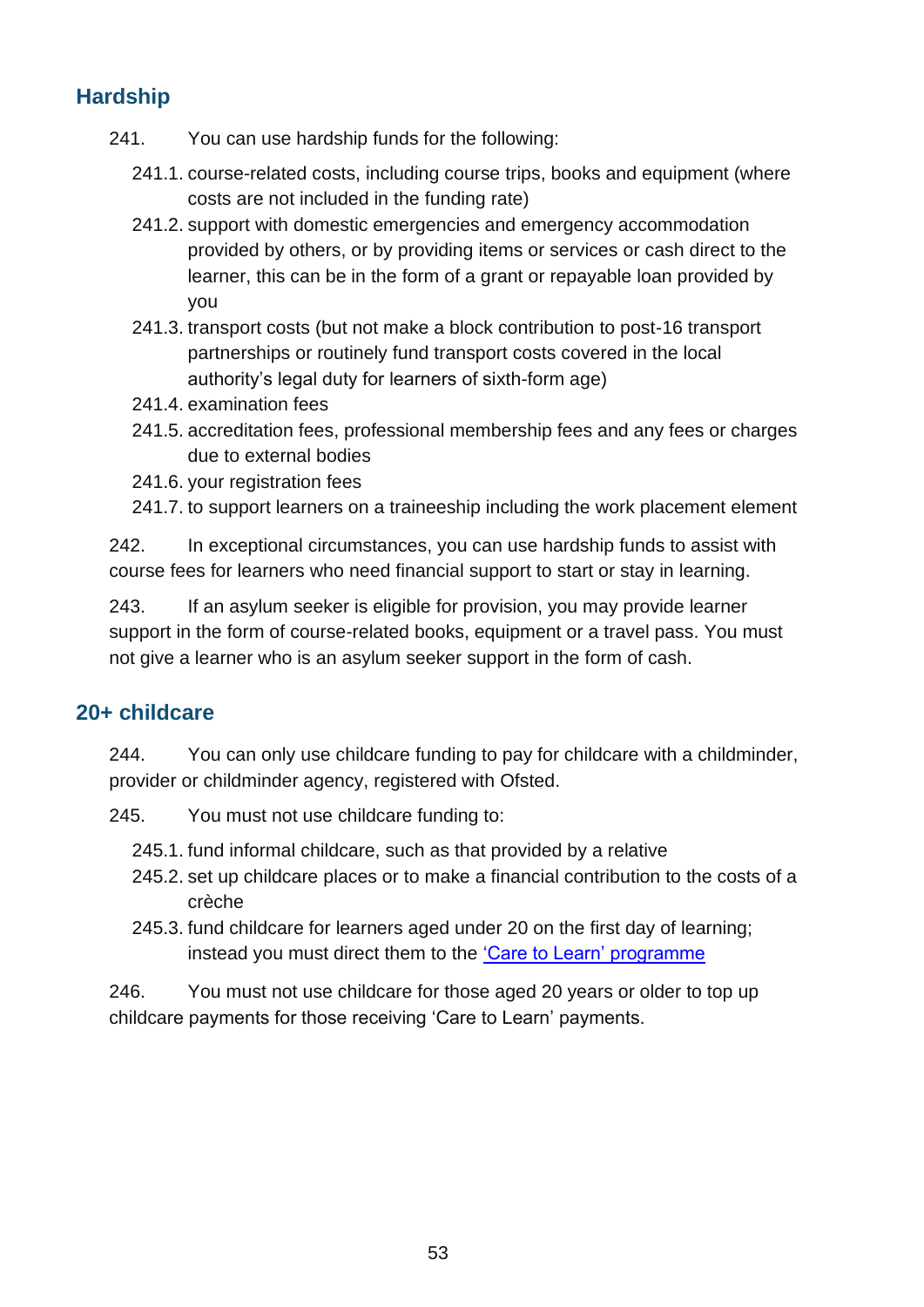### **Residential access funding**

<span id="page-53-0"></span>247. You can use residential access funding to support ESFA funded AEB learners who meet eligibility criteria in paragraph [28,](#page-11-0) where they need to live away from home, for example to access specialist provision which involves a residential element, or to support learners who cannot access provision locally. You must:

- 247.1. set out the criteria and procedures for considering and agreeing applications for support from your residential access funds
- 247.2. only pay for travel costs for learners who are awarded residential access funding in exceptional circumstances
- 247.3. only claim residential access funding for the period the learner is resident, this could be in accommodation you own or manage or other accommodation which you have agreed to fund in line with your criteria

### **Response to coronavirus (COVID-19)**

<span id="page-53-1"></span>248. You can support disadvantaged learners who are undertaking classroom or blended learning to continue to participate via online learning where the learner is:

- 248.1. self-isolating, or caring for others affected by coronavirus (COVID-19) or is otherwise affected by local/national measures if they:
	- 248.1.1 do not have internet access at home, and/or
	- 248.1.2 do not have a suitable device, i.e. laptop or tablet to compete the necessary online course work

249. You must secure value for money when purchasing IT devices and/or internet access including:

- 249.1. deploying any unused devices before you purchase new ones
- 249.2. exploring options to access low cost second hand or recycled devices
- 249.3. avoiding entering long term contract arrangements
- 249.4. holding a record of actual costs for any IT devices and/or internet access bought for this purpose and make this available to us if asked

<span id="page-53-2"></span>250. IT devices you purchase must only be loaned out to learners and returned at the end of their learning aim to allow them to be re-used by other learners. Learners must sign a declaration, confirming:

- 250.1. they will return the device when their online learning aim(s) complete, or if they leave before completing their learning
- 250.2. they will return the device in the same condition in which they received it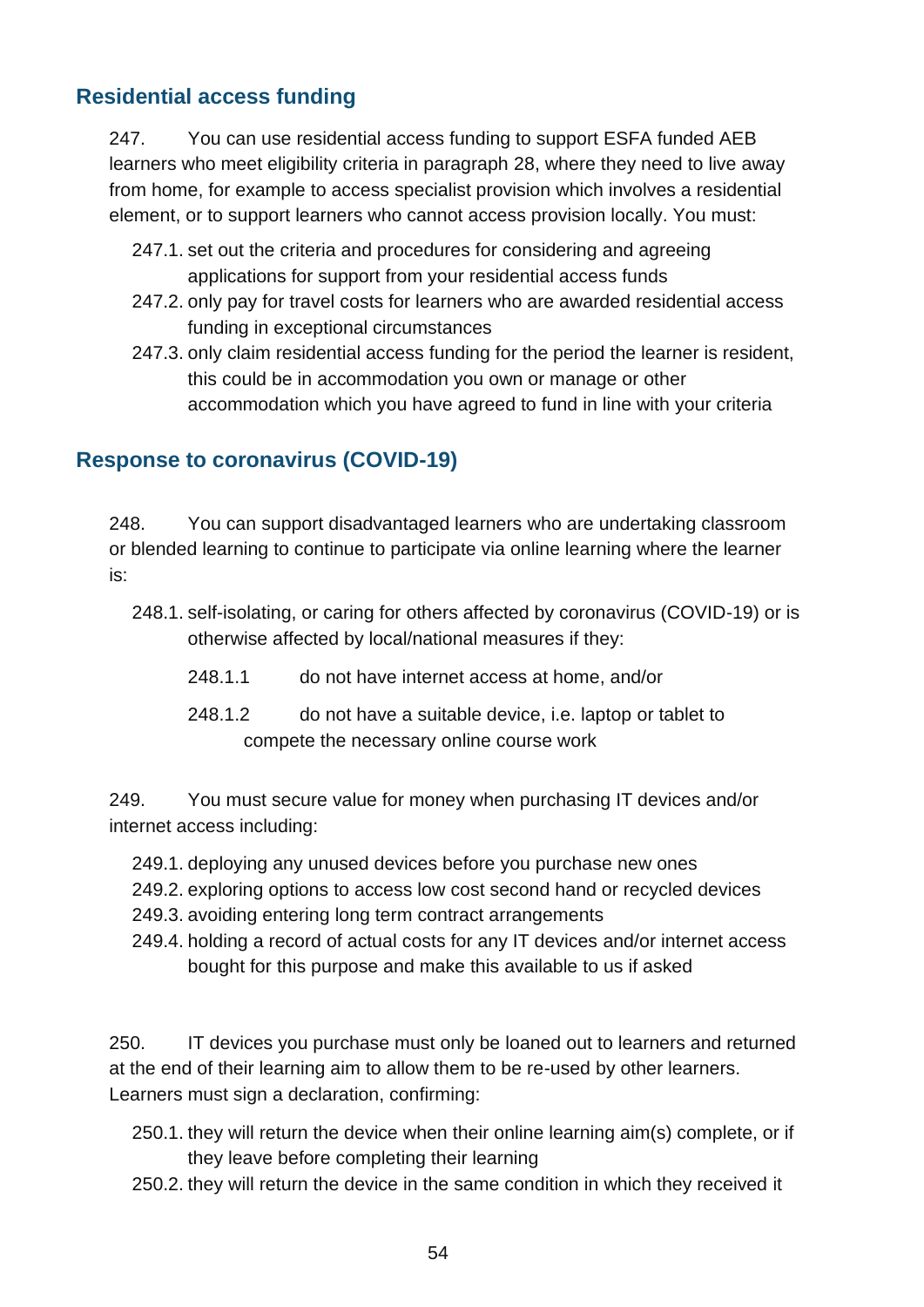251. You must maintain an up to date record of the loan and return of devices to learners.

- 252. You must record the following evidence in the learner's evidence pack:
	- 252.1. the outcome of the assessment undertaken to identify the learners individual need
	- 252.2. the learner declaration referred to in paragraph [250](#page-53-2)

#### **Job outcome payments**

<span id="page-54-0"></span>253. For fully funded learners who are unemployed (including traineeships), we will pay 50% of the achievement payment if they start a job before achieving the learning aim. If the learner then achieves the learning aim, we will pay the remaining achievement payment. The following conditions apply:

- 253.1. the learner must provide you with evidence through a declaration, that they have a job for at least 16 hours or more a week for four consecutive weeks
- 253.2. where the learner was claiming benefits relating to unemployment, they must also declare that they have stopped claiming these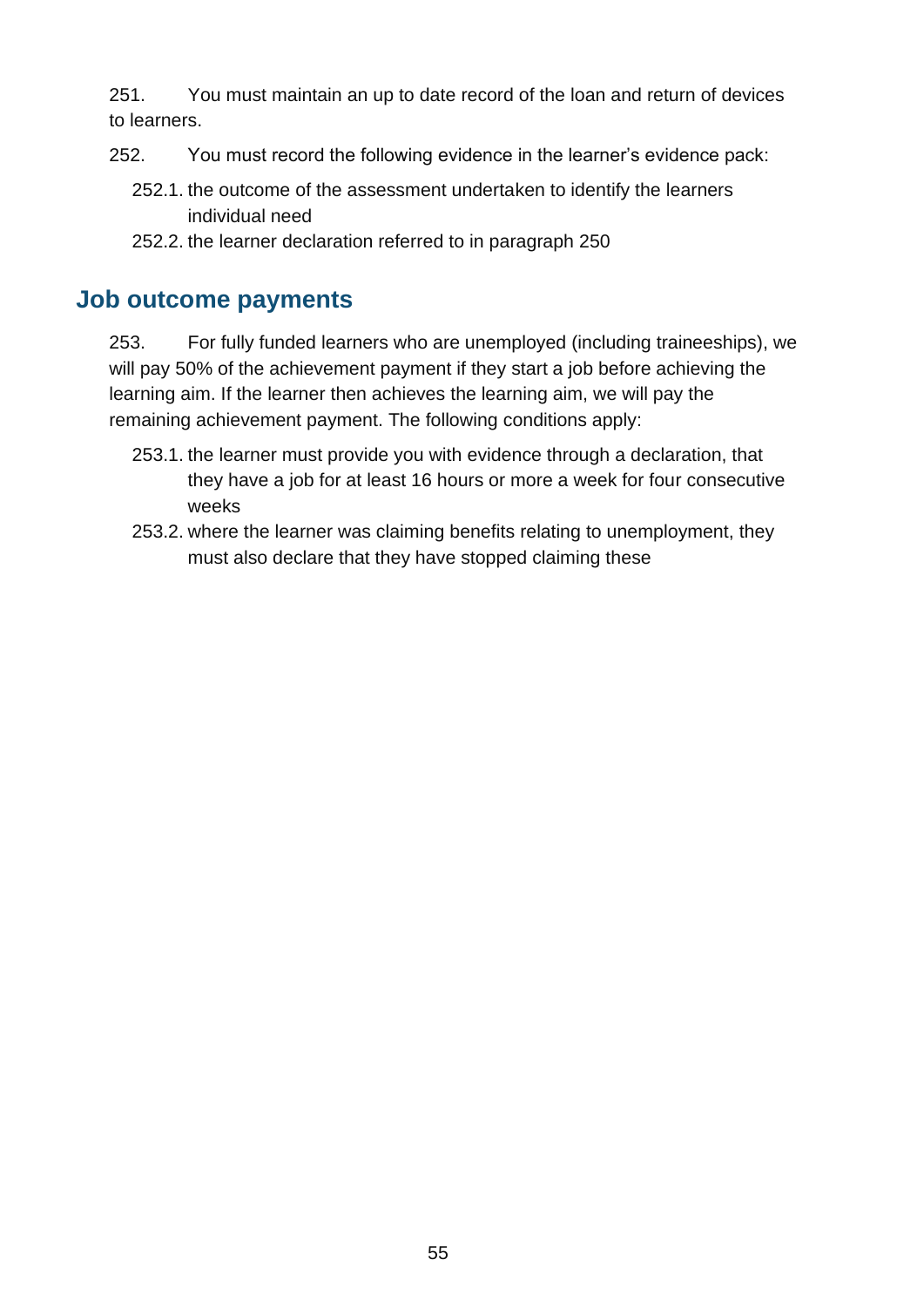# **Section 3 – Traineeships**

Traineeships are a national programme which provides 16-24 year olds resident in England with the skills and work experience needed to progress into apprenticeships, employment and further learning.

The traineeship core offer includes the following mandatory elements:

- work-preparation training
- substantial work-placement element, and
- English, maths, ESOL or digital skills as necessary

Providers can also offer a flexible element as set out in paragraphs [272](#page-57-0) to [276.](#page-58-0)

On 8 July, the government provided funding to expand the number of traineeship places available through 'A Plan for Jobs 2020'. There are also new flexibilities. Traineeships will be available to young people with an existing level 3 qualification and will include digital skills where necessary. The minimum period for the work placement element remains at 70 hours. There will be a new incentive payment of £1000 per learner, for up to 10 learners, for employers who make new work placement opportunities available. Guidance and funding rules on the employer incentive payments will be published separately in the [traineeships collection](https://www.gov.uk/government/collections/traineeships--2) on GOV.UK

ESFA will continue to fund eligible individuals for the traineeship programme across England, including individuals resident in a devolved authority area, set out in the 'Devolution of adult education functions' section.

We fund

- traineeships for 16 to 18 year olds (and 19 to 24 year olds with an EHC Plan) through the ESFA's [young people's funding methodology,](https://www.gov.uk/government/collections/funding-education-for-16-to-19-year-olds#16-to-19-funding:-how-it-works) and
- traineeships for 19 to 24 year olds through the ESFA's AEB funding [methodology.](https://www.gov.uk/government/collections/sfa-funding-rates)

The rules that apply to each age group are set out in the following section and 16 to 18 specifics are made clear.

<span id="page-55-0"></span>254. We will fully fund individuals aged 16 to 24 whose highest existing attainment is a first full level 3 qualification or lower, for the core elements of their traineeship programme where:

- 254.1. they are unemployed, as set out in paragraph [159,](#page-37-0) or
- 254.2. they have little or no work experience and are focused on employment, an apprenticeship or the prospect of this, and
- 254.3. they have been assessed as having the potential to be ready for employment or an apprenticeship within 12 months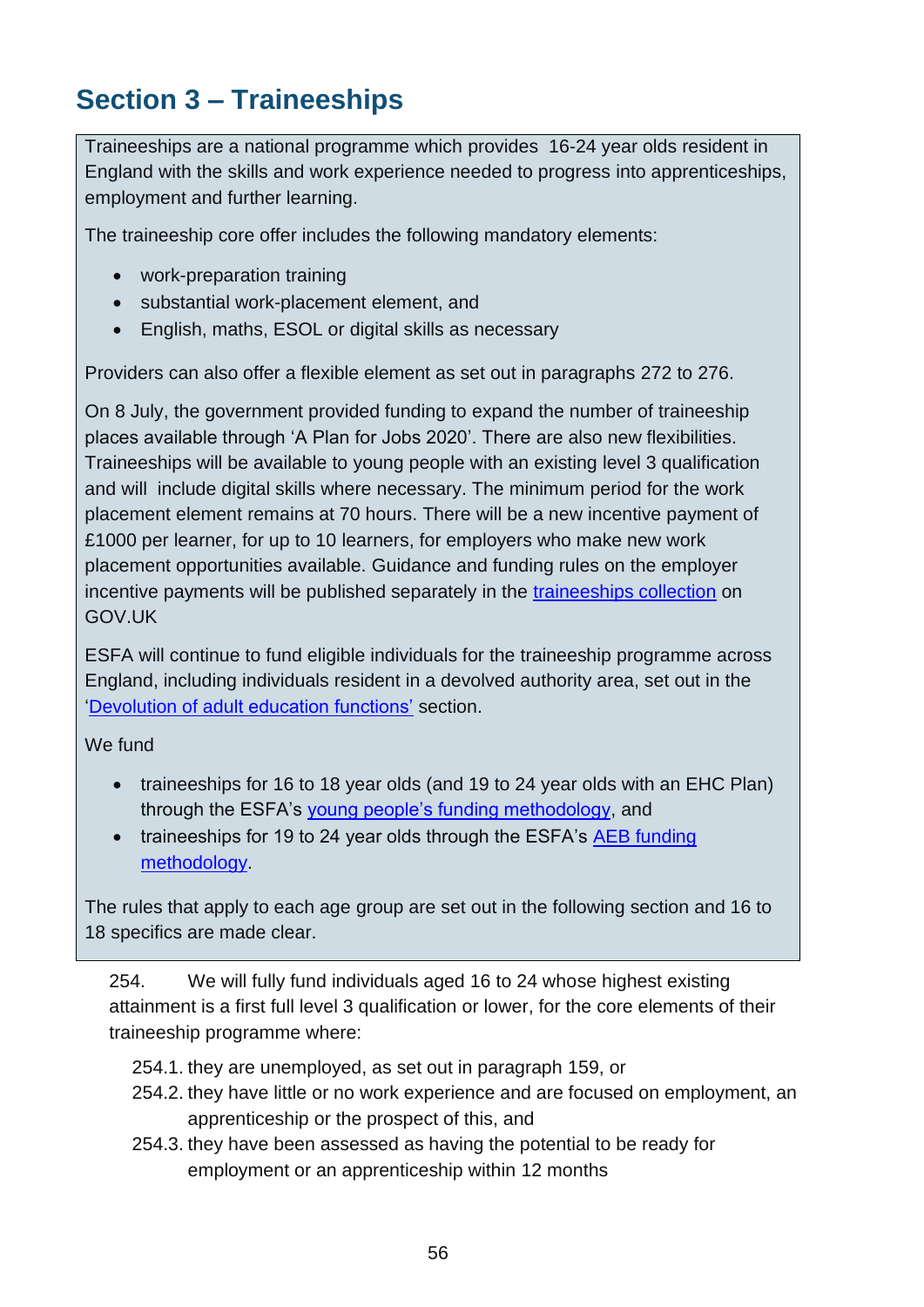# **Core Offer**

### **Work preparation training**

255. You must plan to deliver both the work preparation training and work placement to claim traineeship learning aim funding.

256. If work preparation training leads to a qualification, you must offer the qualification from an Ofqual-regulated awarding organisation.

257. Work preparation training must address the employability needs of the learner and could include writing CVs, preparing for interviews, searching for jobs and developing interpersonal and communication skills.

258. Non-regulated learning must be a learning aim categorised as 'Work Preparation-SFA traineeships' on [the Hub.](https://hub.fasst.org.uk/learning%20aims/pages/default.aspx) These aims will not attract additional funding as they are included in the single traineeship rate for work placement and work preparation training.

259. For 16 to 18 year olds, qualifications must be approved on [the Hub](https://hub.fasst.org.uk/learning%20aims/pages/default.aspx) for 16 to 18 funding in the 2020 to 2021 funding year.

#### **Work placement**

260. A learner's work-placement must take place with an employer and allow the learner to develop new workplace knowledge, skills and behaviours. In total, the work placement element must last at least 70 hours and must not be simulated learning in an artificial environment.

261. You must report the employer's details in the ILR within 60 days of the traineeship start date. The work placement does not need to start within 60 days and can be recorded as a future start date on the ILR.

262. An individual can have separate work placements in different organisations. These must last at least 2 weeks with each employer, and at least 70 hours in total with each placement supporting progression linked to their learning plan.

263. For learners on Jobseeker's Allowance or Universal Credit, workplacements can be between 70 -240 hours (or extended if an offer of an apprenticeship place is accepted).

264. The employer must offer at the end of each work-placement (which you must evidence) either:

264.1. a formal interview for a job or apprenticeship vacancy, plus feedback 264.2. an exit interview, written feedback and evidence of the learner's time and activities during the work-placement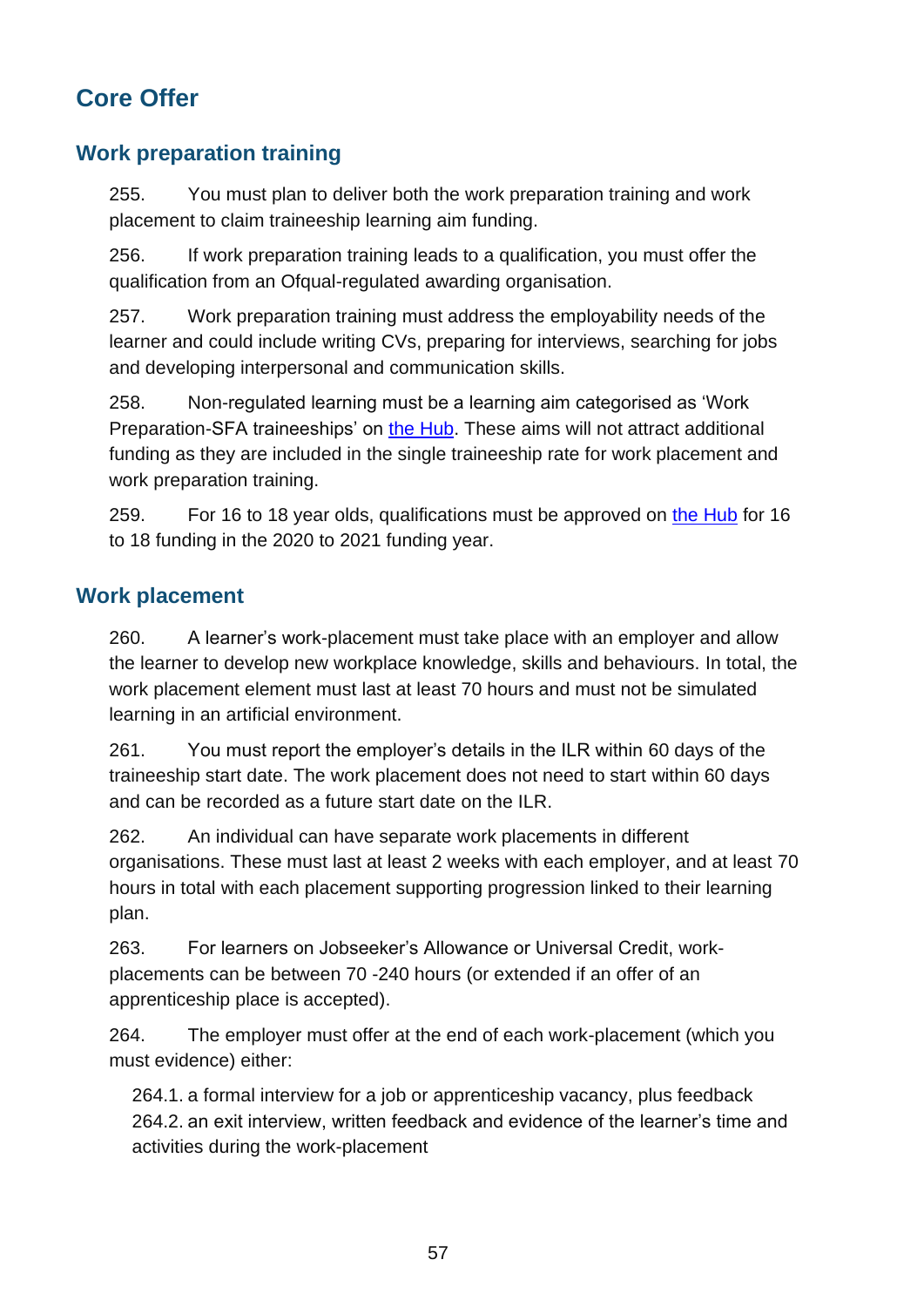265. For 16 to 18-year olds, the work placement must be the most substantial element of the programme which must be reported in the ILR as the core aim in a learner's traineeship.

### **English and maths, ESOL or digital skills**

266. You must assess all 16 to 18 and 19 to 24 learners for English and maths in order to claim traineeship funding, in line with paragraph [191.](#page-43-3)

267. You must support learners who have not previously achieved an English and/or maths GCSE grade 4 (C), or higher, or level 2 Functional Skills qualification to improve their skills and progress towards them. You may use English and maths stepping-stone qualifications (including components, where applicable), as set out in paragraph [186.](#page-43-0)

268. For 16 to 18-year olds, you must follow both of the following:

- 268.1. condition of funding set out in [16 to 19 study programmes](https://www.gov.uk/government/collections/funding-education-for-16-to-19-year-olds)
- 268.2. English and maths condition of funding set out in [16 to 19 funding: maths](https://www.gov.uk/guidance/16-to-19-funding-maths-and-english-condition-of-funding)  [and English condition of funding](https://www.gov.uk/guidance/16-to-19-funding-maths-and-english-condition-of-funding)

269. You can continue to fund a learner to complete their English and maths qualifications beyond completion of their work-preparation training and workplacement.

270. You must support learners to achieve ESOL qualifications where necessary.

271. You must support trainees aged 19+ to improve digital skills where they are assessed as below level 1. Trainees who are eligible for the Digital Entitlement, as set out at paragraph [193,](#page-43-1) can complete this as part of their traineeship. You should also support the development of any digital skills that are part of an occupational standard published by [The Institute for Apprenticeships & Technical](https://www.instituteforapprenticeships.org/)  [Education](https://www.instituteforapprenticeships.org/) being linked to in the vocational learning element.

### **Flexible element**

<span id="page-57-0"></span>272. We fund the flexible element in line with the general funding and ESFA funded AEB eligibility rules set out in this document.

273. You can offer activities, including appropriate technical qualifications and skills required by the local labour market that will help the learner move into work or remove a barrier to them entering work. This must exclude work preparation training and ESOL learning aims.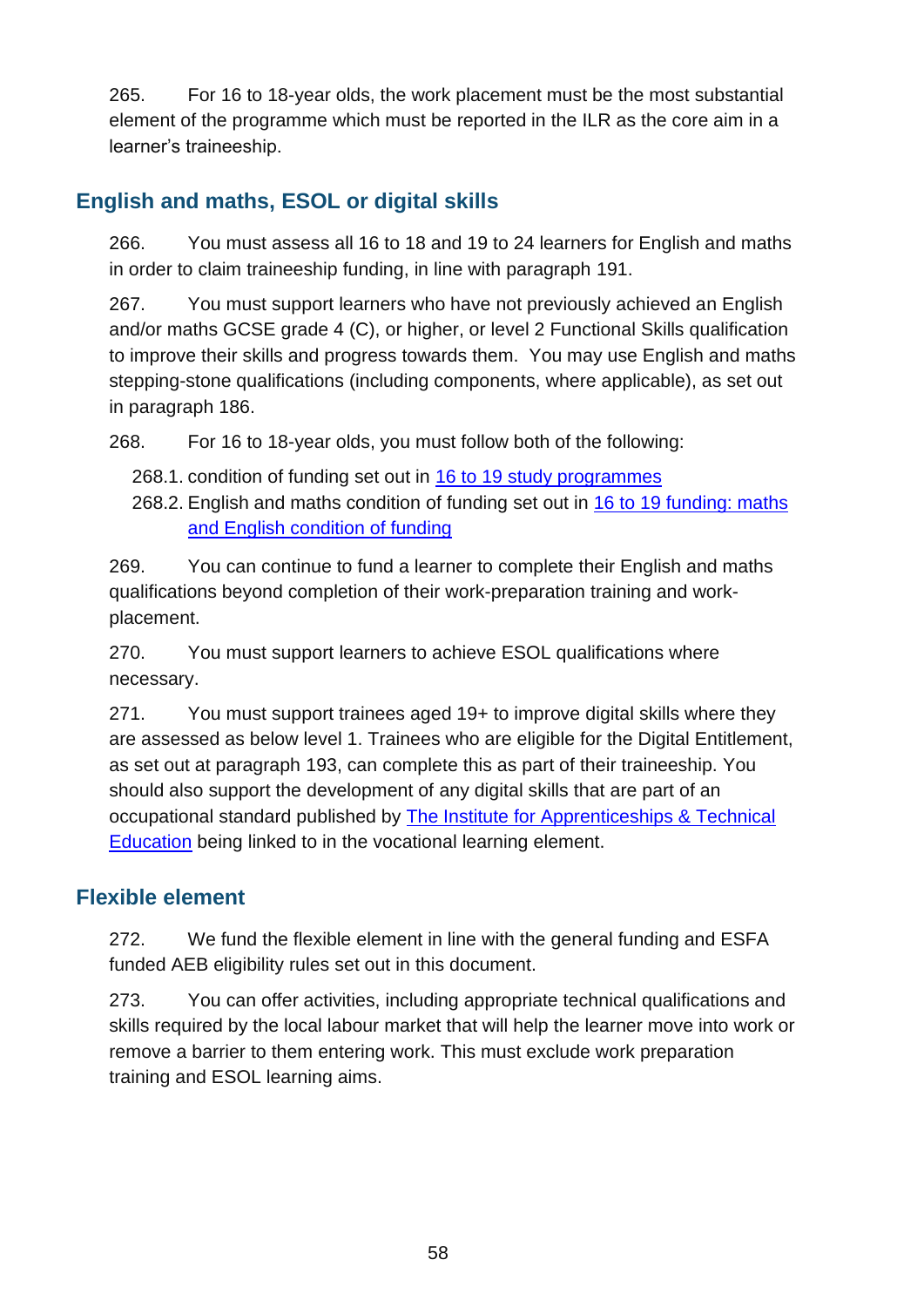274. To support progression to apprenticeships, the traineeship should provide vocational learning elements that are occupationally focussed and that prepare the learner for the relevant occupational standard published by [The Institute for](https://www.institutef/)  [Apprenticeships & Technical Education.](https://www.institutef/) These occupational standards are used in combination with end-point assessment plans as apprenticeship standards.

275. All elements of the programme (including work placement) are subject to a maximum of 35 hours activity each week to meet the requirements of state benefit rules.

<span id="page-58-0"></span>276. For 16 to 18 year olds, qualifications must be approved on [the Hub](https://hub.fasst.org.uk/learning%20aims/pages/default.aspx) for 16 to 18 funding in the 2020 to 2021 funding year.

### **Traineeship programme duration**

277. The work placement, work preparation and flexible elements must be completed between a minimum of 6 weeks and a maximum of 12 months.

#### **Evidence**

- 278. The evidence pack for a traineeship must contain evidence of:
	- 278.1. a formal interview and feedback to the learner, where there is a vacancy
	- 278.2. an exit interview, written feedback, and evidence of the time spent on, and activities performed during, work placements, when there is no vacancy
	- 278.3. progression to a defined positive outcome within 6 months
	- 278.4. Information on employer incentive payments will be published separately in the [traineeships collection](https://www.gov.uk/government/collections/traineeships--2) on GOV.UK. This will include any additional requirements for the evidence pack.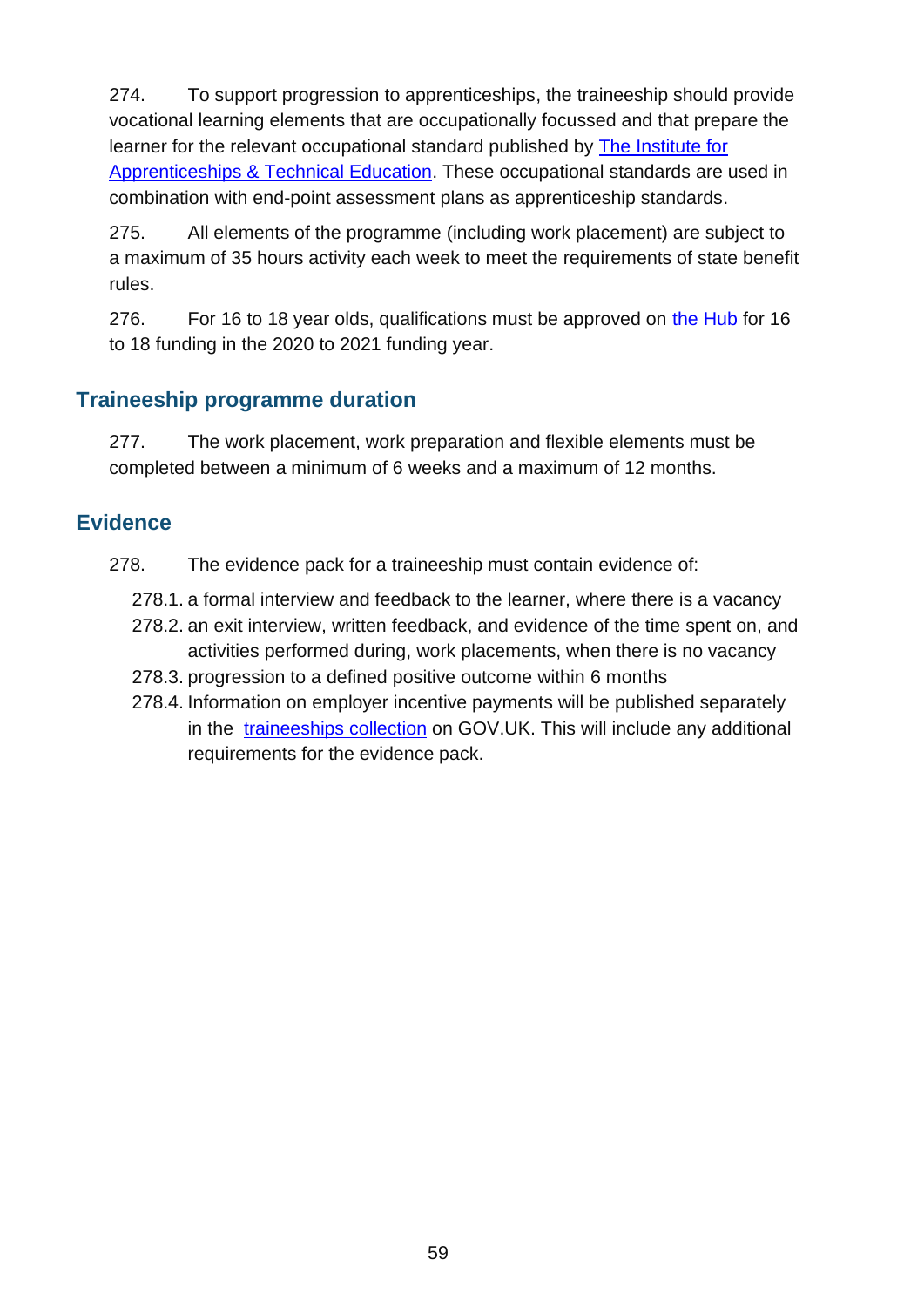#### **Outcomes**

279. The following are recognised outcomes, if they are achieved and evidenced within 6 months of completing the traineeship:

- 279.1. an apprenticeship start that meets the minimum qualifying days evidenced by ILR records or a self-declaration by the learner
- 279.2. a job, including being self-employed, for at least 16 hours a week and for 8 consecutive weeks within 6 months of leaving a traineeship, evidenced by a declaration from the learner or their employer
- 279.3. progression to another English or maths qualification, which is a level higher than that, achieved in the traineeship
- 279.4. further learning recognised in the 16 to 19 performance tables (for 19- to 24-year-olds, this includes qualifications as part of the legal entitlement), that:
	- 279.4.1 meets minimum qualifying days (set out in paragraph [67\)](#page-18-0), or
	- 279.4.2 a learner self-declares they are studying a level 2 or level 3 qualification at least 150 guided learning hours

280. The achievement payment for the combined work-placement and workpreparation (single) rate is based on reporting a successful outcome, on the ILR in the programme aim. You must not claim job outcome payments described in paragraph [253](#page-54-0) for this combined rate.

### **Support funding**

281. Learning support for traineeships is available as set out in paragraphs [229](#page-49-0) to [236.](#page-50-0)

282. For 16 to 18-year-olds, disadvantage funding, high-needs student funding, vulnerable student bursaries and discretionary bursaries are available through the ESFA's young people's funding methodology. More information is available in the [16 to 19 financial support for students](https://www.gov.uk/guidance/16-to-19-education-financial-support-for-students) guidance.

283. Learner support for traineeships is included in your 19 to 24 traineeship allocation and is available as set out in paragraphs [237](#page-50-1) to [247](#page-53-0)

284. Information on employer incentive payments will be published separately in the [traineeships collection](https://www.gov.uk/government/collections/traineeships--2) on GOV.UK.

### **Advertising traineeship opportunities**

285. You must advertise new traineeship opportunities on the find a traineeship [service,](https://www.gov.uk/find-traineeship) except where you have already matched an individual to an employer.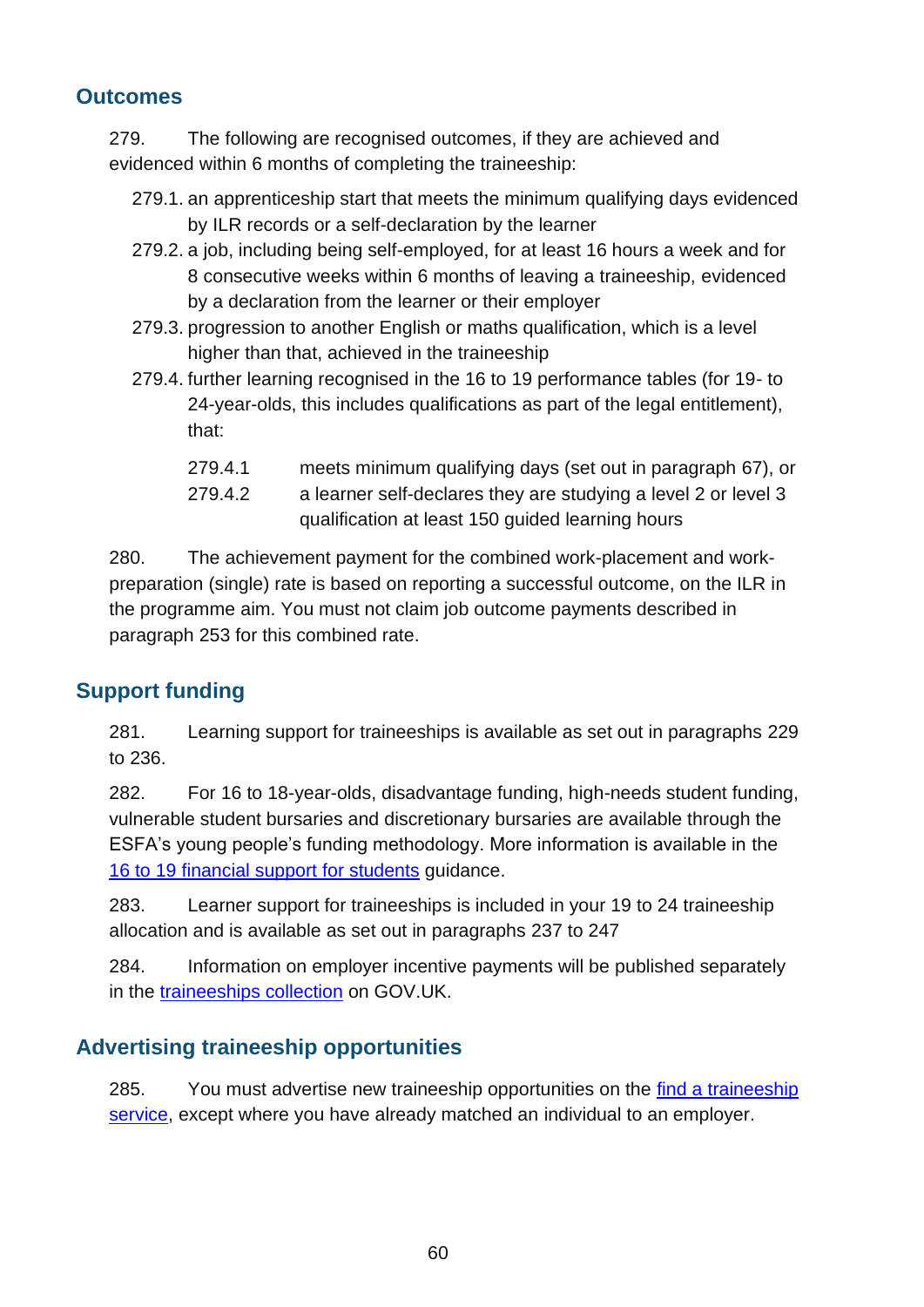# **Section 4 – payments and performance management**

286. This section sets out the principles by which we will manage your performance in the 2020 to 2021 funding year.

287. For the purposes of this section, we use the term 'contract value' to mean your funding allocation or contract value as set out in Appendix 1 of your funding agreement or contract for services.

288. We will continue to apply different performance-management processes according to the type of funding agreement we have with you. Within these processes, we will apply our principles of performance-management consistently to all providers.

289. All increases and funding above your contract value are subject to affordability.

<span id="page-60-0"></span>290. We will use our approach to funding to make sure learning provision is of a high quality. We will use your track record to assess your ability to deliver education and training to the required standard. We will not increase your allocation through our performance-management process and may reduce or remove your allocation if one or more of the following is true:

- 290.1. your Ofsted grade is inadequate
- 290.2. you are in formal intervention for minimum standards or inspection
- 290.3. you have been issued with a notice for financial management and control
- 290.4. you have been issued with a notice to improve, additional conditions of funding or additional contractual obligations in relation to minimum quality standards for 19+ education and training
- 290.5. you have significantly under delivered against your contract value in previous years
- 290.6. you are subject to an investigation for breach of contract and/or failed audit.

291. As part of our funding assurance work, we will continue to monitor compliance with the funding rules. We will contact you where we identify you have submitted data that does not meet our funding rules, or our ILR and EAS requirements. We will require you to correct inaccurate ILR and EAS data or to adjust your final funding claim.

292. You must submit your funding claims in line with [the funding claims 2020](https://www.gov.uk/government/publications/sfa-funding-claims)  [to 2021 guide](https://www.gov.uk/government/publications/sfa-funding-claims) which we will publish in autumn 2020. We will review the actual spend you submit in your final funding claim against the ILR and EAS data you provide.

293. You can voluntarily reduce your AEB funding allocation. If you want to do this, please let your territorial team lead know before 8 December 2020. We will not accept requests after this date.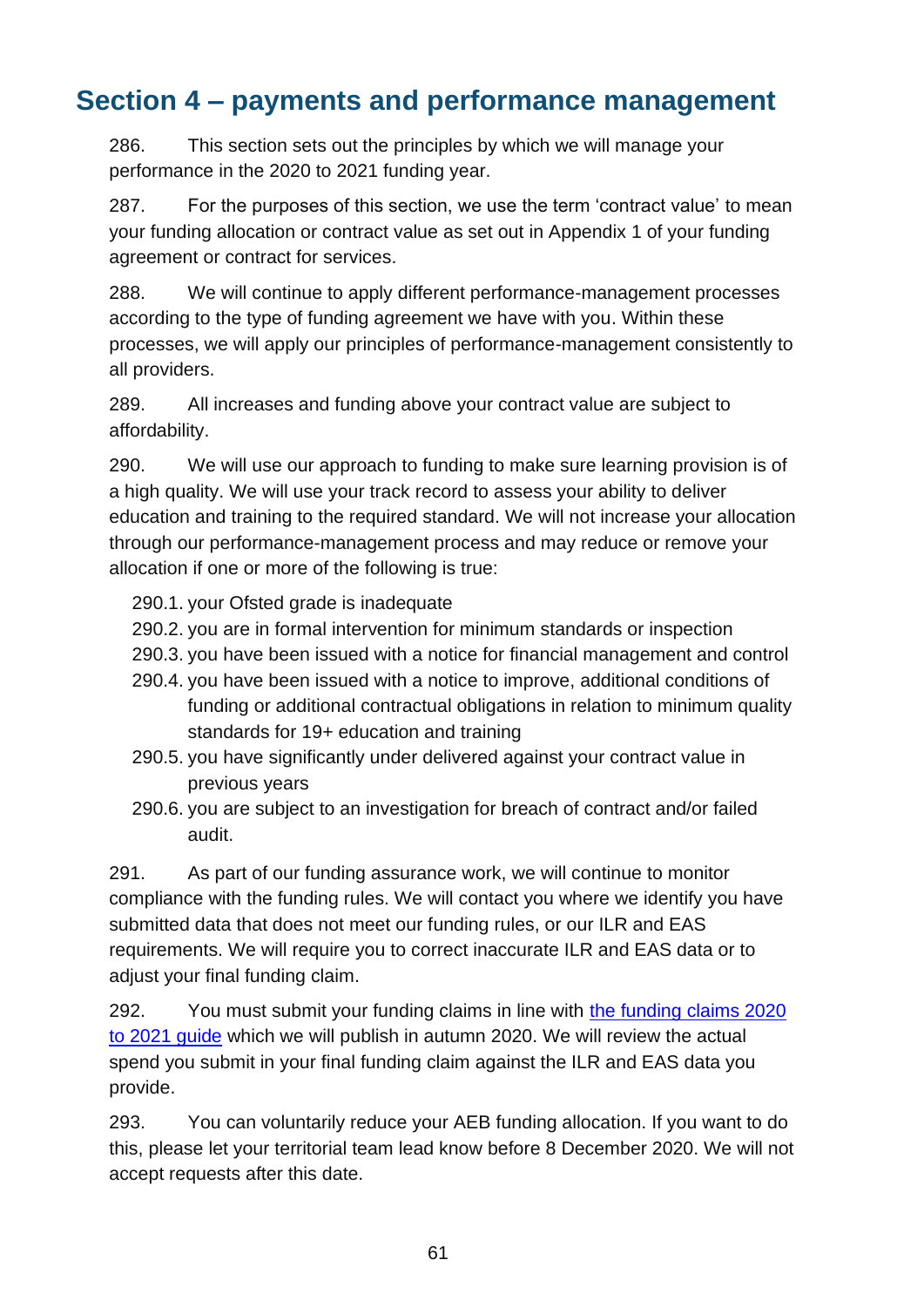- 294. Your funding agreement will span 2 financial years:
	- 294.1. August 2020 to March 2021: periods 1 to 8 of the 2020 to 2021 funding year
	- 294.2. April 2021 to July 2021: periods 9 to 12 of the 2020 to 2021 funding year

295. You cannot vire funds between funding agreements.

296. We may increase, decrease or change the review points we operate, in line with delivery against the funding available or policy changes. We will distribute funds only through a formulaic calculation based on provider performance (not through a provider bidding/business case approach) and you must meet the criteria for growth.

#### **sector-based work academy programme (SWAP)**

297. Your 2020 to 2021 AEB allocation statement may include an additional value for SWAP. It is shown as a separate figure on your allocation statement and we expect you to utilise and record the additional funding for SWAP referrals.

298. You must use LDM code 375 to record delivery for SWAP when you submit ILR data. Please refer to the [ILR specification](https://www.gov.uk/government/collections/individualised-learner-record-ilr) for more information about using LDM codes.

299. If additional funding is allocated to you for SWAP and you do not want to offer this funding or have the capacity to deliver, you can decline the additional funding or reduce the amount. We will assume you can deliver the additional funding and issue a contract variation unless you let your territorial team lead know otherwise.

300. Additional funding allocated for increased learner numbers for SWAP is for one year only. We will remove increased delivery or additional funding from future years allocations.

#### **Continuing learners resident within devolved authorities with responsibilities for AEB from 1 August 2019**

301. We will continue to be responsible for AEB learners that are resident in a devolved/delegated area who were in learning **prior to 1 August 2019** but did not complete by 31 July 2020 (continuing learners). You must ensure you meet the cost of continuing learners from within your ESFA funded AEB allocation, as you have always done.

302. Learners that started since the 1 August 2019 continue to be the relevant devolved authority's responsibility.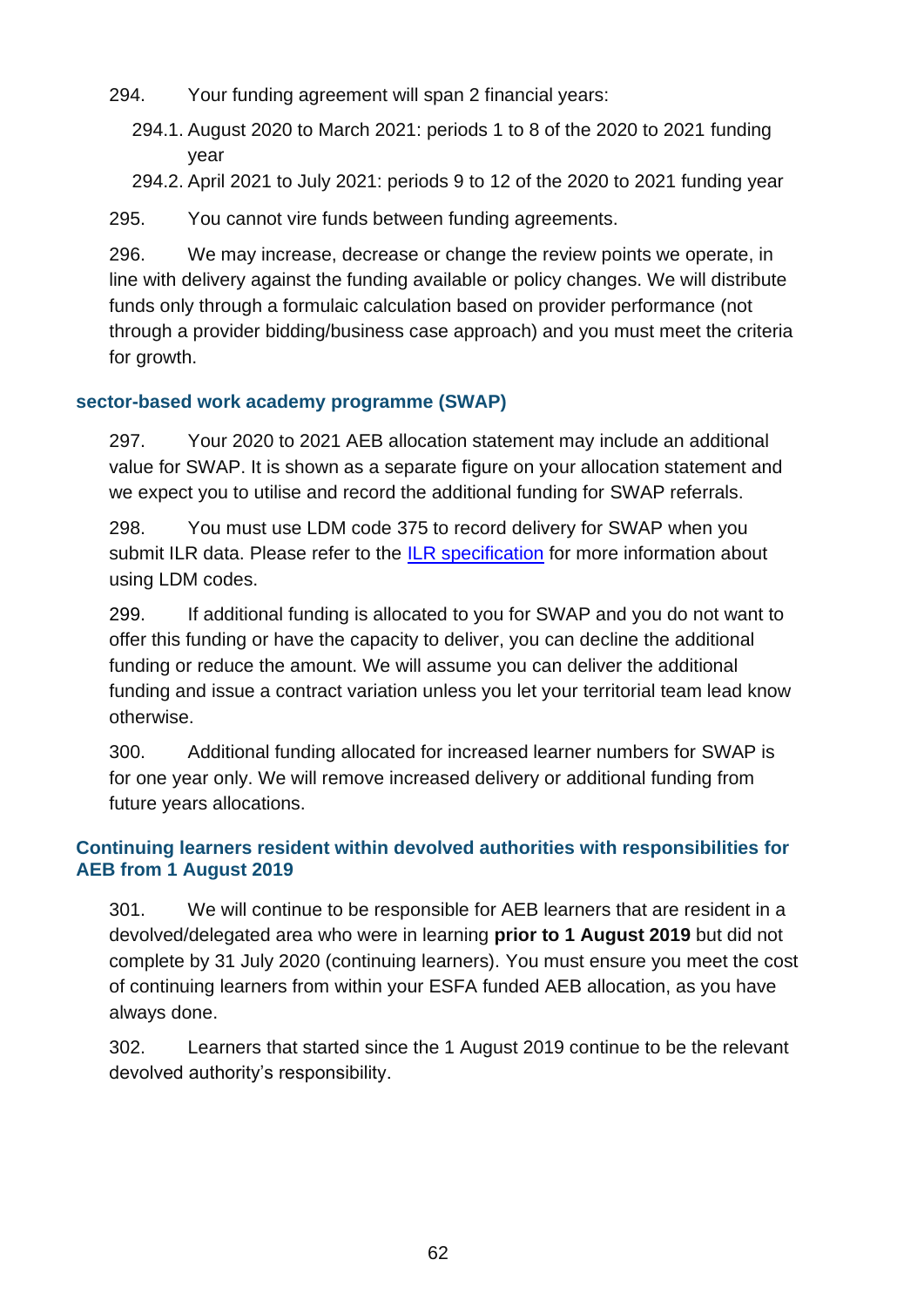#### **Continuing learners resident within devolved authorities with responsibilities for AEB from 1 August 2020**

303. We will continue to be responsible for AEB learners that are resident in the North of Tyne combined authority who were in learning prior to 1 August 2020 but did not complete their programme by 31 July 2020.

304. In 2020 to 2021, we will allocate funding for AEB learners that are resident in the North of Tyne combined authority and need to continue in learning beyond 31 July 2020.

305. Your 2020 to 2021 AEB allocation statement includes an illustrative value for your continuing learners. This value is shown as a separate figure on your allocation statement, but it forms part of your overall ESFA funded AEB allocation, and we will not manage it separately.

306. We will calculate an actual value for your continuing learners based on your R14 (October 2020) data submission. Please note this value may differ from the illustrative value on your March allocation statement. Your contract will be updated following the R14 data submission to include your continuing learner value.

307. From 2021 to 2022, you must ensure you meet the cost of continuing learners who were in learning prior to 1 August 2020 from within your ESFA funded AEB allocation, as you have always done. Learners that started since the 1 August 2020 will be North of Tyne devolved authority's responsibility.

#### **Continuing learners outside a devolved authority**

308. Funding for learners that reside outside a devolved authority will form part of your contract value. You must ensure you meet the cost of continuing learners from within your ESFA funded AEB allocation, as you have always done.

309. If more combined authority areas receive devolved AEB beyond 2020 to 2021 then we will operate a similar approach for continuing learners for those areas.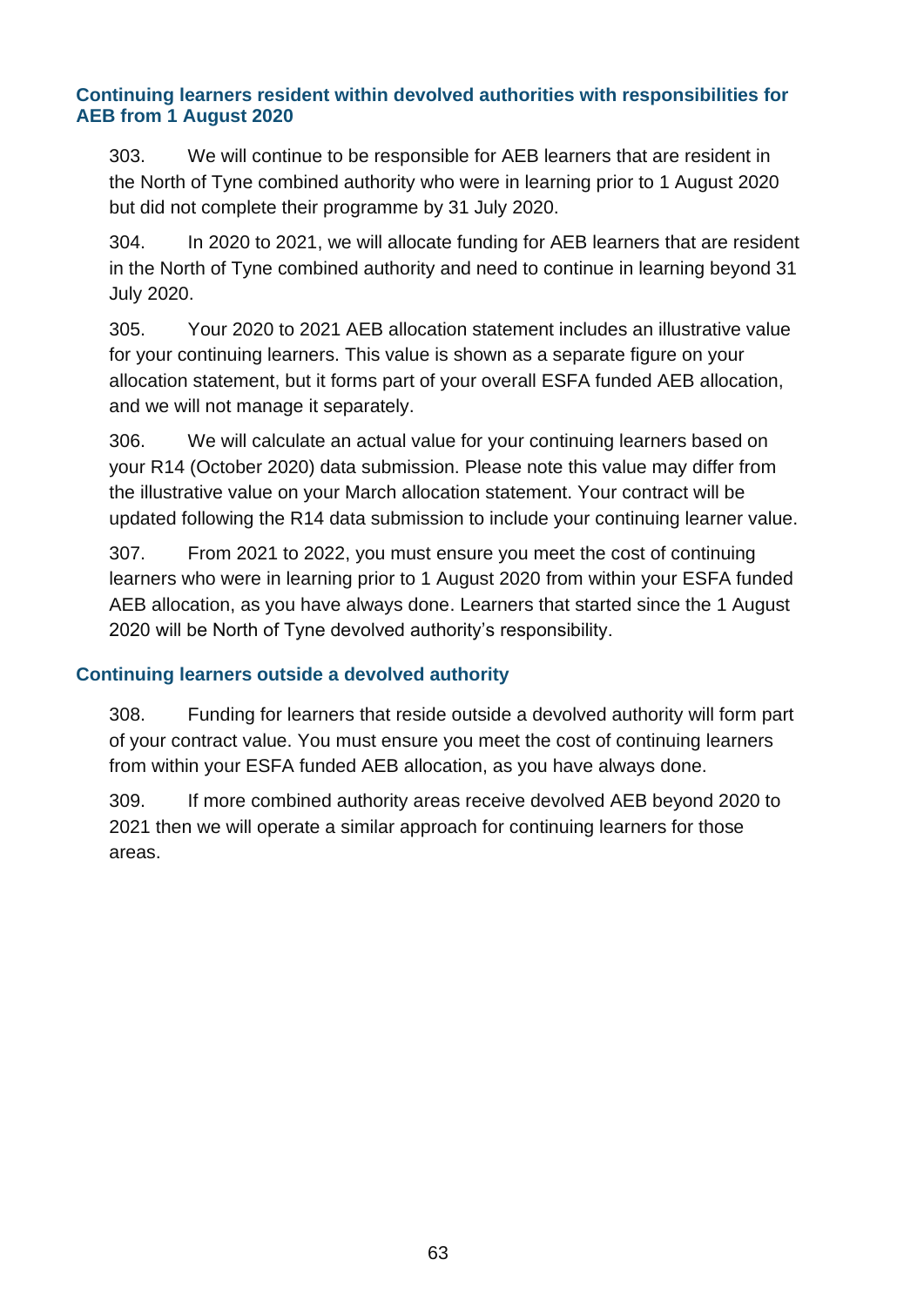# **ESFA funded adult education budget**

The adult education budget continues to be devolved for the 2020 to 2021 funding year to the specified combined authorities and the Mayor of London. More information can be found in our *devolution guide* or in [Devolution of adult education functions.](#page-6-0)

At the end of the 2020 to 2021 funding year we will fund up to 3% of delivery above ESFA AEB allocations.

We do not plan to run growth bidding rounds for ESFA funded AEB in the 2020 to 2021 funding year.

This section excludes performance management arrangements for 19 to 24 traineeships (see paragraphs [341](#page-67-0) to [377\)](#page-71-0) and high value courses for school and college leavers; skills offer (see paragraphs [378](#page-72-0) to [409\)](#page-75-0).

### **Grant funded**

310. Your ESFA funded AEB is allocated to you as a grant for 2020 to 2021. We will make payments on the standard national profile as set out in of Table 1 [Annex D: Standard national profiles.](#page-83-0)

311. Your funding agreement will state the maximum amount of ESFA funded AEB provision you can deliver between 1 August 2020 and 31 July 2021. It will also state the maximum value of non-formula funded community learning we will fund (where applicable to you).

312. Your ESFA funded AEB grant allocation can be used to fund new starts and continuing learners for adult skills and for non-formula funded community learning (where applicable to you) and learner support. It cannot be used for 19 to 24 traineeships (see paragraphs [341](#page-67-0) to [377\)](#page-71-0) and high value courses for school and college leavers: skills offer (see paragraphs [378](#page-72-0) to [409\)](#page-75-0).

313. You must provide 3 funding claims setting out your actual delivery to date and, where appropriate, provide a forecast for the remainder of the funding year. The funding claims must include adult skills, non-formula funded community learning and learner support funding. The funding claims you must provide are set out below but please refer to the [funding claims guidance](https://www.gov.uk/government/publications/sfa-funding-claims) (when published) for details of the:

313.1. mid-year forecast funding claim

- 313.2. year-end forecast funding claim
- 313.3. final funding claim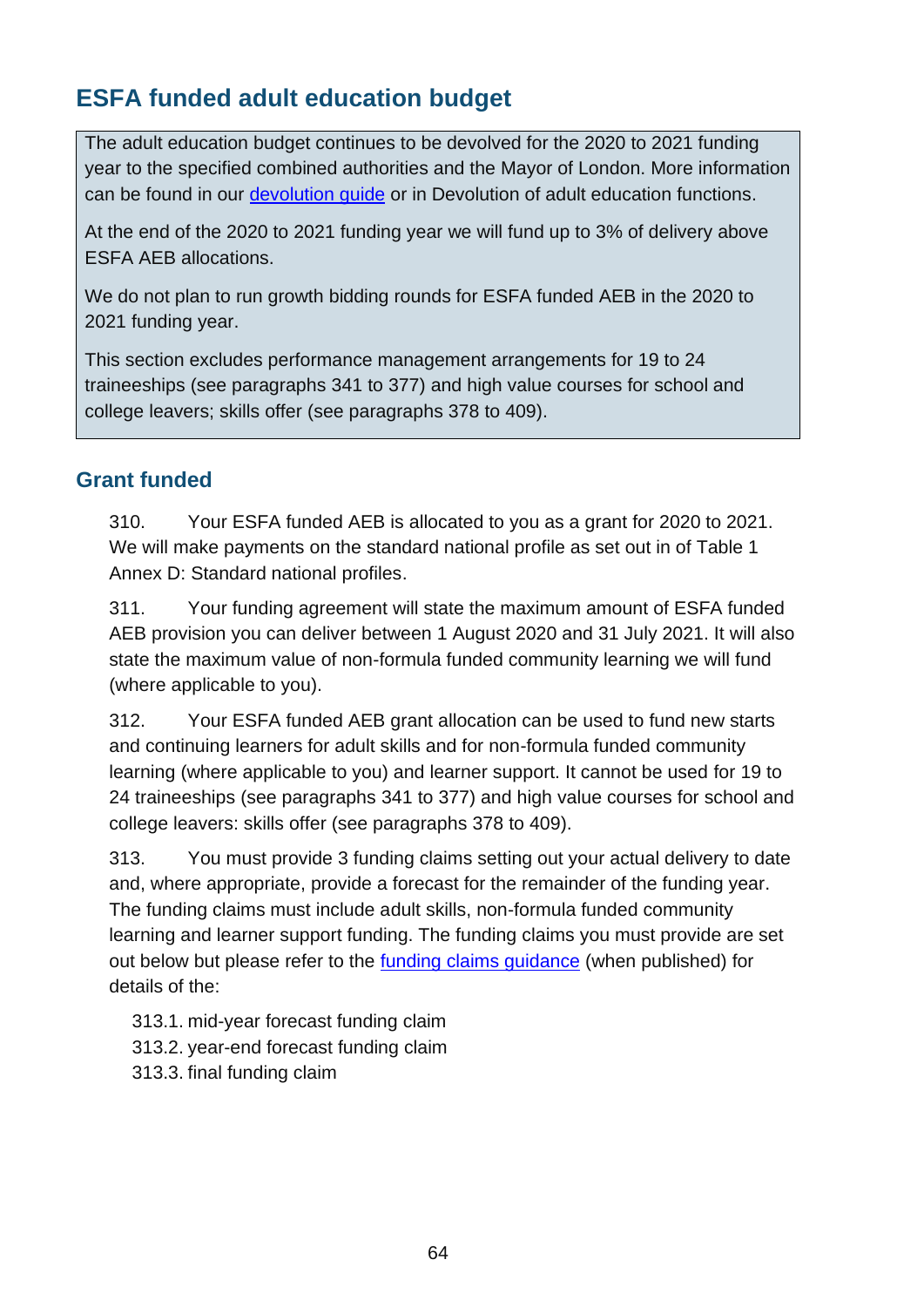314. At the end of the 2020 to 2021 funding year we will apply a 3% reconciliation tolerance. Where your delivery of the overall ESFA funded AEB is at least 97% of your ESFA funded AEB grant allocation, we will not make an end-ofyear adjustment to your allocation and you will not have to pay back any unspent funds.

315. Our calculation of whether you have delivered 97% will only include delivery of non-formula funded community learning up to the value specified in your funding agreement (where applicable).

316. If you do not deliver 97% or above, we will confirm the value of funding you must pay back in your reconciliation statement.

317. We will fund up to 3% of delivery above your allocation at the end of the 2020 to 2021 funding year. This means we will fund delivery up to 103% of your ESFA funded AEB grant allocation, subject to you meeting our track-record checks (see paragraph [290\)](#page-60-0). Any delivery you undertake above this level is at your own risk.

318. When calculating the 103%, we will include non-formula funded community learning delivery only up to the value specified in your funding agreement, but we will not include delivery over this amount. We will not pay any amount over the value of your non-formula funded community learning allocation set out in your funding agreement.

319. You cannot vire funds between your AEB grant allocation, your 19 to 24 traineeships or your high value courses for school and college leavers: skills offer allocation.

320. The funding agreements for AEB grant allocations and AEB contract for services remain separate with different payment and performance management arrangements. You cannot vire funds between the two. Please see the following section of these rules for the arrangements for your AEB contract for services (where applicable to you).

### **Contracts for services**

321. Your ESFA funded AEB contract for services can be used to deliver formula funded adult skills (excluding 19 to 24 traineeships), and learner support for new starts and continuing learners.

322. This is the final year of your contract for services. It will expire on 31 July 2021 and the contract will not be extended again. You must plan your delivery, including any subcontracted delivery, and learners must complete their programme by 31 July 2021. Funding will not be allocated beyond this date.

323. Your funding agreement will state the maximum amount of formula funded adult skills provision and learner support you can deliver between 1 August 2020 and 31 July 2021.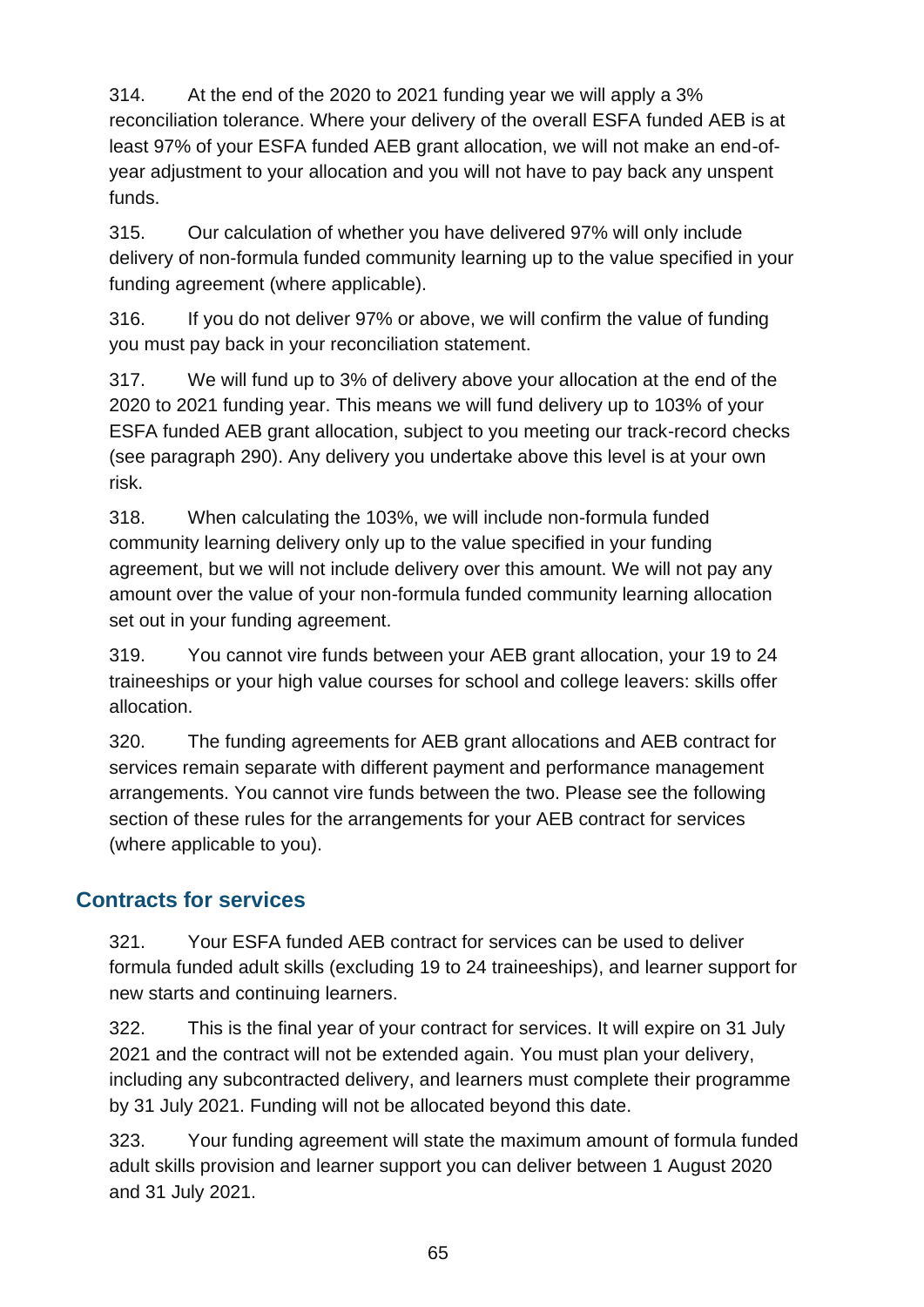324. We will manage your contract in accordance with [Public Contracts](http://www.legislation.gov.uk/uksi/2015/102/contents/made)  [Regulations 2015.](http://www.legislation.gov.uk/uksi/2015/102/contents/made)

325. You must use LDM code 357 (Procured Adult Education Budget (AEB)) to record delivery under this contract when you submit ILR data. Please refer to the [ILR specification](https://www.gov.uk/government/collections/individualised-learner-record-ilr) for more information about using LDM codes.

326. We will pay for adult skills provision on the basis of your actual delivery each month, up to your contract value for the financial year. We will calculate the value of your actual delivery using the latest validated ILR and EAS data you provide.

327. We will pay learner support on the standard national profile set out in table 2 of [Annex D: Standard national profiles.](#page-83-0) We will reconcile this funding at the end of the year based on the funding claims you provide. We will recover under-delivery.

328. For learner support you must provide 3 funding claims setting out your actual delivery to date and, where appropriate, provide a forecast for the remainder of the funding year. The funding claims you must provide are set out below but please refer to published the [funding claims guidance](https://www.gov.uk/government/publications/sfa-funding-claims) (when published) for details of the:

328.1. mid-year forecast funding claim

328.2. year-end forecast funding claim

328.3. final funding claim

329. We will fund delivery up to 103% of your adult skills August 2020 to March 2021 contract value and up to 103% of your adult skills April 2021 to July 2021 contract value. This is subject to meeting our track record checks (see paragraph [290\)](#page-60-0) and we may recover funds over your contract value if you do not meet the required track record. Any delivery you undertake above this level is at your own risk.

330. At the end of the funding year (at R14), we will fund delivery up to 103% of your adult skills and adult skills learner support funding year contract value. This means we will fund delivery up to 103% of your August 2020 to July 2021 contract value. We will take into account payments already made. This is subject to meeting our track record checks (see paragraph [290\)](#page-60-0) and we may recover funds over your contract value if you do not meet the required track record. Any delivery you undertake above this level is at your own risk.

331. At the review point, set out in [Annex C: Performance management review,](#page-82-0) we will use the information you provide in your funding claims, ILR and EAS data to measure your performance against a standard national profile, see [Annex D:](#page-83-0)  [Standard national profiles.](#page-83-0)

332. We will reduce your contract value if your performance against the standard national profile is outside the tolerance. The tolerance level we will apply is set out in [Annex C: Performance management review.](#page-82-0)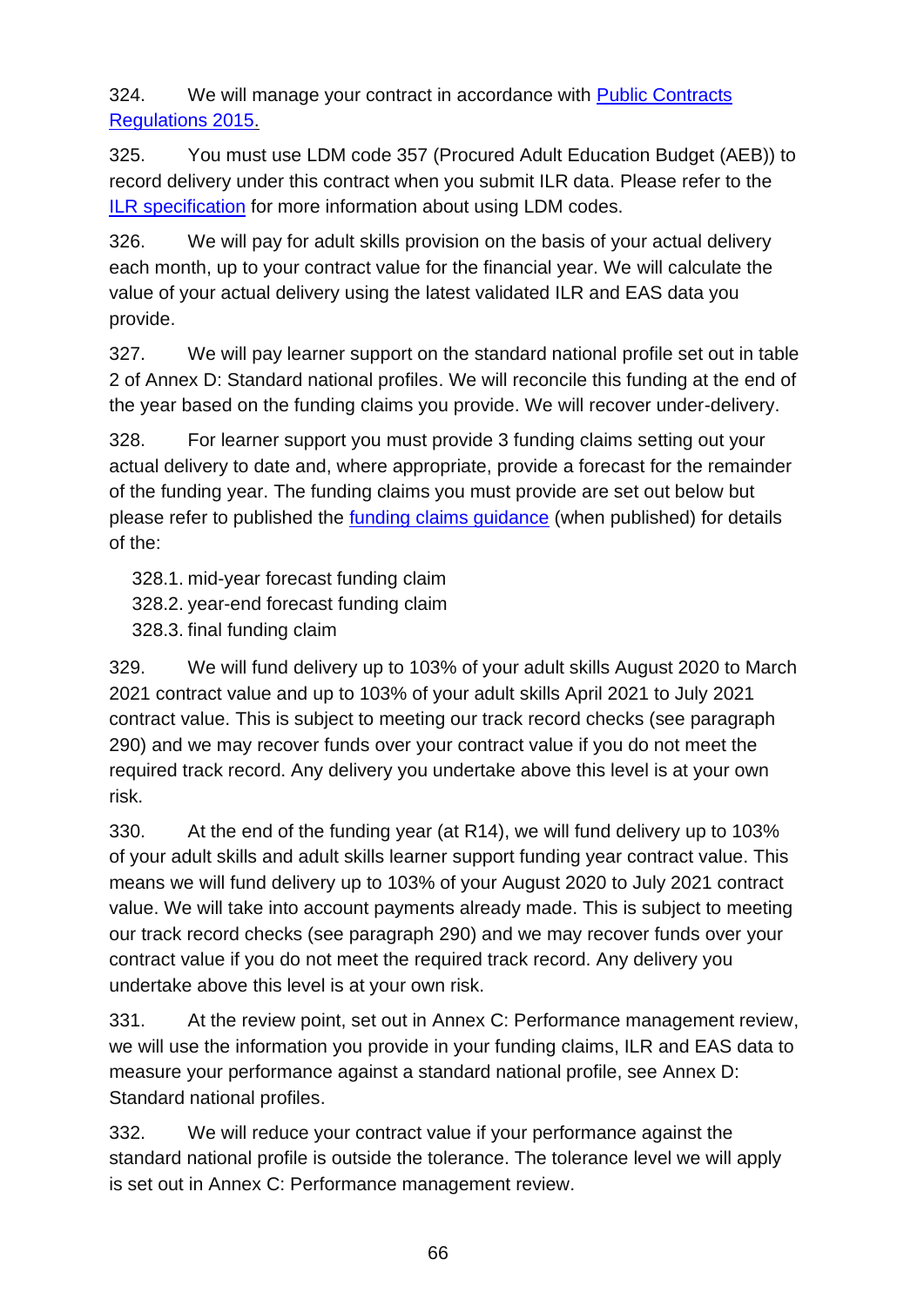333. The reduction in your contract value will reflect some or all the underdelivery to date outside of the tolerance. We may extrapolate the reduction forwards. This means we will reduce your allocation for the remainder of the year by the same percentage we reduce your year to date allocation. We will not change this approach unless there are exceptional circumstances.

334. We will apply the reduction unless:

- 334.1. your actual delivery pattern in 2019 to 2020 is significantly different to the standard national profile
- 334.2. you demonstrate you were impacted by data issues outside of your control
- 334.3. the amount you are below profile is less than £25,000.

335. At the review points, you can request to vire funds between your adult skills and learner support allocation.

336. You cannot vire funds between your AEB contract for service allocation, your 19 to 24 traineeships or your high value courses for school and college leavers: skills offer allocation.

337. Requests must be submitted using our virement request form and by the deadlines shown in [Annex C: Performance management review.](#page-82-0) We will not accept any requests received after the deadline. We will not agree a virement if you do not have sufficient funding available. Once a virement has been agreed, we will not reverse it.

### **Increases to your adult education budget contract value**

338. We will fund delivery up to 103% of your contract value for all providers (subject to you meeting our track record criteria set out in paragraph [290\)](#page-60-0).

339. The ESFA funded AEB is not in scope for increases at the review point.

340. If additional funding becomes available that would make a material difference to individual provider contracts, we will offer increases using a nationally consistent formulaic calculation based on performance and affordability (not through a provider bidding/business case approach).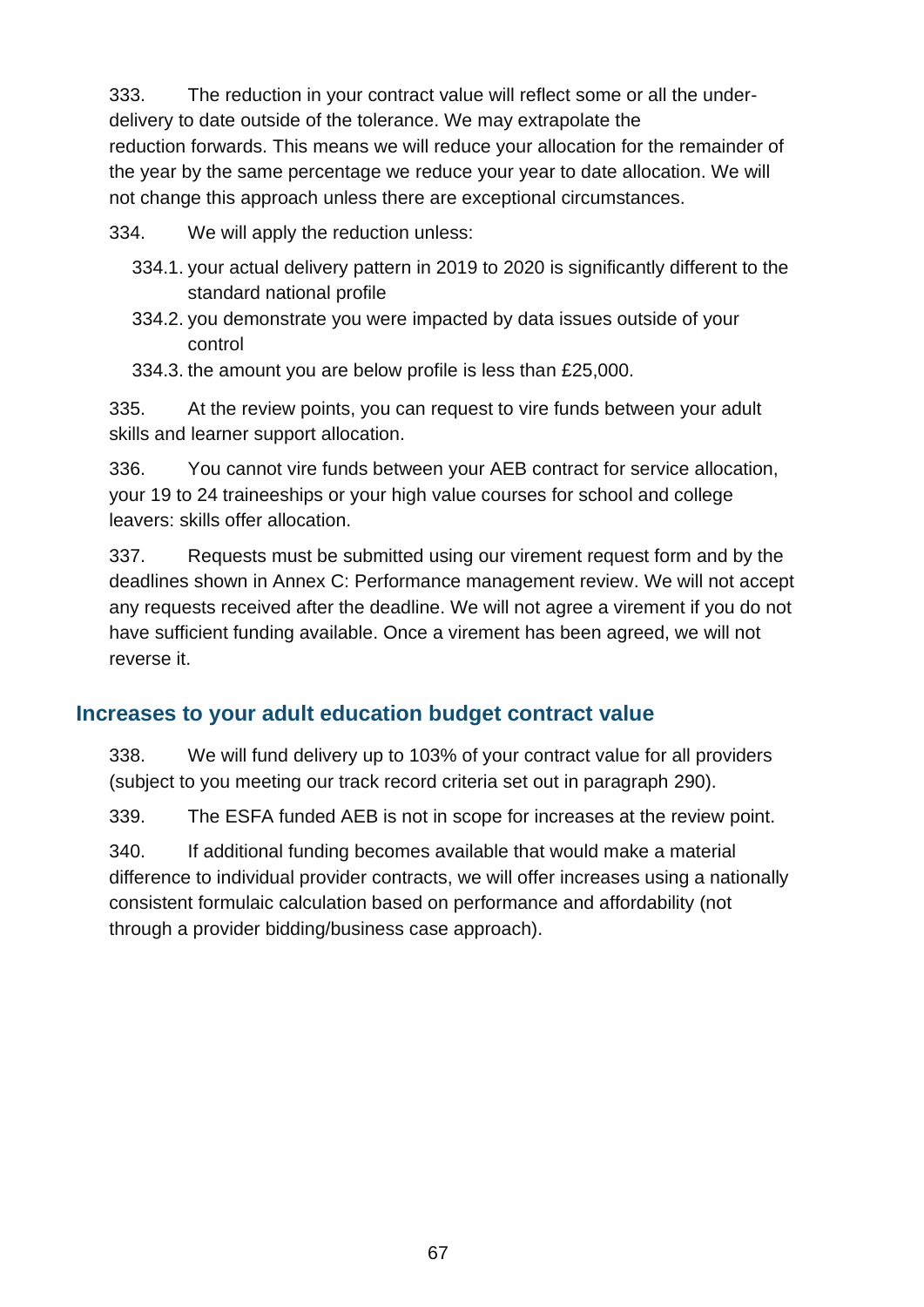## **19 to 24 traineeships**

19 to 24 traineeships remain a national programme with funding provided by ESFA irrespective of where learners reside in England. It is separate from your ESFA funded AEB and we will manage it as a distinct allocation line.

The government has confirmed its support for traineeships through continued and increased investment, and the aspiration for further growth. We have therefore committed to fund 10% of delivery above 2020 to 2021 allocations.

This section covers the payment and performance management arrangements for your 19 to 24 traineeships allocation.

#### **Grant funded**

<span id="page-67-0"></span>341. Your 19 to 24 traineeships allocation is an 'of which' of your ESFA funded AEB grant allocation that can only be used to deliver traineeships.

342. Funding for 19 to 24 traineeships learner support is included in your 19 to 24 traineeships allocation.

343. We will make payments on the standard national profile as set out in table 3 of [Annex D: Standard national profiles.](#page-83-0)

344. Your funding agreement will state the maximum amount of traineeships provision you can deliver between 1 August 2020 and 31 July 2021.

345. You must provide 3 funding claims for 19 to 24 traineeships and learner support setting out your actual delivery to date and, where appropriate, provide a forecast for the remainder of the funding year. The funding claims you must provide are set out below but please refer to the [funding claims guidance](https://www.gov.uk/government/publications/sfa-funding-claims) (when published) for details of the:

345.1. mid-year forecast funding claim 345.2. year-end forecast funding claim 345.3. final funding claim

346. At the end of the 2020 to 2021 funding year we will apply a 3% reconciliation tolerance. Where your delivery of 19 to 24 traineeships is at least 97% of your allocation, we will not make a year-end adjustment to your allocation and you will not have to pay back any unspent funds.

347. If you do not deliver 97% or above, we will confirm the value of funding you must pay back in your reconciliation statement.

348. We will fund up to 10% of delivery above your allocation at the end of the 2020 to 2021 funding year. This means we will fund delivery up to 110% of your 19 to 24 traineeships allocation, subject to you meeting our track-record checks (see paragraph [290\)](#page-60-0). Any delivery you undertake above this level is at your own risk.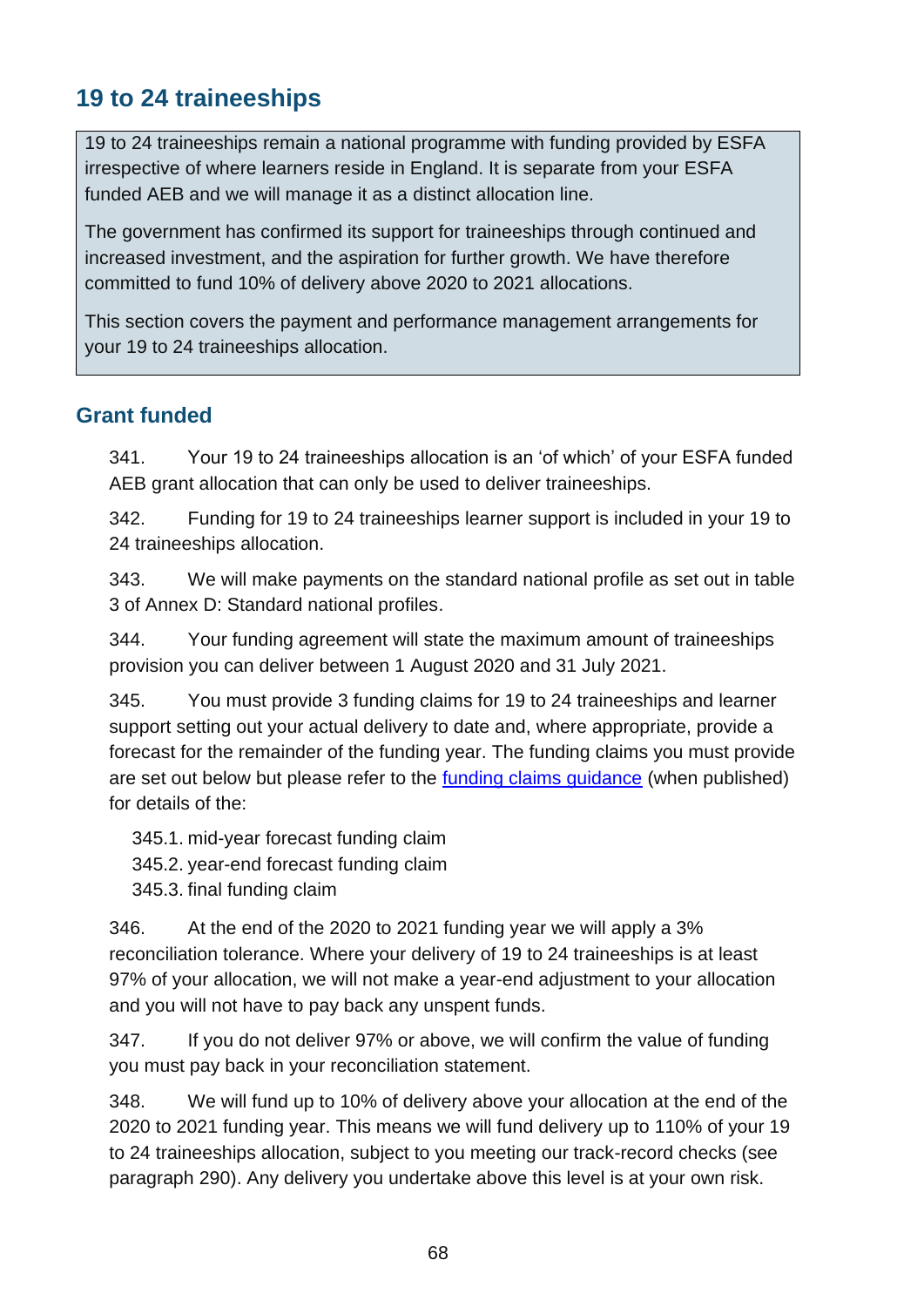349. You cannot vire funds between your AEB grant allocation, your 19 to 24 traineeships or your high value courses for school and college leavers: skills offer allocation.

350. The funding agreements for AEB grant allocations and AEB contract for services remain separate with different payment and performance-management arrangements. You cannot vire funds between the two. Please see the following section of these rules for the arrangements for your AEB contract for services (where applicable to you).

### **Contracts for services**

351. Your funding agreement will state the maximum amount of 19 to 24 traineeships and learner support you can deliver between 1 August 2020 and 31 July 2021.

352. This is the final year of your contract for services. It will expire on 31 July 2021 and the contract will not be extended again. You must plan your delivery, including any subcontracted delivery, and learners must complete their programme by 31 July 2021. Funding will not be allocated beyond this date.

353. You must use LDM code 357 (Procured Adult Education Budget (AEB)) to record delivery under this contract when you submit ILR data. Please refer to the [ILR specification](https://www.gov.uk/government/collections/individualised-learner-record-ilr) for more information about using LDM codes.

354. We will pay for 19 to 24 traineeships on the basis of your actual delivery each month, up to your contract value for the financial year. We will calculate the value of your actual delivery using the latest validated ILR data you provide.

355. We will pay 19 to 24 traineeships learner support on the standard national profile set out in table 4 of [Annex D: Standard national profiles.](#page-83-0) We will reconcile this funding at the end of the year based on the funding claims you provide. We will recover under-delivery.

356. For 19 to 24 traineeships learner support you must provide 3 funding claims setting out your actual delivery to date and, where appropriate, provide a forecast for the remainder of the funding year. The funding claims you must provide are set out below but please refer to the [funding claims guidance](https://www.gov.uk/government/publications/sfa-funding-claims) (when published) for details for the:

356.1. mid-year forecast funding claim 356.2. year-end forecast claim 356.3. final funding claim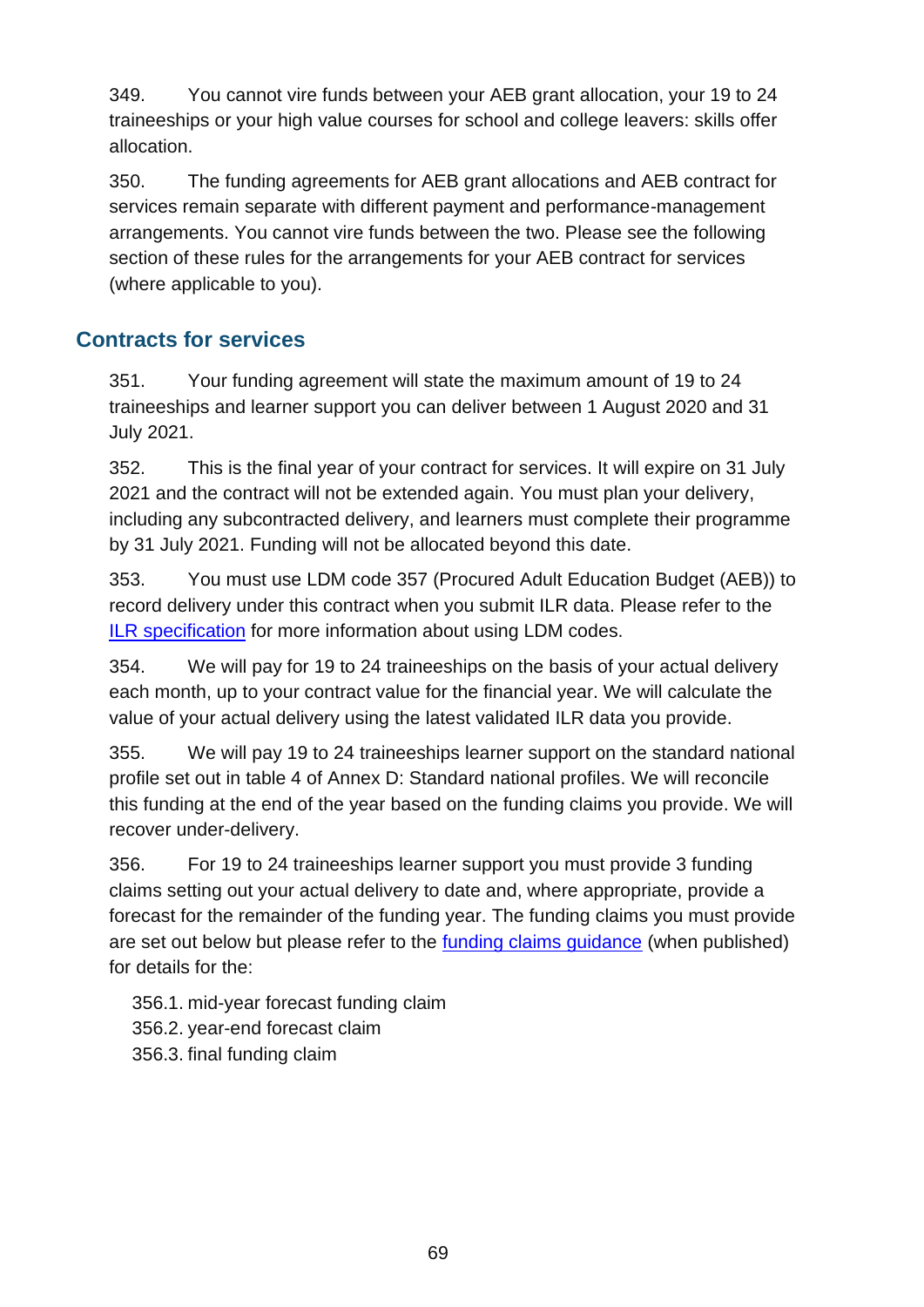357. We will fund delivery up to 110% of your August 2020 to March 2021 19 to 24 traineeships contract value and up to 110% of your April 2021 to July 2021 19 to 24 traineeships contract value. This is subject to meeting our track record checks (see paragraph [290\)](#page-60-0) and we may recover funds over your contract value if you do not meet the required criteria. Any delivery you undertake above this level is at your own risk.

358. At the end of the funding year (at R14), we will fund delivery up to 110% of your delivery for 19 to 24 traineeships and 19 to 24 traineeships learner support funding year contract value. This means we will fund delivery up to 110% of your August 2020 to July 2021 contract value. We will take into account payments already made. This is subject to meeting our track record checks (see paragraph [290\)](#page-60-0) and we may recover funds over your contract value if you do not meet the required criteria. Any delivery you undertake above this level is at your own risk.

359. At the review point, set out in [Annex C: Performance management review,](#page-82-0) we will use the information you provide in your ILR and EAS data to measure your performance against a standard national profile, see [Annex D: Standard national](#page-83-0)  [profiles.](#page-83-0)

360. We will reduce your contract value if your performance against the standard national profile is outside the tolerance. The tolerance level we will apply is set out in [Annex C: Performance management review.](#page-82-0)

361. The reduction in your contract value will reflect some or all of the value of the under-delivery to date outside of the tolerance. We may extrapolate the reduction forwards. This means we will reduce your allocation for the remainder of the year by the same percentage we reduce your year to date allocation. We will not change this approach unless there are exceptional circumstances.

362. We will apply the reduction unless:

- 362.1. your actual delivery pattern in 2019 to 2020 is significantly different to the standard national profile
- 362.2. you demonstrate you were impacted by data issues outside of your control
- 362.3. the amount you are below profile is less than £25,000

363. At the review point, set out in [Annex C: Performance management review,](#page-82-0) you can request to vire funds between your 19 to 24 traineeships and 19 to 24 traineeships learner support allocations.

364. Requests must be submitted using our virement request form and by the deadlines shown in [Annex C: Performance management review.](#page-82-0) We will not accept any requests received after the deadline or submitted to a different email address. We will not agree a virement if you do not have sufficient funding available. Once a virement has been agreed, we will not reverse it.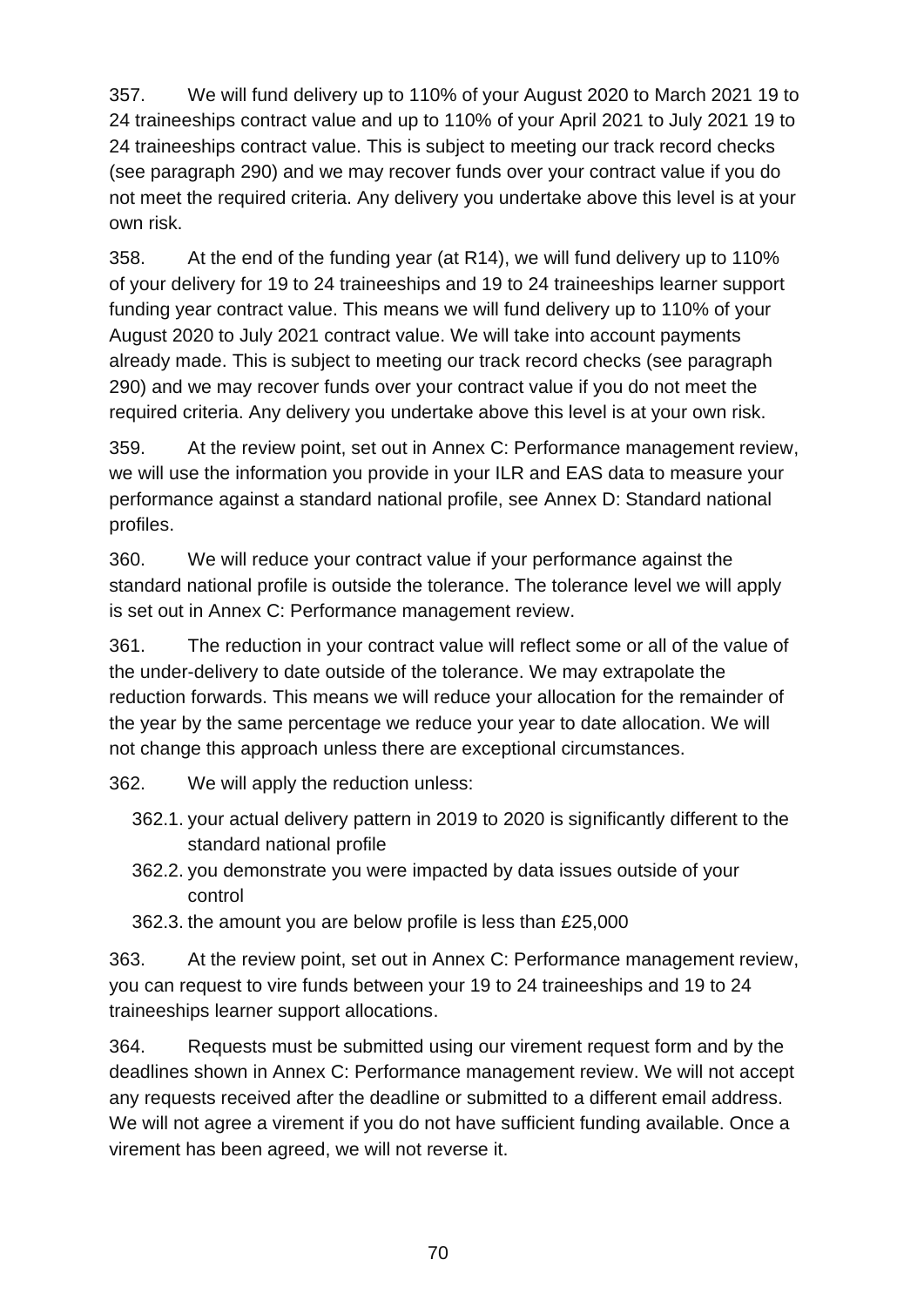365. You cannot vire funds between your 19 to 24 traineeships, your AEB contract for service allocation or your high value courses for school and college leavers: skills offer allocation.

#### **Increases to 19 to 24 traineeship contract values**

366. We will fund delivery of up to 110% at the end of the 2020 to 2021 funding year for all providers (subject to you meeting our track record criteria set out in paragraph [290\)](#page-60-0).

367. At the review point, set out in [Annex C: Performance management review,](#page-82-0) we will use the information you provide in your ILR and EAS data to measure your performance against a standard national profile, see [Annex D: Standard national](#page-83-0)  [profiles.](#page-83-0)

<span id="page-70-2"></span>368. If there is enough funding available to make a material difference to individual provider contracts at the review point set out in [Annex C: Performance](#page-82-0)  [management review,](#page-82-0) we will offer additional 19 to 24 traineeships funding to providers who meet the following criteria:

- <span id="page-70-0"></span>368.1. you have delivered at least 90% of the standard national profile at the review point
- 368.2. you have a good track record (see paragraph [290\)](#page-60-0) including the accuracy of forecasts you have provided in the past (where applicable)
- <span id="page-70-1"></span>368.3. you are not in formal intervention with the ESFA and not under additional conditions of funding or additional contractual obligations
- 368.4. We have agreed you have an exceptional case if you do not meet the criteria at paragraphs [368.1](#page-70-0) to [368.3.](#page-70-1) Exceptional requests are to review whether you are in scope for an increase, if accepted you will be subject to the formulaic calculation. Requests must be submitted using our exception request form and by the deadlines shown in [Annex C:](#page-82-0)  [Performance management review.](#page-82-0) We will not accept any requests received after the deadline or submitted to a different email address.

369. We will calculate additional increases for providers who meet the criteria set out in paragraph [368](#page-70-2) using a nationally consistent formulaic calculation based on performance, maximum growth limits and affordability (not through a provider bidding/business case approach).

370. The maximum growth we will award at the review point is set out below:

| Initial 2020 to 2021 allocation | Maximum growth for 2020 to 2021 funding year |  |
|---------------------------------|----------------------------------------------|--|
| $ $ Up to £125,000              | £25,000                                      |  |
| More than $£125,000$            | 20% of your initial allocation               |  |

371. Increases are subject to there being sufficient budget available at the review point.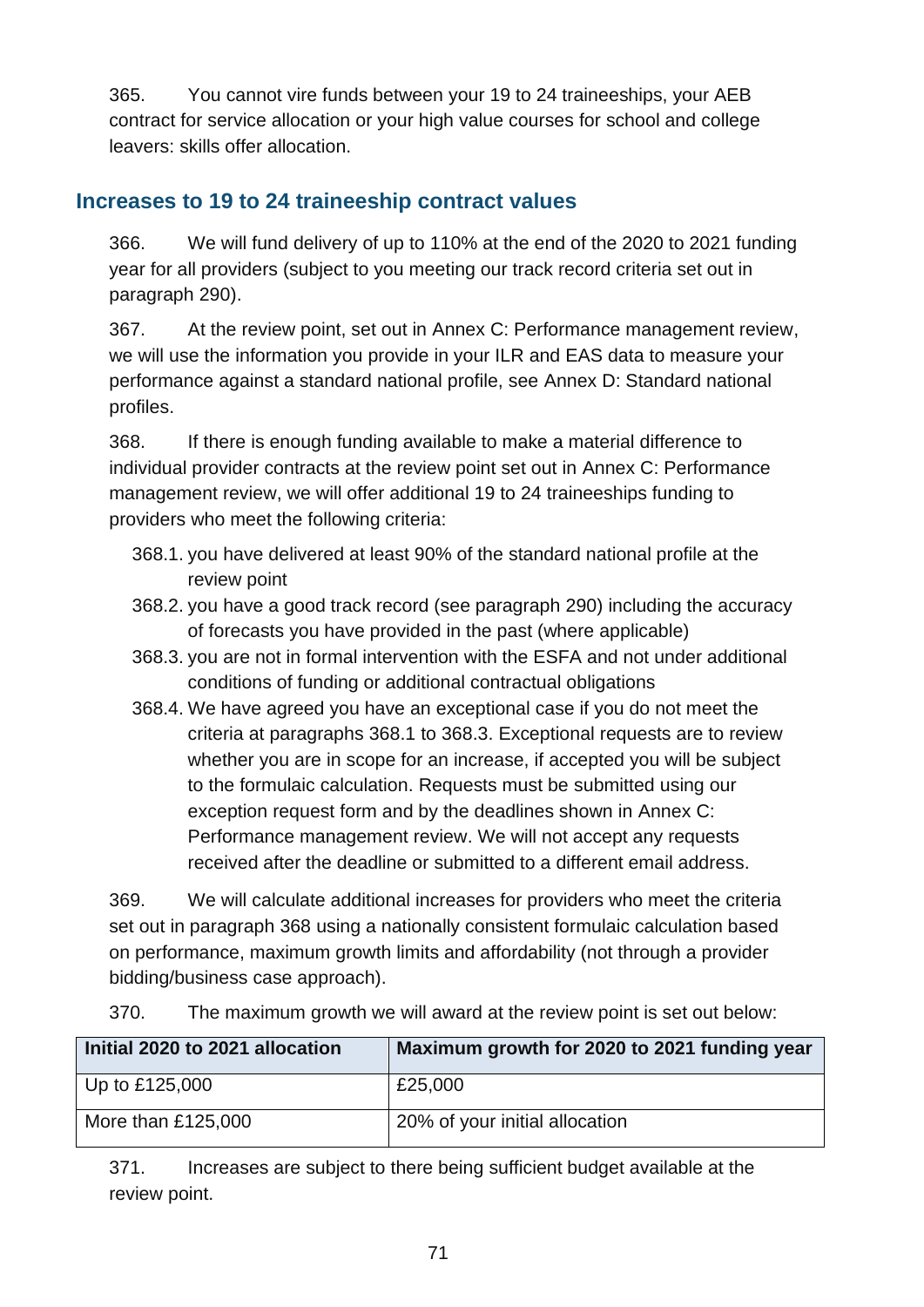372. It is important that you make timely and accurate data returns at the review points, as this will help us to ensure your allocation is set at the correct level.

373. If we offer you growth and you do not have the capacity to deliver the additional funding, you can decline the additional funding or reduce the amount. We will assume you can deliver the additional funding and issue a contract variation unless you let your territorial team lead know otherwise.

374. If you deliver more than your contract value, then the increase we award may not cover the full cost of delivery to date.

375. We will apply increases based on the standard national profile to the remaining months of your contract, however we will prioritise existing over delivery in prior months to ensure that this is funded first.

### **Requesting a 19 to 24 traineeship allocation for the first time**

376. At the review point, you can request a 19 to 24 traineeship allocation for the first time if you have a 2020 to 2021 AEB contract and have not been issued with a 2020 to 2021 traineeships allocation because you have not delivered traineeships historically.

<span id="page-71-0"></span>377. Requests must be submitted using our 19 to 24 traineeships: first time [request form 2020 to 2021](https://www.gov.uk/government/collections/funding-allocations-and-performance-management-for-providers#performance-management) by the deadline shown in [Annex C: Performance](#page-82-0)  [management review.](#page-82-0) We will not accept any requests received after the deadline or submitted to a different email address. The maximum allocation you can apply for is £25,000 for the entire 2020 to 2021 funding year. This is not guaranteed, and the value we award may be lower. We will assess your request in line with the timetable set out in [Annex C: Performance management review.](#page-82-0)

## **High value courses for school and college leavers: skills offer**

The funding for this offer is separate from your ESFA funded AEB and we will manage it as a distinct allocation line.

This section covers the payment and performance management arrangements for the high value courses: one-year skills offer for 19-year olds allocation.

Additional funding allocated for high value courses for school and college leavers: skills offer will not be consolidated into your 2021 to 2022 allocation.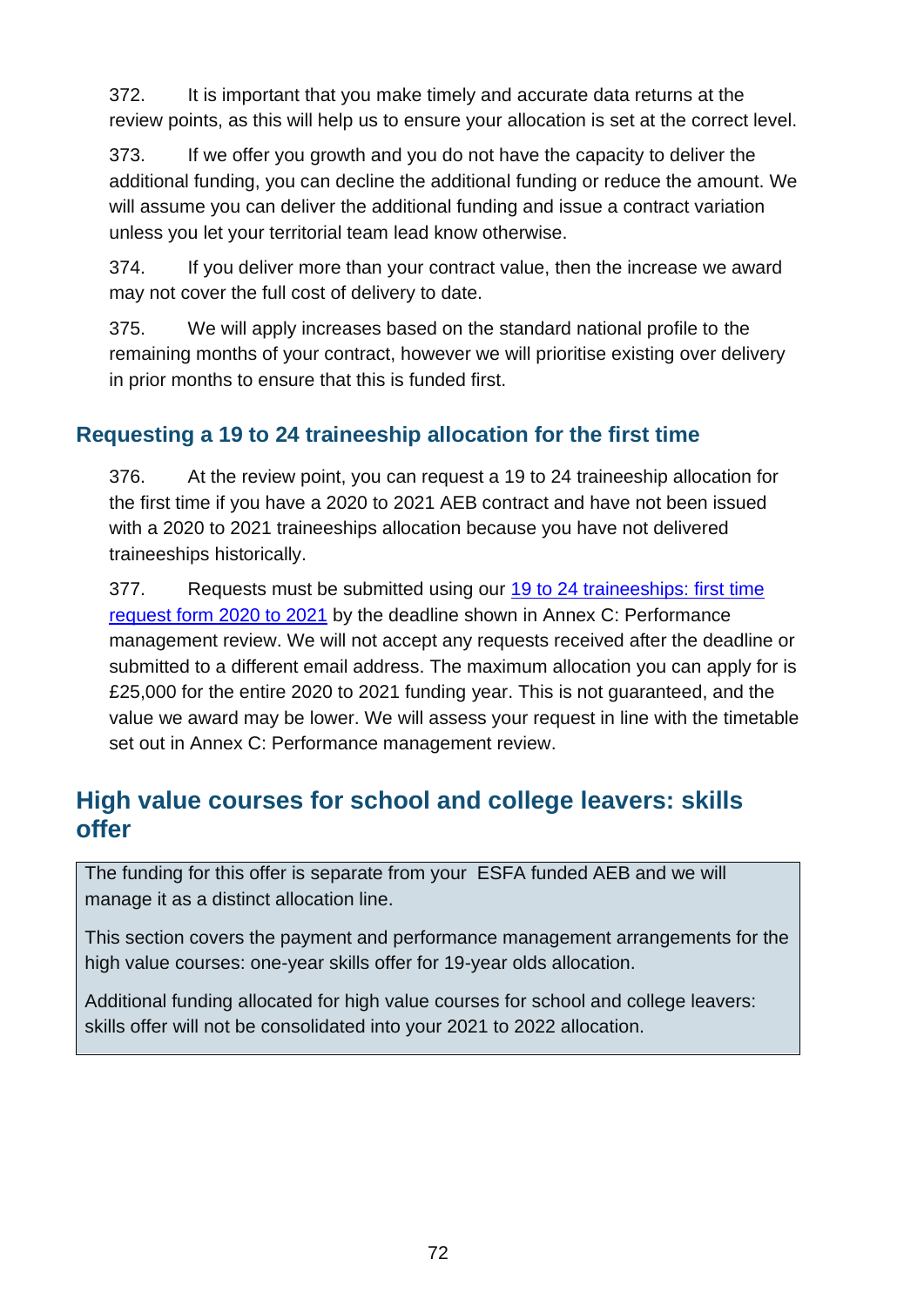### **Grant Funded**

378. Your high value courses for school and college leavers: skills offer allocation is an 'of which' of your ESFA funded AEB grant allocation that can only be used to deliver level 2 and level 3 qualifications to eligible 19 year olds on the Qualifications in the one-year skills offer for 18/19 olds.

379. Funding for learner support and learning support is included in your oneyear high value course: skills offer allocation.

380. Your high value courses for school and college leavers: skills offer allocation is allocated for one-year only from 1 August 2020 to 31 July 2021.

381. We will make payments on the standard national profile as set out in table 3 of [Annex D: Standard national profiles.](#page-83-0)

382. You must use LDM code 376 to record delivery when you submit ILR data. Please refer to the [ILR specification](https://www.gov.uk/government/collections/individualised-learner-record-ilr) for more information about using LDM codes.

383. Your funding agreement will state the maximum amount of one-year high value course: skills offer provision you can deliver between 1 August 2020 and 31 July 2021.

384. You must provide 3 funding claims for high value courses for school and college leavers: skills offer setting out your actual delivery to date and, where appropriate, provide a forecast for the remainder of the funding year. The funding claims you must provide are set out below but please refer to the *funding claims* [guidance](https://www.gov.uk/government/publications/sfa-funding-claims) (when published) for details of the:

- 384.1. mid-year forecast funding claim
- 384.2. year-end forecast funding claim
- 384.3. final funding claim

385. At the end of the 2020 to 2021 funding year we will apply a 3% reconciliation tolerance. Where your delivery of high value courses for school and college leavers: skills offer is at least 97% of your allocation, we will not make a year-end adjustment to your allocation and you will not have to pay back any unspent funds.

386. If you do not deliver 97% or above, we will confirm the value of funding you must pay back in your reconciliation statement.

387. At the end of the 2020 to 2021 funding year (R14) we fund delivery up to 103% of your August 2020 to July 2021 contract value. This is not guaranteed and is subject to affordability and you meeting our track-record checks (see paragraph [290\)](#page-60-0). Any delivery above your allocation you undertake above this level is at your own risk.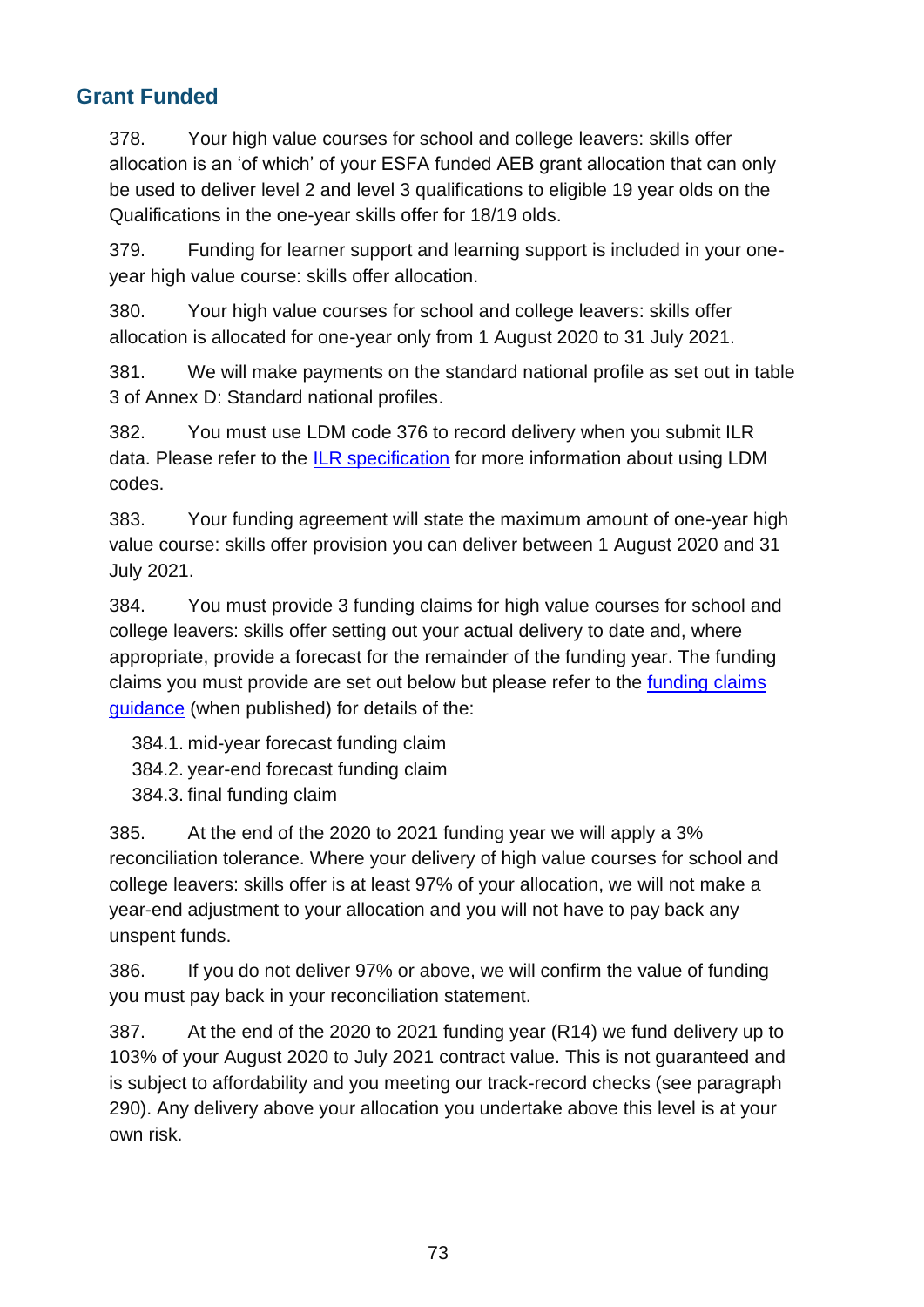388. You cannot vire funds between your AEB grant allocation, your 19 to 24 traineeships or your high value courses for school and college leavers: skills offer allocation.

389. The funding agreements for AEB grant allocations and AEB contract for services remain separate with different payment and performance-management arrangements. You cannot vire funds between the two. Please see the following section of these rules for the arrangements for your AEB contract for services (where applicable to you).

390. Learners must start their programme before 1 August 2021 and must complete it by 31 March 2022. Where learners do not complete their programme by 31 July 2021, you must use your AEB allocation for 2021 to 2022 to fund the remainder of their programme. Funding allocated will not be consolidated into your allocation beyond 31 March 2022.

#### **Contracts for services**

391. Your funding agreement will state the maximum amount high value courses for school and college leavers: skills offer you can deliver between 1 August 2020 and 31 July 2021.

392. Where applicable, we have apportioned some of your allocation for learner support.

393. Your high value courses for school and college leavers: skills offer allocation is an 'of which' of your ESFA funded AEB contract for service allocation that can only be used to deliver level 2 and level 3 qualifications to eligible 19 year olds on the Qualifications in the one-year skills offer for 18/19 olds*.*

<span id="page-73-0"></span>394. Your high value courses for school and college leavers: skills offer allocation is allocated for one-year only from 1 August 2020 to 31 July 2021.

395. You must use LDM codes 357 (Procured Adult Education Budget (AEB)) and [394](#page-73-0) to record delivery under this contract when you submit ILR data. Please refer to the [ILR specification](https://www.gov.uk/government/collections/individualised-learner-record-ilr) for more information about using LDM codes.

396. We will pay for high value courses for school and college leavers: skills offer on the basis of your actual delivery each month, up to your contract value for the financial year. We will calculate the value of your actual delivery using the latest validated ILR data you provide.

397. You can use your learner support for high value courses for school and college leavers: skills offer. We will reconcile this funding at the end of the year based on the funding claims you provide. We will recover under-delivery.

398. For high value courses for school and college leavers: skills offer learner support you must provide 3 funding claims setting out your actual delivery to date and, where appropriate, provide a forecast for the remainder of the funding year.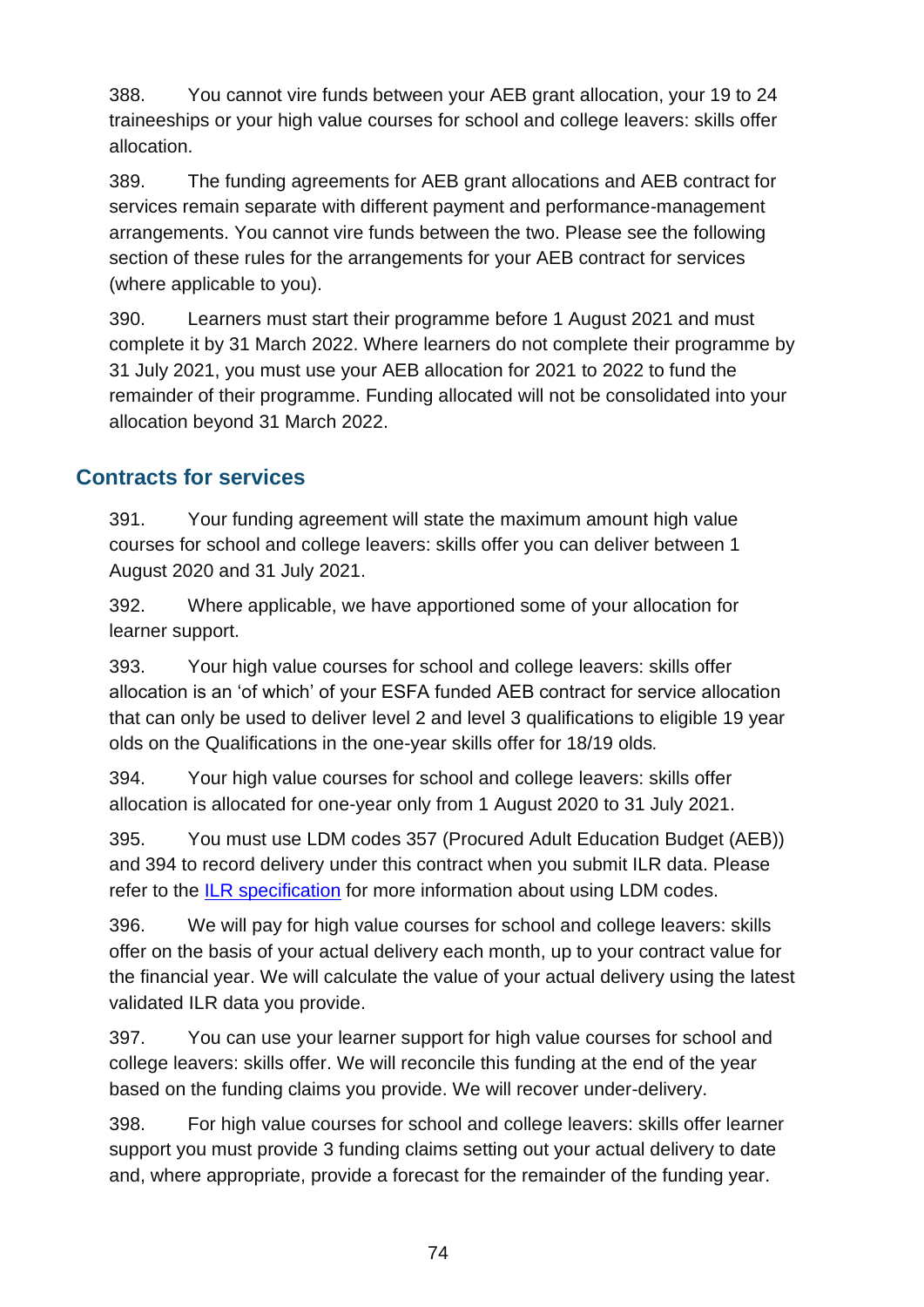The funding claims you must provide are set out below but please refer to the [funding claims guidance](https://www.gov.uk/government/publications/sfa-funding-claims) (when published) for details for the:

398.1. mid-year forecast funding claim 398.2. year-end forecast claim 398.3. final funding claim

399. At the end of the 2020 to 2021 funding year (R14) we will fund delivery up to 103% of your August 2020 to July 2021 contract value. This is not guaranteed and is subject to affordability and you meeting our track-record checks (see paragraph [290\)](#page-60-0). Any delivery above your allocation you undertake above this level is at your own risk.

400. At the review point, set out in [Annex C: Performance management review,](#page-82-0) we will use the information you provide in your ILR and EAS data to measure your performance against a standard national profile, see [Annex D: Standard national](#page-83-0)  [profiles.](#page-83-0)

401. We will reduce your contract value if your performance against the standard national profile is outside the tolerance. The tolerance level we will apply is set out in [Annex C: Performance management review.](#page-82-0)

402. The reduction in your contract value will reflect some or all of the value of the under-delivery to date outside of the tolerance. We may extrapolate the reduction forwards. This means we will reduce your allocation for the remainder of the year by the same percentage we reduce your year to date allocation. We will not change this approach unless there are exceptional circumstances.

403. We will apply the reduction unless:

- 403.1. your actual delivery pattern in 2019 to 2020 is significantly different to the standard national profile
- 403.2. you demonstrate you were impacted by data issues outside of your control
- 403.3. the amount you are below profile is less than £25,000.

404. You cannot vire funds between your 19 to 24 traineeships, your AEB contract for service allocation or your high value courses for school and college leavers: skills offer allocation.

405. Learners must complete their programme by 31 July 2021. Funding will not be allocated beyond 31 July 2021.

#### **Increases to high value courses for school and college leavers: skills offer contract values**

406. At the end of the year we will fund delivery up to 103% of your contract value (subject to sufficient budget and you meeting our track record criteria set out in paragraph [290\)](#page-60-0).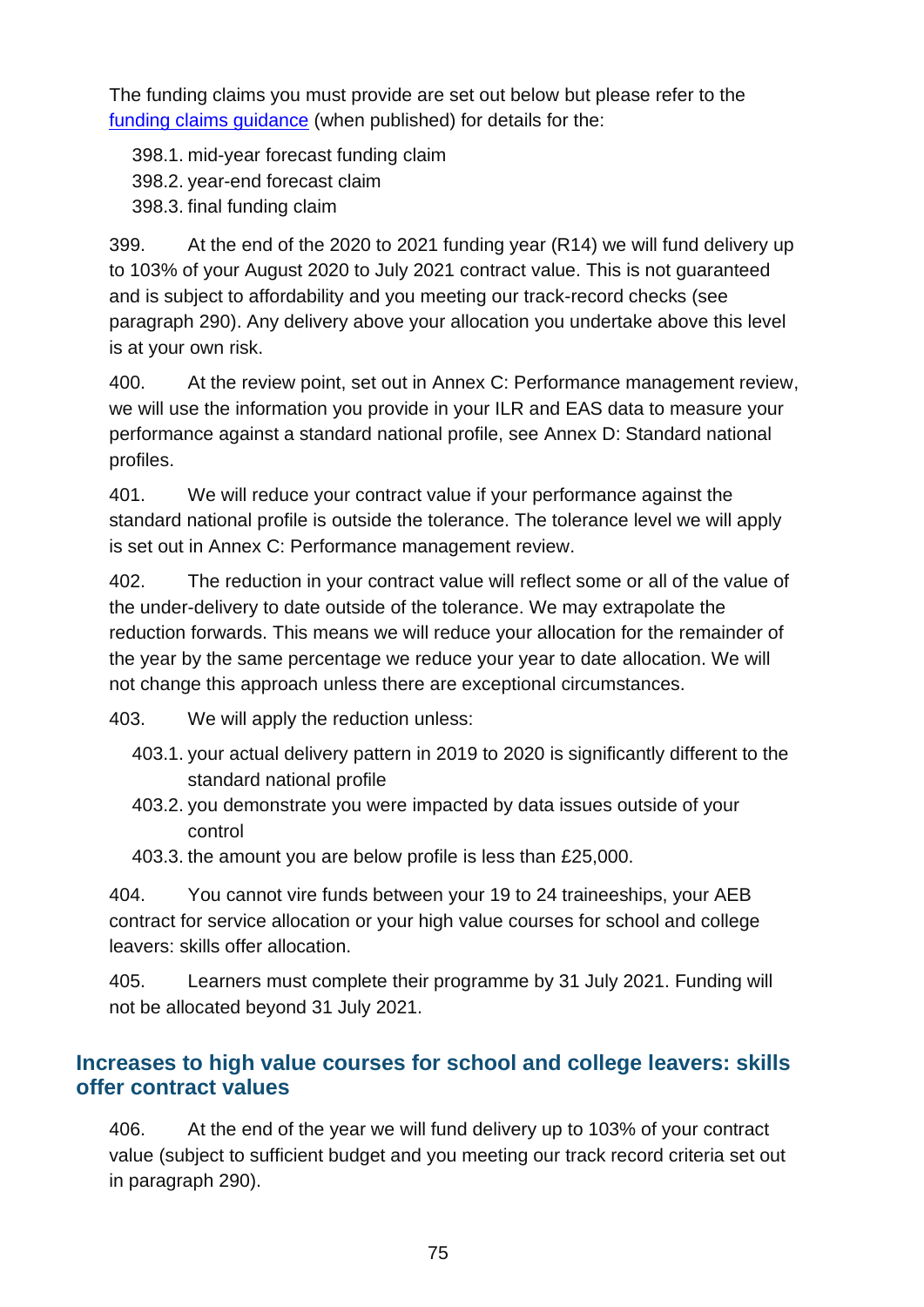407. If additional funding becomes available that would make a material difference to individual provider contracts, we will offer increases using a nationally consistent formulaic calculation based on performance and affordability at the review point set out in [Annex C: Performance management review](#page-82-0) (not through a provider bidding/business case approach).

408. We will use the information you provide in your ILR and EAS data to measure your performance against a standard national profile, see [Annex D:](#page-83-0)  [Standard national profiles.](#page-83-0)

#### **Requesting a high value courses for school and college leavers: skills offer allocation**

409. We will not accept requests for additional funding for high value course offer. This is short term additional funding allocated based on historic delivery.

### <span id="page-75-0"></span>**19 to 24 traineeships 2020 procurement**

Following the publication of the government's [Plan for Jobs,](https://www.gov.uk/government/publications/a-plan-for-jobs-documents/a-plan-for-jobs-2020) a procurement opportunity will be available so providers can access funding to deliver 19 to 24 adult education budget (AEB) funded traineeships.

We will provide more information on performance management arrangements for 19 to 24 traineeships 2020 procurement in due course.

### **16 to 18 traineeships without a 16 to 19 study programme**

410. 16 to 18 traineeships are subject to the funding rules and audit requirements set out in the [16 to 19 funding guidance for 2020 to 2021.](https://www.gov.uk/guidance/16-to-19-education-funding-guidance#information-for-institutions-2018-to-2019) The performance-management rules for 16 to 18 traineeships in this document only apply to providers that do not have 16 to 19 study programme funding.

411. You must not use your 16 to 18 traineeships funding to deliver 16 to 19 study programmes if you do not have a 16 to 19 funding agreement. Please refer to the [16 to 19 education market entry guidance](https://www.gov.uk/guidance/16-to-19-education-market-entry) for more information on accessing 16 to 19 funding.

412. Your 2020 to 2021 funding agreement or contract will state the maximum value of 16 to 18 traineeships you can deliver, including any discretionary bursary funding.

413. Your contract will span 2 financial years:

- 413.1. August 2020 to March 2021: periods 1 to 8 of the 2020 to 2021 funding year
- 413.2. April 2021 to July 2021: periods 9 to 12 of the 2020 to 2021 funding year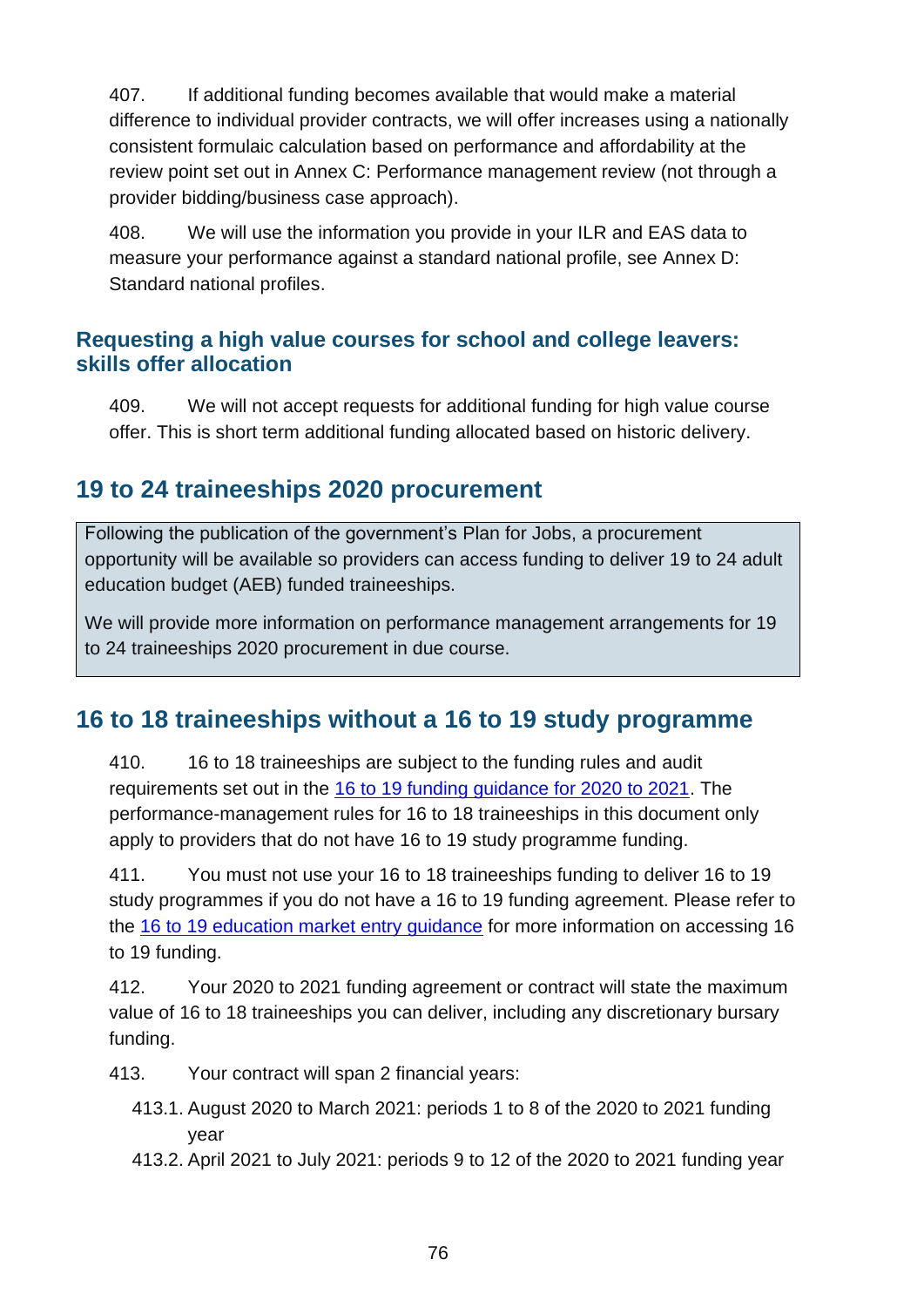414. We will pay you on the basis of your actual delivery each month up to your contract value for the financial year. We will calculate the value of your actual delivery using the latest validated ILR and EAS data you provide.

415. We will fund delivery up to 110% of your August 2020 to March 2021 16 to 18 traineeships contract value and up to 110% of your April 2021 to July 2021 16 to 18 traineeships contract value. This is subject to meeting our track record checks (see paragraph [290\)](#page-60-0) and we may recover funds over your contract value if you do not meet the required criteria. Any delivery you undertake above this level is at your own risk.

416. At the end of the funding year (at R14), we will fund delivery up to 110% of your delivery for 16 to 18 traineeships and 16 to 18 traineeships learner support funding year contract value. This means we will fund delivery up to 110% of your August 2020 to July 2021 contract value. We will take into account payments already made. This is subject to meeting our track record checks (see paragraph [290\)](#page-60-0) and we may recover funds over your contract value if you do not meet the required criteria. Any delivery you undertake above this level is at your own risk.

417. At the review point, set out in [Annex C: Performance management review,](#page-82-0) we will use the information you provide in your ILR and EAS data to measure your performance against a standard national profile, see of [Annex D: Standard national](#page-83-0)  [profiles.](#page-83-0)

418. We will reduce your contract value if your performance against the standard national profile is outside the tolerance. The tolerance level we will apply is set out in [Annex C: Performance management review.](#page-82-0)

419. The reduction in your contract value will reflect some or all of the value of the under-delivery to date outside of the tolerance. We may extrapolate the reduction forwards. This means we will reduce your allocation for the remainder of the year by the same percentage we reduce your year to date allocation by. We will not change this approach unless there are exceptional circumstances.

420. We will apply the reduction unless:

- 420.1. your actual delivery pattern in 2019 to 2020 is significantly different to the standard national profile
- 420.2. you demonstrate you were impacted by data issues outside of your control
- 420.3. the amount you are below profile is less than £25,000

#### **Increases to your 16 to 18 traineeships contract value**

421. We will fund delivery of up to 110% at the end of the 2020 to 2021 funding year for all providers (subject to you meeting our track record criteria set out in paragraph [290\)](#page-60-0).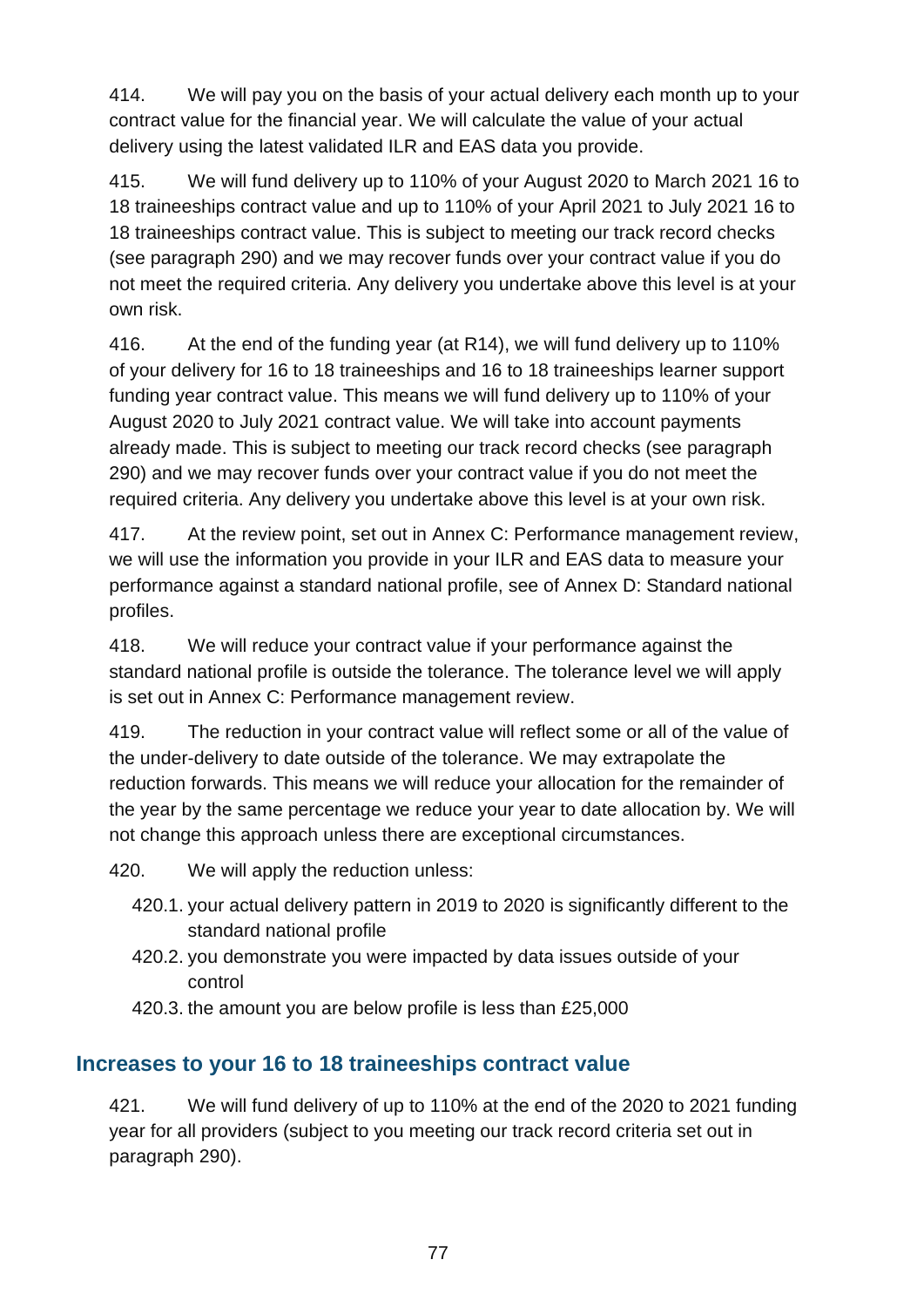<span id="page-77-2"></span>422. If there is enough funding available to make a material difference to individual provider contracts at the review point set out in [Annex C: Performance](#page-82-0)  [management review,](#page-82-0) we will offer additional 16 to 18 traineeships funding and access to additional discretionary bursary funding to providers who meet the following criteria:

- <span id="page-77-0"></span>422.1. you have delivered at least 90% of the standard national profile at the review point
- 422.2. you have a good track record (see paragraph [290\)](#page-60-0) including the accuracy of forecasts you have provided in the past (where applicable)
- <span id="page-77-1"></span>422.3. you are not under notice for inadequate inspection or financial control
- 422.4. you are not in formal intervention with the ESFA and not under additional conditions of funding or additional contractual obligations
- 422.5. we have agreed you have an exceptional case if you do not meet the criteria at paragraphs [422.1](#page-77-0) to [422.3.](#page-77-1) Exceptional requests are to review whether you are in scope for an increase, if accepted you will be subject to the formulaic calculation. Requests must be submitted using our exception request form and by the deadlines shown in [Annex C:](#page-82-0)  [Performance management review.](#page-82-0) We will not accept any requests received after the deadline or submitted to a different email address

423. We will calculate additional increases for providers who meet the criteria set out in paragraph [422](#page-77-2) using a nationally consistent formulaic calculation based on performance, maximum growth limits and affordability (not through a provider bidding/business case approach).

424. The maximum growth we will award at the review point is set out below:

| Initial 2020 to 2021 allocation | Maximum growth for 2020 to 2021 funding year |
|---------------------------------|----------------------------------------------|
| $\vert$ Up to £125,000          | £25,000                                      |
| More than £125,000              | 20% of your initial allocation               |

425. Increases are subject to there being sufficient budget available at the review point.

426. It is important that you make timely and accurate data returns at the review points, as this will help us to ensure your allocation is set at the correct level.

427. If you deliver more than your contract value, then the increase we award may not cover the cost of delivery to date.

428. We will apply increases based on the standard national profile to the remaining months of your contract, however we will prioritise over delivery in prior months to ensure that this is funded first.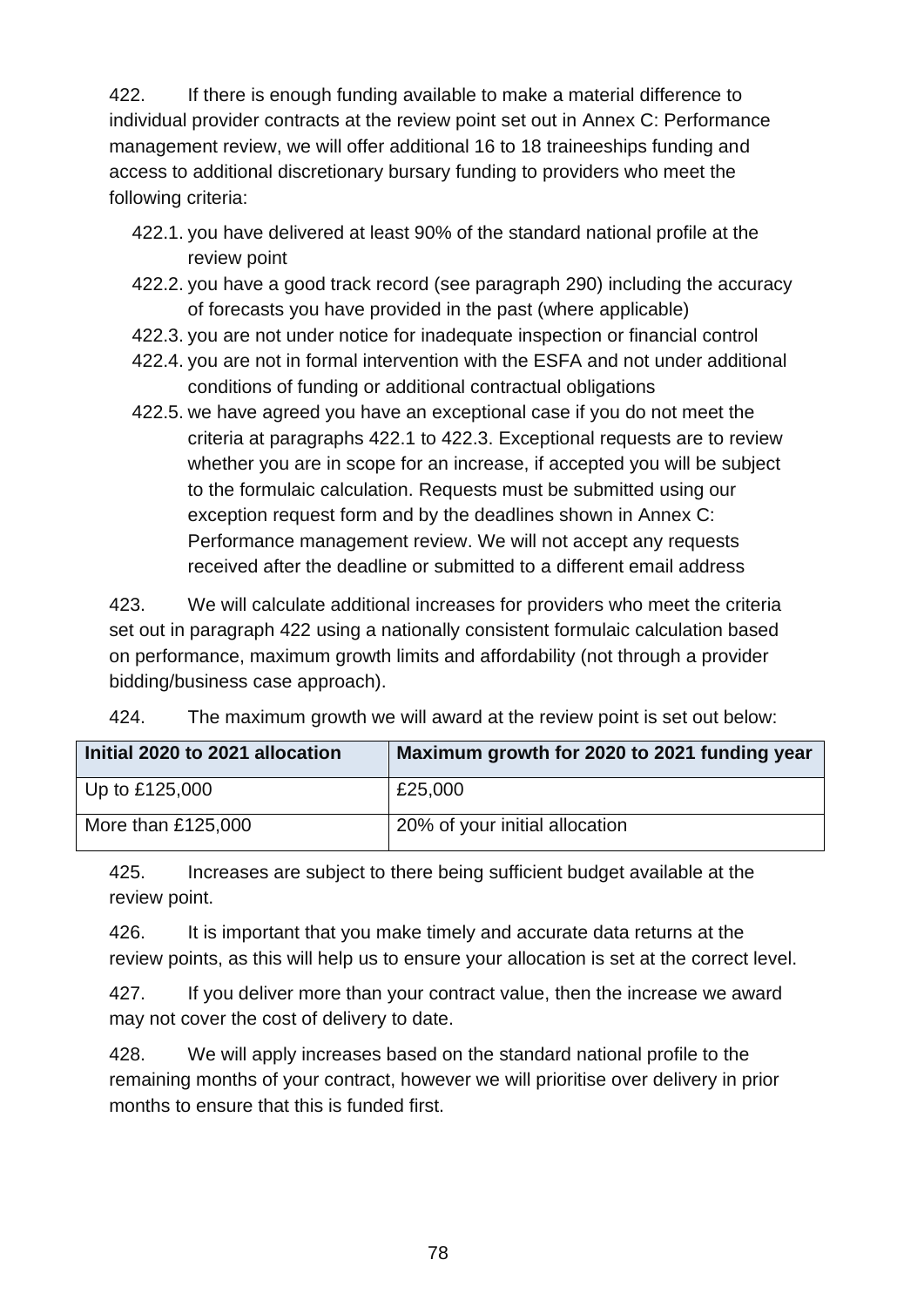429. If we offer you growth and you do not have the capacity to deliver the additional funding, you can decline the additional funding or reduce the amount. We will assume you can deliver the additional funding and issue a contract variation unless you let your territorial team lead know otherwise.

### **Requesting a 16 to 18 traineeship allocation for the first time**

430. We will provide more information on how you can request a 16-18 traineeship allocation for the first time in due course.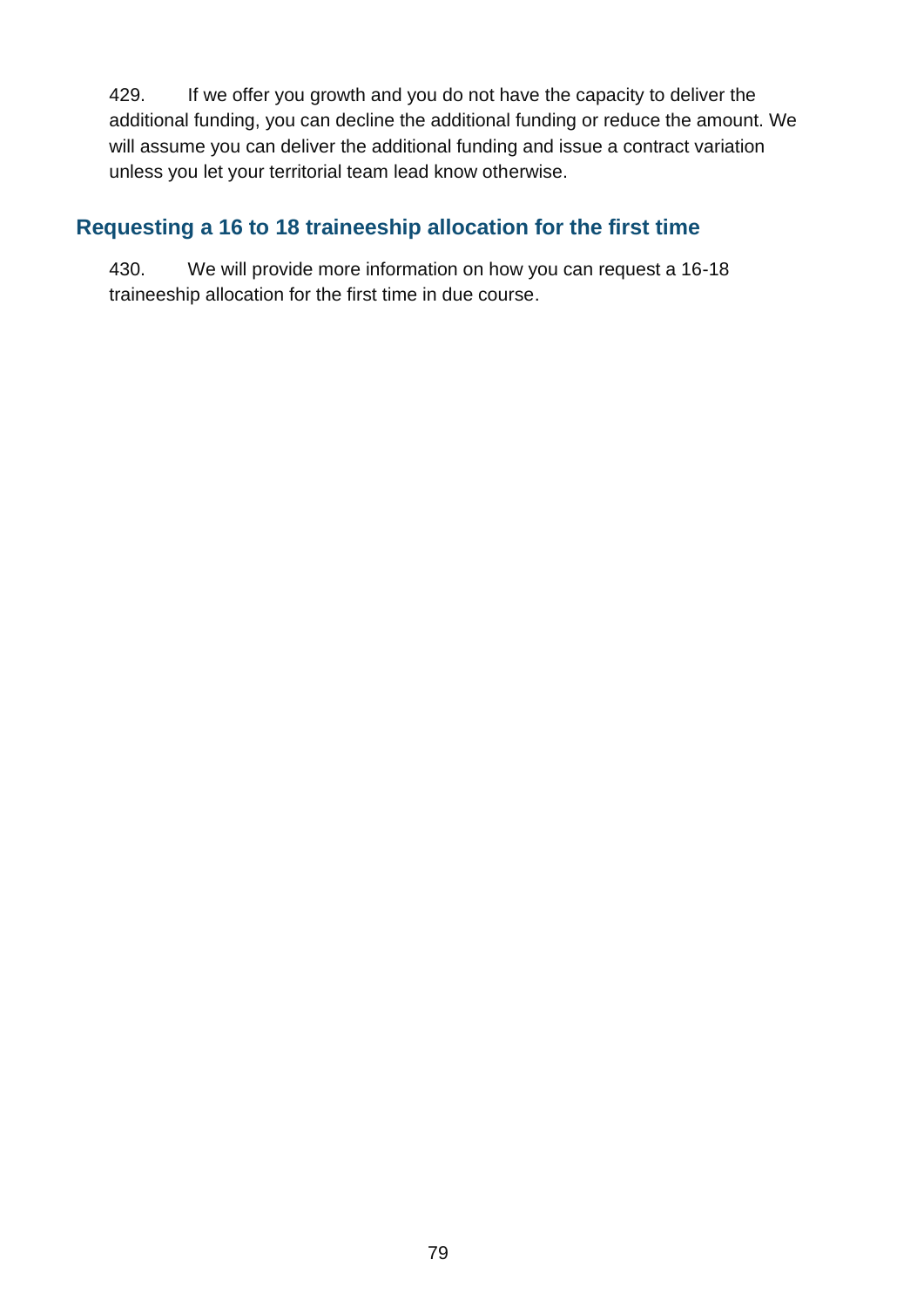# **Annex A: eligibility for funding**

The [residency eligibility section](#page-13-0) determines how eligibility to be ESFA funded can depend upon citizenship within the European Union (EU) or the European Economic Area (EEA). This annex details which countries will meet the residency requirements detailed in paragraph [36.](#page-13-1)

Countries or areas where residency establishes eligibility for our funding

a) Member states of the EU.

You can access a list of member states on the [EU website.](http://europa.eu/about-eu/countries/index_en.htm)

b) Other territories categorised as being within the EU.

Other territories are categorised as being within the EU for the purposes of the fees regulations. These are:

**Cyprus**: any Cypriot national living on any part of the island qualifies for EU residency and is considered an EU national

**Finland**: includes the Aland Islands

**France**: the French Overseas Department (DOMS) (Guadeloupe, Martinique, French Guiana (Guyana), Reunion and Saint-Pierre et Miquelon) is part of metropolitan France and is part of the EU

**Germany**: includes the former German Democratic Republic and the tax-free port of **Heligoland** 

**Portugal**: Madeira and the Azores are part of the EU; Macau is not

**Spain**: the Balearic Islands, the Canary Islands, Ceuta and Melilla are part of the EU

**United Kingdom**: Gibraltar is part of the territory of the EU

**To note**: The Channel Islands and Isle of Man are part of the United Kingdom and Islands but not part of the EU.

Andorra, Monaco, San Marino and the Vatican are not part of the EU.

c) EEA and eligible overseas dependent territories.

For funding eligibility purposes, this is defined as all member states of the EU and Iceland, Liechtenstein, Switzerland, Norway and all the eligible British overseas territories and EU overseas territories listed in paragraph [d\)](#page-79-0) below.

Although Switzerland is not part of the formally recognised EEA, its nationals are eligible under various international treaties signed by the UK and Swiss governments.

<span id="page-79-0"></span>d) Eligible overseas territories of other British and EU member states.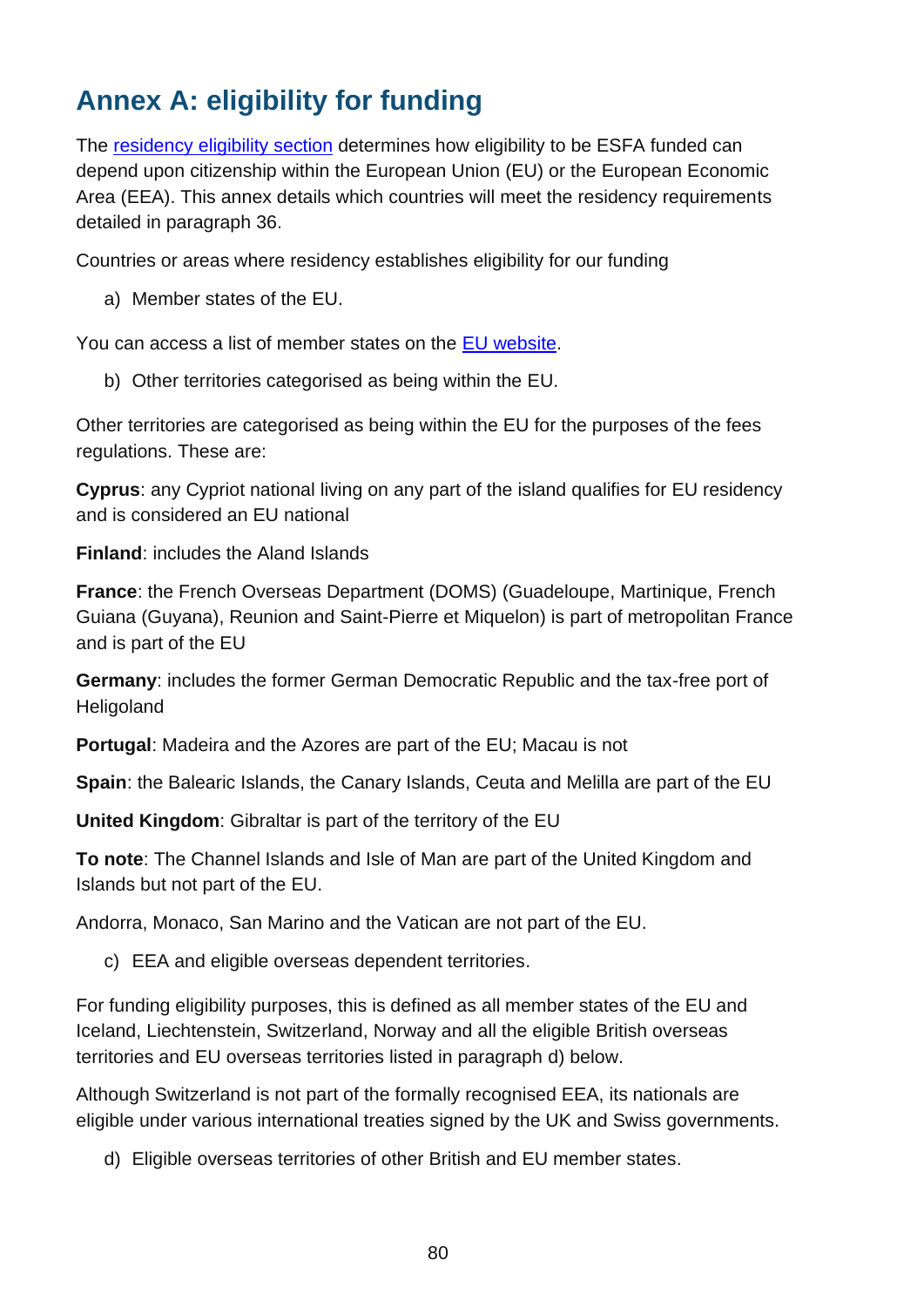Learners who are nationals of certain British Overseas Territories and of certain European overseas territories are eligible for funding, depending on the 3-year rule on residence in the EEA. These are as follows:

- Anguilla Bermuda
- British Antarctic Territory
- British Indian Ocean Territory
- British Virgin Islands
- Cayman Islands
- Falkland Islands Henderson Island Montserrat
- Pitcairn, Ducie and Oeno Islands
- South Georgia and the South Sandwich Isles
- St Helena and its dependencies
- Turks and Caicos Islands Greenland and Faroe Isles
- Antilles (Bonaire, Curacao, Saba, St Eustatius and St Maarten) Aruba
- New Caledonia and its dependencies French Polynesia
- Saint Barthélemy
- The Territory of Wallis and Futuna Islands Mayotte
- French Southern and Antarctic Territories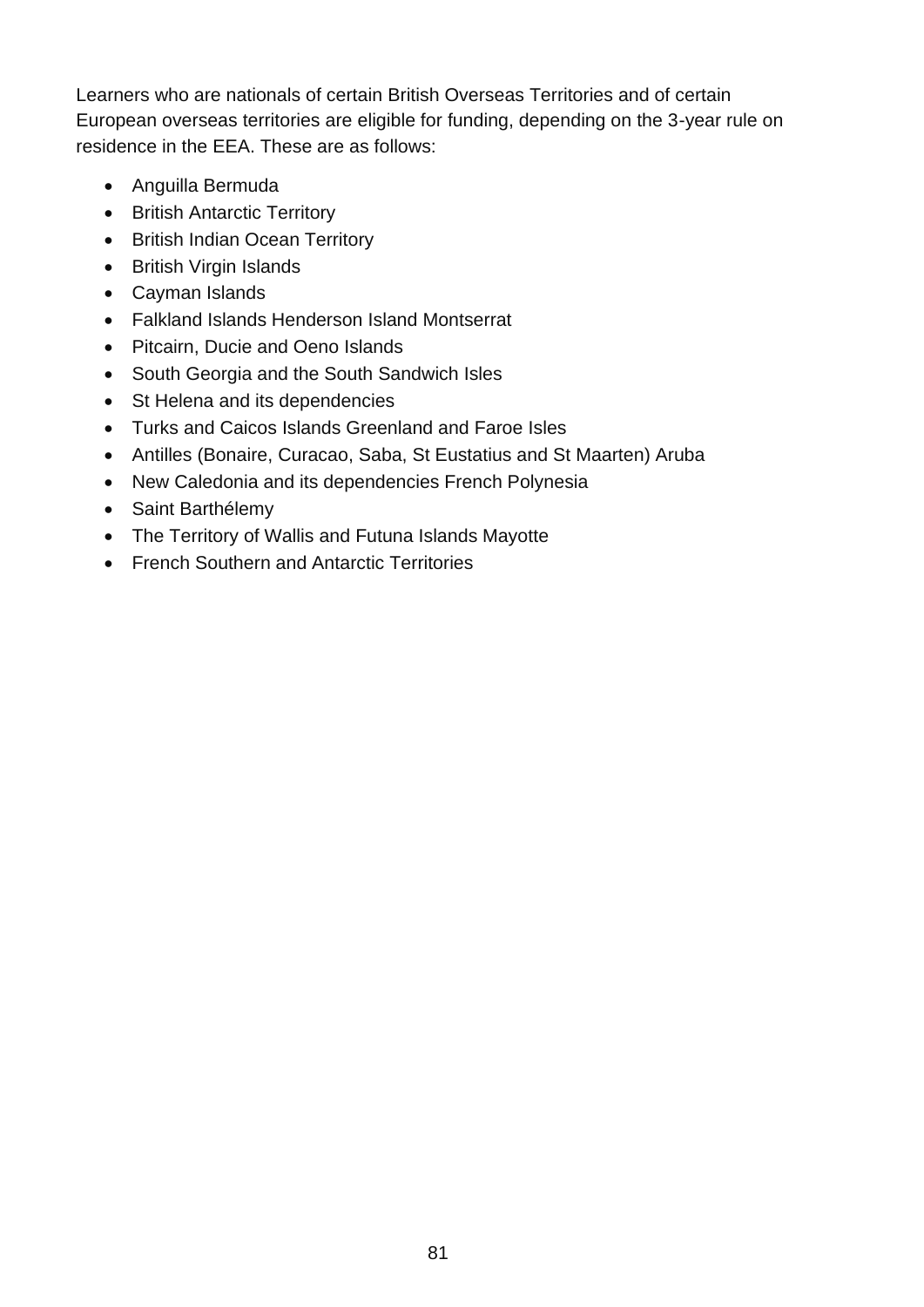# **Annex B: Community learning objectives**

- Focus public funding on people who are disadvantaged and least likely to participate, including in rural areas and people on low incomes with low skills
- Collect fee income from people who can afford to pay and use where possible to extend provision to those who cannot
- Widen participation and transform people's destinies by supporting progression relevant to personal circumstances, including:
	- o improved confidence and willingness to engage in learning
	- o acquisition of skills preparing people for training, employment or selfemployment
	- o improved digital, financial literacy and/or communication skills
	- o parents/carers better equipped to support and encourage their children's learning
	- o improved/maintained health and/or social well-being
- Develop stronger communities, with more self-sufficient, connected and proactive citizens, leading to:
	- o increased volunteering, civic engagement and social integration
	- o reduced costs on welfare, health and anti-social behaviour
	- o increased online learning and self-organised learning
	- o the lives of our most troubled families being turned around
- Commission, deliver and support learning in ways that contribute directly to these objectives, including:
	- o bringing together people from backgrounds, cultures and income groups, including people who can/cannot afford to pay
	- o using effective local partnerships to bring together key providers and relevant local agencies and services
	- o devolving planning and accountability to neighbourhood/parish level, with local people involved in decisions about the learning offer
	- o involving volunteers and voluntary and community sector groups, shifting long term, 'blocked' classes into learning clubs, growing self-organised learning groups, and encouraging employers to support informal learning in the workplace
	- o supporting the wide use of online information and learning resources
	- o minimising overheads, bureaucracy and administration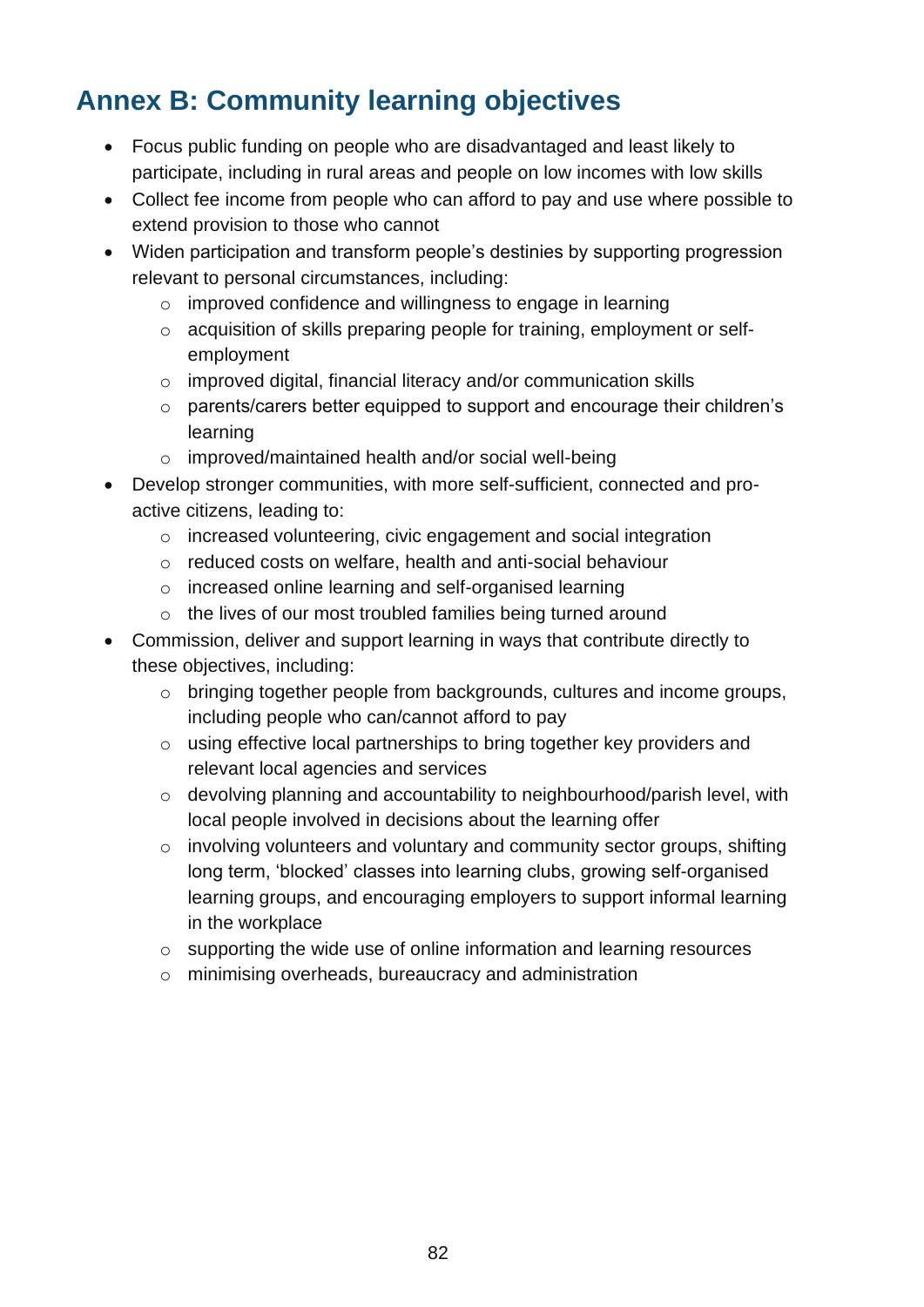# <span id="page-82-1"></span><span id="page-82-0"></span>**Annex C: Performance management review**

Adult education budget, 19 to 24 traineeships and 16 to 18 traineeships review point, tolerances and minimum thresholds

|                                                                               | <b>December review point</b>                                                                                                                                                                                                                        |
|-------------------------------------------------------------------------------|-----------------------------------------------------------------------------------------------------------------------------------------------------------------------------------------------------------------------------------------------------|
|                                                                               | (increases and reductions)                                                                                                                                                                                                                          |
| Funding in scope for growth (increases<br>calculated by ESFA, no growth form) | 19 to 24 traineeships<br>16 to 18 traineeships                                                                                                                                                                                                      |
| Funding in scope for reductions                                               | AEB contract for services<br>19 to 24 traineeships<br>16 to 18 traineeships                                                                                                                                                                         |
| Virements that can be requested                                               | between your adult skills and<br>$\bullet$<br>learner support allocations<br>(contract for service providers)<br>between your 19 to 24 traineeships<br>and 19 to 24 traineeships learner<br>support allocations (contract for<br>service providers) |
| Tolerance for under-delivery                                                  | 5% of cumulative profile to November                                                                                                                                                                                                                |
| Lower threshold for contract value adjustments                                | £25,000                                                                                                                                                                                                                                             |
| Virement, exception case and first time request<br>form published             | 24 November 2020                                                                                                                                                                                                                                    |
| Virement, exception case and first time request<br>form to be received by     | 8 December 2020                                                                                                                                                                                                                                     |
| Delivery information using the latest validated<br>ILR data you provide       | 4 December 2020 (R04 data return)                                                                                                                                                                                                                   |
| Providers told the outcome by                                                 | 11 January 2021                                                                                                                                                                                                                                     |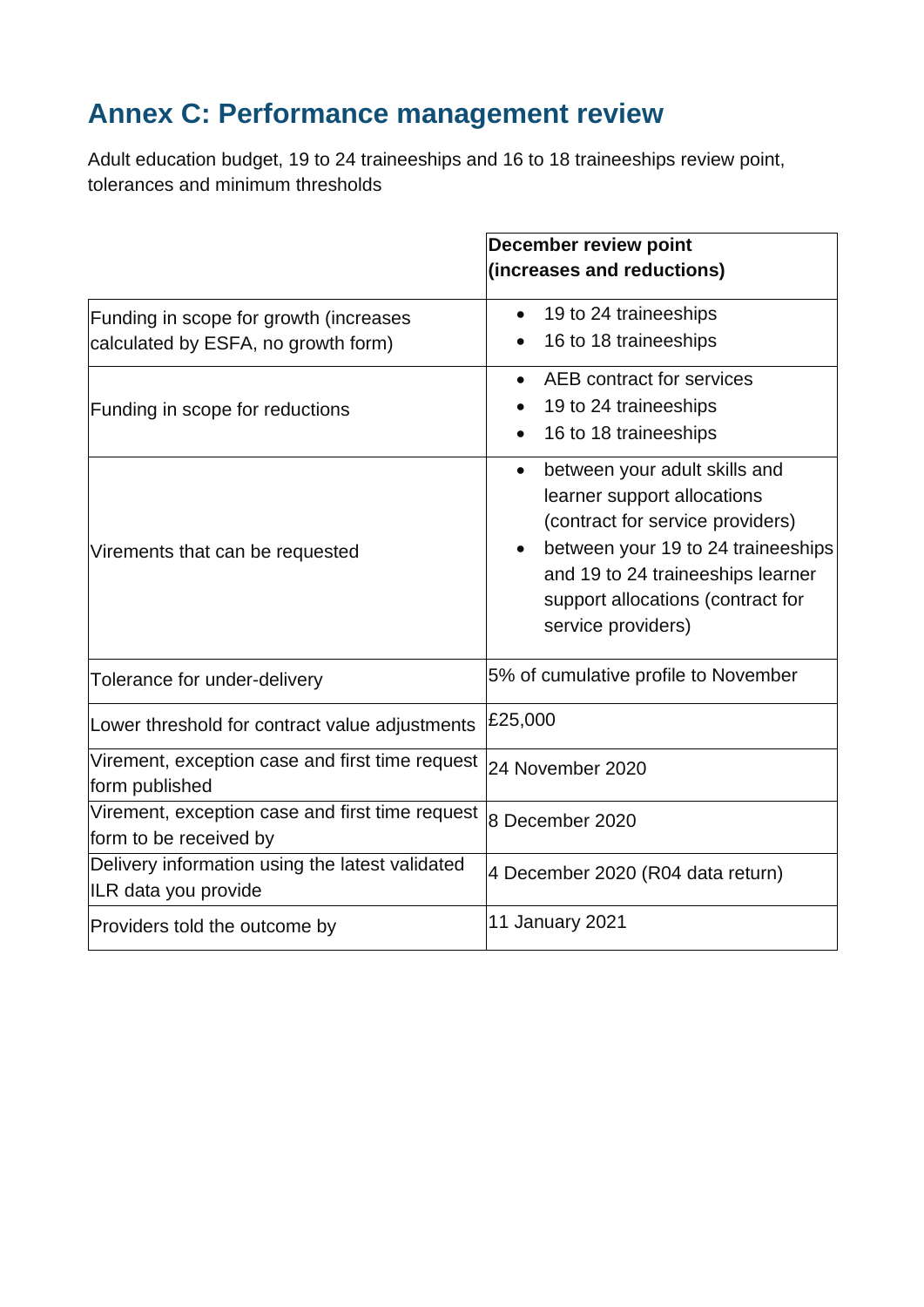### **Annex D: Standard national profiles**

The following table refers to P1 to P12. These represent the funding year periods where P1 is August and P12 is July.

#### **Table 1: AEB grant standard national profile**

We will use these for performance-management.

<span id="page-83-0"></span>

|                                                                                             | P <sub>1</sub><br>Aug | P <sub>2</sub><br><b>Sep</b> | P <sub>3</sub><br>Oct | P4 <br><b>Nov</b> | <b>P5</b><br><b>Dec</b> | P <sub>6</sub><br>Jan | <b>P7</b><br>Feb | P <sub>8</sub><br><b>Mar</b> | P <sub>9</sub><br>Apr | <b>P10</b><br><b>May</b> | <b>P11</b><br>Jun | <b>P12</b><br>Jul |
|---------------------------------------------------------------------------------------------|-----------------------|------------------------------|-----------------------|-------------------|-------------------------|-----------------------|------------------|------------------------------|-----------------------|--------------------------|-------------------|-------------------|
| <b>AEB block grant</b><br>(including community<br>learning)                                 | 14.40%                | 8.56%                        | 8.65%                 | 7.06%             | 5.67%                   | 7.42%                 | 5.38%            | 5.34%                        | 12.75%                | 10.26%                   | 8.74%             | 5.77%             |
| <b>AEB block grant</b><br>cumulative profile                                                | 14.40%                | 22.96%                       | 31.61%                | 38.67%            | 44.34%                  | 51.76%                | 57.14%           | 62.48%                       | 75.23%                | 85.49%                   | 94.23%            | 100.00%           |
| 19 to 24 traineeships                                                                       | 14.40%                | 8.56%                        | 8.65%                 | 7.06%             | 5.67%                   | 7.42%                 | 5.38%            | 5.34%                        | 12.75%                | 10.26%                   | 8.74%             | 5.77%             |
| 19 to 24 traineeships<br>cumulative profile                                                 | 14.40%                | 22.96%                       | 31.61%                | 38.67%            | 44.34%                  | 51.76%                | 57.14%           | 62.48%                       | 75.23%                | 85.49%                   | 94.23%            | 100.00%           |
| High value courses for<br>school and college<br>lleavers: skills offer                      | 14.40%                | 8.56%                        | 8.65%                 | 7.06%             | 5.67%                   | 7.42%                 | 5.38%            | 5.34%                        | 12.75%                | 10.26%                   | 8.74%             | 5.77%             |
| High value courses for<br>school and college<br>leavers cumulative<br>profile: skills offer | 14.40%                | 22.96%                       | 31.61%                | 38.67%            | 44.34%                  | 51.76%                | 57.14%           | 62.48%                       | 75.23%                | 85.49%                   | 94.23%            | 100.00%           |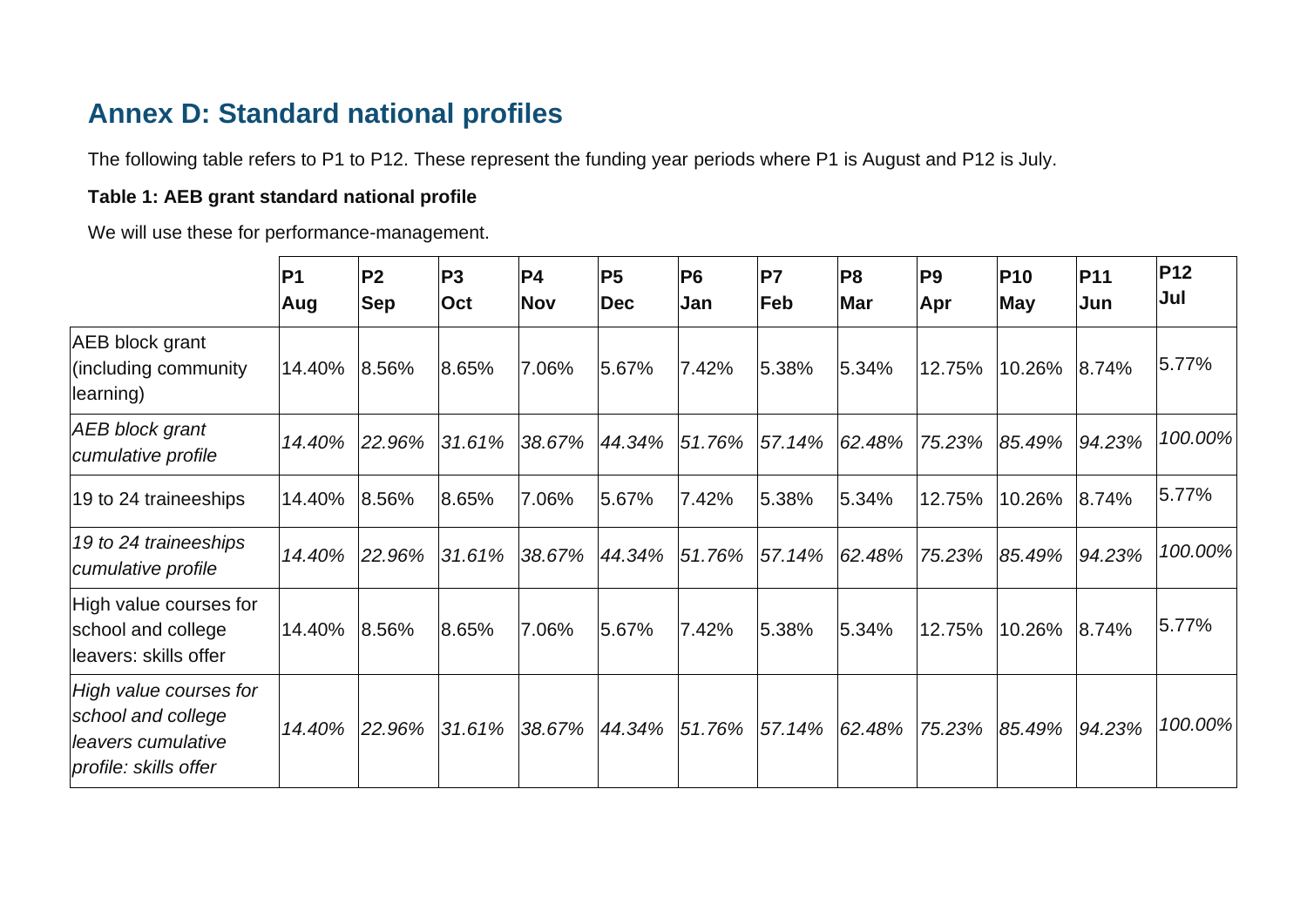**Table 2: AEB contract for service standard national profile -** We will use these for performance-management.

|                                                                             | P <sub>1</sub><br>Aug | P <sub>2</sub><br><b>Sep</b> | P <sub>3</sub><br>Oct | P <sub>4</sub><br><b>Nov</b> | P <sub>5</sub><br>Dec | <b>P6</b><br>Jan | <b>P7</b><br>Feb | P <sub>8</sub><br><b>Mar</b> | P <sub>9</sub><br>Apr | <b>P10</b><br><b>May</b> | <b>P11</b><br>Jun       | <b>P12</b><br>Jul |
|-----------------------------------------------------------------------------|-----------------------|------------------------------|-----------------------|------------------------------|-----------------------|------------------|------------------|------------------------------|-----------------------|--------------------------|-------------------------|-------------------|
| <b>Adult skills</b>                                                         | 7.93%                 | 9.14%                        | 9.44%                 | 8.54%                        | 6.67%                 | 8.47%            | 8.38%            | 8.48%                        | 8.32%                 | 7.47%                    | 8.63%                   | 8.53%             |
| Adult skills cumulative<br>profile                                          | 7.93%                 | 17.07%                       | 26.51%                | 35.05%                       | 41.72%                | 50.19%           | 58.57%           | 67.05%                       | 75.37%                | 82.84%                   | 91.47%                  | 100.00%           |
| Learner support                                                             | 50.00%                | 0.00%                        | 0.00%                 | 0.00%                        | 0.00%                 | 25.00%           | 0.00%            | 0.00%                        | 25.00%                | 0.00%                    | 0.00%                   | 0.00%             |
| Learner support<br>cumulative profile                                       | 50.00%                | 50.00%                       | 50.00%                | 50.00%                       | 50.00%                | 75.00%           | 75.00%           | 75.00%                       |                       |                          | 100.00% 100.00% 100.00% | 100.00%           |
| 19 to 24 traineeships                                                       | 7.93%                 | 9.14%                        | 9.44%                 | 8.54%                        | 6.67%                 | 8.47%            | 8.38%            | 8.48%                        | 8.32%                 | 7.47%                    | 8.63%                   | 8.53%             |
| 19 to 24 traineeships<br>cumulative profile                                 | 7.93%                 | 17.07%                       | 26.51%                | 35.05%                       | 41.72%                | 50.19%           | 58.57%           | 67.05%                       | 75.37%                | 82.84%                   | 91.47%                  | 100.00%           |
| 19 to 24 traineeships<br>learner support                                    | 50.00%                | 0.00%                        | 0.00%                 | 0.00%                        | 0.00%                 | 25.00%           | 0.00%            | $0.00\%$                     | 25.00%                | 0.00%                    | 0.00%                   | 0.00%             |
| 19 to 24 traineeships<br>learner support<br>cumulative profile              | 50.00%                | 50.00%                       | 50.00%                | 50.00%                       | 50.00%                | 75.00%           | 75.00%           | 75.00%                       |                       |                          | 100.00% 100.00% 100.00% | 100.00%           |
| High value courses<br>for school and college 7.93%<br>leavers: skills offer |                       | 9.14%                        | 9.44%                 | 8.54%                        | 6.67%                 | 8.47%            | 8.38%            | 8.48%                        | 8.32%                 | 7.47%                    | 8.63%                   | 8.53%             |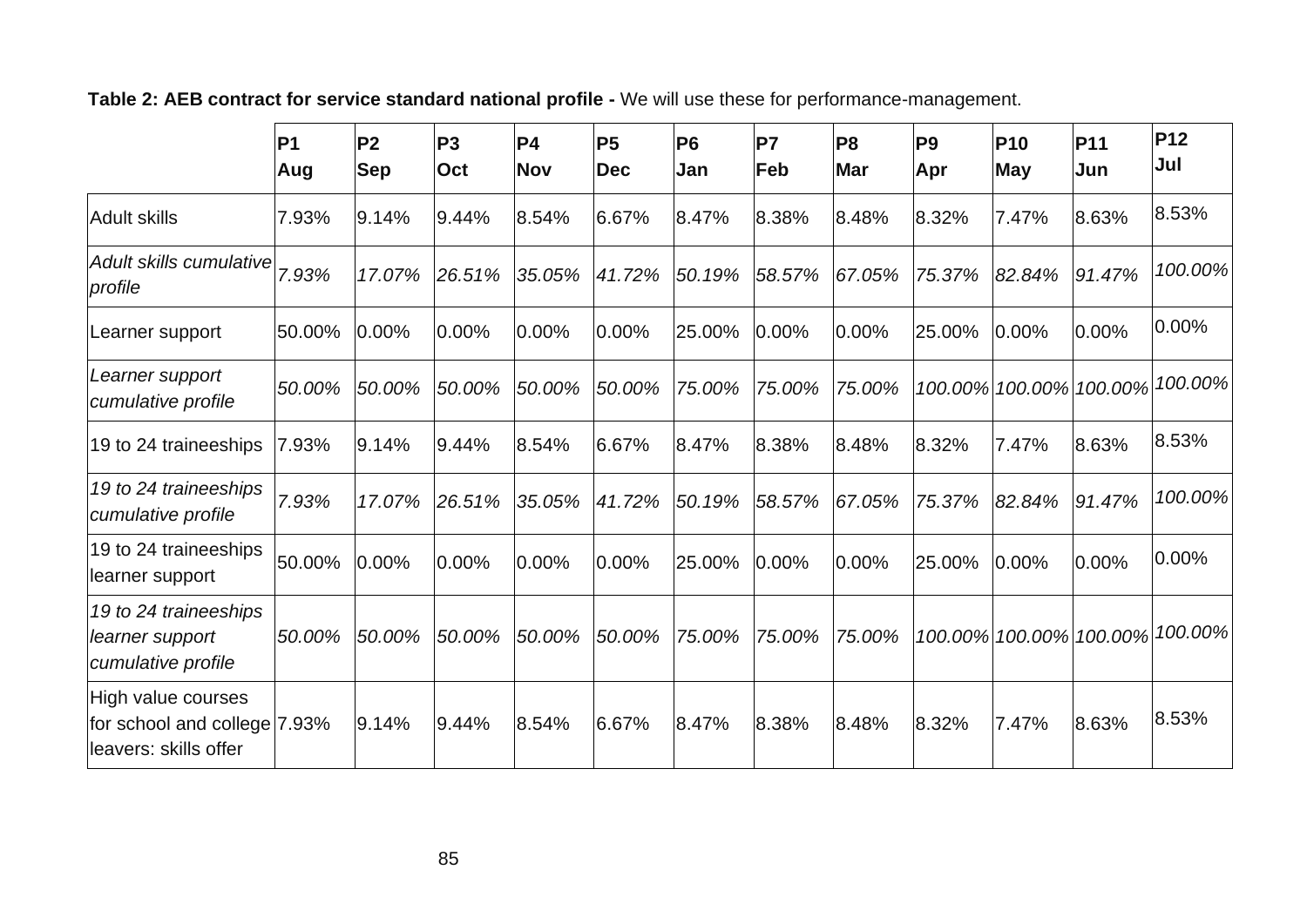|                                                                                                           | P <sub>1</sub> | P <sub>2</sub> | P3         | <b>P4</b>  | P5  | IP6 | P7  | P8         | <b>P9</b> | IP10                                                               | <b>P11</b> | <b>P12</b> |
|-----------------------------------------------------------------------------------------------------------|----------------|----------------|------------|------------|-----|-----|-----|------------|-----------|--------------------------------------------------------------------|------------|------------|
|                                                                                                           | Aug            | <b>Sep</b>     | <b>Oct</b> | <b>Nov</b> | Dec | Jan | Feb | <b>Mar</b> | Apr       | May                                                                | Jun        | Jul        |
| High value courses<br>for school and college $\vert$ 7.93%<br>leavers cumulative<br>profile: skills offer |                | 17.07% 26.51%  |            |            |     |     |     |            |           | $ 35.05\% 41.72\% 50.19\% 58.57\% 67.05\% 75.37\% 82.84\% 91.47\%$ |            | 100.00%    |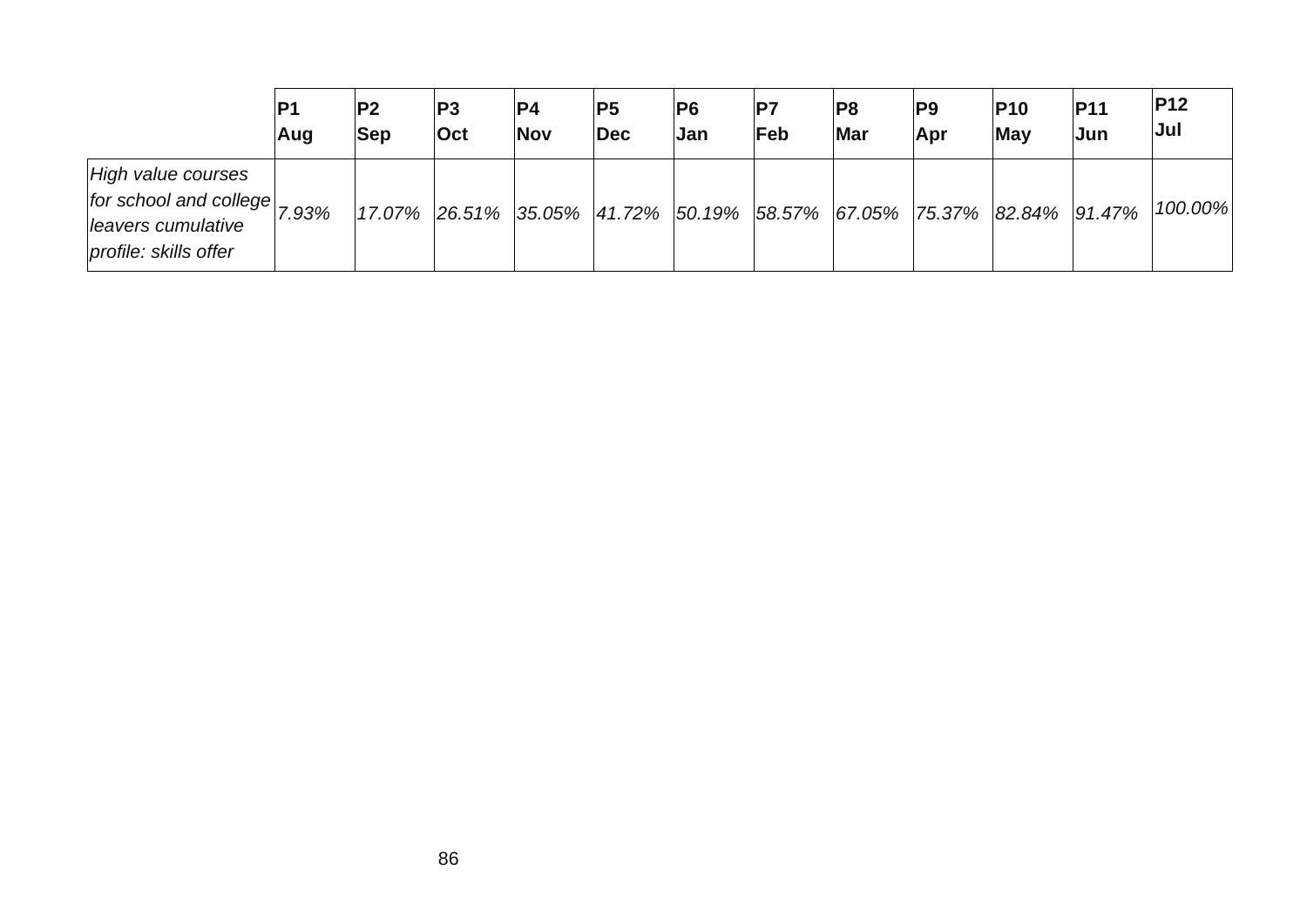### **Table 3: 16 to 18 traineeship standard national profile**

We will use these for performance-management.

|                                                           | P <sub>2</sub> | P <sub>3</sub> | <b>P4</b> | P <sub>5</sub> | P6    | IP7                                                                        | P <sub>8</sub> | <b>P9</b> | <b>P10</b> | <b>P11</b> | <b>P12</b>  |
|-----------------------------------------------------------|----------------|----------------|-----------|----------------|-------|----------------------------------------------------------------------------|----------------|-----------|------------|------------|-------------|
| 16 to 18 traineeships 8.30%                               | 8.30%          | $8.30\%$       | 8.30%     | 8.30%          | 8.30% | 8.30%                                                                      | 8.35%          | 8.40%     | 8.40%      | 8.40%      | 8.35%       |
| 16 to 18 traineeships $\vert$ 8.30%<br>cumulative profile |                |                |           |                |       | $ 16.60\% $ 24.90% 33.20% 41.50% 49.80% 58.10% 66.45% 74.85% 83.25% 91.65% |                |           |            |            | $ 100.00\%$ |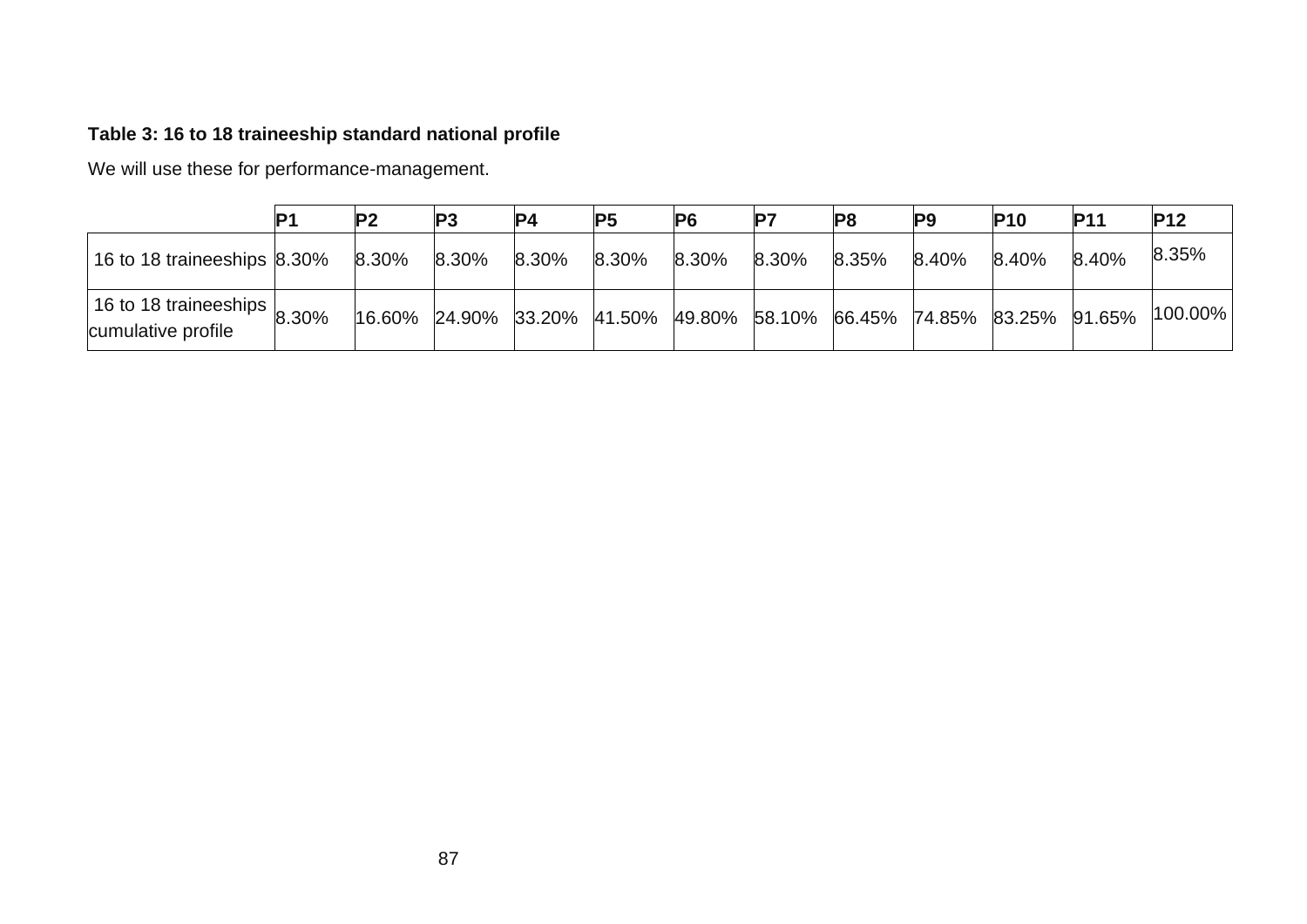# **Glossary**

| <b>Term</b>                                   | <b>Description</b>                                                                                                                                                                                                                                                                                                                                                                                                                                                                                          |
|-----------------------------------------------|-------------------------------------------------------------------------------------------------------------------------------------------------------------------------------------------------------------------------------------------------------------------------------------------------------------------------------------------------------------------------------------------------------------------------------------------------------------------------------------------------------------|
| 20+ childcare                                 | A category of learner support to assist learners aged over the age of 20 who<br>are at risk of not starting learning or leaving learning due to issues in obtaining<br>childcare.                                                                                                                                                                                                                                                                                                                           |
| <b>AEB</b> funding<br>methodology             | The funding methodology for individuals aged 19 and over, participating in<br>AEB learning. You can access AEB funding methodology on GOV.UK.                                                                                                                                                                                                                                                                                                                                                               |
| Advanced<br>llearner Ioan                     | Advanced learner loans are available for individuals aged 19 or above to<br>undertake approved qualifications at levels 3 to level 6, at an approved<br>provider in England. Advanced learner loans give individuals access to<br>financial support for tuition costs similar to that available in higher education<br>and is administered by Student Loans Company.                                                                                                                                        |
|                                               | Break in learning When a learner is not continuing with their learning but has told you<br>beforehand that they intend to resume their learning in the future.                                                                                                                                                                                                                                                                                                                                              |
| Brokerage                                     | By brokers we mean where a third-party matches, for a fee, a provider with an<br>unused allocation with a provider that can secure enrolments of learners to<br>utilise it.                                                                                                                                                                                                                                                                                                                                 |
| Care to learn                                 | A Department for Education scheme to assist young parents under the age of<br>20 with the childcare costs that may form a barrier to them continuing in<br>education.                                                                                                                                                                                                                                                                                                                                       |
| Community<br>Learning                         | Helps people of different ages and backgrounds gain a new skill, reconnect<br>with learning, pursue an interest, and learn how to support their children better,<br>or prepare for progression to more formal courses/employment.                                                                                                                                                                                                                                                                           |
| Components of<br>regulated<br>qualification   | A subset of a qualification, which could be a unit.                                                                                                                                                                                                                                                                                                                                                                                                                                                         |
| Continuers                                    | Learners who commenced learning in a previous funding year and remain in<br>learning as of 1 August 2020.                                                                                                                                                                                                                                                                                                                                                                                                   |
| Devolution of<br>adult education<br>functions | The devolution of adult education functions refers to the transfer of certain<br>Secretary of State functions in the Apprenticeships, Skills, Children and<br>Learning Act 2009 to specified Mayoral Combined Authorities by way of orders<br>made under section 105A of the Local Democracy, Economic Development<br>and Construction Act 2009, and the delegation of those functions to the Mayor<br>of London under section 39A of the Greater London Authority Act 1999, in<br>relation to their areas. |
| Digital<br>Entitlement                        | The study of EDS qualifications for learners who have digital skills assessed at<br>below level 1. Qualifications that are designated up to and including level 1<br>are: Essential Digital Skills Qualifications                                                                                                                                                                                                                                                                                           |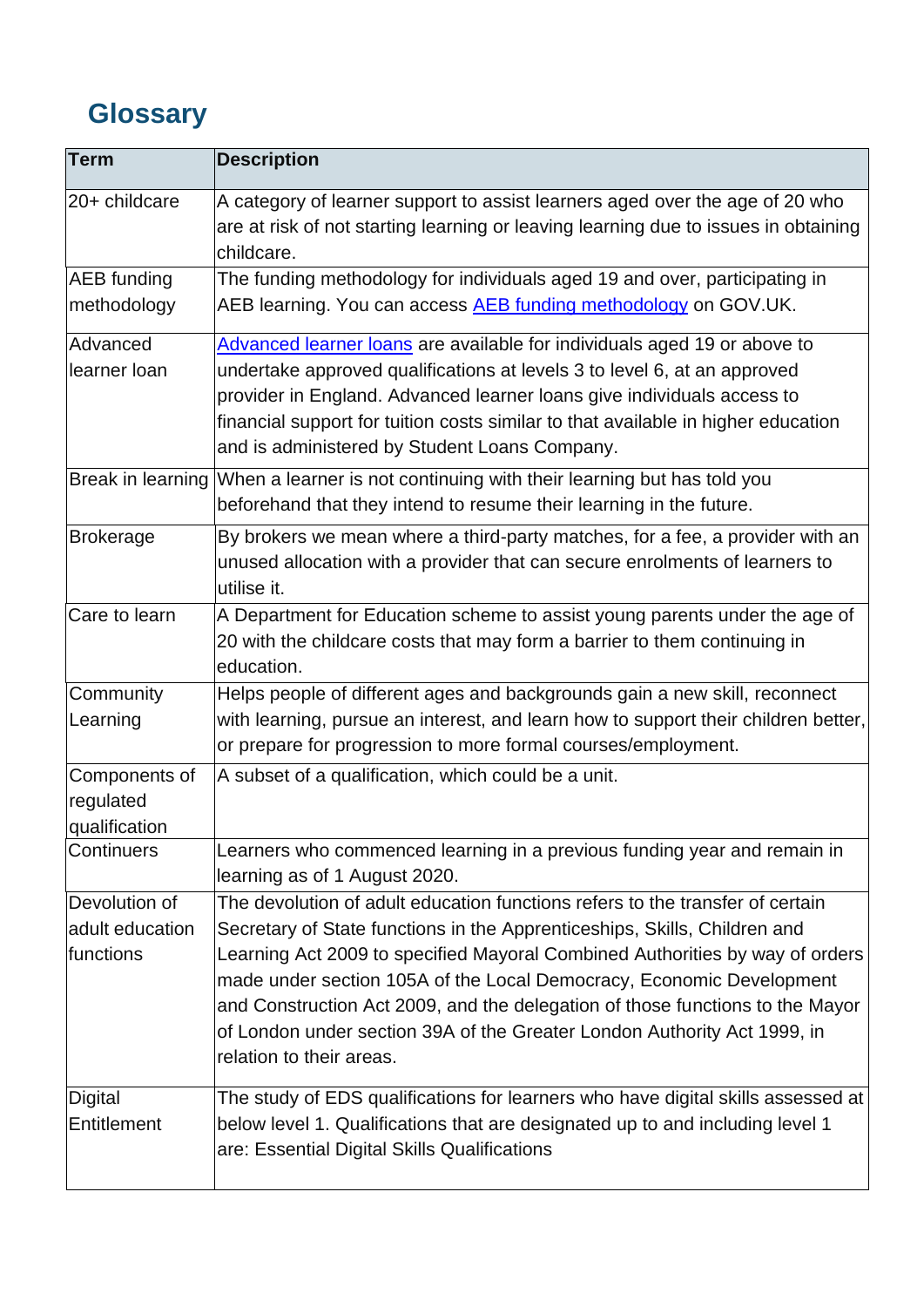| <b>Term</b>                                             | <b>Description</b>                                                                                                                                                                                                                                                                                                                                      |
|---------------------------------------------------------|---------------------------------------------------------------------------------------------------------------------------------------------------------------------------------------------------------------------------------------------------------------------------------------------------------------------------------------------------------|
| Direct costs of<br>learning                             | Any costs for items without which it would be impossible for the learner to<br>complete their learning aim. This can include the costs of registration,<br>examination or any other activities or materials without which the learner<br>cannot achieve their programme of study.                                                                       |
| Earnings<br>adjustment<br>statement (EAS)               | The form providers need to fill in to claim funding that cannot be claimed<br>through the Individualised Learner Record (ILR).                                                                                                                                                                                                                          |
| and care (EHC)<br>plan                                  | Education health An EHC plan replaces statements of special educational needs and learning<br>difficulty assessments for children and young people with special educational<br>needs. The local authority has the legal duty to 'secure' the educational<br>provision specified in the EHC plan, that is, to ensure that the provision is<br>delivered. |
| Employment<br>status (formerly<br>employed)             | The main types of employment status are:<br>worker<br>employee<br>self-employed and contractor<br>director<br>office holder<br>More information on <b>employment status</b> is available.                                                                                                                                                               |
| English for<br>speakers of<br>other languages<br>(ESOL) | The study of English by speakers of other languages.                                                                                                                                                                                                                                                                                                    |
| <b>ESFA</b> funded<br><b>AEB</b>                        | Funding you can claim from the ESFA for delivery of AEB eligible provision,<br>and/or or traineeship programme provision to individuals set out in paragraph<br>28.                                                                                                                                                                                     |
| European social<br>fund (ESF)                           | The ESF is a structural fund from the European Union (EU). It improves the<br>skills of the workforce and helps people who have difficulties finding work. We<br>are a co-financing organisation for the ESF.                                                                                                                                           |
| Evidence pack                                           | A collection of documents and information brought together to form a single<br>point of reference relating to learning that is taking place. This must provide<br>evidence to prove the learner exists, is eligible for funding, the planned<br>learning to be provided, and that learning has been delivered.                                          |
| Exceptional<br>learning support                         | Learning support funding to meet the costs of putting in place a reasonable<br>adjustment for a learner who requires more than £19,000 in a funding year.                                                                                                                                                                                               |
|                                                         | Flexible element  Within a traineeship, the elements that sit alongside the core elements to form<br>the qualification.                                                                                                                                                                                                                                 |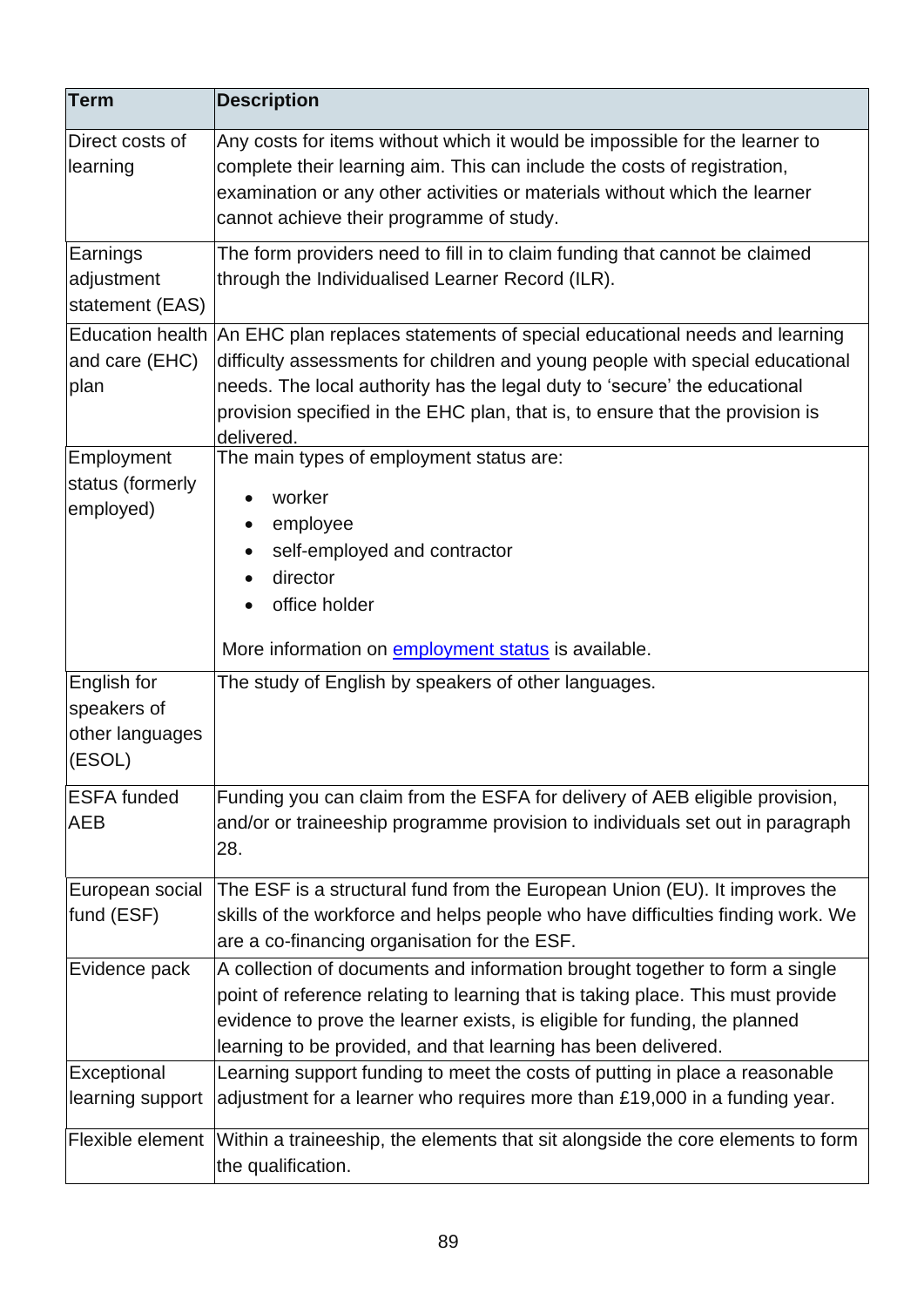| <b>Term</b>                                     | <b>Description</b>                                                                                                                                                                                                                                                                                                                                                                                                                                                                                                                                                                                              |
|-------------------------------------------------|-----------------------------------------------------------------------------------------------------------------------------------------------------------------------------------------------------------------------------------------------------------------------------------------------------------------------------------------------------------------------------------------------------------------------------------------------------------------------------------------------------------------------------------------------------------------------------------------------------------------|
| <b>Full level 2</b>                             | The following qualifications are designated full at level 2:                                                                                                                                                                                                                                                                                                                                                                                                                                                                                                                                                    |
|                                                 | General Certificate of Secondary Education in five subjects, each at grade<br>$\bullet$<br>C or above, or grade 4 or above<br>a Technical Certificate at level 2 which meets the requirements for 2018 to                                                                                                                                                                                                                                                                                                                                                                                                       |
|                                                 | 2019 16 to 19 performance table                                                                                                                                                                                                                                                                                                                                                                                                                                                                                                                                                                                 |
| Full level 3                                    | The following qualifications are designated full at level 3, a:<br>General Certificate of Education at the advanced level in 2 subjects<br>$\bullet$                                                                                                                                                                                                                                                                                                                                                                                                                                                            |
|                                                 | General Certificate of Education at the AS level in four subjects<br>$\bullet$                                                                                                                                                                                                                                                                                                                                                                                                                                                                                                                                  |
|                                                 | QAA Access to Higher Education (HE) Diploma at level 3<br>$\bullet$                                                                                                                                                                                                                                                                                                                                                                                                                                                                                                                                             |
|                                                 | Tech level or applied general qualification at level 3 which meets the<br>$\bullet$                                                                                                                                                                                                                                                                                                                                                                                                                                                                                                                             |
|                                                 | requirements for 2018 16 to 19 performance tables<br>Full or co-funding Indicates whether a learning aim is fully funded or co-funded in Adult Skills or                                                                                                                                                                                                                                                                                                                                                                                                                                                        |
| Indicator (FFI)<br><b>Functional skills</b>     | Other Adult Funding.<br>Applied practical skills in English, maths and ICT that provide the learner with<br>the essential knowledge, skills and understanding to enable them to operate<br>effectively and independently in life and work.                                                                                                                                                                                                                                                                                                                                                                      |
| Funding<br>agreement                            | The agreement between the Secretary of State for Education acting through<br>the Education and Skills Funding Agency (ESFA) and providers who<br>receive funding for education and skills training.                                                                                                                                                                                                                                                                                                                                                                                                             |
| Funding model<br>$(10$ and 35)                  | Identifies the funding methodology we apply to submission of finalised ILR<br>data. For AEB funding, Funding Model 10 (Community Learning) and 35 (Adult<br>Skills) are used, noting model 10 is non-formula funded (i.e. ILR data does not<br>generate a funding rate and is paid on monthly profile) and model 35 is<br>formula funded. More information is available in the 2020 to 2021 ILR                                                                                                                                                                                                                 |
| Funding year                                    | The ESFA's adult funding system operates on a funding year basis, which<br>starts on 1 August and finishes on 31 July.                                                                                                                                                                                                                                                                                                                                                                                                                                                                                          |
| <b>General Data</b><br>Protection<br>Regulation | The General Data Protection Regulation (GDPR) is a, Europe-wide law that<br>replaced the Data Protection Act 1998 in the UK. It is part of the wider<br>package of reform to the data protection landscape that includes the Data<br>Protection Act 2018. The GDPR sets out requirements for how organisations<br>have to handle personal data.                                                                                                                                                                                                                                                                 |
| Guided learning                                 | As defined by Ofqual: "The activity of the learner in being taught or instructed<br>by – otherwise participating in education or training under the immediate<br>guidance or supervision of - a lecturer, supervisor, tutor or other appropriate<br>provider of education or training. For these purposes the activity of<br>participating in education and training' shall be treated as including the activity<br>of being assessed if the assessment takes place under the immediate<br>guidance or supervision of a lecturer, supervisor, tutor or other appropriate<br>provider of education or training." |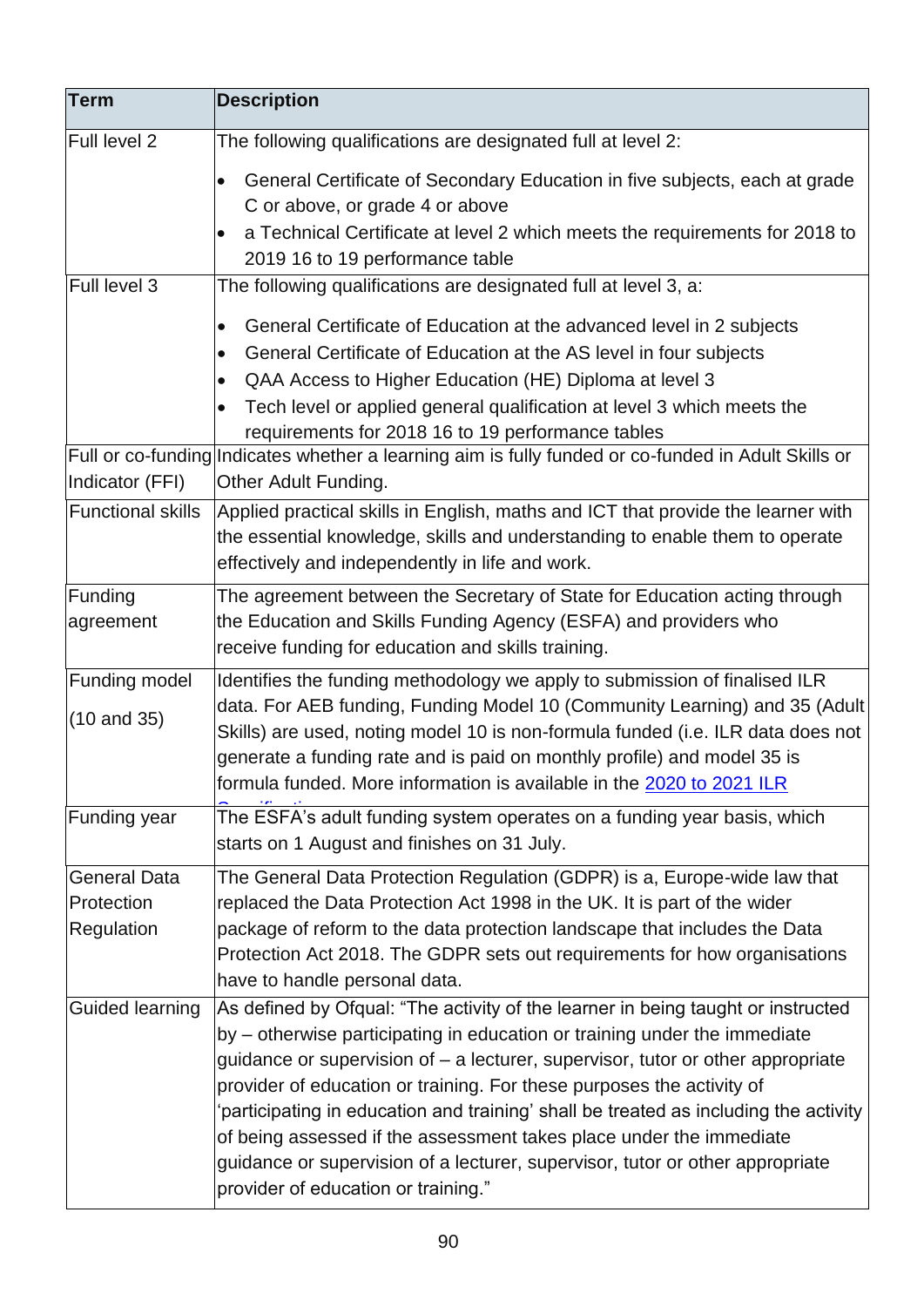| <b>Term</b>     | <b>Description</b>                                                                                                                                                                                                       |
|-----------------|--------------------------------------------------------------------------------------------------------------------------------------------------------------------------------------------------------------------------|
| Hardship        | Within learner support, a category of support to assist vulnerable and<br>disadvantaged learners to remove barriers to education and training.                                                                           |
| High value      | High value qualifications adapted from an already approved for funding                                                                                                                                                   |
| courses Skills  | regulated qualification list                                                                                                                                                                                             |
| offer           |                                                                                                                                                                                                                          |
| The Hub         | The Hub provides online services including the return of your Individualised                                                                                                                                             |
|                 | Learner Record (ILR) and completed EAS. You can also search all learning                                                                                                                                                 |
|                 | aims, components of qualifications, apprenticeship frameworks and standards                                                                                                                                              |
|                 | along with their validity and funding details.                                                                                                                                                                           |
| Individualised  | The primary data collection requested from learning providers for further                                                                                                                                                |
| learner record  | education and work-based learning in England. The government uses this data                                                                                                                                              |
| (ILR)           | to monitor policy implementation and the performance of the sector. It is also                                                                                                                                           |
|                 | used by organisations that allocate funding for further education.                                                                                                                                                       |
| Job outcome     | Payments made for learners who are unemployed at the start of learning who                                                                                                                                               |
| payments        | cease learning to take up a job.                                                                                                                                                                                         |
| Learner         | We use the term 'resident' or 'residence' in this document for different                                                                                                                                                 |
| residency       | purposes.                                                                                                                                                                                                                |
|                 | Residence in the UK, EU and EEA has specific definitions in education law,<br>and this is set out in the 'residency eligibility' section.                                                                                |
|                 | Following the devolution of adult education functions, there is a new emphasis<br>on residence in England, in determining and evidencing eligibility for ESFA<br>funded AEB - see 'who we fund' and 'evidence' sections. |
|                 | This means the permanent residency of an individual in England (i.e. not a<br>temporary address for duration of learning taking place), immediately prior to<br>enrolment determines eligibility for ESFA funded AEB.    |
| Learner support | Funding to enable providers to support learners with a specific financial<br>hardship that might prevent them from being able to start or complete their<br>learning.                                                    |
| Learning aim    | Statements that describe the overarching intentions of a course                                                                                                                                                          |
| Learning aim    | The unique eight-digit code used to identify a specific learning aim.                                                                                                                                                    |
| reference       |                                                                                                                                                                                                                          |
|                 | Learning delivery A code used as part of the Individualised Learner Record (ILR) to indicate                                                                                                                             |
|                 | monitoring (LDM) participation in programmes or initiatives.                                                                                                                                                             |
|                 | Learning planned The date entered onto the individualised learner record (ILR) when the learner                                                                                                                          |
| end date        | is expected to complete their learning.                                                                                                                                                                                  |
|                 | Learning support Funding to enable providers to put in place a reasonable adjustment, set out in                                                                                                                         |
|                 | the <b>Equality Act 2010</b> , for learners with an identified learning difficulty and/or<br>disability to achieve their learning goal.                                                                                  |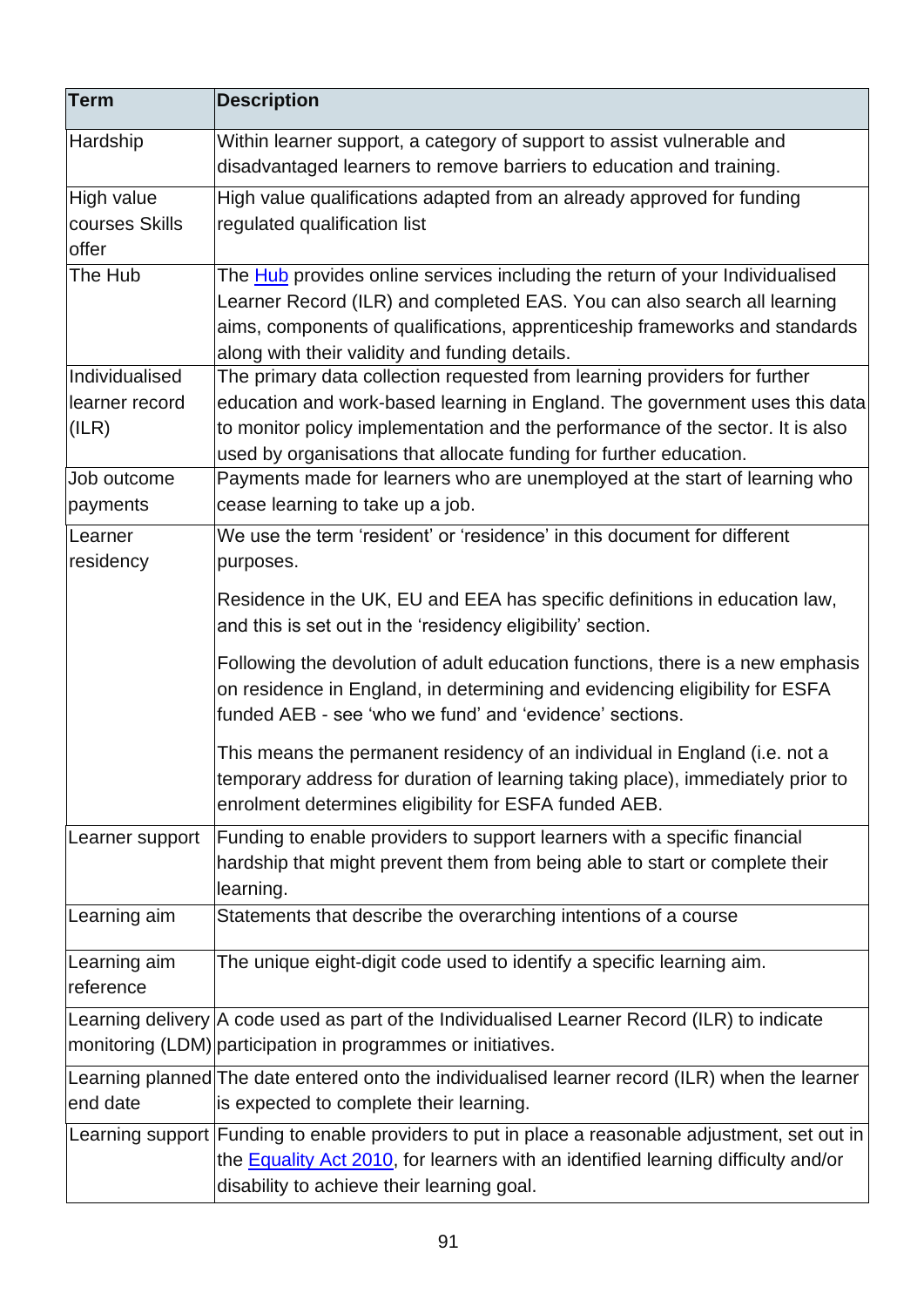| <b>Term</b>                                  | <b>Description</b>                                                                                                                                                                                                                                                                                                                                                                                                                                                                                                                             |
|----------------------------------------------|------------------------------------------------------------------------------------------------------------------------------------------------------------------------------------------------------------------------------------------------------------------------------------------------------------------------------------------------------------------------------------------------------------------------------------------------------------------------------------------------------------------------------------------------|
|                                              | Legal entitlement The legal entitlement to education and training allows learners to be fully<br>funded who are aged:                                                                                                                                                                                                                                                                                                                                                                                                                          |
|                                              | 19 and over, who have not achieved a grade 4 (legacy grade C), or higher,<br>$\bullet$<br>and study for a qualification in English or maths up to and including level 2,<br>and/or<br>19 to 23, if they study for a first qualification at level 2 and/or level 3<br>$\bullet$<br>19 and over, who have digital skills assessed at below level 1<br>$\bullet$                                                                                                                                                                                  |
| Local flexibility                            | Regulated qualifications, and or their components, and non-regulated learning<br>that the ESFA funds, that is not part of the English and maths, or level 2 or<br>level 3 legal entitlement offer. All regulated and non-regulated learning that is<br>available for funding through the flexible local offer is listed on the Hub.                                                                                                                                                                                                            |
| Low wage<br>threshold                        | The threshold of £17,004 as an annual gross salary, is based on the National<br>Living Wage (25 and over hourly rate) of £8.72, on the assumption of a 37.5<br>hour contract with paid statutory holiday entitlement (therefore, £8.72<br>multiplied by 37.5 hours per week, multiplied by 52 weeks per year). The 25<br>and over hourly rate of £8.72 comes into force in April 2020 and is updated<br>each year. Providers will need to check they are applying the correct 25 and<br>over hourly rate following the annual change in April. |
| Nationally                                   | More information on the <b>National Living Wage</b> is available.<br>Ministers have agreed that 4 providers will remain funded nationally for a<br>funded providers transitional period of 2 further funding years (2019 to 2020 and 2020 to 2021).<br>They are:                                                                                                                                                                                                                                                                               |
|                                              | Fircroft College, Birmingham<br>Richmond and Hillcroft Adult and Community College, London<br>$\bullet$<br>Northern College, Barnsley<br>$\bullet$<br>Ruskin College Oxfordshire<br>$\bullet$                                                                                                                                                                                                                                                                                                                                                  |
| Non-formula<br>community<br>learning funding | Where applicable, providers receive a non-formula funded community learning<br>allocation' as part of their AEB which is paid on a monthly profile. Submission<br>of ILR data does not generate a funding value for the learning aim/s a learner<br>participates on. Instead providers attribute costs up to the value of their non-<br>formula community learning allocation. Providers submit community learning<br>data through funding model 10. More information is available in the 2019 to<br><b>2020 ILR Specification</b>             |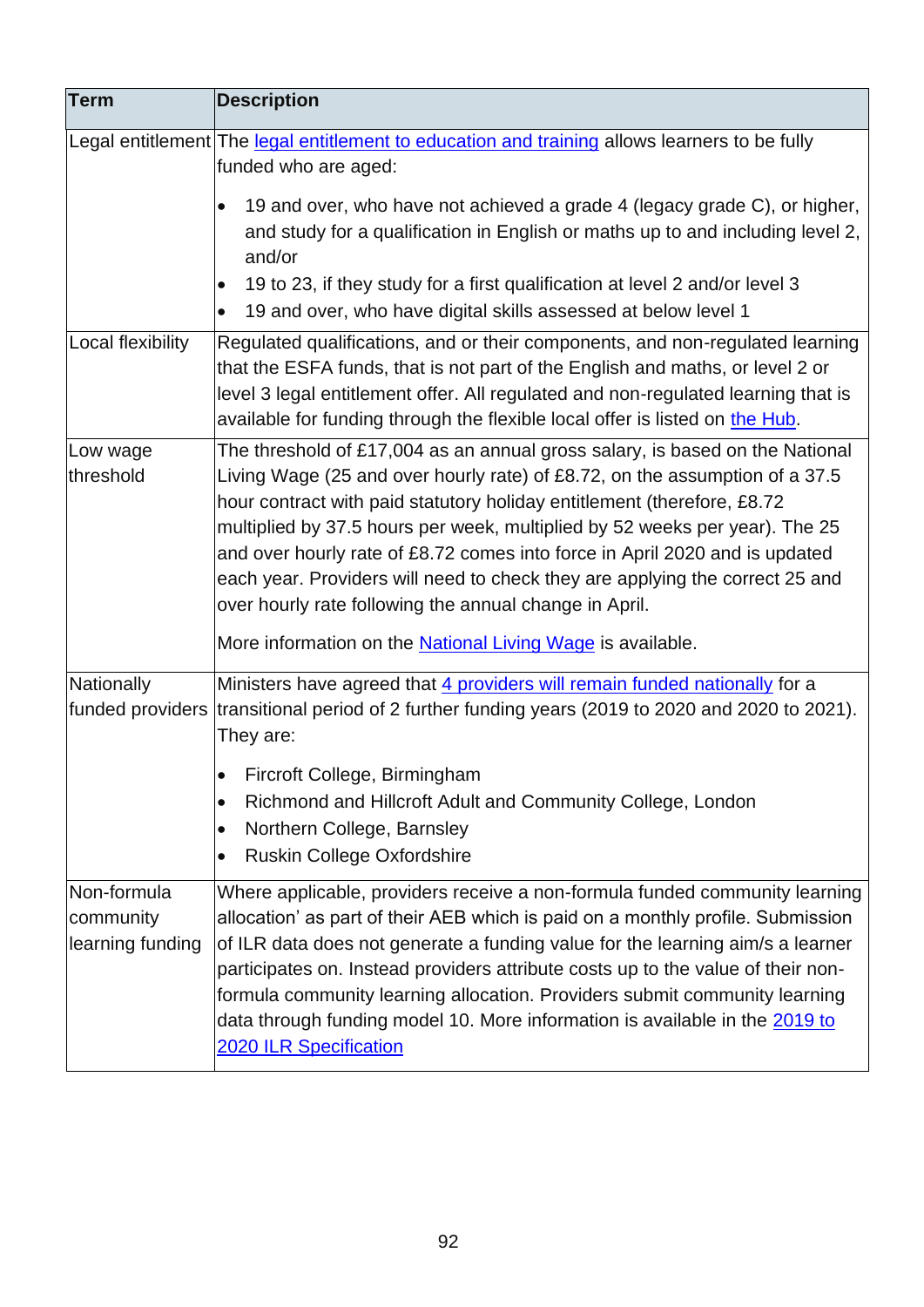| <b>Term</b>                                                | <b>Description</b>                                                                                                                                                                                                                                                                                                                                                                                                                                         |
|------------------------------------------------------------|------------------------------------------------------------------------------------------------------------------------------------------------------------------------------------------------------------------------------------------------------------------------------------------------------------------------------------------------------------------------------------------------------------------------------------------------------------|
| Non-regulated<br>learning                                  | Learning which is not subject to awarding organisation external accreditation in<br>the form of a regulated qualification. It may be designed, delivered and<br>certificated by a provider or another organisation. This could include:                                                                                                                                                                                                                    |
|                                                            | independent living skills and engagement learning<br>$\bullet$<br>employability and work skills<br>$\bullet$<br>labour market re-entry<br>technical education tasters<br>community learning                                                                                                                                                                                                                                                                |
| Not in                                                     | A young person aged 16-24 who is no longer in the education system and who                                                                                                                                                                                                                                                                                                                                                                                 |
| employment,                                                | is not working or being trained for work.                                                                                                                                                                                                                                                                                                                                                                                                                  |
| education and                                              |                                                                                                                                                                                                                                                                                                                                                                                                                                                            |
| training (NEET)                                            |                                                                                                                                                                                                                                                                                                                                                                                                                                                            |
| Occupational                                               | The requirements for competence in the duties of an occupation which are                                                                                                                                                                                                                                                                                                                                                                                   |
| Standard                                                   | approved and published by <b>The Institute for Apprenticeships &amp; Technical</b>                                                                                                                                                                                                                                                                                                                                                                         |
|                                                            | <b>Education</b> . They include knowledge, skills and behaviours.                                                                                                                                                                                                                                                                                                                                                                                          |
| Ofqual                                                     | The Office of Qualifications and Examinations Regulation, which regulates                                                                                                                                                                                                                                                                                                                                                                                  |
|                                                            | qualifications, examinations and assessments in England.                                                                                                                                                                                                                                                                                                                                                                                                   |
| Personal                                                   | A database that allows individual learners access to their past and current                                                                                                                                                                                                                                                                                                                                                                                |
| learning record                                            | achievement records. These can be shared with schools, colleges, further                                                                                                                                                                                                                                                                                                                                                                                   |
| (PLR)                                                      | education training providers, universities or employers.                                                                                                                                                                                                                                                                                                                                                                                                   |
| Recognising and                                            | The Learning and Work Institute have published updated RARPA Guidance.                                                                                                                                                                                                                                                                                                                                                                                     |
| Recording                                                  | This comprises a clear framework designed to support learners through the                                                                                                                                                                                                                                                                                                                                                                                  |
| Progress and                                               | learning process, identifying key outcomes. It provides a robust approach to                                                                                                                                                                                                                                                                                                                                                                               |
| Achievement                                                | quality control and improvement of non-regulated provision with a focus on                                                                                                                                                                                                                                                                                                                                                                                 |
| (RARPA)                                                    | self-assessment that supports standards acceptable to the Office of Standards<br>in Education (Ofsted). You can access further information from The Learning<br>and Work Institute.                                                                                                                                                                                                                                                                        |
| Recognition of                                             | An assessment method that considers whether a learner can demonstrate that                                                                                                                                                                                                                                                                                                                                                                                 |
| prior learning                                             | they can:                                                                                                                                                                                                                                                                                                                                                                                                                                                  |
| (RPL)                                                      | meet the outcomes for a qualification or a component of a qualification<br>through knowledge, understanding, or<br>skills they already have and so do not need to undertake a course of                                                                                                                                                                                                                                                                    |
|                                                            | learning for that component or qualification                                                                                                                                                                                                                                                                                                                                                                                                               |
| Register of<br>training<br>organisations<br>(the Register) | A register that provides assurance on organisations that deliver non-<br>apprenticeship education and training services funded by the ESFA, or<br>subcontractors with an aggregated contract value of £100,000 or more in our<br>non-apprenticeship supply chain. Organisations apply to enter the register by<br>completing our market-entry pre-qualification process, which includes due<br>diligence questions and testing of capacity and capability. |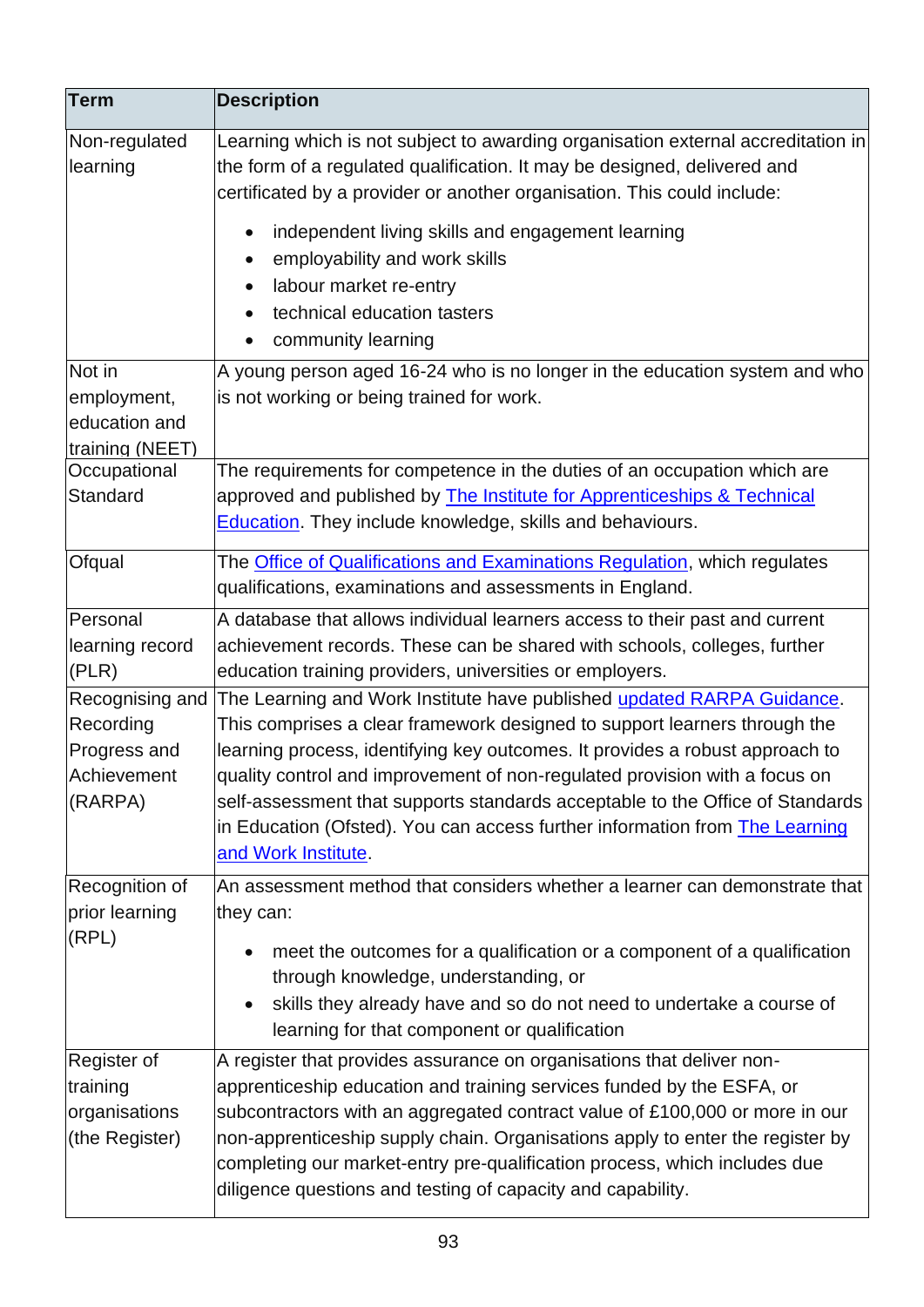| <b>Term</b>                                         | <b>Description</b>                                                                                                                                                                                                                                                                                                                                                                                                                                                                                                    |
|-----------------------------------------------------|-----------------------------------------------------------------------------------------------------------------------------------------------------------------------------------------------------------------------------------------------------------------------------------------------------------------------------------------------------------------------------------------------------------------------------------------------------------------------------------------------------------------------|
| Regulated<br>Qualifications<br>Framework<br>(RQF)   | The RQF provides a way of understanding and describing the relative level<br>and size of qualifications. The RQF, operated by Ofqual, is a single regulatory<br>framework containing a range of general, technical and professional<br>qualifications.                                                                                                                                                                                                                                                                |
| <b>Residential</b><br>Support                       | Support provided under learner support to learners receiving specialist<br>provision, which involves a residential element, or to support learners who<br>cannot receive provision locally.                                                                                                                                                                                                                                                                                                                           |
| sector-based<br>work academy<br>programme<br>(SWAP) | sector-based work academy programme are a DWP scheme that offers pre-<br>employment training, work experience placements and a guaranteed job<br>interview for recipients of Jobseeker's Allowance (JSA), Universal Credit (all<br>work-related requirements group) or Employment and Support Allowance                                                                                                                                                                                                               |
| Self-declaration                                    | A process where the learner can confirm something through his or her own<br>signature.                                                                                                                                                                                                                                                                                                                                                                                                                                |
| Senior<br>responsible                               | For example, chief executive, managing director, principal or their equivalent.                                                                                                                                                                                                                                                                                                                                                                                                                                       |
| Skills advisory<br>panel (SAP)                      | SAPs aim to bring together local employers and skills providers to pool<br>knowledge on skills and labour market needs, and to work together to<br>understand and address key local challenges. This includes both immediate<br>needs and challenges and looking at what is required to help local areas adapt<br>to future labour market changes and to grasp future opportunities. This will<br>help colleges, universities and other providers deliver the skills required by<br>employers, now and in the future. |
| Start of learning                                   | The date on which learning begins. We do not consider enrolment, induction,<br>diagnostic assessment, or prior assessment to be part of learning.                                                                                                                                                                                                                                                                                                                                                                     |
| <b>State benefits</b>                               | State benefits are contributions, both financial and non-financial, made by<br>central and local government to individuals in certain circumstances to meet<br>their day-to-day living needs.                                                                                                                                                                                                                                                                                                                         |
| Study<br>programme                                  | Study programmes are for learners aged 16 to 19 and cover all levels up to<br>level 3. Funding is for each learner, rather than for each qualification and can<br>only have one core aim at a time.                                                                                                                                                                                                                                                                                                                   |
| Subcontractor                                       | A separate legal entity that has an agreement with you to deliver any element<br>of the education and training we fund. A separate legal entity includes<br>companies in your group, other associated companies and sole traders. It also<br>includes individuals who are self-employed or supplied by an employment<br>agency, unless those individuals are working under your direction and control,<br>in the same way as your own employees.                                                                      |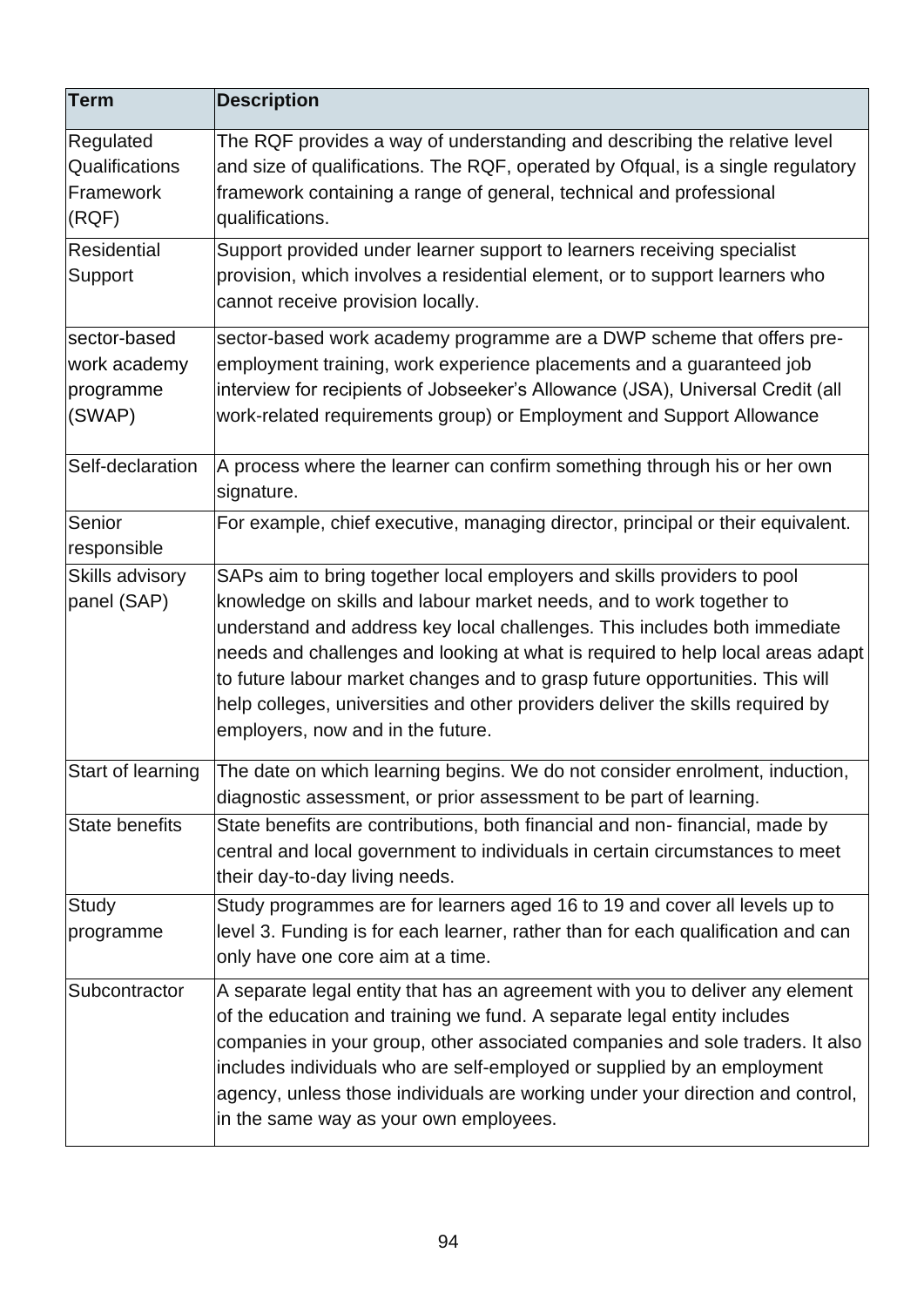| <b>Term</b>        | <b>Description</b>                                                                                                                                                                                                                                                                                                                                  |
|--------------------|-----------------------------------------------------------------------------------------------------------------------------------------------------------------------------------------------------------------------------------------------------------------------------------------------------------------------------------------------------|
| Take home pay      | An unemployed learner may also receive an income alongside their benefit<br>claim. In order to be fully funded under the unemployed definition their "take<br>home pay" (stated on the Universal Credit statement) is less than £343 a<br>month (sole adult in their benefit claim) or less than £549 a month (joint benefit<br>claim with partner) |
| Traineeship        | A programme to help unemployed young people to develop the necessary                                                                                                                                                                                                                                                                                |
| programme          | skills and experience to progress to an apprenticeship or long-term work.                                                                                                                                                                                                                                                                           |
| <b>UK</b> provider | A unique identifying number given to all providers by the UK register of                                                                                                                                                                                                                                                                            |
| reference          | learning providers.                                                                                                                                                                                                                                                                                                                                 |
| Unique learner     | A 10-digit number used to match a learner's achievement to their personal                                                                                                                                                                                                                                                                           |
| number             | learning record (PLR).                                                                                                                                                                                                                                                                                                                              |
| Work placement     | A placement with an employer in a workplace setting as part of a traineeship.                                                                                                                                                                                                                                                                       |
| Young people's     | The funding methodology for individuals aged 16 to 19 (and those aged 19 to                                                                                                                                                                                                                                                                         |
| funding            | 24 with an EHC plan). You can access 16 to 19 funding methodology on                                                                                                                                                                                                                                                                                |
| methodology        | GOV.UK.                                                                                                                                                                                                                                                                                                                                             |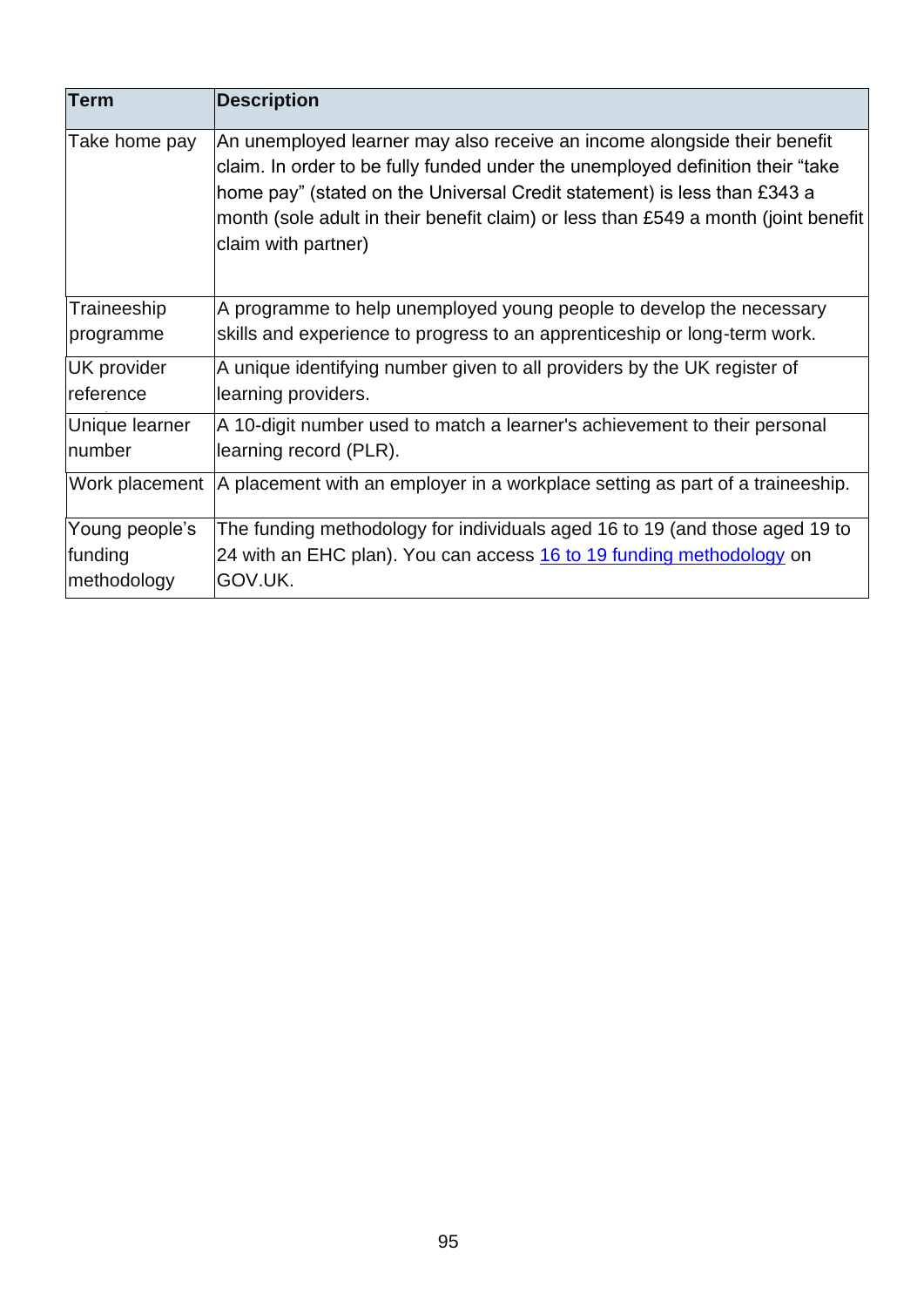### **Summary of main changes since funding rules 2019 to 2020**

431. We have highlighted the main changes made in this document compared to the final version we published for 2019 to 2020 in the table below.

432. Please note this is not an exhaustive list of all changes. You must refer to the main document for the definitive rules, which apply to all providers of education and training who receive funding from the Secretary of State for Education acting through the ESFA.

433. If you have a specific query on the funding rules, please use the enquiry form or speak to your provider management manager/advisor.

| <b>Section</b>           | Paragraph     | Change                                               |
|--------------------------|---------------|------------------------------------------------------|
| Devolution of adult      | Devolution of | We have updated these sections to include the        |
| education functions      | adult         | Order made for the transfer of education functions   |
| section and relevant     | education     | and associated budget to Newcastle upon Tyne,        |
| paragraphs in section 1  | functions $-$ | North Tyneside and Northumberland Combined           |
| and $2$                  | Page 7, 8 and | Authority.                                           |
|                          | 28.2          |                                                      |
| Introduction and         | 23            | Contact details have been updated and now            |
| purpose of the           |               | includes an enquiry form                             |
| document                 |               |                                                      |
| Principles of funding    | 25.3          | Inserted reference to 'high value courses for school |
|                          |               | and college leavers'.                                |
| Who we will fund         | 29            | The devolution postcode checker for learner          |
|                          |               | residency has been linked to paragraph 28.           |
| Individuals with certain | 44            | Additional text has been added by the Home Office    |
| types of immigration     |               | to clarify evidence for immigration permission.      |
| status and their family  |               |                                                      |
| members                  |               |                                                      |
| Individuals who are not  | 55            | Removed Fees and Awards Regulations 2007 as it       |
| eligible for funding     |               | is not necessary to reference.                       |
| Fees and charging        | 67            | Paragraph was added in draft and after consultation  |
|                          |               | received, we removed this paragraph so we can        |
|                          |               | undertake further consultation with providers.       |
| Breaks in learning -     | 78 and 79     | New section added from the Covid FE Operational      |
| response to coronavirus  |               | guidance that is being continued for 2020 to 2021.   |
| $(COVID-19)$             |               |                                                      |
|                          |               |                                                      |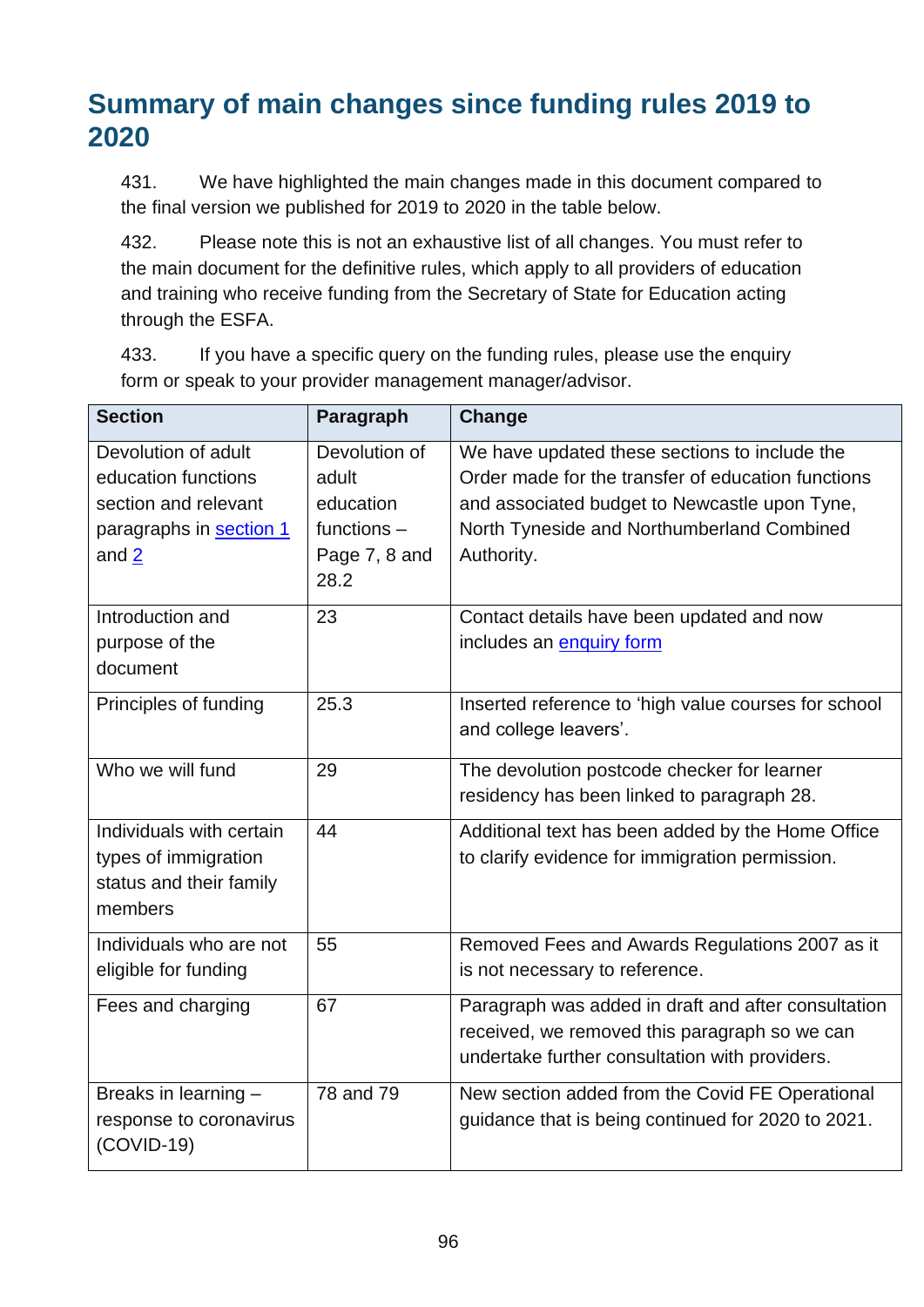| <b>Section</b>                                                      | Paragraph                 | Change                                                                                                                                                                                                                                                                                                                                       |
|---------------------------------------------------------------------|---------------------------|----------------------------------------------------------------------------------------------------------------------------------------------------------------------------------------------------------------------------------------------------------------------------------------------------------------------------------------------|
| What we will not fund                                               | 80.6                      | We have made it clear that legacy GCSE grade C or<br>higher is the equivalent of a grade 4 or higher under<br>the new grading scheme.                                                                                                                                                                                                        |
| Subcontracting                                                      | 84 - 119                  | Changes have been made to this section following<br>our consultation earlier this year regarding reforms<br>to subcontracting arrangements. We have clarified<br>what needs to be published on a provider's website<br>and in line with the consultation further changes will<br>be made next year.                                          |
| Evidence                                                            | 125                       | We have removed all references to 'learner file' and<br>replaced them with 'evidence pack' for accuracy.<br>Minor drafting changes have been made for clarity<br>and has not changed policy.                                                                                                                                                 |
| Unemployed definition                                               | 159.3, 160.1<br>and 160.2 | We have updated these paragraphs in line with the<br>definition. For clarity, references to 'earned income'<br>have been replaced with 'take-home pay'.                                                                                                                                                                                      |
|                                                                     | 159 and 160               | These paragraphs have been updated to reflect<br>changes to the Universal Credit threshold.                                                                                                                                                                                                                                                  |
| sector-based work<br>academy programme                              | 161 and 162               | Added as part of the wider COVID-19 skills package<br>- DWP led scheme designed to help Jobcentre Plus<br>claimants build confidence to improve their job<br>prospects and enhance their CV, whilst helping<br>employers in sectors with current local vacancies to<br>fill them. Pre-employment training component can<br>be funded by AEB. |
| One Year Skills offer for<br>18- and 19-year olds                   | Page 40                   | Added as part of the wider COVID-19 skills recovery<br>package – this is a one-year high value course skills<br>offer developed to support school and college<br>leavers aged 19 to 21 August within the 2020 to<br>2021 funding year.                                                                                                       |
| Full level 2 and English<br>and maths for those<br>aged 19 or older | 169.1 and 186             | We have made it clear that legacy GCSE grade C or<br>higher is the equivalent of a grade 4 or higher under<br>the new marking scheme.                                                                                                                                                                                                        |
| Full level 3                                                        | 166                       | No policy changes have been made this paragraph<br>has been revised for clarity.                                                                                                                                                                                                                                                             |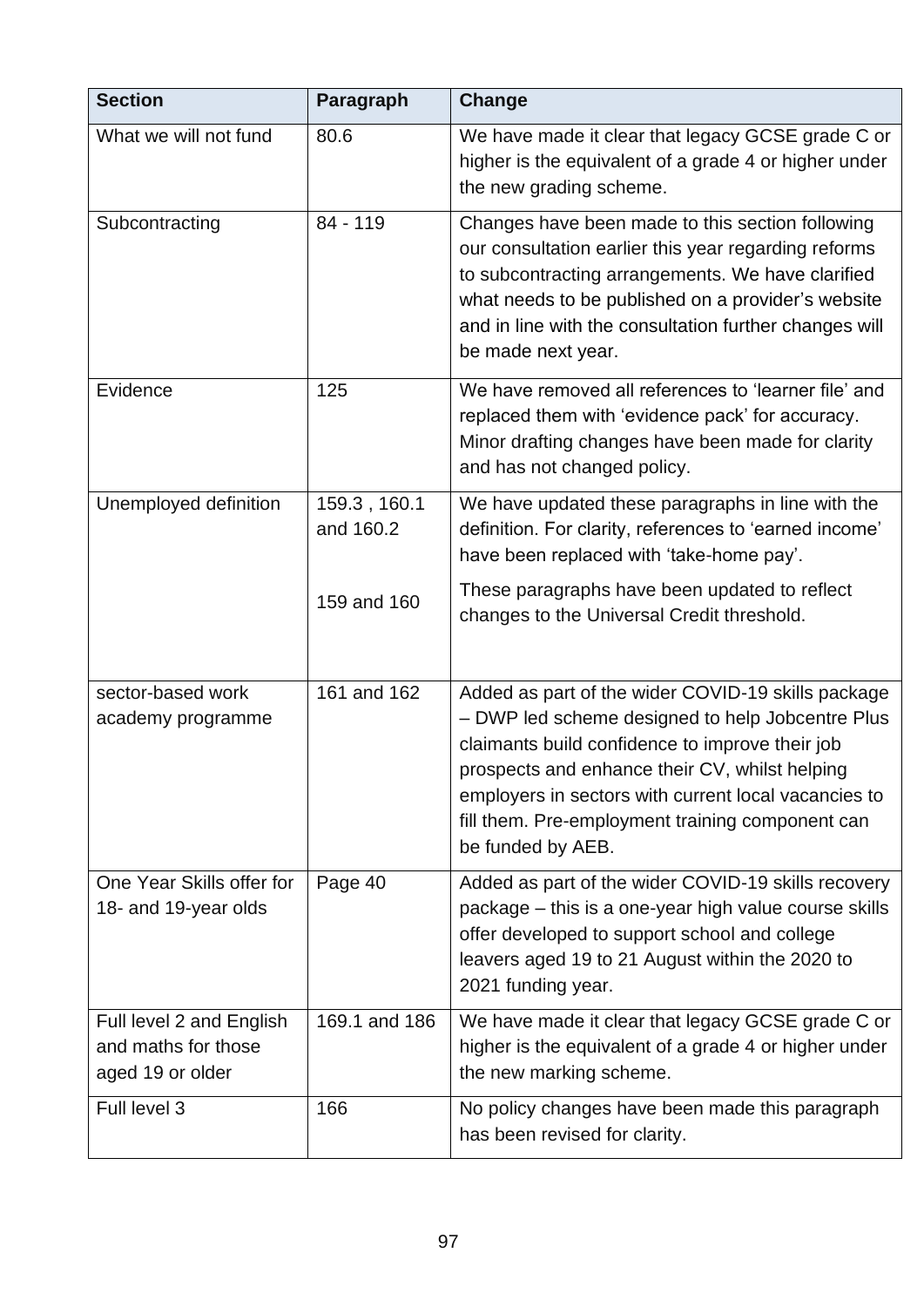| <b>Section</b>                                    | Paragraph                                       | Change                                                                                                                                                                                                          |
|---------------------------------------------------|-------------------------------------------------|-----------------------------------------------------------------------------------------------------------------------------------------------------------------------------------------------------------------|
| Eligible qualifications                           | 176                                             | This paragraph has been added to clarify your role<br>where you deliver eligible qualifications and/or their<br>components.                                                                                     |
| Digital Skills for those<br>aged 19 and over      | 193 - 196                                       | The addition of new rules for the Information<br>technology ('digital') skills entitlement                                                                                                                      |
| English for speakers of<br>other languages (ESOL) | 203                                             | Paragraph added to clarify that we will fund ESOL<br>learning up to and including level 2.                                                                                                                      |
| Learning support                                  | 232                                             | Paragraphs revised for claiming learning support,<br>referencing evidence kept on learner file for any<br>extra costs over the monthly fixed rate.                                                              |
| Learner support                                   | 239.7                                           | Paragraph revised for using ALL bursary fund and<br>Learner support.                                                                                                                                            |
| Learner support                                   | 247                                             | Paragraphs revised for residential support funding.                                                                                                                                                             |
| Learner support                                   | $237 - 252$                                     | This section has been updated in response to<br>COVID-19 - to enable providers to use Learner<br>Support funds to purchase IT devices for learners<br>and to help them meet learners' IT connectivity<br>costs. |
| Traineeships                                      | Section 3                                       | This section has been updated in response to<br>government's announcements to expand the<br>number of traineeship places available through "A<br>Plan for jobs 2020".                                           |
| Section 4 Performance<br>Management               | 286                                             | New paragraph added to provide assurance that<br>growth or increases are not guaranteed and<br>dependant on budget availability.                                                                                |
|                                                   | Page 65                                         | Addition of sector-based work academy programme<br>and new section for High Value courses for college<br>and school leavers: skills offer one year for 18-19-<br>year olds.                                     |
|                                                   | Page 76                                         | Addition of 19 to 24 traineeships 2020 procurement.<br>This is a place holder following government<br>announcement for traineeship procurement through<br>the 'A plan for jobs 2020'.                           |
|                                                   | Annex C:<br>Performance<br>management<br>review | We have reduced the number of performance<br>management reviews we will operate.                                                                                                                                |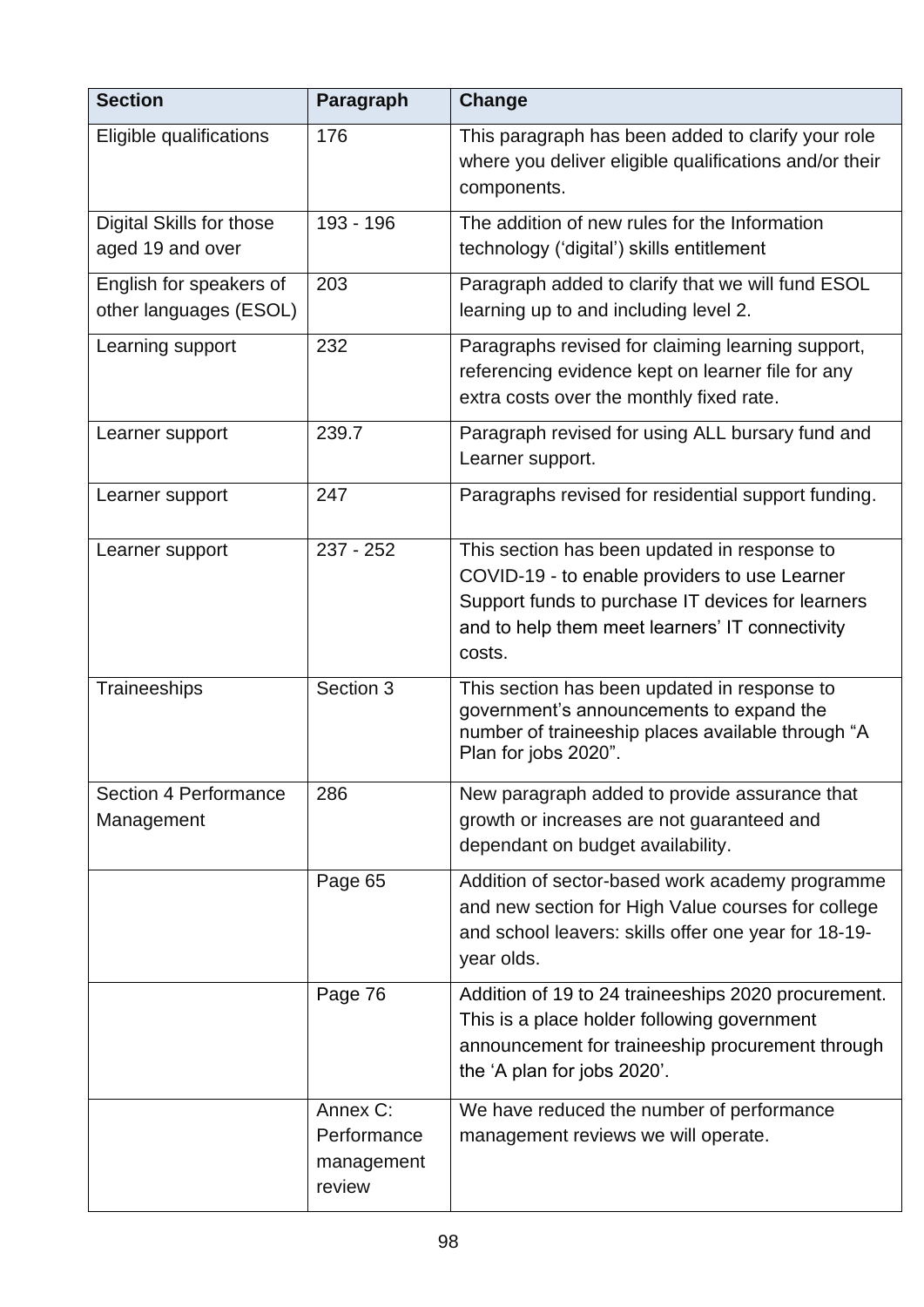| <b>Section</b>        | Paragraph  | <b>Change</b>                                           |
|-----------------------|------------|---------------------------------------------------------|
| Continuing Learners - | 304 to 309 | Change to how ESFA will support and fund                |
| Section 4 Performance |            | continuing learners that started prior to devolution in |
| Management            |            | a devolved authority for future years. Also made        |
|                       |            | clearer the arrangements for continuing learners for    |
|                       |            | those that devolve in later years.                      |